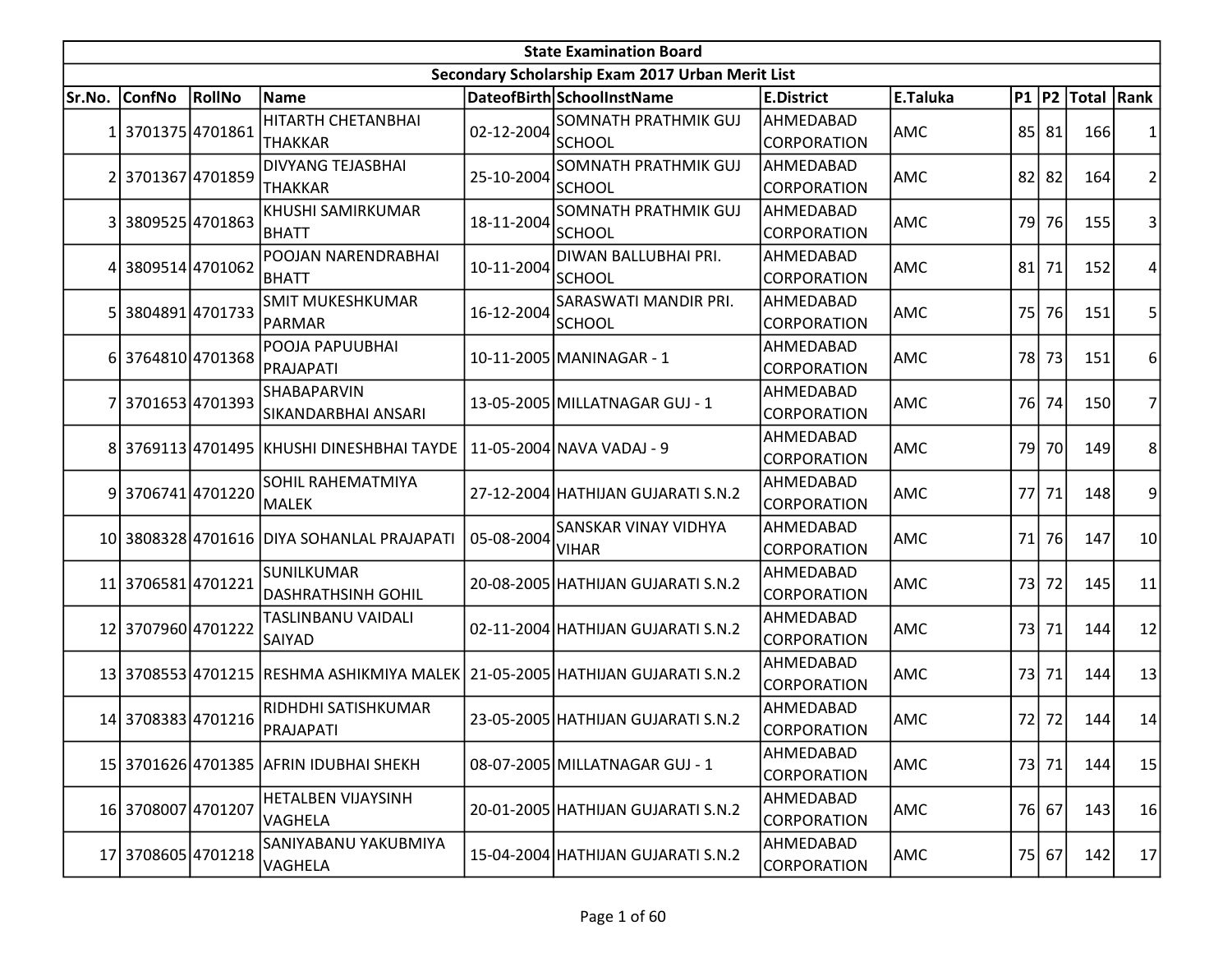|        |                    |        |                                                                    |            | <b>State Examination Board</b>                   |                          |            |                 |       |                        |    |
|--------|--------------------|--------|--------------------------------------------------------------------|------------|--------------------------------------------------|--------------------------|------------|-----------------|-------|------------------------|----|
|        |                    |        |                                                                    |            | Secondary Scholarship Exam 2017 Urban Merit List |                          |            |                 |       |                        |    |
| Sr.No. | <b>ConfNo</b>      | RollNo | <b>Name</b>                                                        |            | DateofBirth SchoolInstName                       | <b>E.District</b>        | E.Taluka   |                 |       | P1   P2   Total   Rank |    |
|        | 18 3812413 4701866 |        | <b>SAHIL CHANDUBHAI</b><br>PURABIYA                                | 31-08-2004 | <b>SOMNATH PRATHMIK GUJ</b><br><b>SCHOOL</b>     | AHMEDABAD<br>CORPORATION | AMC        | 70 <sup> </sup> | 72    | 142                    | 18 |
|        | 19 3767613 4700988 |        | KAUSHAL VERSHIBHAI<br><b>PARMAR</b>                                |            | 30-08-2005 BAHERAMPURA-11                        | AHMEDABAD<br>CORPORATION | AMC        |                 | 71 71 | 142                    | 19 |
|        | 20 3764303 4701208 |        | JANVIBEN RAYSINGBHAI<br><b>DAMOR</b>                               |            | 28-09-2004 HATHIJAN GUJARATI S.N.2               | AHMEDABAD<br>CORPORATION | AMC        | 76              | 65    | 141                    | 20 |
|        | 21 3806094 4702030 |        | <b>VISHAKHA SURESHBHAI</b><br><b>GADHAGEE</b>                      | 31-10-2004 | <b>VIVEKANAND GUJ PRI</b><br>SCHOOL              | AHMEDABAD<br>CORPORATION | AMC        | 71              | 70    | 141                    | 21 |
|        |                    |        | 22 3769960 4701554 VARSHIL KALUBHAI NAKUM                          |            | 27-11-2004 R C PATEL PRI SCHOOL                  | AHMEDABAD<br>CORPORATION | <b>AMC</b> | 71              | 70    | 141                    | 22 |
|        |                    |        | 23 3804417 4702027 NSHITA SUSHILKUMAR JAIN                         | 30-03-2005 | <b>VIVEKANAND GUJ PRI</b><br>SCHOOL              | AHMEDABAD<br>CORPORATION | AMC        | 71              | 70    | 141                    | 23 |
|        | 24 3706711 4701219 |        | <b>SHAHIDALI MUSTAKALI</b><br><b>SAIYAD</b>                        |            | 09-08-2005 HATHIJAN GUJARATI S.N.2               | AHMEDABAD<br>CORPORATION | AMC        | 72              | 69    | 141                    | 24 |
|        | 25 3707948 4701209 |        | MAHERBANU FIROJKHAN<br>PATHAN                                      |            | 11-11-2004 HATHIJAN GUJARATI S.N.2               | AHMEDABAD<br>CORPORATION | AMC        |                 | 70 70 | 140                    | 25 |
|        | 26 3769402 4701438 |        | YASHODA VELJIBHAI<br>MATANGMEGHANAND                               |            | 04-01-2000 NARANPURA GUJ - 4                     | AHMEDABAD<br>CORPORATION | AMC        | 74              | 65    | 139                    | 26 |
|        | 27 3804637 4702029 |        | VAIBHAVSINH<br>JAYENDRASINH SOLANKI                                | 26-11-2004 | VIVEKANAND GUJ PRI<br>SCHOOL                     | AHMEDABAD<br>CORPORATION | AMC        | 73              | 66    | 139                    | 27 |
|        | 28 3766239 4701486 |        | RAHUL RAMANBHAI<br><b>VALMIKI</b>                                  |            | 09-12-2004 NAVA VADAJ - 3                        | AHMEDABAD<br>CORPORATION | AMC        | 69              | 70    | 139                    | 28 |
|        | 29 3811937 4701171 |        | DHARMIKKUMAR<br><b>KHODIDAS PATEL</b>                              |            | 06-02-2005 GITAPRI. SCHOOL                       | AHMEDABAD<br>CORPORATION | AMC        | 65              | 73    | 138                    | 29 |
|        |                    |        | 30 3805671 4701493 HETAL MANUBHAI PARMAR 15-11-2003 NAVA VADAJ - 9 |            |                                                  | AHMEDABAD<br>CORPORATION | AMC        | 74              | 63    | 137                    | 30 |
|        | 31 3702289 4701125 |        | <b>ANKITA DHANESHBHAI</b><br><b>MAHAVAR</b>                        |            | 12-04-2005 ELISBRIDGE -12                        | AHMEDABAD<br>CORPORATION | AMC        |                 | 77 60 | 137                    | 31 |
|        | 32 3708322 4701211 |        | MUSKANBANU<br>AHEMADMIYA VAGHELA                                   |            | 18-09-2004 HATHIJAN GUJARATI S.N.2               | AHMEDABAD<br>CORPORATION | AMC        |                 | 73 63 | 136                    | 32 |
|        | 33 3806514 4702028 |        | <b>SHRUTI SURENDRABHAI</b><br><b>GADARIYA</b>                      | 11-10-2004 | <b>VIVEKANAND GUJ PRI</b><br><b>SCHOOL</b>       | AHMEDABAD<br>CORPORATION | AMC        | 70              | 66    | 136                    | 33 |
|        |                    |        | 34 3805882 4701853 CHIRAG DILIPBHAI VAGHELA 13-02-2005 SHAHVADI-2  |            |                                                  | AHMEDABAD<br>CORPORATION | AMC        |                 | 73 63 | 136                    | 34 |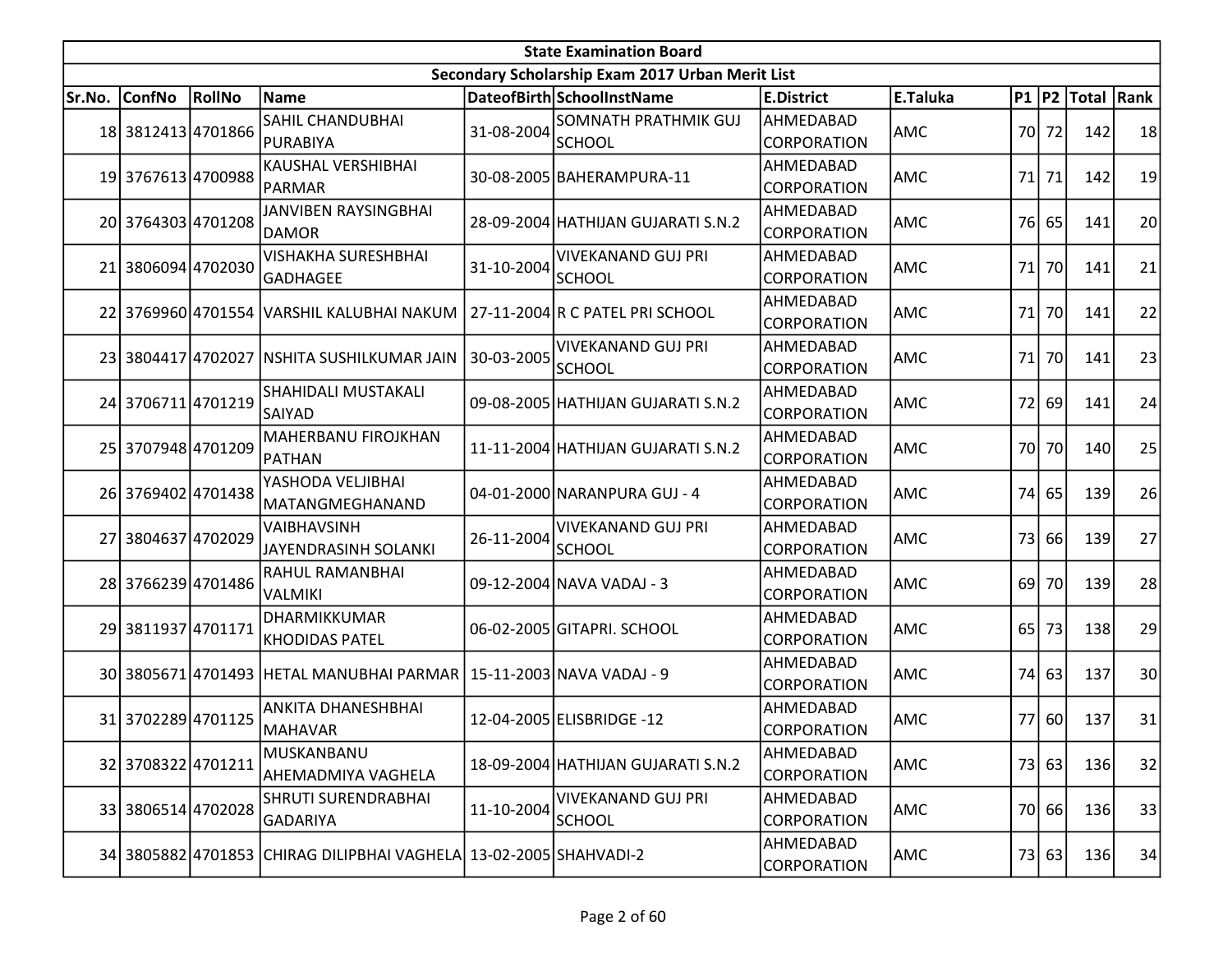|        | <b>State Examination Board</b><br>Secondary Scholarship Exam 2017 Urban Merit List |        |                                                                             |            |                                              |                                        |            |    |         |                        |    |  |  |
|--------|------------------------------------------------------------------------------------|--------|-----------------------------------------------------------------------------|------------|----------------------------------------------|----------------------------------------|------------|----|---------|------------------------|----|--|--|
|        |                                                                                    |        |                                                                             |            |                                              |                                        |            |    |         |                        |    |  |  |
| Sr.No. | ConfNo                                                                             | RollNo | Name                                                                        |            | DateofBirth SchoolInstName                   | <b>E.District</b>                      | E.Taluka   |    |         | P1   P2   Total   Rank |    |  |  |
|        | 35 3708566 4701217                                                                 |        | SADIYA MANSURALI SAIYAD                                                     |            | 03-06-2005 HATHIJAN GUJARATI S.N.2           | AHMEDABAD<br><b>CORPORATION</b>        | AMC        |    | $68$ 68 | 136                    | 35 |  |  |
|        | 36 3707603 4700975                                                                 |        | RASHMI GOVINDBHAI<br><b>PARMAR</b>                                          |            | 19-06-2005 BAHERAMPURA-1                     | AHMEDABAD<br><b>CORPORATION</b>        | AMC        | 69 | 67      | 136                    | 36 |  |  |
|        | 37 3811815 4701262                                                                 |        | RAHENUMA RAHIMMIYA<br>KURESHI                                               |            | 17-07-2005 KALUPUR-2                         | AHMEDABAD<br><b>CORPORATION</b>        | <b>AMC</b> | 77 | 59      | 136                    | 37 |  |  |
|        | 38 3704922 4702026                                                                 |        | <b>NIHALSINGH</b><br><b>SUBHASHSINGH RAJPUT</b>                             | 10-09-2005 | <b>VIVEKANAND GUJ PRI</b><br>SCHOOL          | AHMEDABAD<br>CORPORATION               | AMC        | 71 | 65      | 136                    | 38 |  |  |
|        | 39 3803891 4702019                                                                 |        | <b>DEVANSHI</b><br>HITENDRAKUMAR JAYSWAL                                    | 28-09-2004 | <b>VIVEKANAND GUJ PRI</b><br>SCHOOL          | AHMEDABAD<br>CORPORATION               | <b>AMC</b> | 73 | 62      | 135                    | 39 |  |  |
|        | 40 3811823 4701261                                                                 |        | NASERA ABDULVAHID<br><b>MOMIN</b>                                           |            | 16-11-2004 KALUPUR-2                         | AHMEDABAD<br>CORPORATION               | <b>AMC</b> | 76 | 59      | 135                    | 40 |  |  |
|        | 41 3707633 4700969                                                                 |        | <b>HIRAL RAMESHBHAI</b><br>SOLANKI                                          |            | 01-12-2004 BAHERAMPURA-1                     | AHMEDABAD<br><b>CORPORATION</b>        | AMC        | 73 | 62      | 135                    | 41 |  |  |
|        | 42 3806193 4701867                                                                 |        | <b>SHREYA VIJAYKUMAR</b><br>PANDEY                                          | 10-03-2005 | <b>SOMNATH PRATHMIK GUJ</b><br><b>SCHOOL</b> | AHMEDABAD<br><b>CORPORATION</b>        | <b>AMC</b> | 69 | 66      | 135                    | 42 |  |  |
|        |                                                                                    |        | 43 3703364 4701870 ASTHA RAJNIKANT PATEL                                    |            | 29-10-2004 SONAL PRIMARY SCHOOL              | AHMEDABAD<br><b>CORPORATION</b>        | <b>AMC</b> | 73 | 61      | 134                    | 43 |  |  |
|        | 44 3771469 4701038                                                                 |        | MITESH YOGESHBHAI<br><b>GOKHE</b>                                           |            | 01-01-2005 BAPUNAGAR - 7                     | AHMEDABAD<br><b>CORPORATION</b>        | AMC        |    | $63$ 71 | 134                    | 44 |  |  |
|        | 45 3721973 4701709                                                                 |        | <b>MANASEE NANUBHAI</b><br>VAGHELA                                          |            | 24-02-2005 SARASPUR -7                       | AHMEDABAD<br>CORPORATION               | AMC        |    | $71$ 63 | 134                    | 45 |  |  |
|        | 46 3812088 4701160                                                                 |        | <b>MEETKUMAR</b><br>JAGDISHCHANDRA CHAVDA                                   |            | 07-08-2005 GANAN SAGAR PRI SCHOOL            | AHMEDABAD<br>CORPORATION               | AMC        | 64 | 70      | 134                    | 46 |  |  |
|        |                                                                                    |        | 47 3701662 4701386 HEENA ANVARBHAI PINJARI   07-06-2003 MILLATNAGAR GUJ - 1 |            |                                              | AHMEDABAD<br><i><b>CORPORATION</b></i> | AMC        |    | 63 70   | 133                    | 47 |  |  |
|        | 48 3704954 4701868                                                                 |        | <b>VANSHKUMAR SURYAKANT</b><br><b>PARMAR</b>                                | 30-07-2005 | SOMNATH PRATHMIK GUJ<br><b>SCHOOL</b>        | AHMEDABAD<br>CORPORATION               | AMC        |    | 64 69   | 133                    | 48 |  |  |
|        | 49 3769379 4701435                                                                 |        | MAHESH VELJIBHAI<br>MATANGMEGHANAND                                         |            | 25-09-2003 NARANPURA GUJ - 4                 | AHMEDABAD<br>CORPORATION               | AMC        | 74 | 58      | 132                    | 49 |  |  |
|        |                                                                                    |        | 50 3707089 4702020 ISHA ATULBHAI AMARSEDA                                   | 30-09-2004 | <b>VIVEKANAND GUJ PRI</b><br><b>SCHOOL</b>   | AHMEDABAD<br>CORPORATION               | AMC        |    | 71 61   | 132                    | 50 |  |  |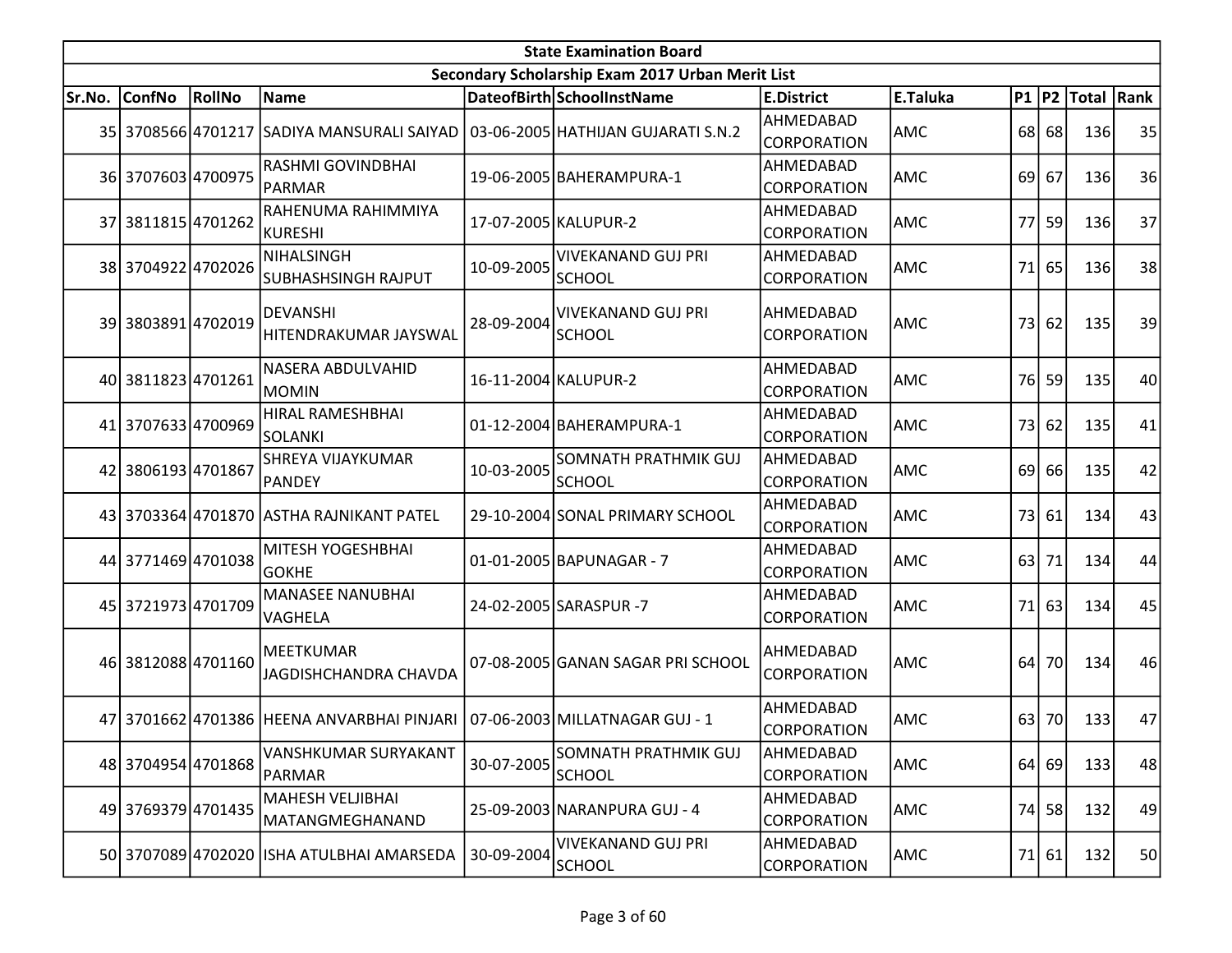|        |                      |               |                                             |            | <b>State Examination Board</b>                   |                                 |            |                 |       |                        |    |
|--------|----------------------|---------------|---------------------------------------------|------------|--------------------------------------------------|---------------------------------|------------|-----------------|-------|------------------------|----|
|        |                      |               |                                             |            | Secondary Scholarship Exam 2017 Urban Merit List |                                 |            |                 |       |                        |    |
| Sr.No. | <b>ConfNo</b>        | <b>RollNo</b> | Name                                        |            | DateofBirth SchoolInstName                       | <b>E.District</b>               | E.Taluka   |                 |       | P1   P2   Total   Rank |    |
|        | 51 3811894 4701167   |               | DARSHANA<br>SHAILENDRASINH JADEJA           |            | 07-04-2005 GITAPRI. SCHOOL                       | AHMEDABAD<br><b>CORPORATION</b> | AMC        | 68              | 64    | 132                    | 51 |
|        |                      |               | 52 3809519 4701862 JJIYA SAMIRKUMAR BHATT   | 18-11-2004 | SOMNATH PRATHMIK GUJ<br><b>SCHOOL</b>            | AHMEDABAD<br>CORPORATION        | AMC        | 66              | 64    | 130                    | 52 |
|        |                      |               | 53 3721540 4701706 DIVYA LAXMANBHAI PATNI   |            | 30-01-2005 SARASPUR -7                           | AHMEDABAD<br>CORPORATION        | <b>AMC</b> | 65              | 65    | 130                    | 53 |
|        | 54 3811942 4701180   |               | TIRTH MAHESHBHAI<br><b>CHAUHAN</b>          |            | 01-02-2005 GITAPRI. SCHOOL                       | AHMEDABAD<br>CORPORATION        | <b>AMC</b> | 66 <sup> </sup> | 64    | 130                    | 54 |
|        | 55 3708045 4701212   |               | MUSKANBANU<br>SIKANDARSHAN DIVAN            |            | 27-03-2005   HATHIJAN GUJARATI S.N.2             | AHMEDABAD<br>CORPORATION        | <b>AMC</b> | 72              | 58    | 130                    | 55 |
|        | 56 3704508 4700877   |               | <b>SUJAL JIGNESHBHAI</b><br>SOLANKI         |            | 24-10-2004 AKSHAR VIDHYALAY                      | AHMEDABAD<br><b>CORPORATION</b> | <b>AMC</b> | 65              | 64    | 129                    | 56 |
|        | 57 3706737 4701223   |               | TOHIDMAHMAD ARIFMIYA<br>VAGHELA             |            | 13-03-2005 HATHIJAN GUJARATI S.N.2               | AHMEDABAD<br>CORPORATION        | AMC        | 66              | 63    | 129                    | 57 |
|        |                      |               | 58 3769062 4701491 AVANI MAFABHAI BHILESA   |            | 22-05-2001 NAVA VADAJ - 9                        | AHMEDABAD<br>CORPORATION        | <b>AMC</b> | 68              | 60    | 128                    | 58 |
|        | 59 3768329 4701034   |               | <b>UDAY AMRUTLAL</b><br>MAKWANA             |            | 01-08-2005 BAPUNAGAR - 13                        | AHMEDABAD<br>CORPORATION        | <b>AMC</b> | 67              | 61    | 128                    | 59 |
|        | 60 3721831 4701257   |               | MANN BHUPENDRAKUMAR<br><b>VALA</b>          |            | 30-09-2005 JIVIBA PRI. SCHOOL                    | AHMEDABAD<br>CORPORATION        | <b>AMC</b> | 65              | 63    | 128                    | 60 |
|        | 61 380 6837 470 1734 |               | <b>TWINKAL SHAKTISINH</b><br><b>SOLANKI</b> | 19-11-2003 | SARASWATI MANDIR PRI.<br><b>SCHOOL</b>           | AHMEDABAD<br>CORPORATION        | AMC        | 69              | 58    | 127                    | 61 |
|        | 62 3811925 4701183   |               | URVASHI RAJENDRASINH<br>JADAV               |            | 02-10-2004 GITAPRI. SCHOOL                       | AHMEDABAD<br>CORPORATION        | <b>AMC</b> | 66              | 61    | 127                    | 62 |
|        | 63 3811645 4701376   |               | DARSHNA NARENDRABHAI<br><b>GOHIL</b>        |            | 26-07-2005 MANINAGAR - 6                         | AHMEDABAD<br><b>CORPORATION</b> | AMC        | 64              | 63    | 127                    | 63 |
|        |                      |               | 64 3804784 4702025 MOHIT DIPAKBHAI JETHVA   | 11-10-2004 | <b>VIVEKANAND GUJ PRI</b><br><b>SCHOOL</b>       | AHMEDABAD<br><b>CORPORATION</b> | AMC        | 63              | 63    | 126                    | 64 |
|        | 65 3768311 4701443   |               | HEMRAJ LAKSHMANJI<br>SINGHADIYA             |            | 07-07-2004 NARANPURA HINDI 3                     | AHMEDABAD<br>CORPORATION        | AMC        | 67              | 58    | 125                    | 65 |
|        |                      |               | 66 3707578 4700966 ARPITA RAJESHBHAI BHATI  |            | 03-12-2004 BAHERAMPURA-1                         | AHMEDABAD<br>CORPORATION        | AMC        |                 | 68 57 | 125                    | 66 |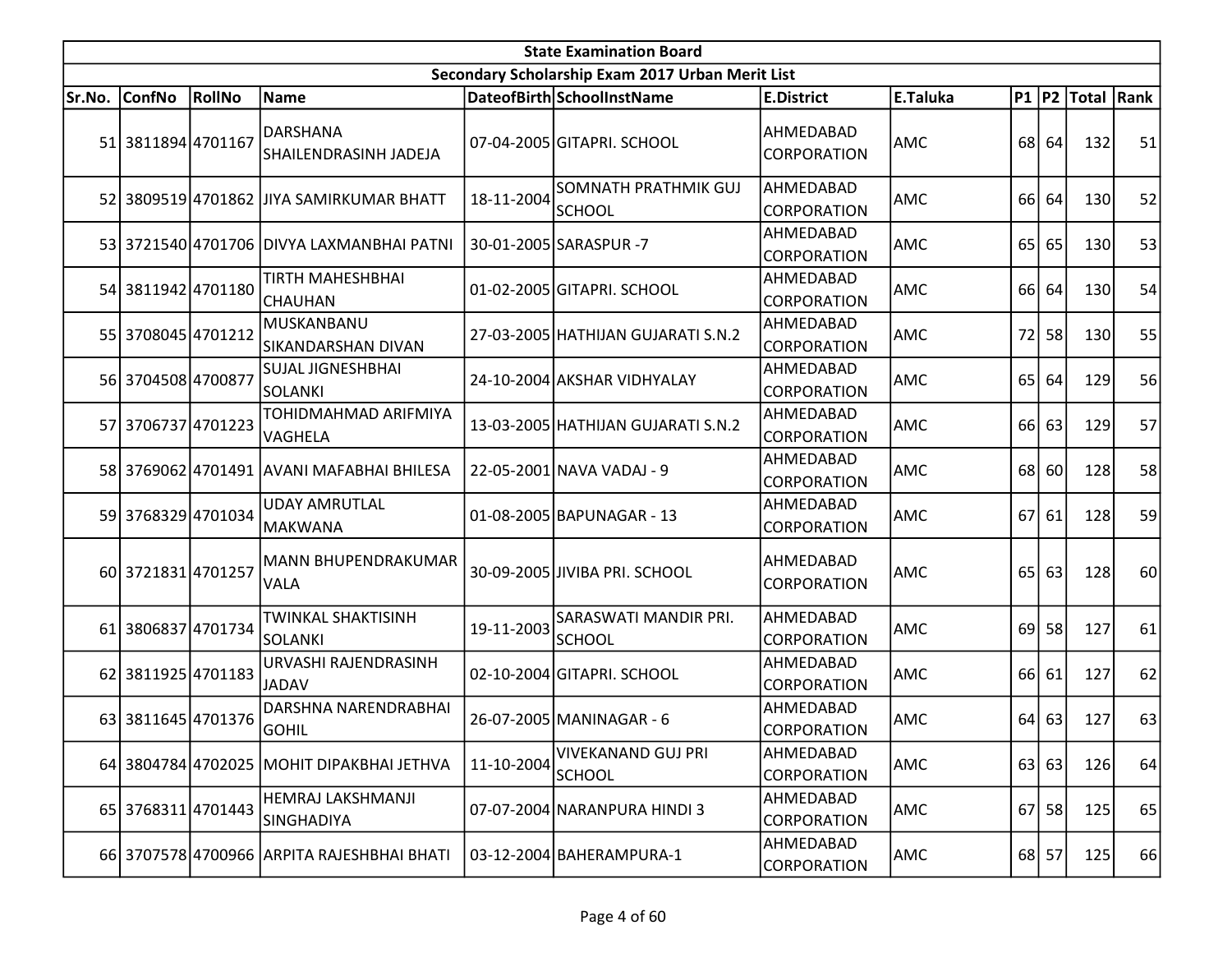|        |                    |        |                                             |            | <b>State Examination Board</b>                   |                                 |            |    |           |                        |    |
|--------|--------------------|--------|---------------------------------------------|------------|--------------------------------------------------|---------------------------------|------------|----|-----------|------------------------|----|
|        |                    |        |                                             |            | Secondary Scholarship Exam 2017 Urban Merit List |                                 |            |    |           |                        |    |
| Sr.No. | <b>ConfNo</b>      | RollNo | Name                                        |            | DateofBirth SchoolInstName                       | <b>E.District</b>               | E.Taluka   |    |           | P1   P2   Total   Rank |    |
|        | 67 3805823 4701545 |        | PRUSHOTTAM RANDHIR<br><b>ZHA</b>            |            | 09-08-2005 ODHAV HINDI 1                         | AHMEDABAD<br>CORPORATION        | AMC        | 54 | 71        | 125                    | 67 |
|        |                    |        | 68 3767637 4700980 DEV MAHESHBHAI PARMAR    |            | 22-08-2005 BAHERAMPURA-11                        | AHMEDABAD<br>CORPORATION        | AMC        | 62 | 63        | 125                    | 68 |
|        |                    |        | 69 3766313 4700950 JAGDISH LALBHAI SONI     |            | 14-07-2003 ASARWA HINDI 9                        | AHMEDABAD<br>CORPORATION        | AMC        | 53 | 71        | 124                    | 69 |
|        |                    |        | 70 3806212 4701246 VIJAY PARASBHAI MALI     |            | 16-06-2004 JAHANGIRPURA GUJ - 1                  | AHMEDABAD<br>CORPORATION        | AMC        | 62 | 62        | 124                    | 70 |
|        | 71 3805472 4701041 |        | SHAKTI NARENDRABHAI<br><b>CHAUHAN</b>       |            | 26-06-2005 BAPUNAGAR - 7                         | AHMEDABAD<br>CORPORATION        | AMC        | 62 | 62        | 124                    | 71 |
|        |                    |        | 72 3767265 4701510 HETAL VAJAJI THAKOR      |            | 20-03-2002 NOBAL NAGAR GUJ 1                     | AHMEDABAD<br>CORPORATION        | AMC        | 65 | 58        | 123                    | 72 |
|        | 73 3707966 4700976 |        | SARIKA PREMJIBHAI<br><b>MAKWANA</b>         |            | 29-12-2003 BAHERAMPURA-1                         | AHMEDABAD<br>CORPORATION        | AMC        | 64 | 59        | 123                    | 73 |
|        | 74 3764834 4701837 |        | <b>KAUSHIK MUKESHBHAI</b><br>DATANIYA       |            | 05-05-2004 SHAHPUR-5                             | AHMEDABAD<br>CORPORATION        | <b>AMC</b> |    | 58 65     | 123                    | 74 |
|        |                    |        | 75 3808731 4701408 OM NARESHBHAI DAUVA      |            | 07-08-2004 MUKTJIVAN VIDHYAMNDIR                 | AHMEDABAD<br>CORPORATION        | AMC        |    | $60$ 63   | 123                    | 75 |
|        | 76 3808657 4701533 |        | SANTOSH MUNNABHAI<br>KEVAT                  |            | 22-08-2004 ODHAV GUJ. SCHOOL - 3                 | AHMEDABAD<br>CORPORATION        | AMC        | 69 | 54        | 123                    | 76 |
|        | 77 3707619 4700967 |        | <b>DEVIKA NARANBHAI</b><br>PRAJAPATI        |            | 20-12-2004 BAHERAMPURA-1                         | AHMEDABAD<br>CORPORATION        | AMC        | 65 | 58        | 123                    | 77 |
|        | 78 3707404 4700904 |        | <b>UMANG VINODBHAI</b><br>PARMAR            |            | 16-03-2005 AMRAIWADI GUJ SCH -13                 | AHMEDABAD<br><b>CORPORATION</b> | <b>AMC</b> | 65 | 58        | 123                    | 78 |
|        | 79 3766343 4700951 |        | KUSUMKUNWAR<br>NAVALSINGH BHATI             |            | 08-01-2004 ASARWA HINDI 9                        | AHMEDABAD<br>CORPORATION        | AMC        | 55 | 67        | 122                    | 79 |
|        | 80 3706617 4701210 |        | MAHMADAYAN JAKIRKHAN<br><b>PATHAN</b>       |            | 06-06-2004 HATHIJAN GUJARATI S.N.2               | AHMEDABAD<br>CORPORATION        | AMC        | 59 | 63        | 122                    | 80 |
|        |                    |        | 81 3721574 4702022 JJANVI KANAIYALAL DHARVA | 14-12-2004 | VIVEKANAND GUJ PRI<br><b>SCHOOL</b>              | AHMEDABAD<br>CORPORATION        | AMC        |    | 62 60     | 122                    | 81 |
|        | 82 3765525 4701596 |        | DIPAKBHAI HASMUKHBHAI<br><b>LUHAR</b>       |            | 16-05-2005 SABARMATI - 3                         | AHMEDABAD<br>CORPORATION        | AMC        | 65 | 57        | 122                    | 82 |
|        | 83 3707639 4700965 |        | <b>ANJALI DINESHBHAI</b><br>PARMAR          |            | 28-08-2005 BAHERAMPURA-1                         | AHMEDABAD<br>CORPORATION        | AMC        |    | $65$   57 | 122                    | 83 |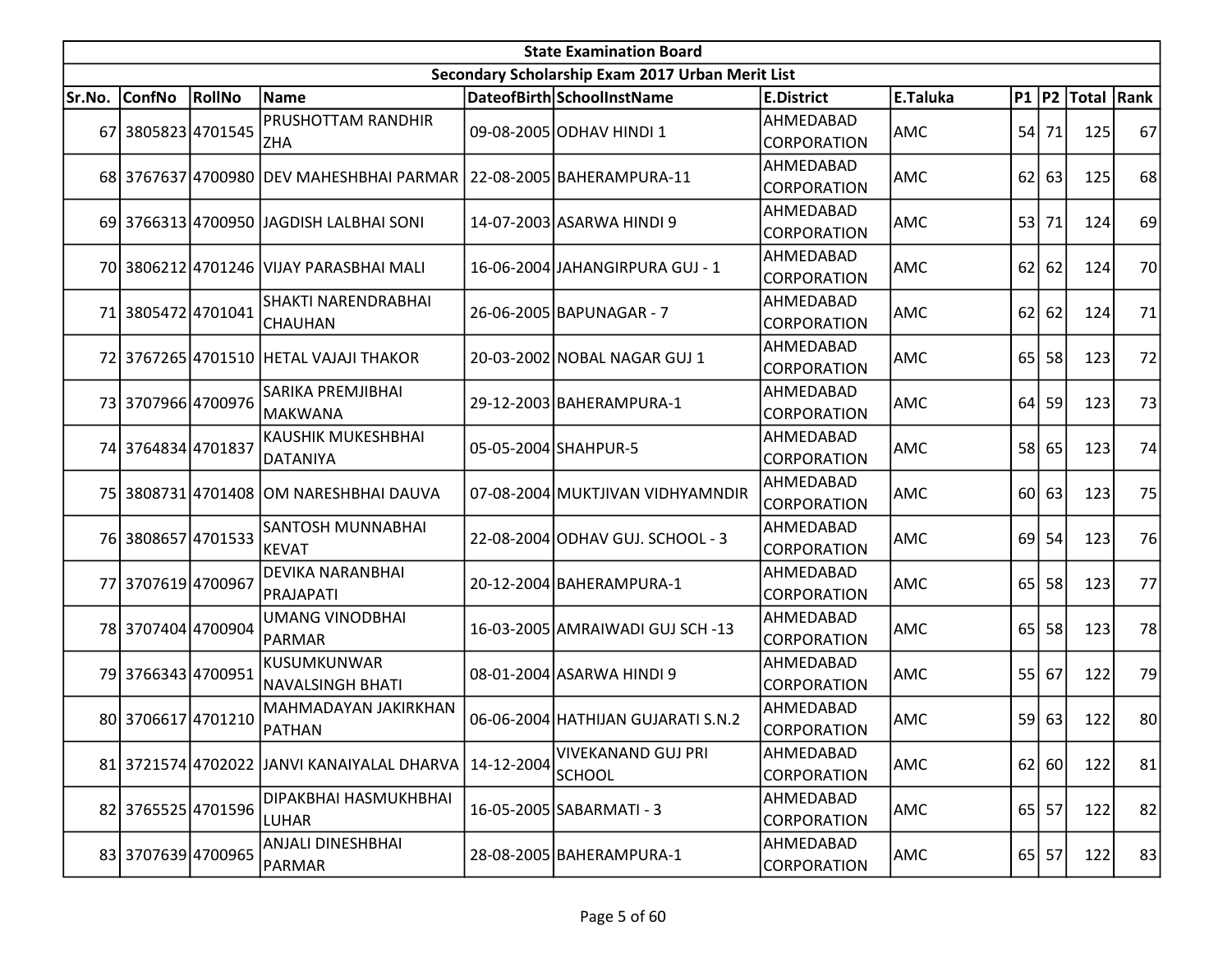|        |                     |               |                                             |            | <b>State Examination Board</b>                   |                                 |            |                 |         |                        |                 |
|--------|---------------------|---------------|---------------------------------------------|------------|--------------------------------------------------|---------------------------------|------------|-----------------|---------|------------------------|-----------------|
|        |                     |               |                                             |            | Secondary Scholarship Exam 2017 Urban Merit List |                                 |            |                 |         |                        |                 |
| Sr.No. | <b>ConfNo</b>       | <b>RollNo</b> | Name                                        |            | DateofBirth SchoolInstName                       | <b>E.District</b>               | E.Taluka   |                 |         | P1   P2   Total   Rank |                 |
|        | 84 3721600 4701838  |               | MITTULKUMAR<br>GANPATBHAI PARMAR            |            | 27-01-2005 SHAHPUR-5                             | AHMEDABAD<br>CORPORATION        | AMC        |                 | 57 64   | 121                    | 84              |
|        |                     |               | 85 3701627 4701566 SUJAL ALPESBHAI SINHALI  |            | 16-03-2005 RAIKHAD-8                             | AHMEDABAD<br>CORPORATION        | AMC        | 64              | 57      | 121                    | 85              |
|        |                     |               | 86 3805734 4701551 HET KALPESH GARDI        | 26-01-2005 | POPATLAL MAGANLAL PRI.<br>SCHOOL                 | AHMEDABAD<br>CORPORATION        | AMC        | 61              | 59      | 120                    | 86              |
|        |                     |               | 87 3701647 4701394 TASLIM SUJATALI SHAH     |            | 10-08-2004 MILLATNAGAR GUJ - 1                   | AHMEDABAD<br>CORPORATION        | AMC        | 67              | 52      | 119                    | 87              |
|        | 88 3806174 4701244  |               | <b>MANSI HARISHBHAI</b><br><b>THAKOR</b>    |            | 14-09-2004 JAHANGIRPURA GUJ - 1                  | AHMEDABAD<br>CORPORATION        | AMC        | 63              | 56      | 119                    | 88              |
|        | 89 3771932 4701731  |               | NIRAVSINH ISHWARSINH<br><b>VIHOL</b>        | 24-05-2005 | SARASWATI MANDIR PRI.<br>SCHOOL                  | AHMEDABAD<br>CORPORATION        | AMC        | 58              | 61      | 119                    | 89              |
|        | 90 3765605 4701784  |               | RAHENABANU MORAFIK<br>MEMAN                 |            | 01-06-2005 SHAHPUR-11                            | AHMEDABAD<br>CORPORATION        | AMC        | 64              | 55      | 119                    | 90 <sub>l</sub> |
|        | 91 3721428 4701669  |               | VANDANA HARISHKUMAR<br>PANDEY               |            | 27-08-2005 SARASPUR - 3                          | AHMEDABAD<br>CORPORATION        | <b>AMC</b> | 64              | 55      | 119                    | 91              |
|        | 92 3772347 4701831  |               | <b>AJAYKUMAR MANOJBHAI</b><br><b>DATANI</b> |            | 26-08-2002 SHAHPUR-5                             | AHMEDABAD<br><b>CORPORATION</b> | AMC        | 66              | 52      | 118                    | 92              |
|        | 93 3701698 4701390  |               | SABIR MOHMMADISHAK<br>ANSARI                |            | 08-08-2003 MILLATNAGAR GUJ - 1                   | AHMEDABAD<br>CORPORATION        | AMC        | 69              | 49      | 118                    | 93              |
|        | 94 3720725 4701293  |               | URVASHI GAUTAMBHAI<br>VALERA                |            | 04-10-2004 KANKARIYA-9                           | AHMEDABAD<br>CORPORATION        | AMC        |                 | 60 58   | 118                    | 94              |
|        | 95 3703796 4701865  |               | RAJ KIRANKUMAR<br>KAPADIYA                  | 15-10-2004 | SOMNATH PRATHMIK GUJ<br><b>SCHOOL</b>            | AHMEDABAD<br>CORPORATION        | <b>AMC</b> | 60 <sup>1</sup> | 58      | 118                    | 95              |
|        |                     |               | 96 3769471 4701436 NISHA ASHOKBHAI RANA     |            | 18-10-2004 NARANPURA GUJ - 4                     | AHMEDABAD<br>CORPORATION        | AMC        | 69 l            | 49      | 118                    | 96              |
|        |                     |               | 97 3809039 4701412 TIRTH KALPESHBHAI SHAH   |            | 01-02-2005 MUKTJIVAN VIDHYAMNDIR                 | AHMEDABAD<br>CORPORATION        | AMC        |                 | $61$ 57 | 118                    | 97              |
|        | 98 3766777 4701985  |               | MISBABANU IZAZULHAQ<br>ANSARI               |            | 02-12-2003 VATVA SCHOOL NO. 3                    | AHMEDABAD<br><b>CORPORATION</b> | AMC        |                 | 59 58   | 117                    | 98              |
|        | 99 3805618 4701078  |               | <b>HAFSA IRFANBHAI</b><br><b>JODHATAR</b>   |            | 12-11-2004 DUDHESHWAR - 6                        | AHMEDABAD<br>CORPORATION        | AMC        | 59              | 58      | 117                    | 99              |
|        | 100 3720121 4701790 |               | <b>SUFIYAN KHALILAHEMAD</b><br>ANSARI       |            | 12-11-2004 SHAHPUR-11                            | AHMEDABAD<br>CORPORATION        | AMC        |                 | $66$ 51 | 117                    | 100             |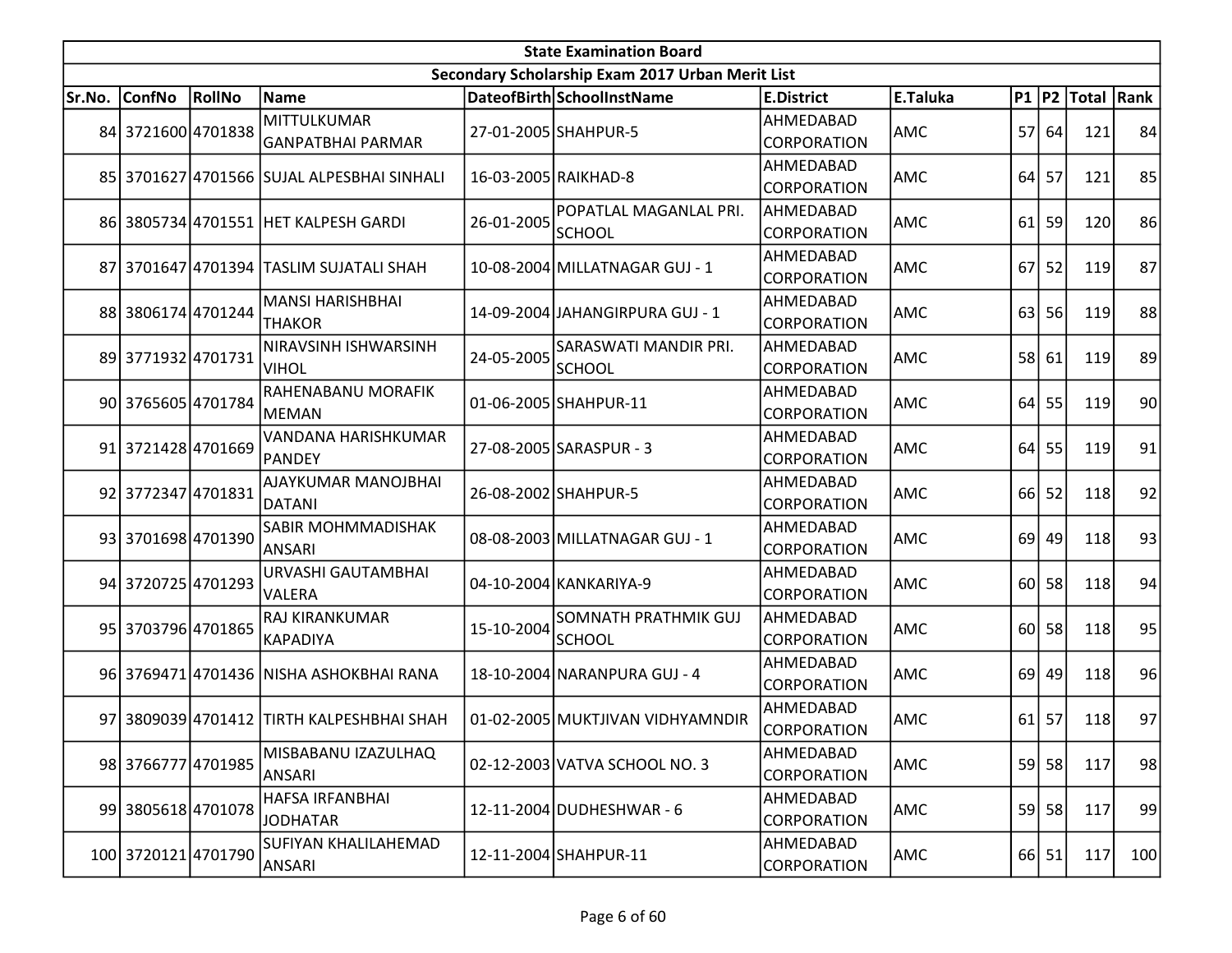|        | <b>State Examination Board</b><br>Secondary Scholarship Exam 2017 Urban Merit List |        |                                                                        |            |                                     |                                 |            |    |           |                        |     |  |  |  |
|--------|------------------------------------------------------------------------------------|--------|------------------------------------------------------------------------|------------|-------------------------------------|---------------------------------|------------|----|-----------|------------------------|-----|--|--|--|
|        |                                                                                    |        |                                                                        |            |                                     |                                 |            |    |           |                        |     |  |  |  |
| Sr.No. | ConfNo                                                                             | RollNo | Name                                                                   |            | DateofBirth SchoolInstName          | <b>E.District</b>               | E.Taluka   |    |           | P1   P2   Total   Rank |     |  |  |  |
|        | 101 3704683 4701032                                                                |        | <b>TUSHAR BHIKHABHAI</b><br><b>THAKOR</b>                              |            | 15-04-2005 BAPUNAGAR - 13           | AHMEDABAD<br><b>CORPORATION</b> | AMC        |    | 58 59     | 117                    | 101 |  |  |  |
|        | 102 3721606 4701701                                                                |        | <b>ARCHANA DILIPBHAI</b><br><b>THAKOR</b>                              |            | 01-07-2005 SARASPUR -7              | AHMEDABAD<br>CORPORATION        | AMC        | 61 | 56        | 117                    | 102 |  |  |  |
|        | 103 3767660 4700981                                                                |        | <b>DEVANG MAHESHBHAI</b><br>PARMAR                                     |            | 22-08-2005 BAHERAMPURA-11           | AHMEDABAD<br><b>CORPORATION</b> | <b>AMC</b> |    | $54$ 63   | 117                    | 103 |  |  |  |
|        |                                                                                    |        | 104 3721770 4701702 ARUN DILIPBHAI PATNI                               |            | 22-11-2003 SARASPUR -7              | AHMEDABAD<br>CORPORATION        | AMC        |    | 56 60     | 116                    | 104 |  |  |  |
|        | 105 3813084 4701849                                                                |        | NISHA SATYANARAYAN<br><b>KORI</b>                                      |            | 02-03-2004 SHAHPUR-7                | AHMEDABAD<br><b>CORPORATION</b> | AMC        | 63 | 53        | 116                    | 105 |  |  |  |
|        |                                                                                    |        | 106 3809501 4701168 DEV BHARATBHAI PANCHAL                             |            | 07-04-2004 GITAPRI. SCHOOL          | AHMEDABAD<br><b>CORPORATION</b> | <b>AMC</b> |    | 55 61     | 116                    | 106 |  |  |  |
|        | 107 3709588 4701061                                                                |        | <b>KRUTAM BHAVESHKUMAR</b><br>PATEL                                    |            | 06-10-2004 DIVINE LIFE SCHOOL       | AHMEDABAD<br>CORPORATION        | AMC        |    | $63$ 53   | 116                    | 107 |  |  |  |
|        | 108 3767429 4700985                                                                |        | <b>HARDIK ASHOKBHAI</b><br>RATHOD                                      |            | 12-06-2005 BAHERAMPURA-11           | AHMEDABAD<br><b>CORPORATION</b> | AMC        |    | 53 63     | 116                    | 108 |  |  |  |
|        | 109 3811309 4701052                                                                |        | POOJA BHAGVANJI<br><b>HIRAGAR</b>                                      |            | 03-12-2002 BARDOLPURA - 1           | AHMEDABAD<br>CORPORATION        | AMC        | 63 | 52        | 115                    | 109 |  |  |  |
|        | 110 3811345 4701051                                                                |        | KARAN KAUSHIKBHAI<br>PARMAR                                            |            | 12-03-2003 BARDOLPURA - 1           | AHMEDABAD<br>CORPORATION        | <b>AMC</b> | 63 | 52        | 115                    | 110 |  |  |  |
|        | 111 3807037 4701827                                                                |        | <b>MOSINPARVIN</b><br>MOHMADIMARAN SHAIKH                              |            | 31-12-2003 SHAHPUR-4                | AHMEDABAD<br>CORPORATION        | <b>AMC</b> | 65 | 50        | 115                    | 111 |  |  |  |
|        | 112 3702819 4702016                                                                |        | AKSHAR BAHVESHBHAI<br>VAGHELA                                          | 02-10-2004 | <b>VIVEKANAND GUJ PRI</b><br>SCHOOL | AHMEDABAD<br>CORPORATION        | AMC        |    | 58 57     | 115                    | 112 |  |  |  |
|        |                                                                                    |        | 113 3769270 4701492 DIPAK MERUBHAI DANTANI   07-10-2004 NAVA VADAJ - 9 |            |                                     | AHMEDABAD<br><b>CORPORATION</b> | <b>AMC</b> |    | 59 56     | 115                    | 113 |  |  |  |
|        | 114 3709334 4701106                                                                |        | MANISH GANESHBHAI<br>BORANA                                            |            | 11-10-2004 ELISBRIDGE - 28          | AHMEDABAD<br><b>CORPORATION</b> | <b>AMC</b> |    | 68 47     | 115                    | 114 |  |  |  |
|        |                                                                                    |        | 115 3709441 4701103 DHIRAJ GOVINDBHAI DABHI 19-06-2005 ELISBRIDGE - 28 |            |                                     | AHMEDABAD<br><b>CORPORATION</b> | AMC        |    | $67$   48 | 115                    | 115 |  |  |  |
|        | 116 3807004 4701829                                                                |        | <b>UMEHANI</b><br>MAKSUDAHEMAD NAGORI                                  |            | 20-10-2003 SHAHPUR-4                | AHMEDABAD<br>CORPORATION        | AMC        |    | 64 50     | 114                    | 116 |  |  |  |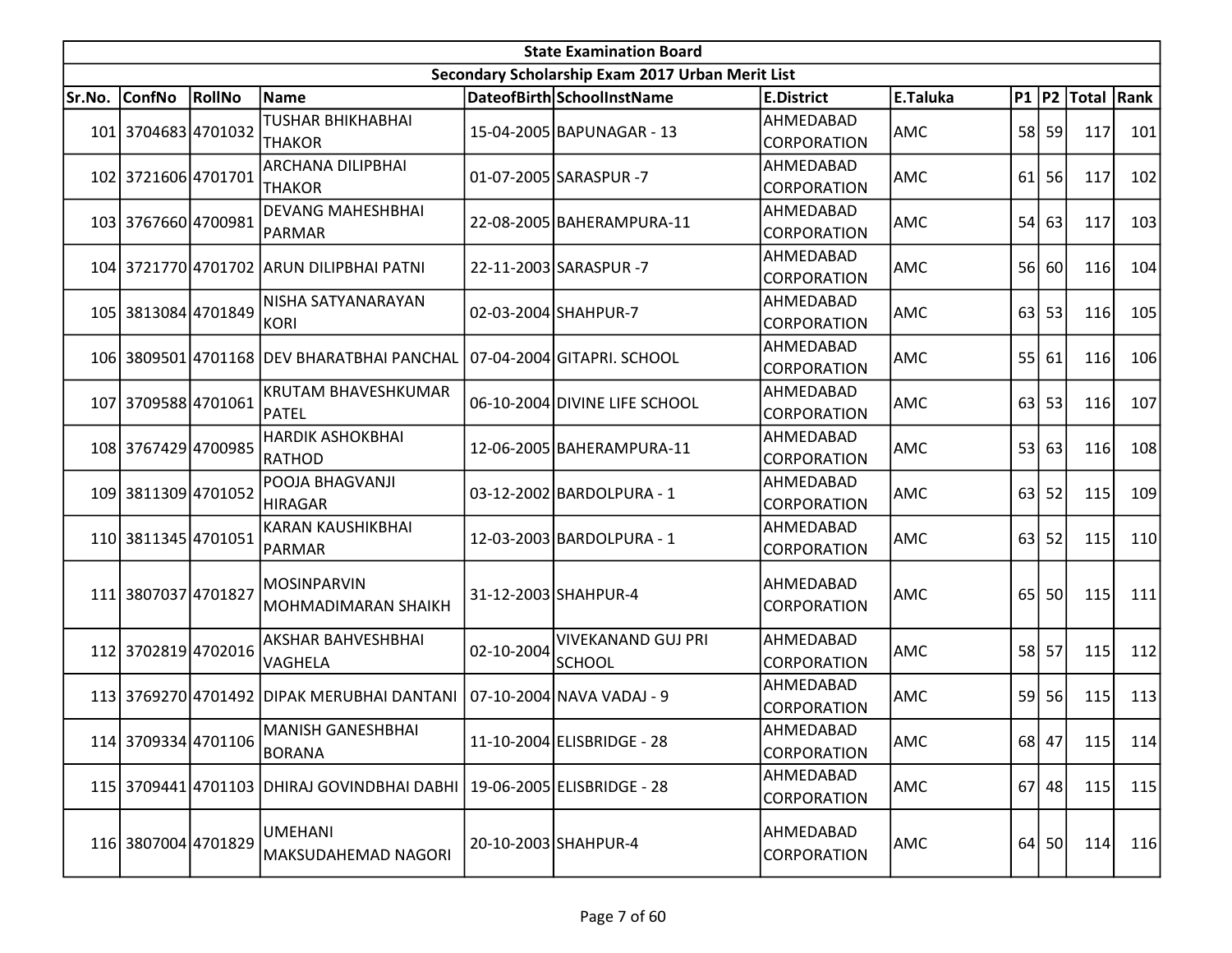|        |                     |               |                                                                               |            | <b>State Examination Board</b>                   |                                 |            |    |           |                        |     |
|--------|---------------------|---------------|-------------------------------------------------------------------------------|------------|--------------------------------------------------|---------------------------------|------------|----|-----------|------------------------|-----|
|        |                     |               |                                                                               |            | Secondary Scholarship Exam 2017 Urban Merit List |                                 |            |    |           |                        |     |
| Sr.No. | <b>ConfNo</b>       | <b>RollNo</b> | Name                                                                          |            | DateofBirth SchoolInstName                       | <b>E.District</b>               | E.Taluka   |    |           | P1   P2   Total   Rank |     |
|        | 117 3807041 4701821 |               | MARUFABANU<br>MOHMADSALIM SHAIKH                                              |            | 04-02-2004 SHAHPUR-4                             | AHMEDABAD<br>CORPORATION        | AMC        |    | $65$   49 | 114                    | 117 |
|        | 118 3768422 4701033 |               | <b>TUSHAR PRAKASHBHAI</b><br><b>MUCHHADIYA</b>                                |            | 12-11-2004 BAPUNAGAR - 13                        | AHMEDABAD<br>CORPORATION        | AMC        |    | 59 55     | 114                    | 118 |
|        | 119 3767383 4701511 |               | MITTAL BHARATBHAI<br>PARMAR                                                   |            | 31-12-2004 NOBAL NAGAR GUJ 1                     | AHMEDABAD<br>CORPORATION        | AMC        | 61 | 53        | 114                    | 119 |
|        | 120 3807049 4701828 |               | NAJMINBANU<br>MOHMADRAIZ KANSARA                                              |            | 01-06-2003 SHAHPUR-4                             | AHMEDABAD<br>CORPORATION        | AMC        |    | 65 48     | 113                    | 120 |
|        | 121 3709190 4701105 |               | KHUSHBU VIJAYBHAI<br>VARLEKAR                                                 |            | 09-09-2003 ELISBRIDGE - 28                       | AHMEDABAD<br>CORPORATION        | <b>AMC</b> | 65 | 48        | 113                    | 121 |
|        | 122 3769183 4701494 |               | <b>KARAN PRAVINBHAI</b><br><b>CHAUHAN</b>                                     |            | 09-09-2004 NAVA VADAJ - 9                        | AHMEDABAD<br>CORPORATION        | AMC        |    | 68 45     | 113                    | 122 |
|        | 123 3807672 4701864 |               | <b>KRISHABEN DEVABHAI</b><br><b>PATEL</b>                                     | 22-12-2004 | SOMNATH PRATHMIK GUJ<br><b>SCHOOL</b>            | AHMEDABAD<br>CORPORATION        | AMC        | 59 | 54        | 113                    | 123 |
|        |                     |               | 124 3720888 4701199 ROHIT RAMESHBHAI AUD                                      |            | 18-03-2003 HANSOL GUJ SH NO-1                    | AHMEDABAD<br>CORPORATION        | AMC        | 54 | 58        | 112                    | 124 |
|        | 125 3732721 4700959 |               | <b>MANISH PITHABHAI</b><br><b>BHARVAD</b>                                     |            | 14-04-2003 BAGEPHIRDOSH-1                        | AHMEDABAD<br>CORPORATION        | AMC        |    | $64$ 48   | 112                    | 125 |
|        | 126 3721101 4701806 |               | <b>MAHEK MAHESHBHAI</b><br><b>PARMAR</b>                                      |            | 01-09-2004 SHAHPUR-15                            | AHMEDABAD<br>CORPORATION        | AMC        | 64 | 48        | 112                    | 126 |
|        |                     |               | 127 3703882 4701685 PAYAL HEMANTBHAI KAHAR 16-02-2005 SARASPUR - 9            |            |                                                  | AHMEDABAD<br>CORPORATION        | AMC        |    | 58 54     | 112                    | 127 |
|        |                     |               | 128 3808988 4701411 SAHIL GIRISHBHAI BAROT                                    |            | 31-05-2005 MUKTJIVAN VIDHYAMNDIR                 | AHMEDABAD<br><b>CORPORATION</b> | AMC        | 55 | 57        | 112                    | 128 |
|        | 129 3768228 4701442 |               | HANSRAJ NEMICHAND<br><b>KUDIYA</b>                                            |            | 01-06-2002 NARANPURA HINDI 3                     | AHMEDABAD<br>CORPORATION        | <b>AMC</b> | 53 | 58        | 111                    | 129 |
|        | 130 3732662 4700960 |               | RAHULKUMAR KANUJI<br>DARBAR                                                   |            | 14-05-2003 BAGEPHIRDOSH-1                        | AHMEDABAD<br>CORPORATION        | AMC        |    | $61$ 50   | 111                    | 130 |
|        | 131 3768264 4701444 |               | <b>ISHWAR MEGHARAM</b><br><b>BALOTIYA</b>                                     |            | 11-10-2003 NARANPURA HINDI 3                     | AHMEDABAD<br><b>CORPORATION</b> | AMC        |    | 53 58     | 111                    | 131 |
|        |                     |               | 132   3810103   4701714   PARTH JYANTIBHAI SOLANKI   21-11-2003   SARASPUR -7 |            |                                                  | AHMEDABAD<br><b>CORPORATION</b> | AMC        |    | $58$ 53   | 111                    | 132 |
|        | 133 3703866 4701680 |               | DARSHNA KHODABHAI<br><b>CHAUHAN</b>                                           |            | 16-04-2004 SARASPUR - 9                          | AHMEDABAD<br>CORPORATION        | AMC        |    | 57 54     | 111                    | 133 |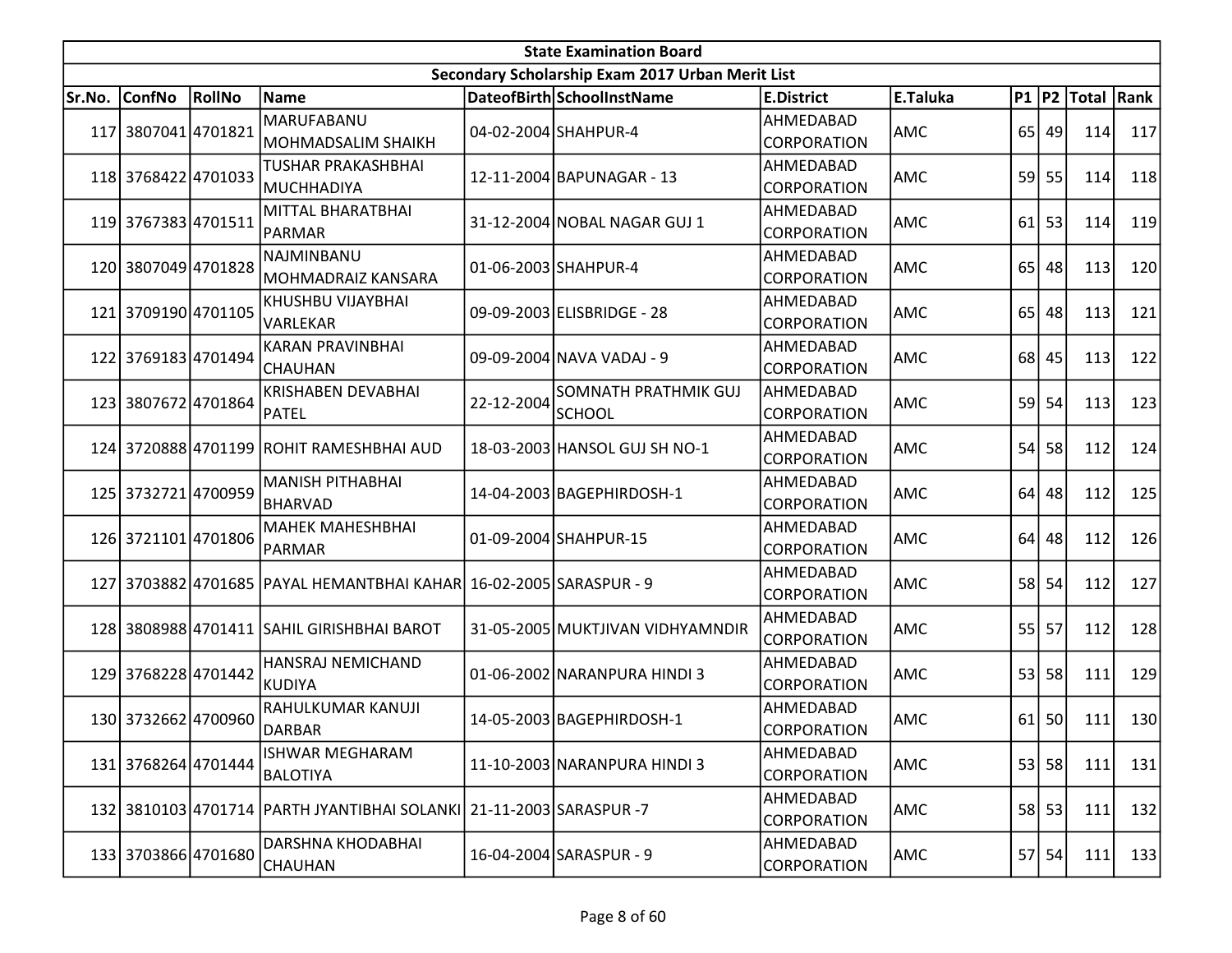|        |                     |        |                                                                           | <b>State Examination Board</b>                   |                                 |            |    |           |                        |     |
|--------|---------------------|--------|---------------------------------------------------------------------------|--------------------------------------------------|---------------------------------|------------|----|-----------|------------------------|-----|
|        |                     |        |                                                                           | Secondary Scholarship Exam 2017 Urban Merit List |                                 |            |    |           |                        |     |
| Sr.No. | ConfNo              | RollNo | Name                                                                      | DateofBirth SchoolInstName                       | <b>E.District</b>               | E.Taluka   |    |           | P1   P2   Total   Rank |     |
|        | 134 3807012 4701823 |        | MIZBABANU IQBALHUSEN<br><b>SHAIKH</b>                                     | 28-12-2004 SHAHPUR-4                             | AHMEDABAD<br><b>CORPORATION</b> | AMC        |    | $63$   48 | 111                    | 134 |
|        | 135 3720831 4701819 |        | <b>TEJAL MATHURBHAI</b><br>PARMAR                                         | 28-04-2005 SHAHPUR-15                            | AHMEDABAD<br>CORPORATION        | AMC        |    | 65 46     | 111                    | 135 |
|        | 136 3754217 4701353 |        | PRAVINBHAI BHIKHABHAI<br>SOLANKI                                          | 22-05-2005 MAHATMA GANDHI - 1                    | AHMEDABAD<br><b>CORPORATION</b> | <b>AMC</b> | 57 | 54        | 111                    | 136 |
|        |                     |        | 137 3767814 4701622 YASH DASHRATHJI THAKOR                                | 21-06-2005 SARASPUR - 1                          | AHMEDABAD<br><b>CORPORATION</b> | AMC        |    | 59 52     | 111                    | 137 |
|        |                     |        | 138 3812668 4701152 JOLI DINESHBHAI TADVI                                 | 11-09-2001 ELLISBRIDGE - 29                      | AHMEDABAD<br><b>CORPORATION</b> | AMC        | 67 | 43        | 110                    | 138 |
|        |                     |        | 139 3721820 4701712 NEHA RAJUBHAI PATNI                                   | 30-07-2004 SARASPUR -7                           | AHMEDABAD<br><b>CORPORATION</b> | <b>AMC</b> |    | $57$ 53   | 110                    | 139 |
|        | 140 3805397 4701043 |        | <b>UMAMAHESHVARI</b><br>SATISHBHAI MANTA                                  | 09-08-2004 BAPUNAGAR - 7                         | AHMEDABAD<br><b>CORPORATION</b> | AMC        |    | 63 47     | 110                    | 140 |
|        |                     |        | 141 3765886 4701498 ANKIT RAMDARASH YADAV                                 | 14-10-2004 NAVA VADAJ HINDI - 1                  | AHMEDABAD<br>CORPORATION        | AMC        |    | 47 63     | 110                    | 141 |
|        |                     |        | <b>MOHMADZEB</b><br>142 3806982 4701826 MOHMADAASISFKHAN<br><b>PATHAN</b> | 27-11-2004 SHAHPUR-4                             | AHMEDABAD<br><b>CORPORATION</b> | AMC        |    | $63$ 47   | 110                    | 142 |
|        | 143 3809016 4701415 |        | <b>VIDHI CHANDRAKNAT</b><br><b>CHAUDHARI</b>                              | 24-12-2004 MUKTJIVAN VIDHYAMNDIR                 | AHMEDABAD<br><b>CORPORATION</b> | AMC        |    | 55 55     | 110                    | 143 |
|        | 144 3721654 4701507 |        | POOJA BHAGVATILAL<br><b>SHARMA</b>                                        | 02-03-2005 NAVA VADAJ HINDI - 1                  | AHMEDABAD<br><b>CORPORATION</b> | AMC        |    | 52 58     | 110                    | 144 |
|        | 145 3720769 4701818 |        | SHITAL ASHOKBHAI<br>PARMAR                                                | 06-03-2005 SHAHPUR-15                            | AHMEDABAD<br>CORPORATION        | AMC        |    | 65 45     | 110                    | 145 |
|        | 146 3701667 4701565 |        | SONAL JIGNESHBHAI<br><b>RAJPUT</b>                                        | 26-06-2005 RAIKHAD-8                             | AHMEDABAD<br>CORPORATION        | <b>AMC</b> |    | $55$ 55   | 110                    | 146 |
|        |                     |        | 147 3766477 4700948 ANAND VIJAYBHAI OD                                    | 15-10-2002 ASARWA HINDI 9                        | AHMEDABAD<br><b>CORPORATION</b> | <b>AMC</b> |    | 46 63     | 109                    | 147 |
|        |                     |        | 148 3809061 4701416 VIVEK JIVANBHAI CHAUHAN                               | 20-05-2004 MUKTJIVAN VIDHYAMNDIR                 | AHMEDABAD<br><b>CORPORATION</b> | AMC        |    | $63$   46 | 109                    | 148 |
|        | 149 3721498 4701835 |        | JAYKUMAR MANOJBHAI<br>DANTANI                                             | 10-06-2004 SHAHPUR-5                             | AHMEDABAD<br><b>CORPORATION</b> | AMC        |    | $62$ 47   | 109                    | 149 |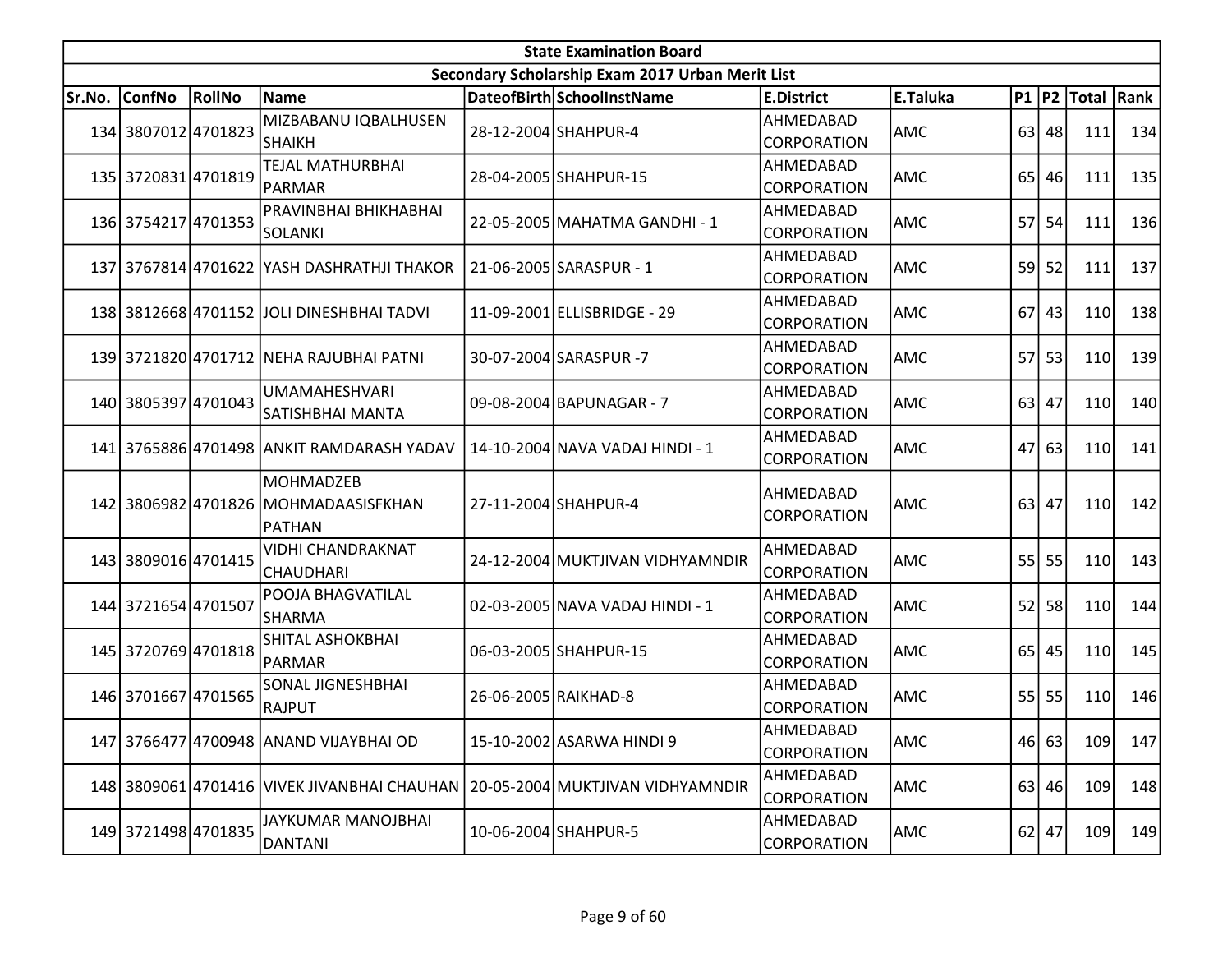|        | <b>State Examination Board</b> |        |                                                                        |            |                                                  |                          |              |           |           |                  |                |  |  |
|--------|--------------------------------|--------|------------------------------------------------------------------------|------------|--------------------------------------------------|--------------------------|--------------|-----------|-----------|------------------|----------------|--|--|
|        |                                |        |                                                                        |            | Secondary Scholarship Exam 2017 Urban Merit List |                          |              |           |           |                  |                |  |  |
| Sr.No. | ConfNo                         | RollNo | <b>Name</b>                                                            |            | DateofBirth SchoolInstName                       | <b>E.District</b>        | E.Taluka     |           |           | P1 P2 Total Rank |                |  |  |
|        | 150 3733223 4701090            |        | <b>BHUMIKABEN DILIPBHAI</b><br>MERAIYA                                 |            | 22-09-2004 ELISBRIDGE - 17                       | AHMEDABAD<br>CORPORATION | <b>AMC</b>   |           | 60 49     | 109              | 150            |  |  |
|        | 151 3766151 4701382            |        | RIYA VINODABHAI<br>PARAMAR                                             |            | 11-11-2004 MEGHANINAGAR - 1                      | AHMEDABAD<br>CORPORATION | AMC          |           | $62$ 47   | 109              | 151            |  |  |
|        |                                |        | PRANJAL<br>152 3708531 4700027 NARENDRAKUMAR<br>THAKKAR                | 27-02-2005 | <b>SHREE S.M. PATEL</b><br>VIDHYAMANDIR          | AHMEDABAD                | <b>BAVLA</b> | 84        | 69        | 153              | 1              |  |  |
|        | 153 3809307 4700046            |        | NISHANT VISHNUKUMAR<br><b>THAKOR</b>                                   |            | 03-03-2005 VIJETA VIDYA VIHAR                    | AHMEDABAD                | <b>BAVLA</b> |           | 65 63     | 128              | $\overline{c}$ |  |  |
|        | 154 3704931 4700221            |        | <b>JANISH DARSHANBHAI</b><br><b>SAGAR</b>                              |            | 23-09-2004 SHAYONA VIDYA VIHAR                   | AHMEDABAD                | <b>CITY</b>  | <b>71</b> | 69        | 140              | 1              |  |  |
|        | 155 3707063 4700216            |        | <b>ANKIT JAGDISHBHAI</b><br><b>UPADHYAY</b>                            |            | 25-11-2004 SHAYONA VIDYA VIHAR                   | AHMEDABAD                | <b>CITY</b>  | 67        | 73        | 140              | $\overline{c}$ |  |  |
|        | 156 3705233 4700222            |        | JEEL NAGJIBHAI DESAI                                                   |            | 09-03-2005 SHAYONA VIDYA VIHAR                   | AHMEDABAD                | <b>CITY</b>  |           | 70 70     | 140              | 3              |  |  |
|        |                                |        | 157 3704965 4700232 VANSH CHIRAGBHAI PATEL                             |            | 09-05-2005 SHAYONA VIDYA VIHAR                   | AHMEDABAD                | <b>CITY</b>  | 67        | 73        | 140              | 4              |  |  |
|        |                                |        | 158 3754243 4700049 JANKI MITESH MODI                                  |            | 24-06-2005 ABHIJAT SHISHU VIHAR                  | AHMEDABAD                | <b>CITY</b>  | 74        | 65        | 139              | 5              |  |  |
|        | 159 3707907 4700227            |        | PREET MAHESHKUMAR<br><b>GAMETI</b>                                     |            | 10-08-2005 SHAYONA VIDYA VIHAR                   | AHMEDABAD                | <b>CITY</b>  | 71        | 68        | 139              | 6              |  |  |
|        | 160 3702381 4700217            |        | <b>AYUSH MUKESHBHAI</b><br>PANCHAL                                     |            | 25-08-2005 SHAYONA VIDYA VIHAR                   | AHMEDABAD                | <b>CITY</b>  |           | 68 69     | 137              | 7              |  |  |
|        | 161 3704904 4700219            |        | <b>DEV RAMJIBHAI</b><br>MALAVANIYA                                     |            | 28-09-2004 SHAYONA VIDYA VIHAR                   | AHMEDABAD                | <b>CITY</b>  |           | 68 66     | 134              | 8              |  |  |
|        |                                |        | <b>MESHWA</b><br>162 3764422 4700054 DHARMENDRAKUMAR<br><b>TRIVEDI</b> |            | 17-05-2005 ABHIJAT SHISHU VIHAR                  | AHMEDABAD                | <b>CITY</b>  | 71        | 61        | 132              | 9              |  |  |
|        | 163 3704960 4700226            |        | PRASHIL VIRENDRABHAI<br><b>MISTRY</b>                                  |            | 08-03-2004 SHAYONA VIDYA VIHAR                   | AHMEDABAD                | <b>CITY</b>  |           | 68 63     | 131              | 10             |  |  |
|        |                                |        | ALISHA<br>164 3771113 4700070 MOHAMMEDRIZWAN<br>PATEL                  |            | 01-10-2004 F.D. PRIMARY SCHOOL                   | AHMEDABAD                | <b>CITY</b>  | 65        | <b>66</b> | 131              | 11             |  |  |
|        |                                |        | 165 3754215 4700056 RUSHIL VIJAYBHAI MISTRY                            |            | 11-08-2005 ABHIJAT SHISHU VIHAR                  | AHMEDABAD                | <b>CITY</b>  |           | 70 59     | 129              | 12             |  |  |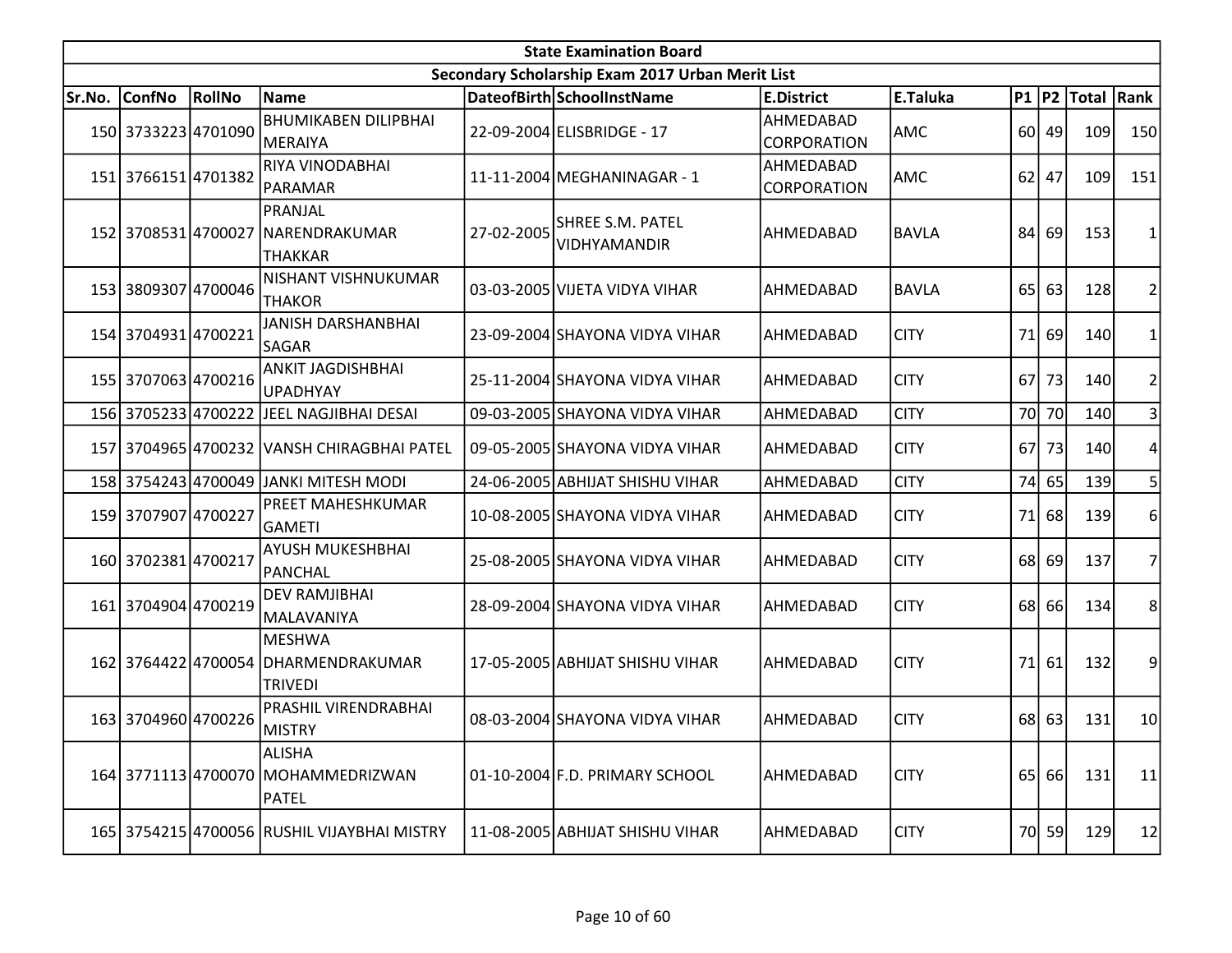|        | <b>State Examination Board</b> |        |                                                                |            |                                                  |                   |                  |      |           |                  |    |  |  |
|--------|--------------------------------|--------|----------------------------------------------------------------|------------|--------------------------------------------------|-------------------|------------------|------|-----------|------------------|----|--|--|
|        |                                |        |                                                                |            | Secondary Scholarship Exam 2017 Urban Merit List |                   |                  |      |           |                  |    |  |  |
| Sr.No. | ConfNo                         | RollNo | Name                                                           |            | DateofBirth SchoolInstName                       | <b>E.District</b> | E.Taluka         |      |           | P1 P2 Total Rank |    |  |  |
|        |                                |        | 166 3770212 4700176 HARSH JAYANTIBHAI JADAV                    |            | 19-08-2004 S.K.MANDAL PRI. SCHOOL                | AHMEDABAD         | <b>CITY</b>      |      | $62$   64 | 126              | 13 |  |  |
|        | 167 3707168 4700230            |        | <b>SHREYANSH HARESHBHAI</b><br>PADHIYAR                        |            | 10-11-2005 SHAYONA VIDYA VIHAR                   | AHMEDABAD         | <b>CITY</b>      |      | 58 68     | 126              | 14 |  |  |
|        |                                |        | <b>RAHIN</b><br>168 3771187 4700072 MOHAMMEDRAFIKBHAI<br>PATEL |            | 15-02-2005 F.D. PRIMARY SCHOOL                   | AHMEDABAD         | <b>CITY</b>      | 65   | 60        | 125              | 15 |  |  |
|        | 169 3744157 4700053            |        | MESHV RAJNESHKUMAR<br><b>PATEL</b>                             |            | 18-08-2004 ABHIJAT SHISHU VIHAR                  | AHMEDABAD         | <b>CITY</b>      |      | 67 57     | 124              | 16 |  |  |
|        | 170 3770371 4700191            |        | PRIYANSH SURESHBHAI<br><b>THAKOR</b>                           |            | 15-09-2004 S.K.MANDAL PRI. SCHOOL                | AHMEDABAD         | <b>CITY</b>      | 65 l | 58        | 123              | 17 |  |  |
|        | 171 3764282 4700057            |        | <b>VATSAL BIPINBHAI</b><br>MADHANI                             |            | 30-10-2004 ABHIJAT SHISHU VIHAR                  | AHMEDABAD         | <b>CITY</b>      | 61   | 62        | 123              | 18 |  |  |
|        | 172 3707509 4700220            |        | DHARMESH JAYRAMBHAI<br>DESAI                                   |            | 08-08-2004 SHAYONA VIDYA VIHAR                   | AHMEDABAD         | <b>CITY</b>      | 62   | 59        | 121              | 19 |  |  |
|        | 173 3770313 4700184            |        | MESHVABA NARENDRASINH<br><b>ZALA</b>                           |            | 11-10-2004 S.K.MANDAL PRI. SCHOOL                | AHMEDABAD         | <b>CITY</b>      | 61   | <b>60</b> | 121              | 20 |  |  |
|        | 174 3804837 4700256            |        | SHUBHAM SANJAYBHAI<br>PATEL                                    |            | 27-09-2004 ARPAN VIDHYAVIHAR                     | AHMEDABAD         | <b>DASCROI</b>   |      | 71 82     | 153              |    |  |  |
|        |                                |        | 175 3720354 4700255 DEV HIMMATLAL PATEL                        |            | 29-09-2004 ARPAN VIDHYAVIHAR                     | AHMEDABAD         | <b>DASCROI</b>   |      | 76 75     | 151              |    |  |  |
|        |                                |        | 176 3702818 4700357 VISHWA LALITBHAI SOLANKI                   |            | 27-11-2004 VASTRAL PRI.SCHOOL                    | AHMEDABAD         | <b>DASCROI</b>   |      | 69 59     | 128              | 3  |  |  |
|        |                                |        | 177 3709449 4700250 DEEP PRAHLADBHAI DARJI                     |            | 20-03-2004 AMBALI PRIMARY SCHOOL                 | AHMEDABAD         | <b>DASCROI</b>   | 54   | 59        | 113              |    |  |  |
|        | 178 3702807 4700355            |        | MAMATABEN BHARATBHAI<br><b>ZALA</b>                            |            | 07-11-2004 VASTRAL PRI.SCHOOL                    | AHMEDABAD         | <b>DASCROI</b>   |      | 60 48     | 108              | 5  |  |  |
|        |                                |        | 179 3812131 4700500 JJINAL DILIPSINH VALA                      |            | 18-11-2004 D.A. VIDYA MANDIR                     | AHMEDABAD         | <b>DHANDHUKA</b> | 77   | 77        | 154              |    |  |  |
|        | 180 3734007 4700524            |        | VIJAYBHAI VIRAMBHAI<br>GAMARA                                  | 26-04-2004 | PUNITNAGAR PRIMARY<br>SCHOOL                     | AHMEDABAD         | <b>DHANDHUKA</b> |      | 73 61     | 134              | 2  |  |  |
|        | 181 3772285 4700649            |        | SUHANABANU ABDULGANI<br><b>SHEKH</b>                           |            | 24-09-2005 KANYA SHALA NO-1                      | AHMEDABAD         | <b>DHOLKA</b>    |      | 73 66     | 139              | 1  |  |  |
|        | 182 3704888 4700725            |        | MAHINBANU MOINBHAI<br> RADHANPURI                              | 08-02-2005 | SHETH HASANALI<br><b>NASIRUDDIN PRIMARY</b>      | AHMEDABAD         | <b>DHOLKA</b>    |      | 66 69     | 135              | 2  |  |  |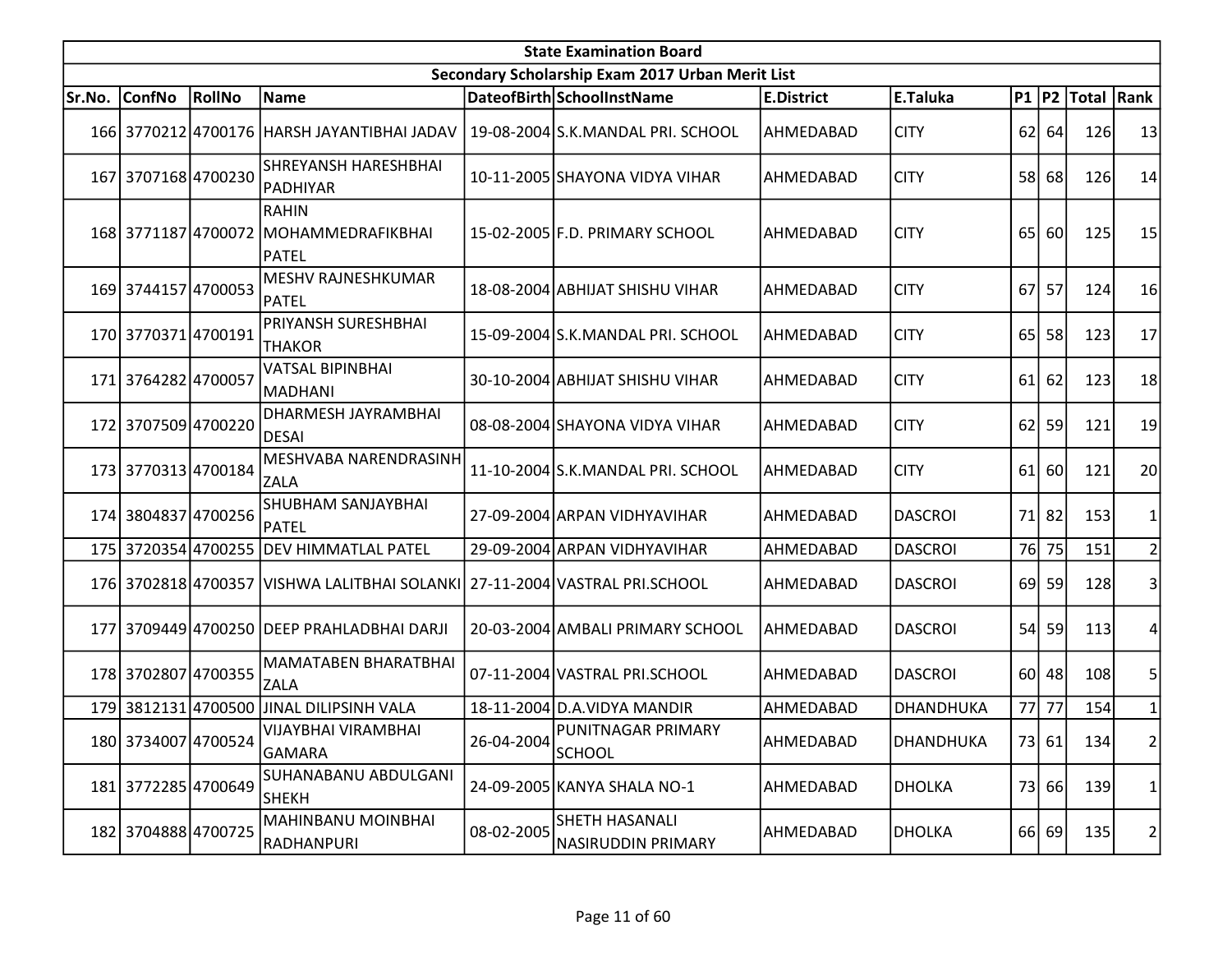| <b>State Examination Board</b> |                     |               |                                                                            |            |                                                  |                   |                 |                 |       |                  |                |  |
|--------------------------------|---------------------|---------------|----------------------------------------------------------------------------|------------|--------------------------------------------------|-------------------|-----------------|-----------------|-------|------------------|----------------|--|
|                                |                     |               |                                                                            |            | Secondary Scholarship Exam 2017 Urban Merit List |                   |                 |                 |       |                  |                |  |
| Sr.No.                         | <b>ConfNo</b>       | <b>RollNo</b> | Name                                                                       |            | DateofBirth SchoolInstName                       | <b>E.District</b> | E.Taluka        |                 |       | P1 P2 Total Rank |                |  |
|                                | 183 3772277 4700645 |               | SAHISTABANU IQBALMIYA<br>RANA                                              |            | 15-06-2003 KANYA SHALA NO-1                      | AHMEDABAD         | <b>DHOLKA</b>   |                 | 73 61 | 134              |                |  |
|                                | 184 3764983 4700812 |               | JENISH DASHRATHBHAI<br>VAGHELA                                             | 07-03-2005 | NILKANTH INTERNATIONAL<br>SCHOOL (GUJARATI)      | AHMEDABAD         | SANAND          | 75 <sup> </sup> | 68    | 143              |                |  |
|                                | 185 3733155 4700811 |               | URVIBEN RAMJIBHAI<br>CHAUHAN                                               |            | 16-03-2005 MODEL SCHOOL, SANAND                  | AHMEDABAD         | SANAND          |                 | 58 45 | 103              | 2              |  |
|                                | 186 3772988 4700823 |               | <b>AVANI BHARATBHAI</b><br> PRAJAPATI                                      |            | 01-10-2004 J.J. SHAH KUMAR MANDIR                | AHMEDABAD         | <b>VIRAMGAM</b> | 75 I            | 74    | 149              |                |  |
|                                | 187 3773184 4700824 |               | JENABBEN KAIDBHAI<br><b>GANDHI</b>                                         |            | 25-12-2004 J.J. SHAH KUMAR MANDIR                | AHMEDABAD         | <b>VIRAMGAM</b> | 74I             | 75    | 149              | 2              |  |
|                                |                     |               | 188 3803416 4702141 DARSHAN VIJAYBHAI DESAI                                |            | 29-06-2005 PATHAK SCHOOL                         | AMRELI            | <b>AMRELI</b>   |                 | 80 81 | 161              | 1              |  |
|                                |                     |               | 189 3811741 4702142 DEV RAVIBHAI PARIKH                                    |            | 22-11-2004 PATHAK SCHOOL                         | AMRELI            | <b>AMRELI</b>   |                 | 77 72 | 149              | $\overline{2}$ |  |
|                                | 190 3768903 4702105 |               | KINJAL RAMESHBHAI<br>MANANI]                                               | 13-05-2005 | <b>MANEKPARA PRATHAMIK</b><br><b>SHALA</b>       | <b>AMRELI</b>     | AMRELI          |                 | 66 59 | 125              | 3              |  |
|                                |                     |               | 191 3768837 4702108 PRINCE VIPULBHAI BAVISHI                               | 27-02-2005 | <b>MANEKPARA PRATHAMIK</b><br><b>SHALA</b>       | <b>AMRELI</b>     | AMRELI          |                 | 66 43 | 109              | 4              |  |
|                                |                     |               | 192 3705311 4702238 VISHVA DILIPBHAI GELANI                                |            | 16-03-2005 DIWALIBA PRA SHALA                    | <b>AMRELI</b>     | <b>BABARA</b>   | 69 <sup> </sup> | 75    | 144              |                |  |
|                                | 193 3707431 4702229 |               | JAYKUMAR RASIKBHAI<br>KALAKANI                                             |            | 04-04-2005 DIWALIBA PRA SHALA                    | <b>AMRELI</b>     | <b>BABARA</b>   | 71              | 72    | 143              | 2              |  |
|                                | 194 3772344 4702368 |               | JATAN JAYANTIBHAI<br>VAGHASIYA                                             |            | 11-01-2005 SWASTIK VIDHYALAY                     | <b>AMRELI</b>     | <b>BAGASARA</b> | 60l             | 58    | 118              |                |  |
|                                |                     |               | 195 3720897 4702361 MITSU NITINBHAI MAHETA                                 | 04-12-2004 | SMT. K.G.DHANAK<br><b>VIDYAMANDIR</b>            | AMRELI            | <b>BAGASARA</b> | 62              | 44    | 106              | 2              |  |
|                                |                     |               | 196 3772451 4702610 ROZA YUNUSBHAI MANSURI 08-11-2004 DAMNAGAR KANYA SCH.  |            |                                                  | AMRELI            | LATHI           |                 | 65 60 | 125              |                |  |
|                                |                     |               | 197 3772476 4702607 KUNJAN DEVILAL RAVAL                                   |            | 02-11-2004 DAMNAGAR KANYA SCH.                   | AMRELI            | LATHI           |                 | 56 56 | 112              | $\overline{2}$ |  |
|                                | 198 3803510 4702697 |               | <b>JAYRAJ UMESHBHAI</b><br>VAGHELA                                         |            | 15-12-2004 MODEL SCHOOL - RAJULA                 | AMRELI            | RAJULA          |                 | 53 51 | 104              | 1              |  |
|                                |                     |               | 199 3771358 4702726 VIRAL DHANJIBHAI DETRUJA 14-03-2005 MANISHA ENG SCHOOL |            |                                                  | AMRELI            | SAVARKUNDLA     |                 | 75 59 | 134              | 1              |  |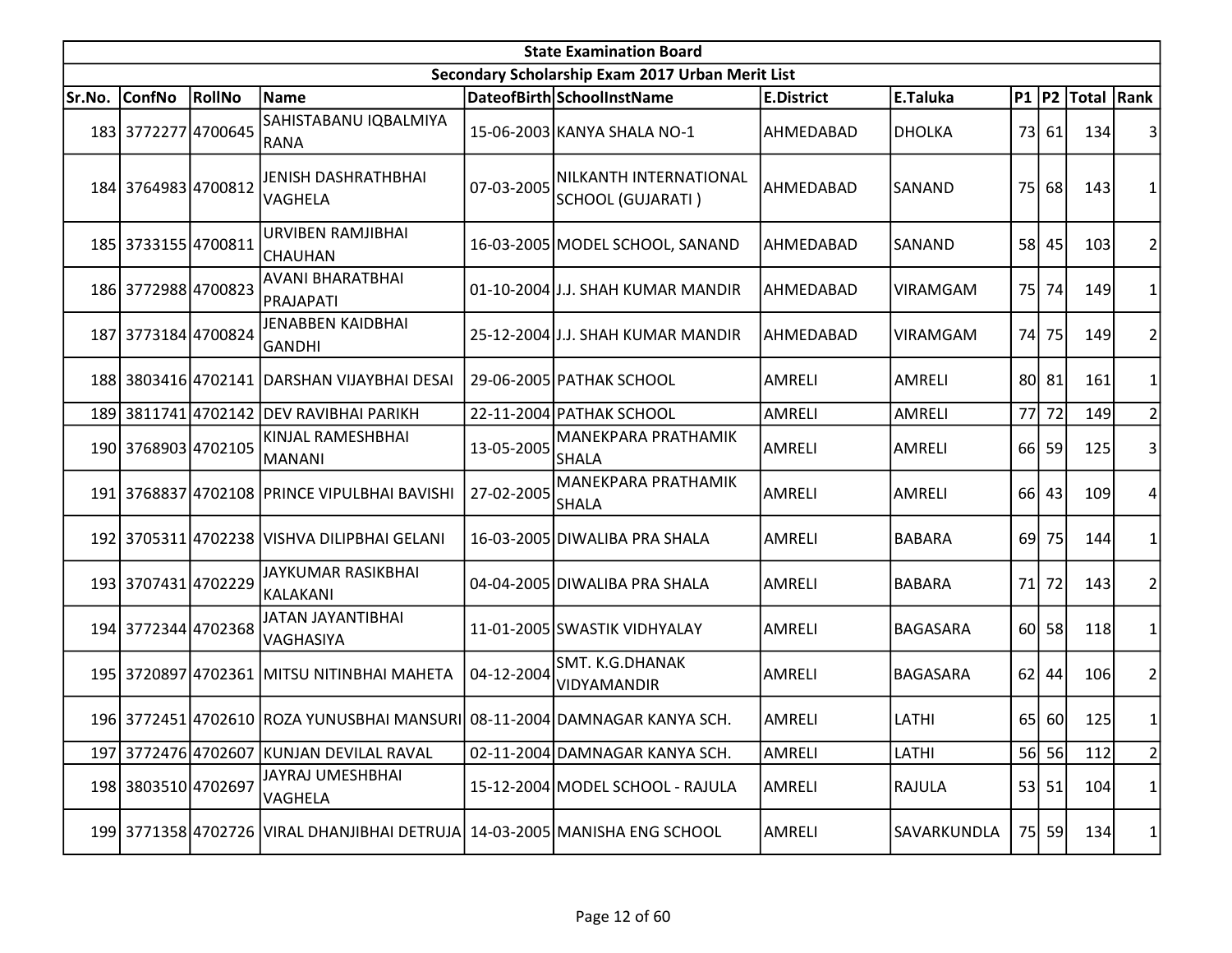|        | <b>State Examination Board</b> |        |                                             |            |                                                  |                   |              |           |           |                  |                |  |  |
|--------|--------------------------------|--------|---------------------------------------------|------------|--------------------------------------------------|-------------------|--------------|-----------|-----------|------------------|----------------|--|--|
|        |                                |        |                                             |            | Secondary Scholarship Exam 2017 Urban Merit List |                   |              |           |           |                  |                |  |  |
| Sr.No. | <b>ConfNo</b>                  | RollNo | Name                                        |            | DateofBirth SchoolInstName                       | <b>E.District</b> | E.Taluka     |           |           | P1 P2 Total Rank |                |  |  |
|        | 200 3770684 4702728            |        | <b>MEET VALLABHBHAI</b><br><b>JIKADARA</b>  |            | 28-01-2005 SWAMI NARAYAN PRI. VID.               | AMRELI            | SAVARKUNDLA  |           | 63 64     | 127              | 2              |  |  |
|        | 201 3772017 4702727            |        | <b>VIVEK DURLBHJIBHAI</b><br><b>SOLANKI</b> |            | 27-11-2004 MANISHA ENG SCHOOL                    | AMRELI            | SAVARKUNDLA  |           | 75 47     | 122              | 3              |  |  |
|        | 202 3768371 4702761            |        | AAFIYA NASIRKHAN<br>PATHAN                  | 09-07-2005 | KASTURBA KANYA<br>VIDHYALAY                      | <b>ANAND</b>      | <b>ANAND</b> | 80 l      | 77        | 157              | 1              |  |  |
|        | 203 3704742 4702729            |        | <b>AYUSH RAJESHKUMAR</b><br><b>SARVAIYA</b> | 07-05-2005 | <b>ANAND HIGH SCHOOL PRI</b><br><b>DEV</b>       | ANAND             | <b>ANAND</b> | 77        | 78        | 155              | $\overline{2}$ |  |  |
|        | 204 3733234 4702769            |        | DHAVNI HEMANTKUMAR<br>KACHIYAPATEL          | 05-02-2005 | <b>KASTURBA KANYA</b><br>VIDHYALAY               | <b>ANAND</b>      | <b>ANAND</b> | 77        | 77        | 154              | 3              |  |  |
|        | 205 3764860 4702770            |        | DHRUVI PRASHANTBHAI<br><b>BRAHMBHATT</b>    | 21-09-2004 | <b>KASTURBA KANYA</b><br>VIDHYALAY               | ANAND             | ANAND        |           | 72 81     | 153              | 4              |  |  |
|        | 206 3807027 4702777            |        | KHUSHI NITULKUMAR<br><b>VALAND</b>          | 15-12-2004 | <b>KASTURBA KANYA</b><br>VIDHYALAY               | ANAND             | <b>ANAND</b> | 72        | 80        | 152              | 5              |  |  |
|        | 207 3803794 4702778            |        | <b>KRISHNA HARISHBHAI</b><br>PARMAR         | 18-03-2005 | <b>KASTURBA KANYA</b><br>VIDHYALAY               | <b>ANAND</b>      | <b>ANAND</b> | 77        | 75        | 152              | 6              |  |  |
|        | 208 3704735 4702738            |        | <b>SANKET BHUPATBHAI</b><br>MAKWANA         | 09-02-2005 | <b>ANAND HIGH SCHOOL PRI</b><br><b>DEV</b>       | ANAND             | <b>ANAND</b> |           | $69$   81 | 150              | $\overline{7}$ |  |  |
|        | 209 3771154 4702799            |        | VAIDEHI RAJESHKUMAR<br>PATEL                | 25-12-2004 | <b>KASTURBA KANYA</b><br>VIDHYALAY               | <b>ANAND</b>      | <b>ANAND</b> | 68        | 76        | 144              | 8              |  |  |
|        | 210 3720162 4702764            |        | AMISHA BHAVESHKUMAR<br>PRAJAPATI            | 03-06-2005 | <b>KASTURBA KANYA</b><br>VIDHYALAY               | ANAND             | <b>ANAND</b> | <b>75</b> | 67        | 142              | 9              |  |  |
|        |                                |        | 211 3764848 4702784 NANDINI P TADVI         | 25-12-2004 | <b>KASTURBA KANYA</b><br>VIDHYALAY               | <b>ANAND</b>      | <b>ANAND</b> | 71        | 69        | 140              | 10             |  |  |
|        | 212 3764768 4702786            |        | PRINSU SURESHBHAI<br>PARMAR                 | 19-05-2005 | <b>KASTURBA KANYA</b><br>VIDHYALAY               | ANAND             | <b>ANAND</b> | 75        | 64        | 139              | 11             |  |  |
|        | 213 3720367 4702779            |        | KRISHNA HEMESHKUMAR<br>KACHHIAPATEL         | 14-04-2005 | <b>KASTURBA KANYA</b><br>VIDHYALAY               | ANAND             | <b>ANAND</b> |           | 73 65     | 138              | 12             |  |  |
|        | 214 3704778 4702743            |        | <b>VISHAL ASHOKBHAI</b><br><b>SARGARA</b>   | 24-09-2005 | ANAND HIGH SCHOOL PRI<br><b>DEV</b>              | ANAND             | ANAND        |           | $67$   71 | 138              | 13             |  |  |
|        | 215 3772059 4702834            |        | FAYEZABANU IMTIAZALI<br>SAIYAD              |            | 28-06-2005 ANKLAV BRANCH KANYA                   | ANAND             | ANKLAV       |           | 56 57     | 113              | 1              |  |  |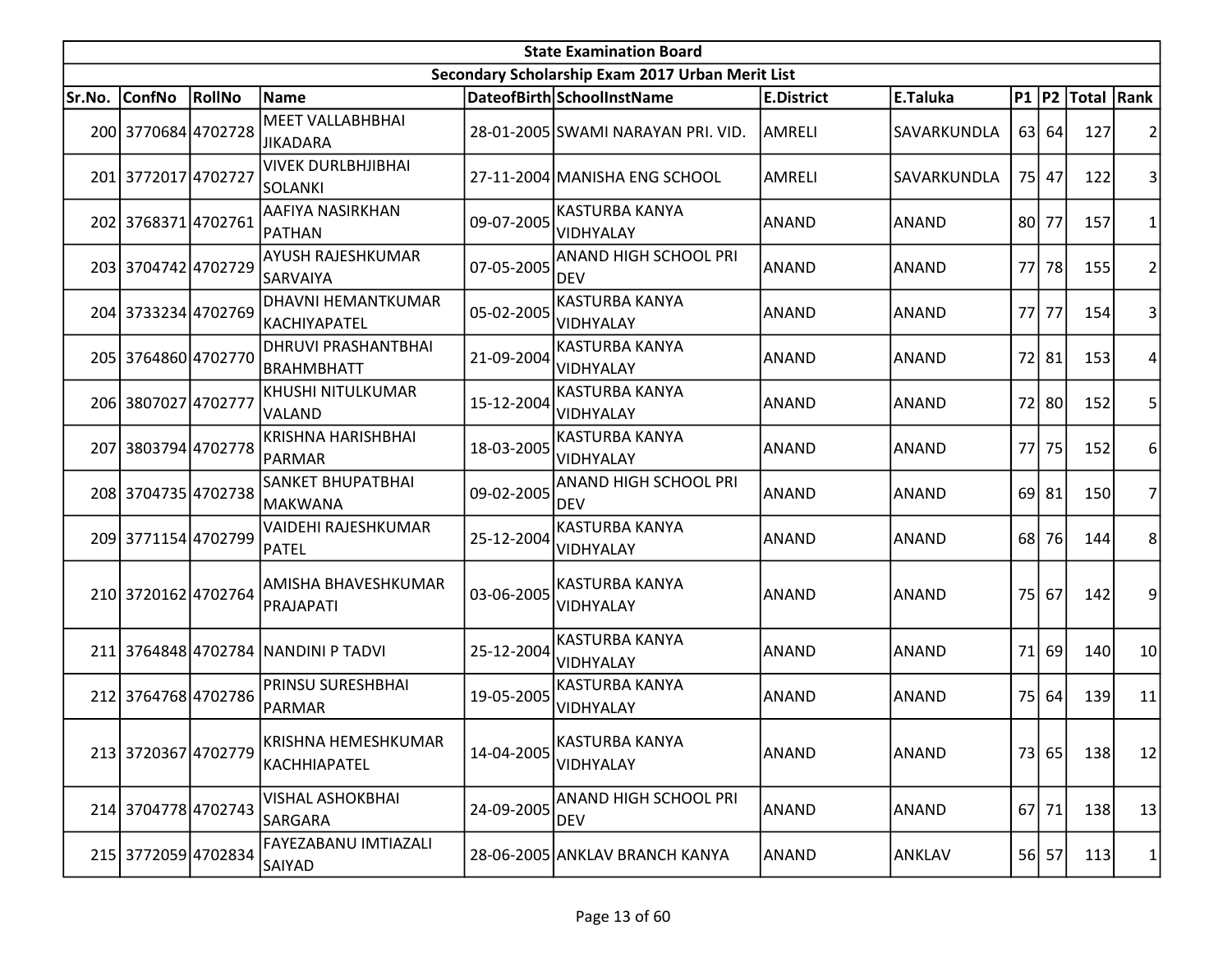|        | <b>State Examination Board</b><br>Secondary Scholarship Exam 2017 Urban Merit List |               |                                              |            |                                                                                   |                   |                 |                 |             |                  |                         |  |  |
|--------|------------------------------------------------------------------------------------|---------------|----------------------------------------------|------------|-----------------------------------------------------------------------------------|-------------------|-----------------|-----------------|-------------|------------------|-------------------------|--|--|
|        |                                                                                    |               |                                              |            |                                                                                   |                   |                 |                 |             |                  |                         |  |  |
| Sr.No. | <b>ConfNo</b>                                                                      | <b>RollNo</b> | Name                                         |            | DateofBirth SchoolInstName                                                        | <b>E.District</b> | E.Taluka        |                 |             | P1 P2 Total Rank |                         |  |  |
|        | 216 3767360 4702835                                                                |               | <b>SHITALBEN KANUBHAI</b><br><b>UGREJIYA</b> |            | 11-03-2002 ANKLAV BRANCH KANYA                                                    | <b>ANAND</b>      | <b>ANKLAV</b>   |                 | $55$ 57     | 112              | $\overline{2}$          |  |  |
|        | 217 3768755 4703078                                                                |               | VAIBHAV RAKESHBHAI<br>PANCHAL                |            | <b>SANGHVI VIMLABEN</b><br>07-09-2004 KUMARPAD BAGRECHA PRA ANAND<br><b>SHALA</b> |                   | <b>BORSAD</b>   | 68              | 72          | 140              | 1                       |  |  |
|        | 218 3803871 4703077                                                                |               | NISARGKUMAR<br>MANOJKUMAR MOCHI              |            | <b>SANGHVI VIMLABEN</b><br>18-07-2005 KUMARPAD BAGRECHA PRA ANAND<br><b>SHALA</b> |                   | <b>BORSAD</b>   |                 | 56 61       | 117              | 2                       |  |  |
|        |                                                                                    |               | 219 3733118 4703217 SHRUTI ALPESHBHAI JOSHI  | 23-10-2004 | S B VAKIL ENG MED (NON<br>GR)                                                     | <b>ANAND</b>      | <b>KHAMBHAT</b> |                 | 78 80       | 158              | 1                       |  |  |
|        | 220 3704810 4703161                                                                |               | <b>DIVYANG SURESHBHAI</b><br>MAKWANA         | 16-01-2005 | <b>MADHAVLAL SHAH</b><br>SHALA(GRANTED)                                           | <b>ANAND</b>      | <b>KHAMBHAT</b> |                 | 75 80       | 155              | $\overline{c}$          |  |  |
|        | 221 3721773 4703160                                                                |               | <b>DHYEY DHARMESHBHAI</b><br>Isoni           | 05-03-2005 | MADHAVLAL SHAH<br>SHALA(GRANTED)                                                  | <b>ANAND</b>      | <b>KHAMBHAT</b> |                 | 73 80       | 153              | 3                       |  |  |
|        | 222 3810002 4703215                                                                |               | <b>ARATI PARESHBHAI</b><br>PRAJAPATI         | 02-10-2004 | <b>R C MISSION</b><br>SHALA(GRANTED)                                              | <b>ANAND</b>      | <b>KHAMBHAT</b> | 74              | 78          | 152              | 4                       |  |  |
|        | 223 3733637 4703241                                                                |               | NASTAINBANU YUSUFMIYA<br><b>SHEKH</b>        | 28-03-2005 | <b>BRANCH-8 PRIMARY</b><br><b>SCHOOL</b>                                          | <b>ANAND</b>      | PETLAD          | 73              | 72          | 145              | $\mathbf{1}$            |  |  |
|        | 224 3733218 4703238                                                                |               | KRISHNABHAI NARESHBHAI<br>RANA               | 10-06-2005 | <b>BRANCH-8 PRIMARY</b><br><b>SCHOOL</b>                                          | ANAND             | PETLAD          |                 | 72 65       | 137              | $\overline{2}$          |  |  |
| 225    | 3804237 4703356                                                                    |               | MIRAL KALPESHBHAI<br>PANCHAL                 | 27-01-2005 | M.M.PATEL 6 TO 8<br>(GRANTED)                                                     | <b>ANAND</b>      | <b>SOJITRA</b>  | 72              | 57          | 129              | $\mathbf{1}$            |  |  |
|        | 226 3768409 4703357                                                                |               | <b>NEHABEN PANKAJBHAI</b><br>LAKHARA         | 13-11-2004 | M.M.PATEL 6 TO 8<br>(GRANTED)                                                     | <b>ANAND</b>      | <b>SOJITRA</b>  | 70I             | 56          | 126              | $\overline{2}$          |  |  |
|        |                                                                                    |               | 227 3703157 4703420 AUM ALOKKUMAR DESAI      | 17-03-2005 | <b>SHRIMATI S N SUTARIYA</b><br>PRIMARY SCHOOL                                    | <b>ANAND</b>      | <b>UMRETH</b>   |                 | $84$   $81$ | 165              | $\mathbf{1}$            |  |  |
|        | 228 3702646 4703418                                                                |               | ALPESHKUMAR<br><b>BANSHBAHADUR YADAV</b>     | 24-12-2004 | SHRIMATI S N SUTARIYA<br>PRIMARY SCHOOL                                           | ANAND             | <b>UMRETH</b>   | 81              | 78          | 159              | 2                       |  |  |
|        | 229 3809872 4703559                                                                |               | MEET JITENDRABHAI<br>PRAJAPATI               |            | 23-03-2005 M S P PATEL PRA SALA                                                   | ARAVALLI          | <b>BAYAD</b>    |                 | $60$ 69     | 129              | 1                       |  |  |
|        |                                                                                    |               | 230 3805271 4703560 PRANJ HITESHBHAI PATEL   | 13-10-2004 | M S P PATEL PRIMARY<br><b>SCHOOL (NON GRT)</b>                                    | <b>ARAVALLI</b>   | <b>BAYAD</b>    | 65 <sup> </sup> | 62          | 127              | $\overline{\mathbf{c}}$ |  |  |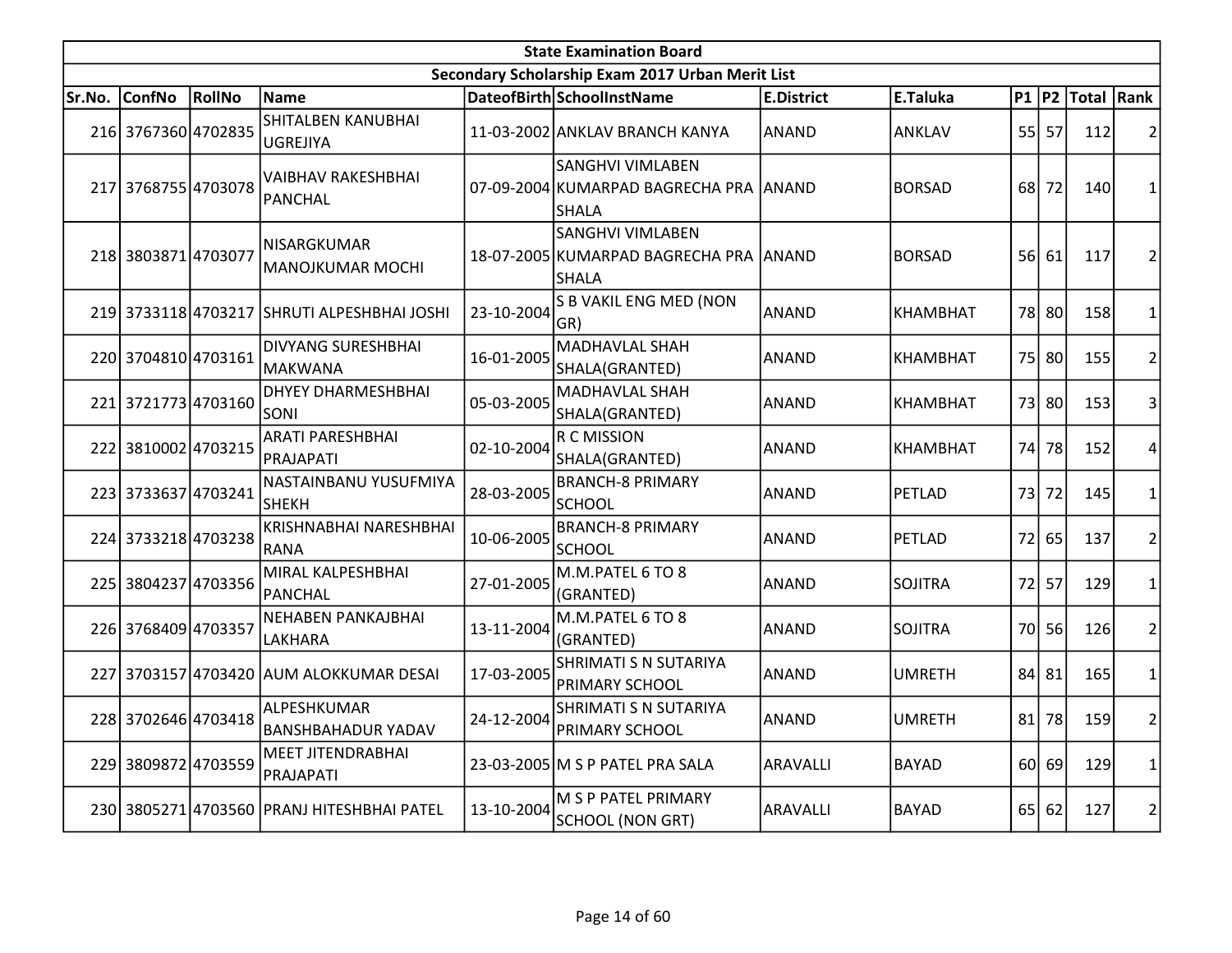|        | <b>State Examination Board</b> |        |                                                 |            |                                                   |                     |                |      |           |                  |                |  |  |
|--------|--------------------------------|--------|-------------------------------------------------|------------|---------------------------------------------------|---------------------|----------------|------|-----------|------------------|----------------|--|--|
|        |                                |        |                                                 |            | Secondary Scholarship Exam 2017 Urban Merit List  |                     |                |      |           |                  |                |  |  |
| Sr.No. | <b>ConfNo</b>                  | RollNo | Name                                            |            | DateofBirth SchoolInstName                        | <b>E.District</b>   | E.Taluka       |      |           | P1 P2 Total Rank |                |  |  |
|        | 231 3709727 4703871            |        | RAVIKUMAR KANTIBHAI<br>PATEL                    | 07-03-2005 | <b>SUNRISE INTERNATIONAL</b><br>SCHOOL (GUJARATI) | ARAVALLI            | <b>MALPUR</b>  |      | $51$ 39   | 90               |                |  |  |
|        |                                |        | 232 3773113 4703913 EHSAN ASPAKHUSEN KAJI       |            | 01-06-2004 C.D. MAHETA PRA SALA                   | ARAVALLI            | <b>MEGHRAJ</b> | 73   | 77        | 150              |                |  |  |
|        | 233 3772734 4703912            |        | <b>DHRUVIN JIGNESHKUMAR</b><br><b>PANDYA</b>    |            | 05-06-2004 C.D. MAHETA PRA SALA                   | ARAVALLI            | <b>MEGHRAJ</b> | 72   | 77        | 149              | 2              |  |  |
|        | 234 3812020 4704013            |        | JANAK JAYDEVBHAI<br>PRAJAPATI                   | 28-08-2004 | K.N.SHAH MODASA HIGH<br><b>SCH</b>                | ARAVALLI            | <b>MODASA</b>  | 81   | 72        | 153              |                |  |  |
|        | 235 3812024 4704012            |        | CHARMI PANKAJKUMAR<br>PRAJAPATI                 | 29-09-2004 | K.N.SHAH MODASA HIGH<br><b>SCH</b>                | ARAVALLI            | <b>MODASA</b>  |      | 68 78     | 146              | 2              |  |  |
|        | 236 3805037 4704024            |        | FATIMAKHANAM<br>SIRAJAHEMAD DURANI              |            | 11-08-2005 KARMIYA HIGH & PRA SCH                 | ARAVALLI            | <b>MODASA</b>  |      | 59 53     | 112              | 3              |  |  |
|        | 237 3805027 4704029            |        | SAJEDA SAMSUDDINBHAI<br>SAIYAD                  |            | 02-08-2004 KARMIYA HIGH & PRA SCH                 | ARAVALLI            | <b>MODASA</b>  | 54   | 57        | 111              | 4              |  |  |
|        | 238 3772162 4704223            |        | <b>SHYAMUBEN RAJESHBHAI</b><br><b>CHAUDHARY</b> | 12-05-2005 | <b>SARVODAY VIDHYAMANDIR</b><br>PRI. SCH          | <b>BANAS KANTHA</b> | <b>BHABHAR</b> | 67 I | <b>76</b> | 143              |                |  |  |
|        | 239 3772209 4704222            |        | NAYANABEN AJAMALBHAI<br><b>JOSHI</b>            | 01-06-2004 | <b>SARVODAY VIDHYAMANDIR</b><br><b>PRI. SCH</b>   | <b>BANAS KANTHA</b> | <b>BHABHAR</b> | 71   | 69        | 140              | 2              |  |  |
|        | 240 3806086 4704282            |        | MIHIR KAMLESHBHAI<br> морн                      |            | 28-01-2005 ADARSH PRI. SCH.                       | <b>BANAS KANTHA</b> | <b>DEESA</b>   |      | 73 84     | 157              | 1              |  |  |
|        | 241 3804509 4704281            |        | KULDEEP JAGDISHPURI<br>GAUSWAMI                 |            | 11-06-2005 ADARSH PRI. SCH.                       | <b>BANAS KANTHA</b> | <b>DEESA</b>   | 75 l | 74        | 149              | $\overline{2}$ |  |  |
|        |                                |        | 242 3809449 4704530 RAMYA DIPAKBHAI MAVANI      |            | 28-06-2004 ST. XAVIERS SCHOOL,DEESA               | <b>BANAS KANTHA</b> | <b>DEESA</b>   |      | 66 65     | 131              | 3              |  |  |
|        |                                |        | 243 3732009 4704289 YATRI ROHITBHAI PATEL       |            | 17-10-2004 ADARSH PRI. SCH.                       | <b>BANAS KANTHA</b> | <b>DEESA</b>   |      | 67 64     | 131              | 4              |  |  |
|        | 244 3810879 4704280            |        | <b>KEYUR HARSHADKUMAR</b><br> MORAPIYA          |            | 01-11-2004 ADARSH PRI. SCH.                       | <b>BANAS KANTHA</b> | <b>DEESA</b>   |      | 59 72     | 131              | 5 <sup>1</sup> |  |  |
|        | 245 3809849 4704529            |        | <b>ESHA MANOJKUMAR</b><br>PANCHAL               |            | 09-04-2005 ST. XAVIERS SCHOOL, DEESA              | <b>BANAS KANTHA</b> | <b>DEESA</b>   |      | $62$ 68   | 130              | $6 \mid$       |  |  |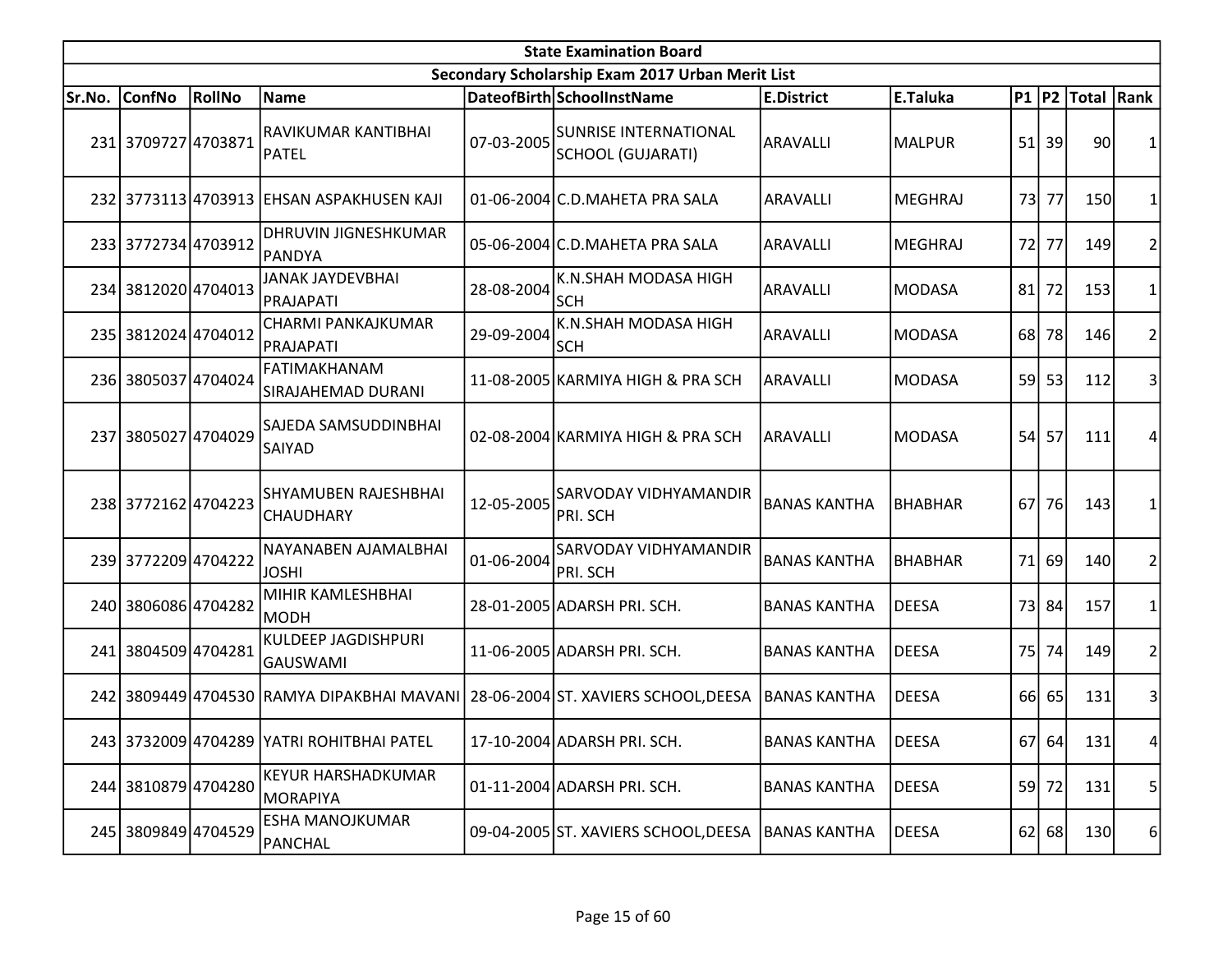|        | <b>State Examination Board</b><br>Secondary Scholarship Exam 2017 Urban Merit List |        |                                                                        |            |                                                         |                     |                 |                 |       |                  |                |  |  |
|--------|------------------------------------------------------------------------------------|--------|------------------------------------------------------------------------|------------|---------------------------------------------------------|---------------------|-----------------|-----------------|-------|------------------|----------------|--|--|
|        |                                                                                    |        |                                                                        |            |                                                         |                     |                 |                 |       |                  |                |  |  |
| Sr.No. | ConfNo                                                                             | RollNo | Name                                                                   |            | DateofBirth SchoolInstName                              | <b>E.District</b>   | E.Taluka        |                 |       | P1 P2 Total Rank |                |  |  |
|        |                                                                                    |        | 246 3708298 4704288 YAMA BHAVESHBHAI PATEL 31-03-2005 ADARSH PRI. SCH. |            |                                                         | <b>BANAS KANTHA</b> | <b>DEESA</b>    |                 | 60 67 | 127              | 7              |  |  |
|        | 247 3767092 4704733                                                                |        | <b>HARSHIL VIPULKUMAR</b><br>DAVE                                      | 19-04-2005 | SHRI H.J. GUDOL<br>RAMKRUSHNA P.                        | <b>BANAS KANTHA</b> | <b>DHANERA</b>  | 73              | 72    | 145              | $\mathbf 1$    |  |  |
|        |                                                                                    |        | <b>ADITYABHAI</b><br>248 3767229 4704731 NARENDRABHAI<br>MAHESHWARI    | 01-01-2004 | SHRI H.J. GUDOL<br>RAMKRUSHNA P.                        | <b>BANAS KANTHA</b> | <b>DHANERA</b>  | 69 <sup> </sup> | 66    | 135              | $\overline{2}$ |  |  |
|        | 249 3771531 4705116                                                                |        | <b>ARYANSINH GULABSINH</b><br><b>HADIYOL</b>                           | 18-01-2005 | SHRI RAM VIDYALAY-<br>PALANPUR                          | <b>BANAS KANTHA</b> | IPALANPUR       |                 | 89 73 | 162              | $\mathbf 1$    |  |  |
|        | 250 3768643 4705136                                                                |        | HARSH NATVARBHAI<br><b>CHAUDHARY</b>                                   | 04-08-2005 | SHRI RAM VIDYALAY-<br>PALANPUR                          | <b>BANAS KANTHA</b> | <b>PALANPUR</b> |                 | 82 80 | 162              | $\overline{2}$ |  |  |
|        | 251 3770882 4705126                                                                |        | DEVAM RAJENDRAKUMAR<br><b>PATEL</b>                                    | 12-02-2005 | SHRI RAM VIDYALAY-<br>PALANPUR                          | <b>BANAS KANTHA</b> | PALANPUR        |                 | 85 76 | 161              | 3              |  |  |
|        | 252 3805999 4705202                                                                |        | <b>DHRUV VINODBHAI</b><br><b>CHAUDHARY</b>                             | 30-07-2004 | <b>SHRIMATI HETIBEN</b><br>R.K.KATHROTIY                | <b>BANAS KANTHA</b> | <b>PALANPUR</b> | 83              | 77    | 160              | 4              |  |  |
|        | 253 3707043 4705243                                                                |        | POOJAN PRAMODBHAI<br>MEVADA                                            | 26-02-2005 | <b>SMT. SC SALVI AND SMT MS</b><br><b>SALVI PRI SCH</b> | <b>BANAS KANTHA</b> | PALANPUR        |                 | 80 78 | 158              | 5              |  |  |
|        | 254 3770846 4705188                                                                |        | VIDHI MAHESHBHAI<br>SOLANKI                                            | 16-02-2005 | SHRI RAM VIDYALAY-<br><b>PALANPUR</b>                   | <b>BANAS KANTHA</b> | IPALANPUR       | 82              | 75    | 157              | 6              |  |  |
|        |                                                                                    |        | 255 3769646 4705109 JON DILIPBHAI MUDETHIYA                            | 28-08-2004 | SHRI I.J.MAHETA<br><b>VINAYMANDIR</b>                   | <b>BANAS KANTHA</b> | <b>PALANPUR</b> | 77I             | 79    | 156              | $\overline{7}$ |  |  |
|        | 256 3764820 4705082                                                                |        | <b>MANISHBHAI GAJABHAI</b><br><b>CHAUDHARY</b>                         |            | 08-01-2004 SANT SRI RAJARAM PRI. SCH BANAS KANTHA       |                     | <b>PALANPUR</b> | 74I             | 80l   | 154              | 8              |  |  |
|        | 257 3771452 4705132                                                                |        | <b>FENIL VASANTKUMAR</b><br>PATEL                                      | 21-09-2004 | SHRI RAM VIDYALAY-<br>PALANPUR                          | <b>BANAS KANTHA</b> | <b>PALANPUR</b> |                 | 79 75 | 154              | 9              |  |  |
|        | 258 3812424 4705428                                                                |        | SHEETALBEN KETANBHAI<br><b>PATEL</b>                                   | 02-08-2004 | <b>SHREE GURUKUL</b><br>VIDHYAMANDIR                    | <b>BANAS KANTHA</b> | <b>THARAD</b>   |                 | 78 71 | 149              | $\mathbf{1}$   |  |  |
|        | 259 3733385 4705559                                                                |        | PRACHIBEN MANISHKUMAR<br>DAYMA                                         |            | 26-06-2004 S.V. M. GUJ. MEDIUM P.S.                     | <b>BHARUCH</b>      | ANKLESHWAR      |                 | 55 71 | 126              | 1              |  |  |
|        |                                                                                    |        | 260 3768616 4705604 DISHA VIJAYBHAI GOHIL                              | 29-09-2004 | JAY AMBE INTERNATIONAL<br>SCHOOL GUJ.                   | BHARUCH             | <b>BHARUCH</b>  | 64              | 76    | 140              | 1              |  |  |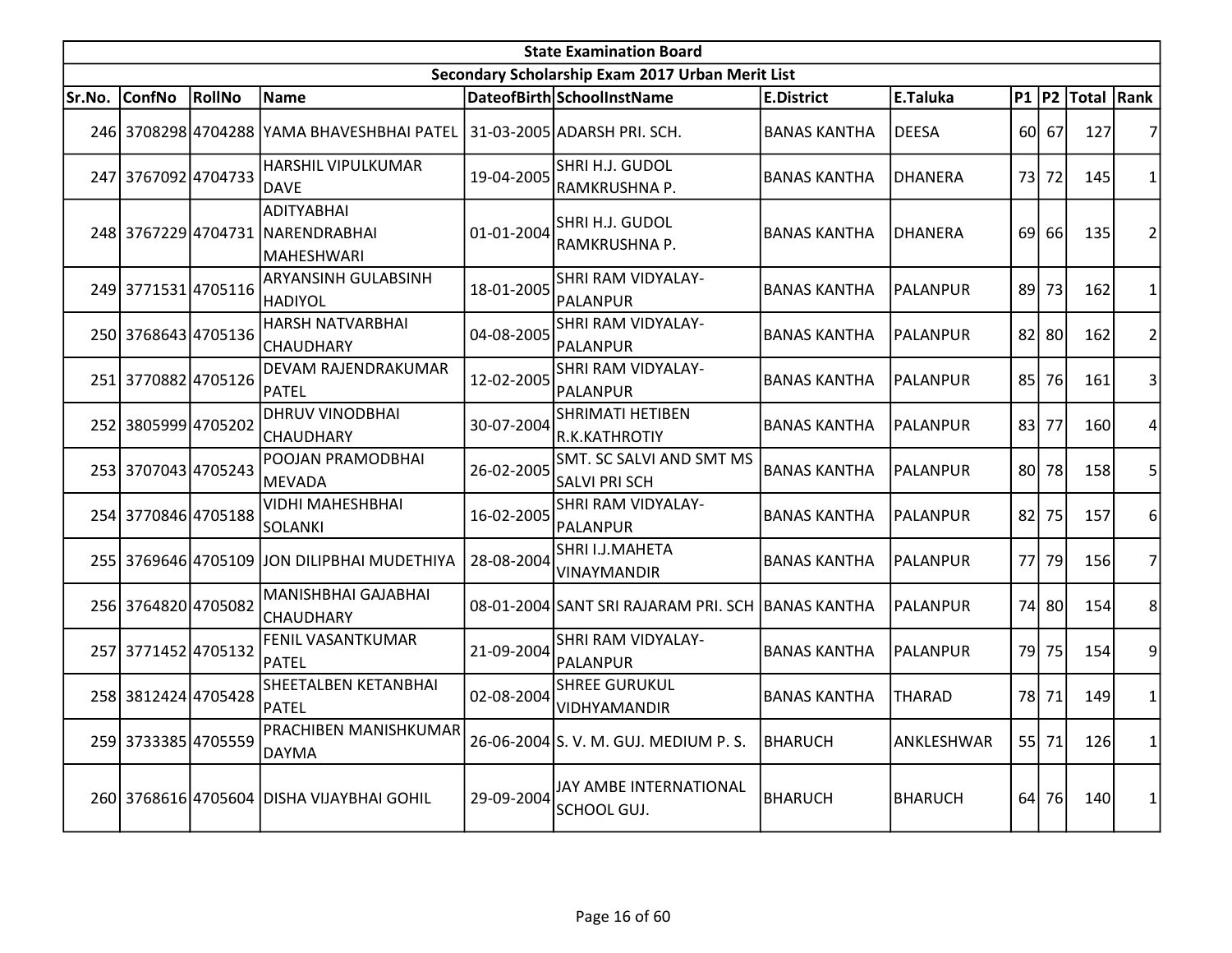|        | <b>State Examination Board</b> |               |                                            |            |                                                  |                   |                  |    |           |                     |                 |  |  |
|--------|--------------------------------|---------------|--------------------------------------------|------------|--------------------------------------------------|-------------------|------------------|----|-----------|---------------------|-----------------|--|--|
|        |                                |               |                                            |            | Secondary Scholarship Exam 2017 Urban Merit List |                   |                  |    |           |                     |                 |  |  |
| Sr.No. | <b>ConfNo</b>                  | <b>RollNo</b> | Name                                       |            | DateofBirth SchoolInstName                       | <b>E.District</b> | E.Taluka         |    |           | P1  P2  Total  Rank |                 |  |  |
|        | 261 3769158 4705609            |               | <b>PRINCE KISHORBHAI</b><br>CHANIYARA      | 28-02-2005 | <b>JAY AMBE INTERNATIONAL</b><br>SCHOOL GUJ.     | <b>BHARUCH</b>    | <b>BHARUCH</b>   | 74 | 66        | 140                 |                 |  |  |
|        |                                |               | 262 3768554 4705606 KOMAL YOGESHBHAI SONI  | 30-11-2004 | JAY AMBE INTERNATIONAL<br>SCHOOL GUJ.            | <b>BHARUCH</b>    | <b>BHARUCH</b>   |    | 70 65     | 135                 | 3               |  |  |
|        |                                |               | 263 3769046 4705607 PALAK MAHESHBHAI PATEL | 16-06-2005 | JAY AMBE INTERNATIONAL<br>SCHOOL GUJ.            | <b>BHARUCH</b>    | <b>BHARUCH</b>   | 71 | 58        | 129                 | 4               |  |  |
|        | 264 3768761 4705601            |               | AESHA SHAILESHBHAI<br>DHARSANDIYA          | 28-10-2004 | JAY AMBE INTERNATIONAL<br>SCHOOL GUJ.            | <b>BHARUCH</b>    | <b>BHARUCH</b>   | 67 | 53        | 120                 | 5               |  |  |
|        |                                |               | 265 3769311 4705608 PARTH VIJAYBHAI VASAVA | 08-12-2004 | JAY AMBE INTERNATIONAL<br>SCHOOL GUJ.            | <b>BHARUCH</b>    | <b>BHARUCH</b>   | 61 | 59        | 120                 | 6               |  |  |
|        |                                |               | 266 3768989 4705605 DIYA DIPAKBHAI PATEL   | 01-06-2005 | <b>JAY AMBE INTERNATIONAL</b><br>SCHOOL GUJ.     | <b>BHARUCH</b>    | <b>BHARUCH</b>   |    | 69 50     | 119                 |                 |  |  |
| 267    | 3811646 4705690                |               | PRIYANKA GOMANBHAI<br><b>AHIR</b>          |            | 10-08-2005 DAHEJ KANYA P.S.                      | <b>BHARUCH</b>    | VAGRA            |    | $69$ 67   | 136                 |                 |  |  |
|        | 268 3811657 4705689            |               | <b>PRAKRUTI RAMESHBHAI</b><br><b>AHIR</b>  |            | 26-02-2005 DAHEJ KANYA P.S.                      | <b>BHARUCH</b>    | VAGRA            |    | 66 67     | 133                 | 2               |  |  |
|        | 269 3810053 4705820            |               | MANSI ALPESHBHAI<br><b>SARVAIYA</b>        | 23-02-2005 | <b>GYANGURU PRIMARY</b><br><b>SCHOOL</b>         | <b>BHAVNAGAR</b>  | <b>BHAVNAGAR</b> | 73 | 74        | 147                 |                 |  |  |
|        | 270 3812290 4705759            |               | KALPESH DEVABHAI<br>MEVADA                 |            | 17-05-2005 BHANDARIYA P. SCHOOL                  | <b>BHAVNAGAR</b>  | <b>BHAVNAGAR</b> | 71 | 58        | 129                 | 2               |  |  |
|        |                                |               | 271 3706064 4705760 KANA KURABHAI MEVADA   |            | 13-04-2005 BHANDARIYA P. SCHOOL                  | <b>BHAVNAGAR</b>  | <b>BHAVNAGAR</b> |    | 66 60     | 126                 | 3               |  |  |
|        |                                |               | 272 3706206 4705765 RAVI JALABHAI JOGRANA  |            | 22-05-2005 BHANDARIYA P. SCHOOL                  | <b>BHAVNAGAR</b>  | BHAVNAGAR        | 71 | 52        | 123                 | $\vert 4 \vert$ |  |  |
|        | 273 3700347 4706043            |               | DHRUVIN DIPAKKUMAR<br><b>OZA</b>           | 17-08-2005 | SWAMINARAYAN - SARDAR<br>NGR. PRI. SCH.          | <b>BHAVNAGAR</b>  | <b>BHAVNAGAR</b> |    | $68$   55 | 123                 | 5               |  |  |
|        | 274 3705906 4705754            |               | HARSH VIJAYBHAI<br>CHAUHAN                 |            | 08-07-2005 BHANDARIYA P. SCHOOL                  | BHAVNAGAR         | BHAVNAGAR        |    | $63$ 56   | 119                 | $6 \mid$        |  |  |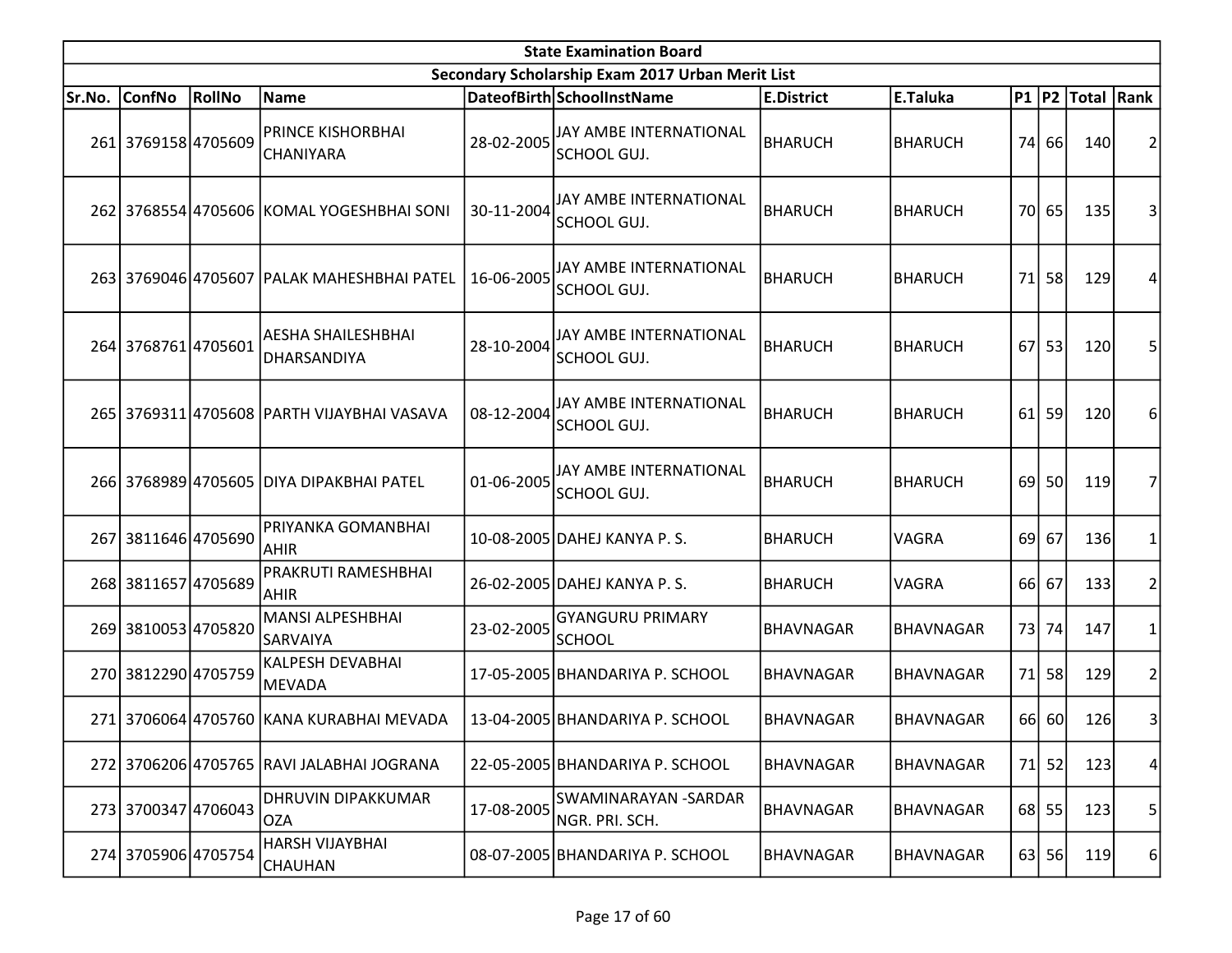|        | <b>State Examination Board</b><br>Secondary Scholarship Exam 2017 Urban Merit List |        |                                                                             |            |                                            |                   |                  |     |           |                  |    |  |  |
|--------|------------------------------------------------------------------------------------|--------|-----------------------------------------------------------------------------|------------|--------------------------------------------|-------------------|------------------|-----|-----------|------------------|----|--|--|
|        |                                                                                    |        |                                                                             |            |                                            |                   |                  |     |           |                  |    |  |  |
| Sr.No. | <b>ConfNo</b>                                                                      | RollNo | Name                                                                        |            | DateofBirth SchoolInstName                 | <b>E.District</b> | E.Taluka         |     |           | P1 P2 Total Rank |    |  |  |
|        |                                                                                    |        | 275 3706286 4705758 JAYDIP ZAVERBHAI VASIYA                                 |            | 07-07-2003 BHANDARIYA P. SCHOOL            | <b>BHAVNAGAR</b>  | <b>BHAVNAGAR</b> |     | 58 54     | 112              | 7  |  |  |
|        |                                                                                    |        | 276 3706339 4705751 CHIRAG HIMATBHAI SURANI 29-08-2004 BHANDARIYA P. SCHOOL |            |                                            | BHAVNAGAR         | BHAVNAGAR        |     | 59 53     | 112              | 8  |  |  |
|        |                                                                                    |        | 277  3705945 4705749 JAMIT HARAJIBHAI ITALIYA                               |            | 13-03-2005 BHANDARIYA P. SCHOOL            | BHAVNAGAR         | <b>BHAVNAGAR</b> |     | 56 53     | 109              | 9  |  |  |
|        | 278 3769525 4705879                                                                |        | AMARIN ABBASBHAI<br><b>JETHAVA</b>                                          | 30-12-2003 | MSB-69 LAMBEHANUMAN-<br><b>SARDAR NGR.</b> | <b>BHAVNAGAR</b>  | <b>BHAVNAGAR</b> |     | $55$   51 | 106              | 10 |  |  |
|        | 279 3769493 4705885                                                                |        | VISHWA TARACHANDBHAI<br>TANK                                                | 30-10-2004 | MSB-69 LAMBEHANUMAN-<br>SARDAR NGR.        | <b>BHAVNAGAR</b>  | <b>BHAVNAGAR</b> |     | $51$ 55   | 106              | 11 |  |  |
|        |                                                                                    |        | 280 3705830 4705753 HARDIK KABABHAI SURANI                                  |            | 20-03-2005 BHANDARIYA P. SCHOOL            | <b>BHAVNAGAR</b>  | <b>BHAVNAGAR</b> |     | 58 46     | 104              | 12 |  |  |
|        | 281 3769428 4705880                                                                |        | KAJAL MANSUKHBHAI<br><b>VEGAD</b>                                           | 15-04-2005 | MSB-69 LAMBEHANUMAN-<br>SARDAR NGR.        | BHAVNAGAR         | <b>BHAVNAGAR</b> |     | $51$ 52   | 103              | 13 |  |  |
|        |                                                                                    |        | 282 3812295 4705757 JJAYDIP TEJABHAI MEVADA                                 |            | 18-08-2005 BHANDARIYA P. SCHOOL            | <b>BHAVNAGAR</b>  | <b>BHAVNAGAR</b> | 61  | 40        | 101              | 14 |  |  |
|        |                                                                                    |        | 283 3706256 4705762 PIYUSH JAGUBHAI DADRESA                                 |            | 31-01-2005 BHANDARIYA P. SCHOOL            | BHAVNAGAR         | <b>BHAVNAGAR</b> |     | 54 45     | 99               | 15 |  |  |
|        | 284 3811672 4705868                                                                |        | <b>DEVSINH BIRSINH</b><br><b>BHADORIYA</b>                                  |            | 07-02-2003 MSB-40 - NIRMALNAGAR            | <b>BHAVNAGAR</b>  | <b>BHAVNAGAR</b> |     | $61$ 37   | 98               | 16 |  |  |
|        |                                                                                    |        | 285 3811648 4705866 BHOOMI SATISHBHAI DABHI 08-05-2004 MSB-40 - NIRMALNAGAR |            |                                            | <b>BHAVNAGAR</b>  | <b>BHAVNAGAR</b> |     | 56 41     | 97               | 17 |  |  |
|        | 286 3706067 4705750                                                                |        | ARPIT MAHENDRABHAI<br><b>KATRIYA</b>                                        |            | 10-04-2005 BHANDARIYA P. SCHOOL            | BHAVNAGAR         | <b>BHAVNAGAR</b> | 57I | 39        | 96               | 18 |  |  |
|        | 287 3811632 4705871                                                                |        | <b>KARAN VIJAYBHAI</b><br>DABASARA                                          |            | 03-08-2005 MSB-40 - NIRMALNAGAR            | <b>BHAVNAGAR</b>  | BHAVNAGAR        |     | 48 48     | 96               | 19 |  |  |
|        |                                                                                    |        | 288 3769345 4705881 MADHAVI SANJAYBHAI AAL                                  | 07-08-2005 | MSB-69 LAMBEHANUMAN-<br>SARDAR NGR.        | <b>BHAVNAGAR</b>  | <b>BHAVNAGAR</b> |     | 54 41     | 95               | 20 |  |  |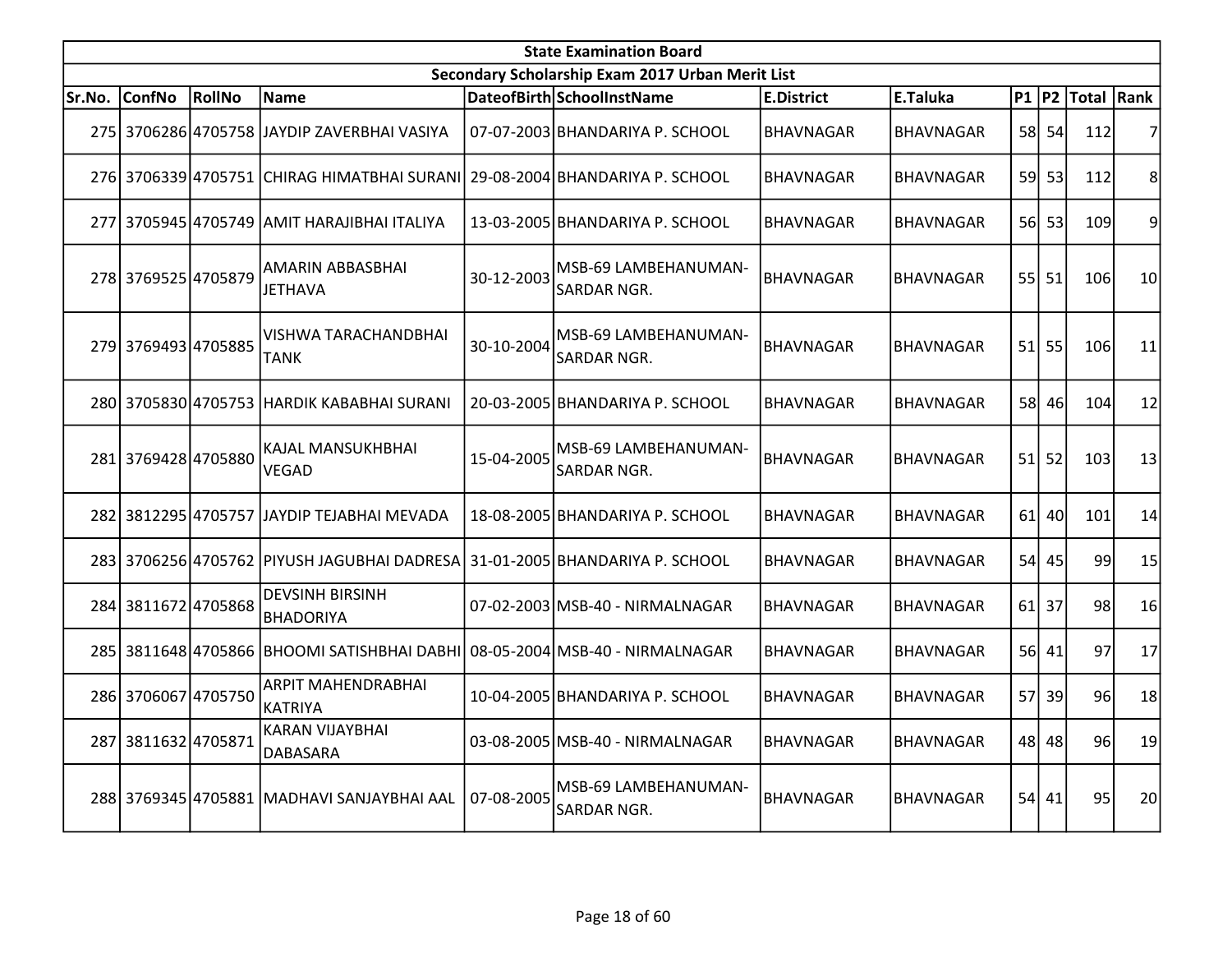|        | <b>State Examination Board</b><br>Secondary Scholarship Exam 2017 Urban Merit List |        |                                             |            |                                             |                   |                  |      |         |                     |    |  |  |
|--------|------------------------------------------------------------------------------------|--------|---------------------------------------------|------------|---------------------------------------------|-------------------|------------------|------|---------|---------------------|----|--|--|
|        |                                                                                    |        |                                             |            |                                             |                   |                  |      |         |                     |    |  |  |
| Sr.No. | <b>ConfNo</b>                                                                      | RollNo | Name                                        |            | DateofBirth SchoolInstName                  | <b>E.District</b> | E.Taluka         |      |         | P1  P2  Total  Rank |    |  |  |
|        | 289 3769294 4705884                                                                |        | <b>VISHAKHA JIVRAJBHAI</b><br><b>DHAPA</b>  | 17-11-2005 | MSB-69 LAMBEHANUMAN-<br>SARDAR NGR.         | <b>BHAVNAGAR</b>  | <b>BHAVNAGAR</b> |      | $53$ 42 | 95                  | 21 |  |  |
|        | 290 3706336 4705771                                                                |        | <b>VISVARAJ MAHENDRASIH</b><br><b>GOHIL</b> |            | 20-01-2005 BHANDARIYA P. SCHOOL             | <b>BHAVNAGAR</b>  | <b>BHAVNAGAR</b> | 47   | 47      | 94                  | 22 |  |  |
|        | 291 3706415 4705769                                                                |        | <b>VISHAL BABARIYA</b><br>LAKHAMANBHAI      |            | 23-12-2004 BHANDARIYA P. SCHOOL             | <b>BHAVNAGAR</b>  | <b>BHAVNAGAR</b> | 52 l | 41      | 93                  | 23 |  |  |
|        |                                                                                    |        | 292 3769475 4705883 UDAY DHIRUBHAI YADAV    | 29-10-2004 | MSB-69 LAMBEHANUMAN-<br><b>SARDAR NGR.</b>  | <b>BHAVNAGAR</b>  | <b>BHAVNAGAR</b> |      | 53 39   | 92                  | 24 |  |  |
|        | 293 3705922 4705764                                                                |        | RAHUL MANISHBHAI<br>MAHETA                  |            | 19-09-2004 BHANDARIYA P. SCHOOL             | <b>BHAVNAGAR</b>  | <b>BHAVNAGAR</b> |      | 46 44   | 90                  | 25 |  |  |
|        | 294 3811678 4705867                                                                |        | <b>BHUMIT PARESHBHAI</b><br> MAKWANA        |            | 21-09-2004 MSB-40 - NIRMALNAGAR             | <b>BHAVNAGAR</b>  | <b>BHAVNAGAR</b> |      | 50 40   | 90                  | 26 |  |  |
|        | 295 3706130 4705763                                                                |        | PRADIP VISAVADIYA<br>GHUGHABHAI             |            | 22-04-2005 BHANDARIYA P. SCHOOL             | <b>BHAVNAGAR</b>  | <b>BHAVNAGAR</b> |      | 48 42   | 90l                 | 27 |  |  |
|        | 296 3705956 4705752                                                                |        | <b>DHARMESH</b><br>VASHARAMBHAI MER         |            | 21-07-2005 BHANDARIYA P. SCHOOL             | <b>BHAVNAGAR</b>  | <b>BHAVNAGAR</b> |      | 51 39   | 90l                 | 28 |  |  |
|        | 297 3701690 4706269                                                                |        | HARSHKUMAR JAYESHBHAI<br>PATEL              |            | 08-10-2004 MANGAL MURTI VIDHYALAY BHAVNAGAR |                   | <b>MAHUVA</b>    |      | 80 83   | 163                 |    |  |  |
|        | 298 3700874 4706284                                                                |        | <b>VIVEK KALPESHBHAI</b><br>RAJYAGURU       |            | 23-08-2005 SWAMI NARAYAN GURUKUL BHAVNAGAR  |                   | <b>MAHUVA</b>    |      | 80 82   | 162                 | 2  |  |  |
|        | 299 3700400 4706277                                                                |        | ANSH HARESHKUMAR<br><b>TRIVEDI</b>          |            | 14-03-2005 SWAMI NARAYAN GURUKUL BHAVNAGAR  |                   | <b>MAHUVA</b>    | 72   | 77      | 149                 | 3  |  |  |
|        |                                                                                    |        | 300 3808325 4706283 VANSHRAJ JITUBHAI GOHIL |            | 02-10-2004 SWAMI NARAYAN GURUKUL BHAVNAGAR  |                   | <b>MAHUVA</b>    | 69   | 69      | 138                 | 4  |  |  |
|        | 301 3702920 4706345                                                                |        | JAYMIN DIPSANGBHAI<br>PARMAR                | 08-04-2005 | MODEL SCHOOL<br>HADMATIYA (MANVAD)          | <b>BHAVNAGAR</b>  | <b>PALITANA</b>  |      | 46 42   | 88                  | 1  |  |  |
|        |                                                                                    |        | 302 3709238 4706444 HARD VINODBHAI PANDYA   | 29-12-2004 | <b>SANSKRUTI PRI HIGHER SEC</b><br>SCHOOL.  | BHAVNAGAR         | <b>SHIHOR</b>    |      | 69 71   | 140                 | 1  |  |  |
|        | 303 3805839 4706420                                                                |        | <b>SHAILESH RAMESHBHAI</b><br>PARMAR        | 02-11-2004 | JAGDISHVARANANDJI P.<br><b>SCHOOL</b>       | <b>BHAVNAGAR</b>  | <b>SHIHOR</b>    |      | 67 71   | 138                 | 2  |  |  |
|        | 304 3808133 4706806                                                                |        | AAYUSHEE JAYANTIBHAI<br><b>JAMBUCHA</b>     |            | 22-12-2004 VISHVAGURU VIDYAPITH             | <b>BHAVNAGAR</b>  | <b>TALAJA</b>    |      | 77 72   | <b>149</b>          | 1  |  |  |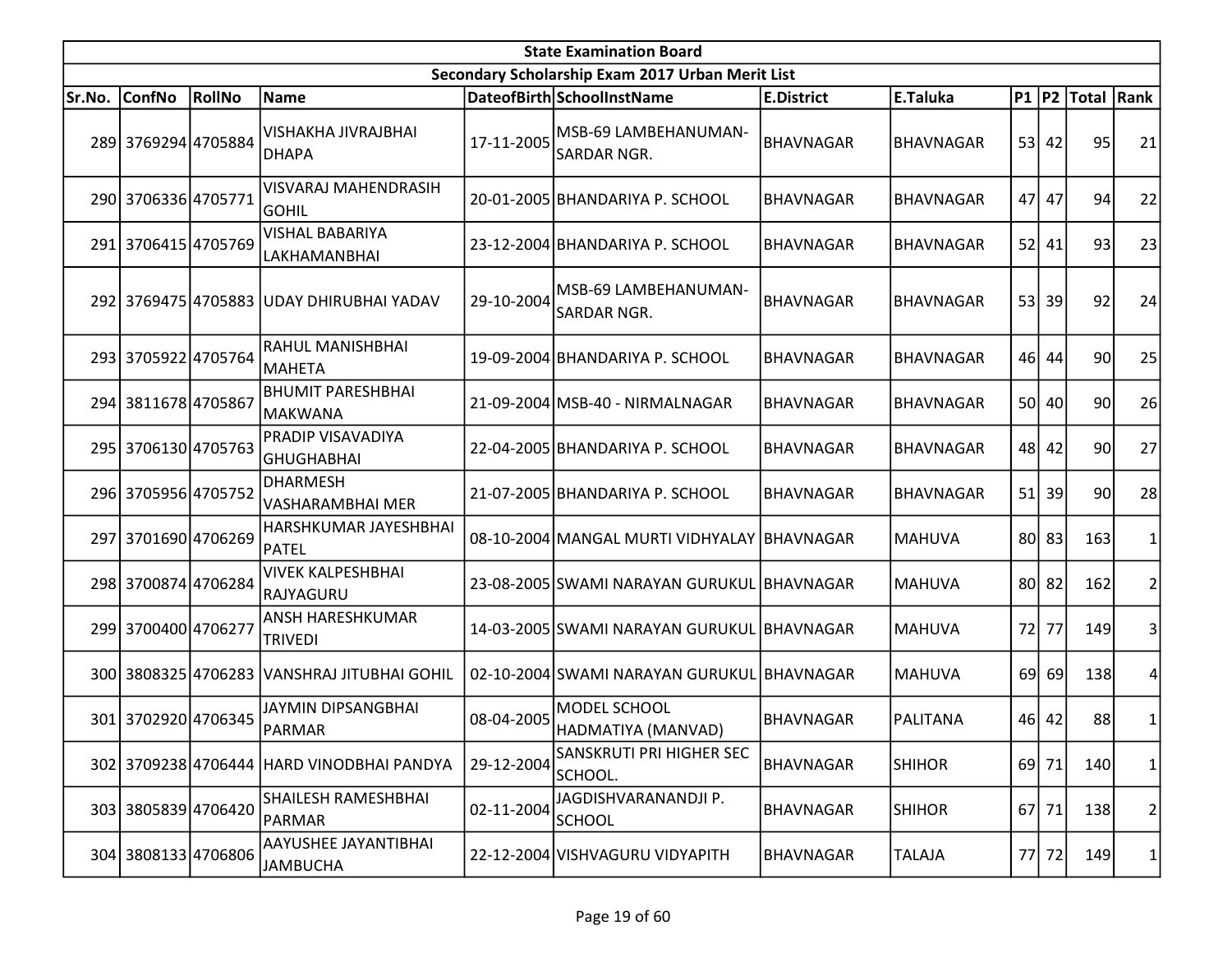|        | <b>State Examination Board</b> |        |                                               |            |                                                                                        |                   |                   |                 |       |                  |                |  |
|--------|--------------------------------|--------|-----------------------------------------------|------------|----------------------------------------------------------------------------------------|-------------------|-------------------|-----------------|-------|------------------|----------------|--|
|        |                                |        |                                               |            | Secondary Scholarship Exam 2017 Urban Merit List                                       |                   |                   |                 |       |                  |                |  |
| Sr.No. | <b>ConfNo</b>                  | RollNo | Name                                          |            | DateofBirth SchoolInstName                                                             | <b>E.District</b> | E.Taluka          |                 |       | P1 P2 Total Rank |                |  |
|        | 305 3769018 4706810            |        | <b>KEVAL HIMMATBHAI</b><br>BAMBHANIYA         |            | 18-03-2005 VISHVAGURU VIDYAPITH                                                        | <b>BHAVNAGAR</b>  | <b>TALAJA</b>     |                 | 80 63 | 143              | 2              |  |
|        | 306 3707944 4707141            |        | PRATIK AMRUTBHAI<br>SARVAIYA                  |            | 23-04-2005 VALLBHIPUR K.V.SHALA-1                                                      | <b>BHAVNAGAR</b>  | <b>VALLBHIPUR</b> | 74I             | 75    | 149              | 1              |  |
|        |                                |        | 307 3701213 4707019 MAHETAB ARIFBHAI GOGDA    |            | 01-05-2005 MANAS KUMAR P. SCHOOL                                                       | <b>BHAVNAGAR</b>  | VALLBHIPUR        | 75              | 62    | 137              | $\overline{c}$ |  |
|        | 308 3703354 4707212            |        | POOJABEN RAMESHBHAI<br>TALSANIYA              | 11-11-2005 | SANSKARDEEP PRIMARY<br>SCHOOL                                                          | <b>BOTAD</b>      | <b>BARVALA</b>    | 65              | 68    | 133              | $\mathbf{1}$   |  |
|        | 309 3707982 4707195            |        | CHANDNI JAGDISHBHAI<br><b>BHABHOR</b>         | 27-12-2004 | <b>SANSKARDEEP PRIMARY</b><br><b>SCHOOL</b>                                            | <b>BOTAD</b>      | <b>BARVALA</b>    | 65 <sup> </sup> | 67    | 132              | 2              |  |
|        | 310 3706954 4707371            |        | <b>DHARMIK RAVJIBHAI</b><br>SARVALIYA         |            | 14-12-2004 PRATHMIK SHALA -13                                                          | <b>BOTAD</b>      | <b>BOTAD</b>      | 76              | 75    | 151              | 1              |  |
|        | 311 3804466 4707230            |        | <b>TRUPTI HIMATBHAI</b><br>PATADIYA           |            | Akashar Purushotam<br>20-09-2004 pri. (patel edu.traust<br>sanchalit madhyamik) sch.   | <b>BOTAD</b>      | <b>BOTAD</b>      | 72              | 76    | 148              | $\overline{2}$ |  |
|        |                                |        | 312 3707161 4707235 ARCHI PARESHBHAI GOHEL    | 25-08-2005 | <b>CHANDRASHNKAR MAHETA</b><br>PRI.(ARADHANA &<br><b>SAMANTAR SWAYAT</b><br>HIGH.)SCH. | <b>BOTAD</b>      | <b>BOTAD</b>      | 74              | 74    | 148              | 3              |  |
|        | 313 3702440 4707258            |        | <b>MADHAVI RAJESHBHAI</b><br>CHAUHAN          | 05-12-2004 | <b>CHANDRASHNKAR MAHETA</b><br>PRI.(ARADHANA &<br><b>SAMANTAR SWAYAT</b><br>HIGH.)SCH. | <b>BOTAD</b>      | <b>BOTAD</b>      | 70I             | 77    | 147              | 4              |  |
|        | 314 3701181 4707232            |        | <b>AKSHITBHAI RAJESHBHAI</b><br><b>KHERAJ</b> | 28-07-2005 | CHANDRASHNKAR MAHETA<br>PRI.(ARADHANA &<br><b>SAMANTAR SWAYAT</b><br>HIGH.)SCH.        | <b>BOTAD</b>      | <b>BOTAD</b>      |                 | 73 74 | 147              | 5 <sup>1</sup> |  |
|        |                                |        | 315 3769434 4707590 NRUPAL HARJIBHAI JAMOD    | 14-08-2005 | SARASWATI VINAY P.<br><b>SCHOOL</b>                                                    | <b>BOTAD</b>      | GADHADA           |                 | 77 73 | 150              | 1              |  |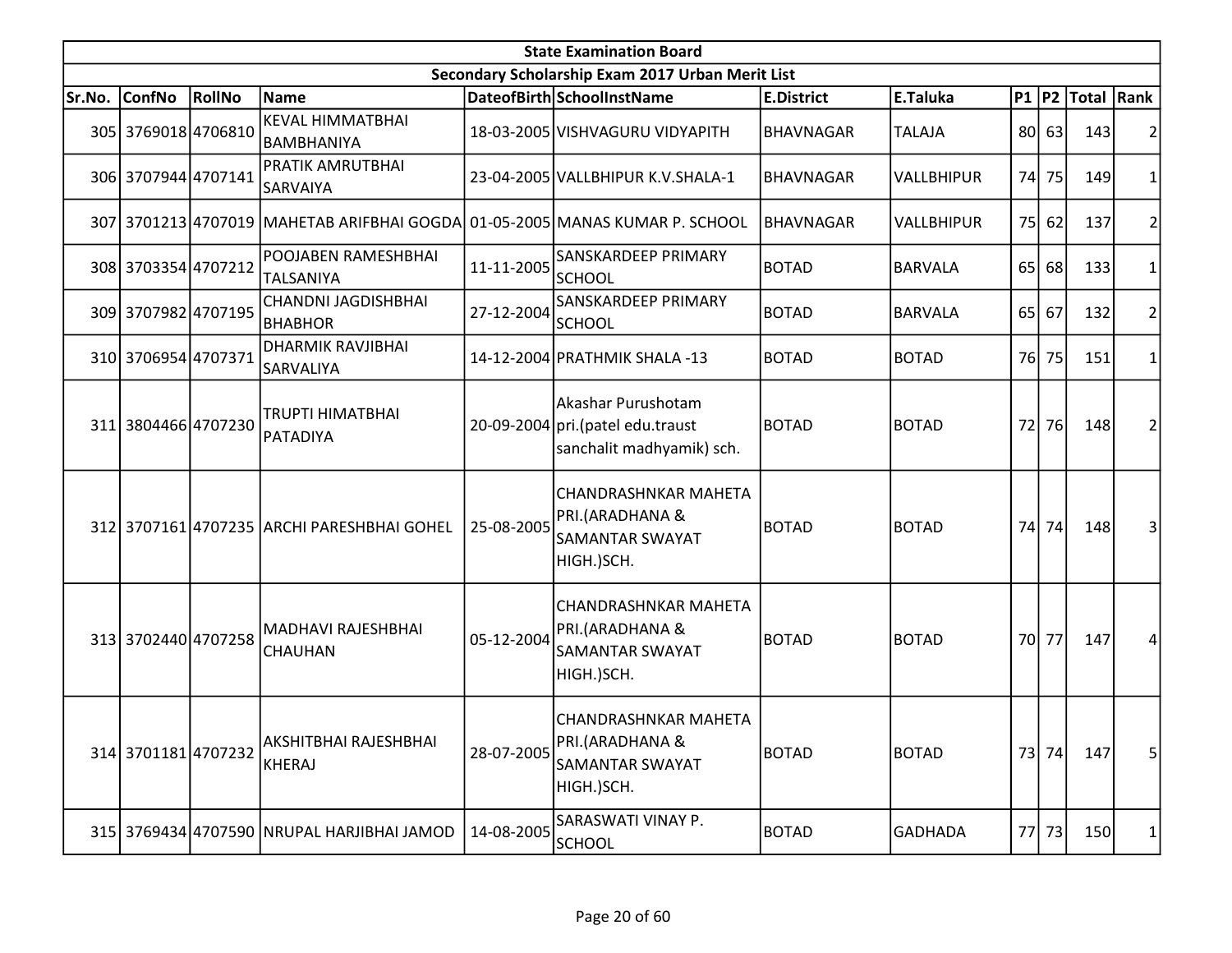| <b>State Examination Board</b> |                     |        |                                                       |                     |                                                  |                                   |                                  |      |       |                     |                |  |
|--------------------------------|---------------------|--------|-------------------------------------------------------|---------------------|--------------------------------------------------|-----------------------------------|----------------------------------|------|-------|---------------------|----------------|--|
|                                |                     |        |                                                       |                     | Secondary Scholarship Exam 2017 Urban Merit List |                                   |                                  |      |       |                     |                |  |
| Sr.No.                         | <b>ConfNo</b>       | RollNo | <b>Name</b>                                           |                     | DateofBirth SchoolInstName                       | <b>E.District</b>                 | E.Taluka                         |      |       | P1  P2  Total  Rank |                |  |
|                                | 316 3703716 4707871 |        | <b>VIDHI NAYANBHAI</b><br>FATANIYA                    | 02-07-2005          | <b>PARISHRAM SCHOOL</b><br><b>BHANVAD</b>        | <b>DEVBHOOMI</b><br><b>DWARKA</b> | BHANVAD                          |      | 76 76 | 152                 | 1              |  |
|                                |                     |        | 317 3703670 4707841 HASTI MANOJBHAI PARMAR 21-03-2005 |                     | <b>PARISHRAM SCHOOL</b><br><b>BHANVAD</b>        | <b>DEVBHOOMI</b><br><b>DWARKA</b> | BHANVAD                          |      | 75 70 | 145                 | $\overline{2}$ |  |
|                                | 318 3700499 4708075 |        | RANAJIT MALADEBHAI<br> KAGADIYA                       |                     | 13-05-2004 RAVAL BRANCH SHALA                    | <b>DEVBHOOMI</b><br><b>DWARKA</b> | <b>JAMKALYANPUR</b>              | 63   | 66    | 129                 | $\mathbf{1}$   |  |
|                                | 319 3700497 4708081 |        | <b>VISHAL PARABATBHAI</b><br>VAGHELA                  |                     | 23-10-2005 RAVAL BRANCH SHALA                    | <b>DEVBHOOMI</b><br><b>DWARKA</b> | <b>JAMKALYANPUR</b>              | 64   | 63    | 127                 | $\overline{2}$ |  |
|                                | 320 3704935 4708102 |        | <b>TORAL DEVSHIBHAI</b><br><b>CHAVDA</b>              | 18-12-2003          | AHIR SIHAN PRIMARY<br><b>SCHOOL</b>              | <b>DEVBHOOMI</b><br><b>DWARKA</b> | <b>JAMKHAMBHAL</b><br><b>IYA</b> |      | 76 70 | 146                 | 1              |  |
|                                | 321 3704940 4708098 |        | SAVITRI DEVANANDBHAI<br><b>CHAVDA</b>                 | 30-05-2005          | <b>AHIR SIHAN PRIMARY</b><br><b>SCHOOL</b>       | <b>DEVBHOOMI</b><br><b>DWARKA</b> | <b>JAMKHAMBHAL</b><br><b>IYA</b> | 69   | 55    | 124                 | $\overline{2}$ |  |
|                                | 322 3804167 4708321 |        | UNNATIBEN SURESHBHAI<br>DAMOR                         |                     | 15-05-2005 SVANIRBHAR PRI SHALA                  | <b>DOHAD</b>                      | <b>DAHOD</b>                     | 70I  | 79    | 149                 | 1              |  |
|                                | 323 3803899 4708319 |        | KAVYANSH MITESHKUMAR<br><b>SOLANKI</b>                |                     | 23-01-2005 SVANIRBHAR PRI SHALA                  | <b>DOHAD</b>                      | <b>DAHOD</b>                     | 72   | 76    | 148                 | $\overline{2}$ |  |
|                                | 324 3770595 4708317 |        | <b>JAINIL DEEPAKBHAI</b><br>KUKROLIA                  |                     | 17-11-2004 SVANIRBHAR PRI SHALA                  | <b>DOHAD</b>                      | <b>DAHOD</b>                     | 68 l | 76    | 144                 | 3              |  |
|                                | 325 3804549 4708312 |        | <b>DHRUVIL JORJIBHAI</b><br><b>NISARTA</b>            |                     | 11-04-2004 SVANIRBHAR PRI SHALA                  | <b>DOHAD</b>                      | <b>DAHOD</b>                     | 67   | 75    | 142                 | 4              |  |
|                                | 326 3809063 4708198 |        | SHETU BHANUPRASAD<br>PANCHAL                          |                     | 25-07-2005 HASUBEN GIRLS PRI.SHALA               | <b>DOHAD</b>                      | <b>DAHOD</b>                     | 70I  | 70l   | 140                 | 5              |  |
|                                |                     |        | 327 3807832 4708405 HARESH BABUBHAI PATEL             | 20-05-2004 ROZ BURD |                                                  | <b>DOHAD</b>                      | DEV.BARIA                        | 73   | 63    | 136                 | 1              |  |
|                                | 328 3807870 4708402 |        | <b>CHANDANBEN PRATAPBHAI</b><br>PATEL                 | 20-12-2004 ROZ BURD |                                                  | <b>DOHAD</b>                      | <b>DEV.BARIA</b>                 | 73   | 62    | 135                 | $\overline{2}$ |  |
|                                | 329 3769006 4708628 |        | PRACHI SURESHBHAI<br><b>BHURIYA</b>                   | 19-05-2005          | <b>JIVAN JYOT VIDHYALAY</b><br>LIMDI             | <b>DOHAD</b>                      | ZALOD                            | 81   | 72    | 153                 | $\mathbf 1$    |  |
|                                | 330 3769111 4708631 |        | PREETKUMAR CHETANBHAI<br><b>PATEL</b>                 | 16-06-2005          | <b>JIVAN JYOT VIDHYALAY</b><br>LIMDI             | <b>DOHAD</b>                      | ZALOD                            |      | 79 73 | 152                 | $\overline{2}$ |  |
|                                | 331 3811278 4708930 |        | <b>ABHIJITSINH RANJITSINH</b><br><b>CHAUHAN</b>       |                     | 29-10-2004 UMA VIDYALAYA                         | GANDHINAGAR                       | <b>DEHGAM</b>                    |      | 74 62 | 136                 | 1              |  |
|                                | 332 3701650 4709457 |        | MOHIBAHEMAD<br><b>BASIRUDDIN ANSARI</b>               |                     | 16-08-2005 R.N. PATEL SEC-23                     | GANDHINAGAR                       | GANDHINAGAR                      |      | 85 82 | 167                 | 1              |  |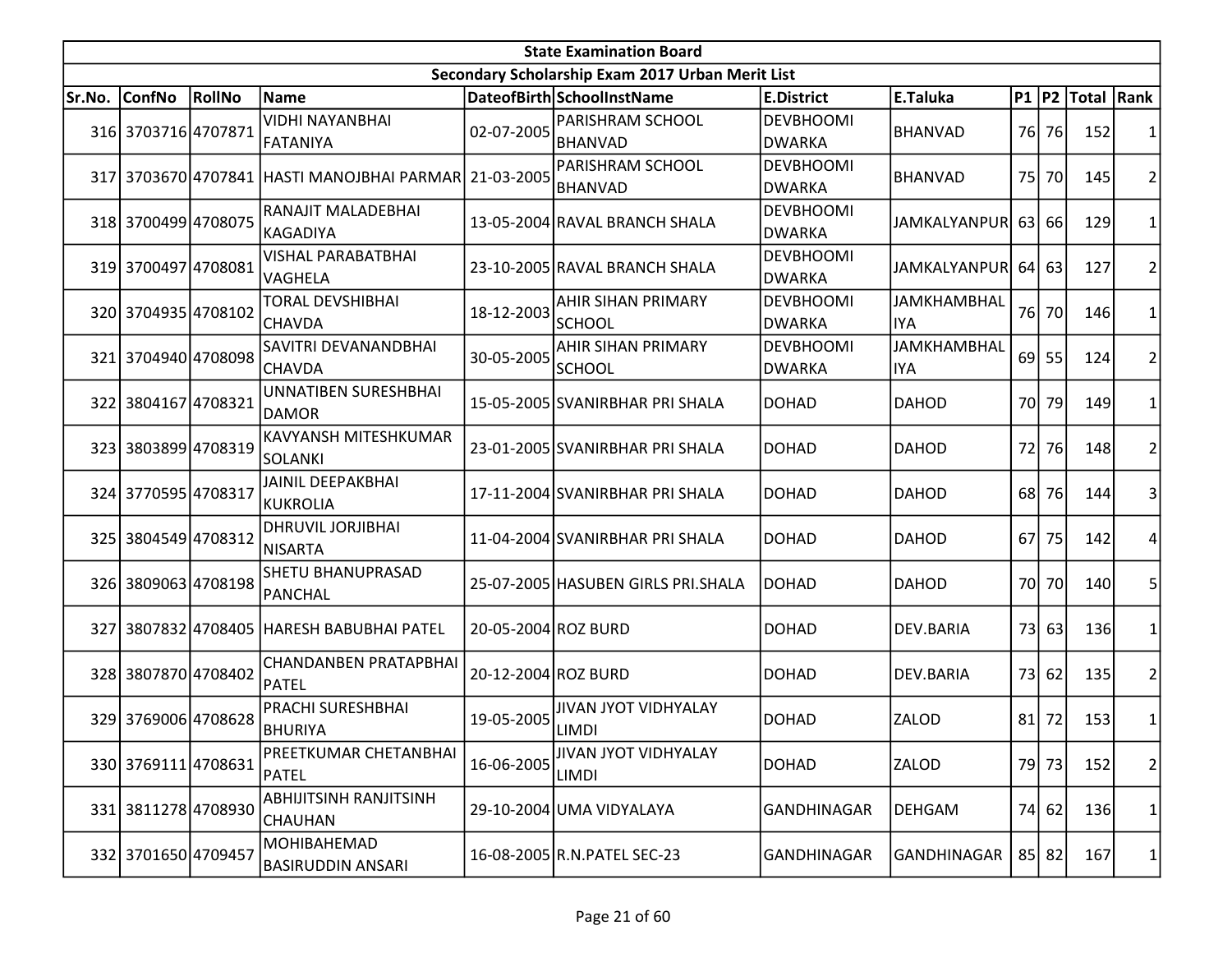|        | <b>State Examination Board</b><br>Secondary Scholarship Exam 2017 Urban Merit List |        |                                              |            |                                                 |                    |                    |    |           |                     |    |  |  |
|--------|------------------------------------------------------------------------------------|--------|----------------------------------------------|------------|-------------------------------------------------|--------------------|--------------------|----|-----------|---------------------|----|--|--|
|        |                                                                                    |        |                                              |            |                                                 |                    |                    |    |           |                     |    |  |  |
| Sr.No. | <b>ConfNo</b>                                                                      | RollNo | Name                                         |            | DateofBirth SchoolInstName                      | <b>E.District</b>  | E.Taluka           |    |           | P1  P2  Total  Rank |    |  |  |
|        | 333 3702950 4709298                                                                |        | <b>KWINSI RAJESHBHAI</b><br>THAKKAR          | 27-09-2005 | M. B. PATEL KANYA PRI.<br><b>SCHOOL</b>         | <b>GANDHINAGAR</b> | GANDHINAGAR        |    | 80 77     | 157                 |    |  |  |
|        | 334 3709473 4709442                                                                |        | <b>JAINIL SANJAYKUMAR</b><br><b>BAROT</b>    |            | 28-08-2004 R.N. PATEL SEC-23                    | GANDHINAGAR        | GANDHINAGAR        |    | 83 71     | 154                 | 3  |  |  |
|        | 335 3768491 4709469                                                                |        | <b>VRUSHIKA</b><br>NARENDRAKUMAR ZAVERI      |            | 18-01-2005 R.N. PATEL SEC-23                    | <b>GANDHINAGAR</b> | GANDHINAGAR        |    | 75 79     | 154                 | 4  |  |  |
|        | 336 3704755 4709290                                                                |        | <b>ANSI LALITKUMAR</b><br>PRAJAPATI          | 01-07-2005 | M. B. PATEL KANYA PRI.<br><b>SCHOOL</b>         | GANDHINAGAR        | GANDHINAGAR        |    | 79 74     | 153                 | 5  |  |  |
|        | 337 3768506 4709467                                                                |        | UNNATI DHIRAJKUMAR<br>PRIYADARSHI            |            | 06-09-2004 R.N. PATEL SEC-23                    | <b>GANDHINAGAR</b> | GANDHINAGAR        |    | 67 80     | 147                 | 6  |  |  |
|        |                                                                                    |        | 338 3702957 4709292 DIVYA ALPESHBHAI PATEL   | 18-12-2004 | M. B. PATEL KANYA PRI.<br><b>SCHOOL</b>         | GANDHINAGAR        | GANDHINAGAR        |    | 76 70     | 146                 | 7  |  |  |
|        | 339 3703369 4709437                                                                |        | HARSH MAHESHBHAI<br><b>THAKKAR</b>           |            | 15-08-2004 R.N. PATEL SEC-23                    | <b>GANDHINAGAR</b> | GANDHINAGAR        |    | 71 73     | 144                 | 8  |  |  |
|        | 340 3702962 4709307                                                                |        | SHRUTI MANISHKUMAR<br><b>SHAH</b>            | 27-09-2004 | M. B. PATEL KANYA PRI.<br><b>SCHOOL</b>         | <b>GANDHINAGAR</b> | GANDHINAGAR        |    | 72 71     | 143                 | 9  |  |  |
|        | 341 3704485 4709464                                                                |        | <b>SHAILESH DEVAYATBHAI</b><br>IMARAND       |            | 11-12-2004 R.N. PATEL SEC-23                    | <b>GANDHINAGAR</b> | <b>GANDHINAGAR</b> |    | 69 74     | 143                 | 10 |  |  |
|        | 342 3768480 4709426                                                                |        | <b>BANSARI SANJAYKUMAR</b><br><b>TRIVEDI</b> |            | 24-12-2004 R.N. PATEL SEC-23                    | <b>GANDHINAGAR</b> | <b>GANDHINAGAR</b> |    | 71 72     | 143                 | 11 |  |  |
|        | 343 3764563 4709572                                                                |        | RAJU KARSHANBHAI<br>LAMBARIYA                |            | 01-01-2005 SARVAJANIK SEC-7/1                   | GANDHINAGAR        | GANDHINAGAR        |    | 73 70     | 143                 | 12 |  |  |
|        |                                                                                    |        | 344 3709778 4709443 JJAY SANJAYKUMAR BAROT   |            | 28-08-2004 R.N. PATEL SEC-23                    | <b>GANDHINAGAR</b> | GANDHINAGAR        | 73 | <b>69</b> | 142                 | 13 |  |  |
|        | 345 3812252 4709843                                                                |        | <b>DHRUVIL GIRISHKUMAR</b><br>PATEL          | 10-01-2005 | LOTUS PRI. SCHOOL &<br><b>HIGHER SEC SCHOOL</b> | GANDHINAGAR        | <b>KALOL</b>       |    | 68 70     | 138                 | 1  |  |  |
|        | 346 3808562 4709844                                                                |        | <b>ISH MAHESHBHAI</b><br>PRAJAPATI           | 14-02-2005 | LOTUS PRI. SCHOOL &<br><b>HIGHER SEC SCHOOL</b> | GANDHINAGAR        | KALOL              |    | 70 65     | 135                 | 2  |  |  |
|        |                                                                                    |        | 347 3772891 4709806 KRISH JAYESHKUMAR MODI   |            | 06-10-2004 C.I.PATEL PRI. SCHOOL                | GANDHINAGAR        | KALOL              |    | 51 63     | 114                 | 3  |  |  |
|        | 348 3701002 4709782                                                                |        | MAULIKKUMAR<br>ISHVARBHAI VANKAR             |            | 03-12-2004 BALVA PRI. SCHOOL                    | <b>GANDHINAGAR</b> | KALOL              |    | 55 45     | 100                 | 4  |  |  |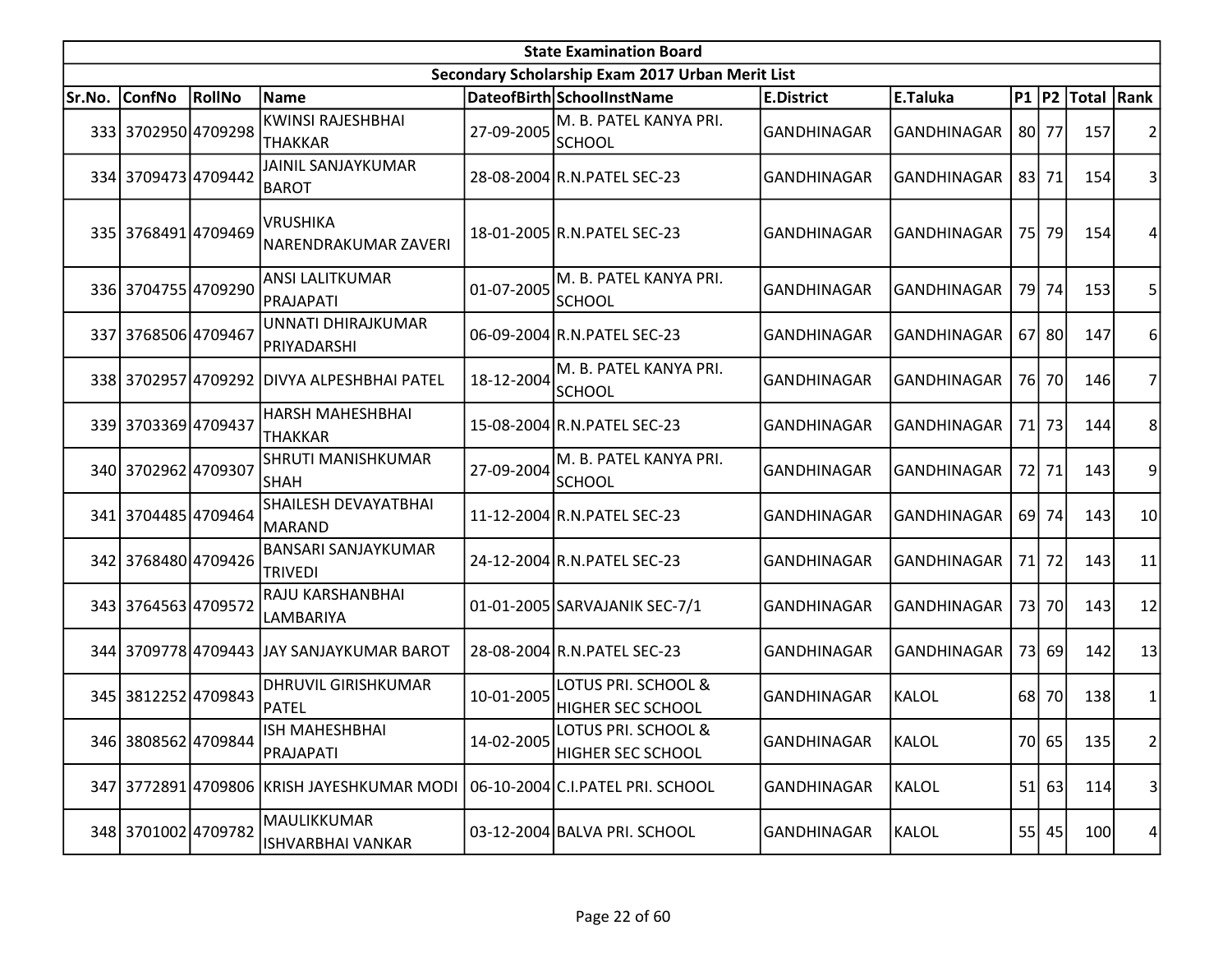|        | <b>State Examination Board</b><br>Secondary Scholarship Exam 2017 Urban Merit List |        |                                                         |            |                                                                             |                    |                 |      |           |                     |                |  |  |
|--------|------------------------------------------------------------------------------------|--------|---------------------------------------------------------|------------|-----------------------------------------------------------------------------|--------------------|-----------------|------|-----------|---------------------|----------------|--|--|
|        |                                                                                    |        |                                                         |            |                                                                             |                    |                 |      |           |                     |                |  |  |
| Sr.No. | <b>ConfNo</b>                                                                      | RollNo | Name                                                    |            | DateofBirth SchoolInstName                                                  | <b>E.District</b>  | E.Taluka        |      |           | P1  P2  Total  Rank |                |  |  |
|        |                                                                                    |        | 349 3700854 4709773 ANCHAL SHAILESHJI BHATI             |            | 23-10-2004 BALVA PRI. SCHOOL                                                | <b>GANDHINAGAR</b> | <b>KALOL</b>    |      | 52 46     | 98                  | 5              |  |  |
|        | 350 3701454 4709882                                                                |        | <b>JENIL PARESHKUMAR</b><br>PRAJAPATI                   | 07-06-2004 | RAJMATA DEVKUVARBA<br>SARV(PRIV.G                                           | GANDHINAGAR        | <b>MANSA</b>    |      | 76 79     | 155                 | 1              |  |  |
|        | 351 3810028 4709883                                                                |        | <b>SIDDHARTHSINH</b><br><b>PRADIPSINH VAGHELA</b>       | 23-10-2004 | RAJMATA DEVKUVARBA<br>SARV(PRIV.G                                           | <b>GANDHINAGAR</b> | <b>MANSA</b>    |      | 66 67     | 133                 | 2              |  |  |
|        | 352 3707013 4710128                                                                |        | SHYAM HITESHBHAI<br><b>JETHAVA</b>                      |            | <b>SHREE CHUNIBHAI &amp;</b><br>20-08-2005 MANIBEN GANDHI PRA<br>SHALA PVT. | <b>GIR SOMNATH</b> | VERAVAL         | 84   | 77        | 161                 | 1              |  |  |
|        | 353 3700746 4710106                                                                |        | PRATIBHA SANJAY<br>VISAVADIYA                           |            | 27-03-2005 HARSIDDHI PRA SHALA                                              | <b>GIR SOMNATH</b> | VERAVAL         | 67   | 73        | 140                 | 2              |  |  |
|        |                                                                                    |        | 354 3809738 4710100 MANOJ KISHOR VAYLU                  |            | 01-01-2005 DIVYA PRA SHALA PVT                                              | <b>GIR SOMNATH</b> | VERAVAL         |      | 54 42     | 96                  | 3              |  |  |
|        | 355 3720621 4710114                                                                |        | <b>MANISHABEN NATHABHAI</b><br><b>PARMAR</b>            | 16-05-2005 | PRABHAS PATAN SIM PRA<br><b>SHALA</b>                                       | <b>GIR SOMNATH</b> | VERAVAL         |      | 44 46     | 90                  | 4              |  |  |
|        |                                                                                    |        | 356 3770150 4710107 ASHIYANA SALIM JUNEJA               | 05-07-2005 | <b>PRABHAS PATAN SIM PRA</b><br><b>SHALA</b>                                | <b>GIR SOMNATH</b> | <b>VERAVAL</b>  |      | 48 42     | 90                  | 5              |  |  |
|        |                                                                                    |        | 357 3720609 4710125 SUNIL BACHU VASAN                   | 31-05-2005 | <b>PRABHAS PATAN SIM PRA</b><br><b>SHALA</b>                                | <b>GIR SOMNATH</b> | VERAVAL         |      | $42$ 47   | 89                  | 6              |  |  |
|        | 358 3806312 4710116                                                                |        | MOHAMADAZAZ IKBAL<br>KURESHEE                           | 17-02-2005 | PRABHAS PATAN SIM PRA<br><b>SHALA</b>                                       | <b>GIR SOMNATH</b> | VERAVAL         | 44   | 42        | 86                  | 7              |  |  |
|        | 359 3700077 4710559                                                                |        | MIHIR NILESHKUMAR<br><b>BHATT</b>                       |            | 11-10-2004 PUROHIT SCHOOL                                                   | <b>JAMNAGAR</b>    | <b>JAMNAGAR</b> | 77 I | <b>70</b> | 147                 |                |  |  |
|        |                                                                                    |        | 360 3811868 4710516 KISHAN DIPAKBHAI SOLANKI 17-10-2001 |            | NAGAR PRIMARY SCHOOL<br><b>NO.37</b>                                        | <b>JAMNAGAR</b>    | <b>JAMNAGAR</b> |      | 76 61     | 137                 | $\overline{2}$ |  |  |
|        | 361 3811881 4710515                                                                |        | KHUSHAL PARESHBHAI<br>CHUDASAMA                         | 02-05-2005 | NAGAR PRIMARY SCHOOL<br><b>NO.37</b>                                        | <b>JAMNAGAR</b>    | <b>JAMNAGAR</b> |      | 76 61     | 137                 | 3              |  |  |
|        |                                                                                    |        | 362 3811874 4710517 SOHIL RAHIMBHAI GALA                | 23-10-2002 | <b>NAGAR PRIMARY SCHOOL</b><br><b>NO.37</b>                                 | <b>JAMNAGAR</b>    | <b>JAMNAGAR</b> |      | 75 59     | 134                 | 4              |  |  |
|        | 363 3765842 4710505                                                                |        | MADHAVI HEMANTBHAI<br>CHANDRA                           | 12-06-2005 | <b>NAGAR PRIMARY SCHOOL</b><br>NO. 24                                       | <b>JAMNAGAR</b>    | JAMNAGAR        |      | 76 55     | 131                 | 5 <sup>1</sup> |  |  |
|        |                                                                                    |        | 364 3805438 4710313 ARPIT KIRTIBHAI FALDU               | 30-09-2004 | <b>BHAVANS SHRI A.K. DOSHI</b><br>VIDYALAYA                                 | <b>JAMNAGAR</b>    | <b>JAMNAGAR</b> |      | 56 69     | 125                 | 6              |  |  |
|        | 365 3702987 4710382                                                                |        | YASHVI BHAVESHBHAI<br>KOTHIYA                           |            | 14-11-2004 GANGANGA VIDHYALAY                                               | <b>JAMNAGAR</b>    | JAMNAGAR        |      | $65$   58 | 123                 | $\overline{7}$ |  |  |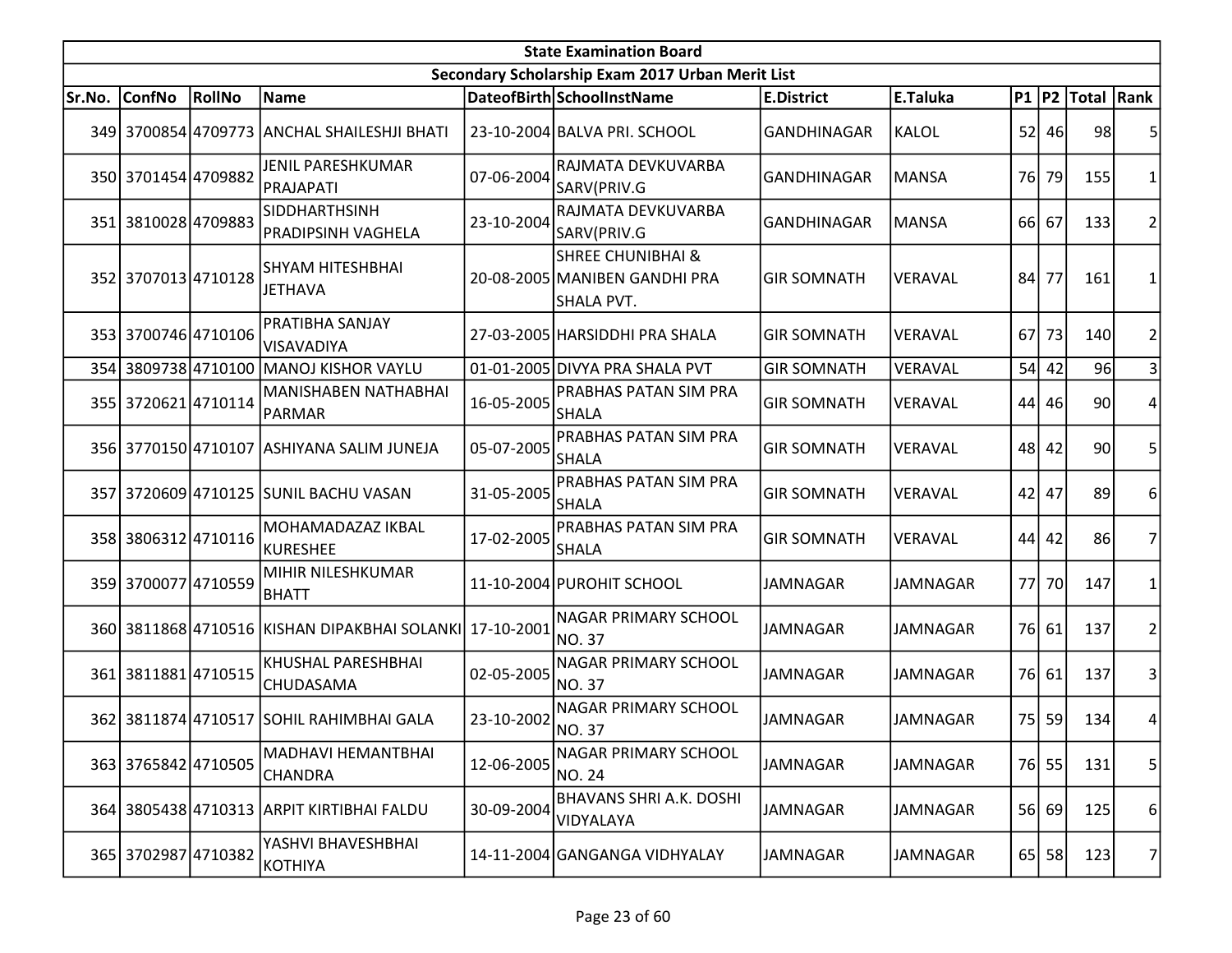|        |                     |        |                                                         |            | <b>State Examination Board</b>                     |                   |                 |      |         |                        |                |
|--------|---------------------|--------|---------------------------------------------------------|------------|----------------------------------------------------|-------------------|-----------------|------|---------|------------------------|----------------|
|        |                     |        |                                                         |            | Secondary Scholarship Exam 2017 Urban Merit List   |                   |                 |      |         |                        |                |
| Sr.No. | <b>ConfNo</b>       | RollNo | Name                                                    |            | DateofBirth SchoolInstName                         | <b>E.District</b> | E.Taluka        |      |         | P1   P2   Total   Rank |                |
|        |                     |        | 366 3771055 4710597 VAIDIKA DINESHBHAI ODICH 11-05-2005 |            | SHREE KRISHNA KANYA<br><b>TALUKA SCHOOL</b>        | <b>JAMNAGAR</b>   | JAMNAGAR        |      | $63$ 57 | 120                    | 8              |
|        |                     |        | 367 3765978 4710500 ANKITA DAYABHAI KARENA              | 28-05-2005 | <b>NAGAR PRIMARY SCHOOL</b><br><b>NO. 24</b>       | <b>JAMNAGAR</b>   | JAMNAGAR        |      | 66 51   | 117                    | $\overline{9}$ |
|        | 368 3764680 4710573 |        | <b>SUMAN KISHORBHAI</b><br>PARMAR                       |            | 18-11-2004 SHALA NO 46                             | <b>JAMNAGAR</b>   | <b>JAMNAGAR</b> | 66 l | 49      | 115                    | 10             |
|        | 369 3806519 4710356 |        | <b>TULSI KAILASHBHAI</b><br>RATHOD                      | 06-10-2005 | DAYANAND KANIYA<br>VIDHIYALAY                      | <b>JAMNAGAR</b>   | <b>JAMNAGAR</b> | 62   | 53      | 115                    | 11             |
|        |                     |        | 370 3764371 4710565 AASIFA ALARAKHA KHIRA               |            | 30-12-2003 SHALA NO 46                             | <b>JAMNAGAR</b>   | JAMNAGAR        | 58 l | 54      | 112                    | 12             |
|        |                     |        | 371 3721607 4710527 VIVEK SAMATBHAI GOHIL               | 28-08-2005 | NAGAR PRIMARY SCHOOL<br>NO. 42                     | <b>JAMNAGAR</b>   | JAMNAGAR        | 60I  | 50      | 110                    | 13             |
|        | 372 3765577 4710380 |        | <b>TENISHA MUKESHBHAI</b><br><b>MOLIYA</b>              |            | 25-02-2005 GANGANGA VIDHYALAY                      | <b>JAMNAGAR</b>   | <b>JAMNAGAR</b> | 54   | 55      | 109                    | 14             |
|        | 373 3702977 4710381 |        | VISHVA SANJAYBHAI<br><b>VASOYA</b>                      |            | 03-10-2004 GANGANGA VIDHYALAY                      | <b>JAMNAGAR</b>   | <b>JAMNAGAR</b> | 54   | 54      | 108                    | 15             |
|        | 374 3773283 4710592 |        | <b>MUSKAN HANIF</b><br>SUMBHANIYA                       | 12-12-2004 | <b>SHREE KRISHNA KANYA</b><br><b>TALUKA SCHOOL</b> | <b>JAMNAGAR</b>   | JAMNAGAR        |      | 57 51   | 108                    | 16             |
|        | 375 3720971 4710520 |        | DIPANSU JERAMBHAI<br><b>KHIMSURYA</b>                   | 21-06-2003 | <b>NAGAR PRIMARY SCHOOL</b><br><b>NO. 42</b>       | <b>JAMNAGAR</b>   | <b>JAMNAGAR</b> | 52   | 55      | 107                    | 17             |
|        | 376 3766374 4710556 |        | MIHIR HIMATBHAI<br>CHAUHAN                              | 06-02-2005 | POWER HOUSE PRIMARY<br><b>SHALA</b>                | <b>JAMNAGAR</b>   | JAMNAGAR        |      | 59 46   | 105                    | 18             |
|        |                     |        | 377 3771095 4710596 TISHA KISHORBHAI LATHIYA            | 08-09-2005 | <b>SHREE KRISHNA KANYA</b><br><b>TALUKA SCHOOL</b> | <b>JAMNAGAR</b>   | <b>JAMNAGAR</b> | 55   | 50      | 105                    | 19             |
|        | 378 3771039 4710600 |        | <b>VISHVA SHIVPRASADBHAI</b><br>VADOLIYA                | 04-11-2004 | <b>SHREE KRISHNA KANYA</b><br><b>TALUKA SCHOOL</b> | <b>JAMNAGAR</b>   | <b>JAMNAGAR</b> |      | 56 48   | 104                    | 20             |
|        | 379 3773308 4710595 |        | TINKAL PARSOTTAMBHAI<br>VAGHELA                         | 04-12-2004 | <b>SHREE KRISHNA KANYA</b><br>TALUKA SCHOOL        | JAMNAGAR          | JAMNAGAR        |      | 58 45   | 103                    | 21             |
|        | 380 3705121 4710379 |        | RIYA KAMLESHBHAI<br>KATHIRIYA                           |            | 24-04-2005 GANGANGA VIDHYALAY                      | JAMNAGAR          | JAMNAGAR        |      | 57 46   | 103                    | 22             |
|        | 381 3804732 4710895 |        | SNEHAL MAHESHBHAI<br>DAFDA                              | 13-06-2005 | <b>VRUJKUVARBEN KANYA</b><br>SHALA                 | JAMNAGAR          | KALAVAD         |      | 57 49   | 106                    | 1              |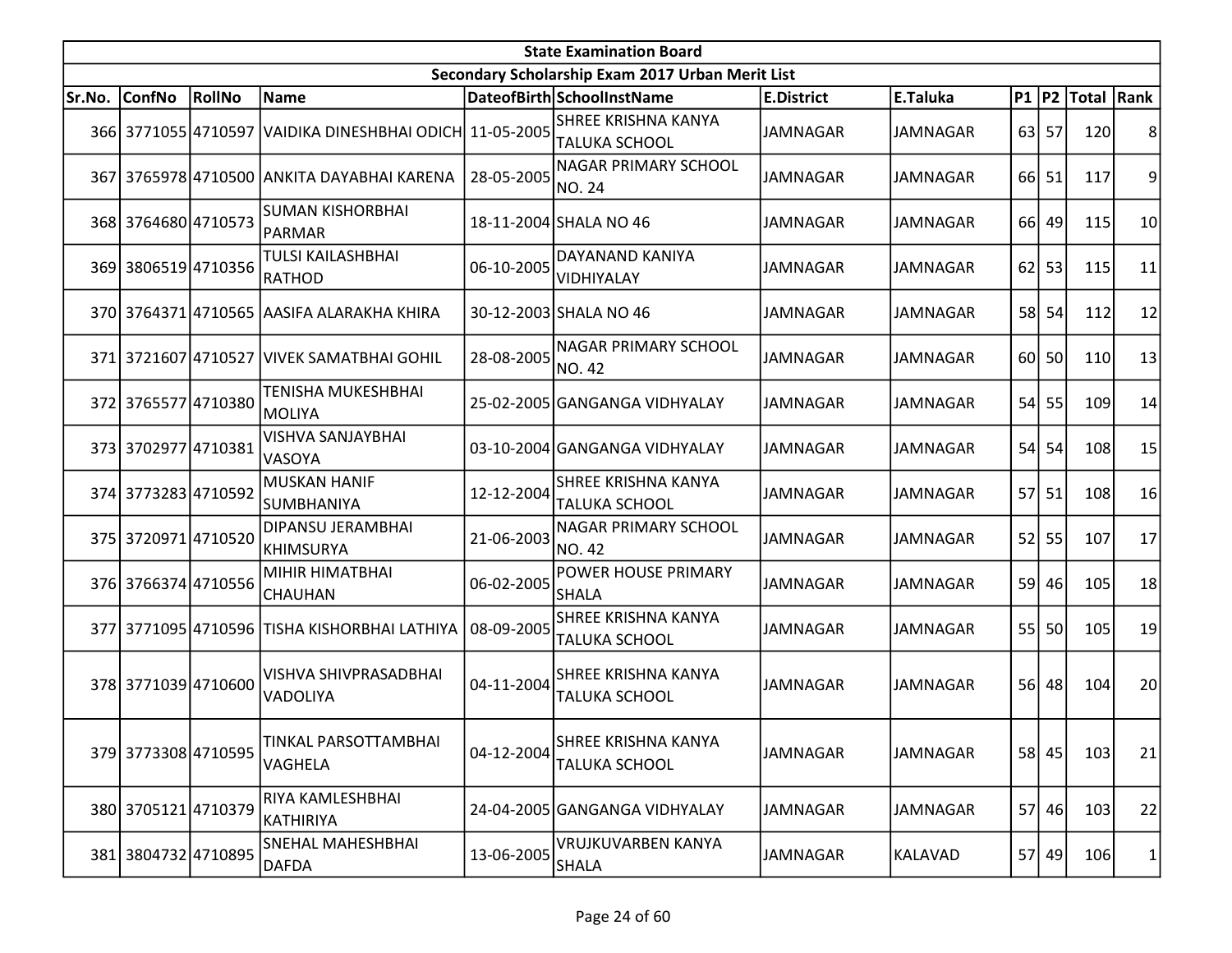|        | <b>State Examination Board</b> |        |                                           |            |                                                  |                   |                                       |                 |         |                        |                 |  |  |
|--------|--------------------------------|--------|-------------------------------------------|------------|--------------------------------------------------|-------------------|---------------------------------------|-----------------|---------|------------------------|-----------------|--|--|
|        |                                |        |                                           |            | Secondary Scholarship Exam 2017 Urban Merit List |                   |                                       |                 |         |                        |                 |  |  |
| Sr.No. | <b>ConfNo</b>                  | RollNo | <b>Name</b>                               |            | DateofBirth SchoolInstName                       | <b>E.District</b> | E.Taluka                              |                 |         | P1   P2   Total   Rank |                 |  |  |
|        | 382 3804583 4710877            |        | ASHIYANA ANAVARBHAI<br>SAMA               | 06-10-2003 | <b>VRUJKUVARBEN KANYA</b><br>SHALA               | JAMNAGAR          | KALAVAD                               |                 | 53 46   | 99                     | $\overline{2}$  |  |  |
|        | 383 3764533 4711103            |        | VISHVABEN KANTILAL<br>KOTADIYA            |            | 16-02-2005 NOBLE PRI SCHOOL PVT                  | JUNAGADH          | JUNAGADH<br><b>CORPORATION</b>        |                 | 85 75   | 160                    | 1               |  |  |
|        | 384 3701372 4711105            |        | YARMI KAMLESHBHAI<br><b>RABARA</b>        |            | 28-08-2004 NOBLE PRI SCHOOL PVT                  | <b>JUNAGADH</b>   | <b>JUNAGADH</b><br><b>CORPORATION</b> | 81              | 78      | 159                    | $\overline{2}$  |  |  |
|        |                                |        | 385 3706881 4711082 HAPPY HARESHBHAI BERA |            | 07-10-2004 NOBLE PRI SCHOOL PVT                  | JUNAGADH          | <b>JUNAGADH</b><br><b>CORPORATION</b> |                 | $82$ 75 | 157                    | 3               |  |  |
|        | 386 3704809 4711098            |        | SNEHA DEVENDRBHAI<br>PATWANA              |            | 26-09-2004 NOBLE PRI SCHOOL PVT                  | <b>JUNAGADH</b>   | <b>JUNAGADH</b><br><b>CORPORATION</b> |                 | 76 72   | 148                    | 4               |  |  |
|        | 387 3701629 4711040            |        | HIRVEETA VITHTHALBHAI<br><b>MANDAVIYA</b> |            | 06-11-2004 KHAMDHROL PRA SHALA                   | JUNAGADH          | <b>JUNAGADH</b><br><b>CORPORATION</b> | 79 <sub>l</sub> | 69      | 148                    | 5               |  |  |
|        |                                |        | 388 3701363 4711099 TISHA RAKESHBHAI SHAH |            | 07-11-2004 NOBLE PRI SCHOOL PVT                  | JUNAGADH          | <b>JUNAGADH</b><br><b>CORPORATION</b> |                 | 80 67   | 147                    | 6               |  |  |
|        | 389 3721037 4711107            |        | HETAVI DHIRENDRABHAI<br>KAVA              | 20-03-2005 | PREMANAND VIDHYA<br><b>MANDIR PVT</b>            | <b>JUNAGADH</b>   | JUNAGADH<br><b>CORPORATION</b>        |                 | 76 69   | 145                    | 7               |  |  |
|        | 390 3720244 4711077            |        | <b>BHAVIKA ISHWARLAL</b><br><b>AHUJA</b>  |            | 16-11-2004 NOBLE PRI SCHOOL PVT                  | JUNAGADH          | <b>JUNAGADH</b><br><b>CORPORATION</b> | 74 l            | 68      | 142                    | 8               |  |  |
|        | 391 3764652 4711084            |        | JAYSHRIBEN NARESHBHAI<br><b>JADEJA</b>    |            | 09-02-2005 NOBLE PRI SCHOOL PVT                  | <b>JUNAGADH</b>   | <b>JUNAGADH</b><br>CORPORATION        |                 | 70 69   | 139                    | 9               |  |  |
|        | 392 3754260 4711097            |        | <b>SIMRAN VIPULBHAI</b><br>KATRIYA        |            | 19-02-2005 NOBLE PRI SCHOOL PVT                  | JUNAGADH          | <b>JUNAGADH</b><br>CORPORATION        |                 | 72 65   | 137                    | 10 <sup>1</sup> |  |  |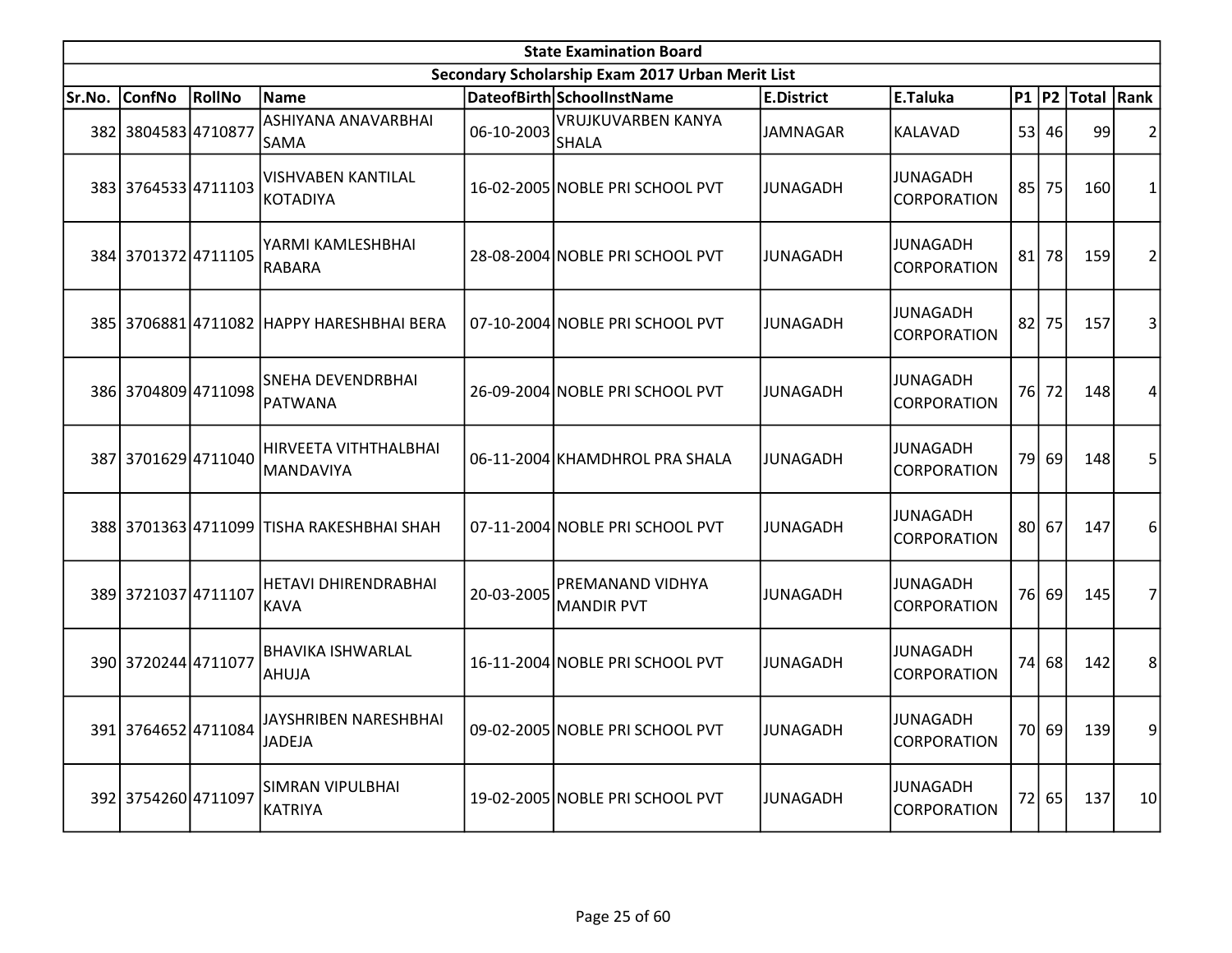|        | <b>State Examination Board</b> |        |                                                                         |            |                                                  |                   |                                |    |           |                  |                |  |  |
|--------|--------------------------------|--------|-------------------------------------------------------------------------|------------|--------------------------------------------------|-------------------|--------------------------------|----|-----------|------------------|----------------|--|--|
|        |                                |        |                                                                         |            | Secondary Scholarship Exam 2017 Urban Merit List |                   |                                |    |           |                  |                |  |  |
| Sr.No. | <b>ConfNo</b>                  | RollNo | Name                                                                    |            | DateofBirth SchoolInstName                       | <b>E.District</b> | E.Taluka                       |    |           | P1 P2 Total Rank |                |  |  |
|        | 393 3707061 4711055            |        | <b>KALPESH KISHORBHAI</b><br>KUKADIYA                                   |            | 19-02-2005 LIRBAINAGAR PRA SHALA                 | <b>JUNAGADH</b>   | <b>JUNAGADH</b><br>CORPORATION |    | 73 61     | 134              | 11             |  |  |
|        | 394 3700763 4711090            |        | NANDNI BHUPENDRABHAI<br><b>BHATT</b>                                    |            | 31-03-2005 NOBLE PRI SCHOOL PVT                  | <b>JUNAGADH</b>   | <b>JUNAGADH</b><br>CORPORATION |    | $67$ 67   | 134              | 12             |  |  |
|        | 395 3704826 4711064            |        | <b>SNEHA MERUBHAI</b><br>MERAVADA                                       |            | 24-07-2005 LIRBAINAGAR PRA SHALA                 | <b>JUNAGADH</b>   | <b>JUNAGADH</b><br>CORPORATION |    | 74 60     | 134              | 13             |  |  |
|        |                                |        | 396 3720075 4711028 DIXIT JAGDISHBHAI PATHAR                            |            | 26-10-2004 JOSHIPARA PRA SHALA                   | <b>JUNAGADH</b>   | <b>JUNAGADH</b><br>CORPORATION |    | $65$   68 | 133              | 14             |  |  |
|        |                                |        | 397 3707451 4711029 EKTA JAYESHBHAI JADAV                               |            | 02-07-2005 JOSHIPARA PRA SHALA                   | <b>JUNAGADH</b>   | <b>JUNAGADH</b><br>CORPORATION |    | 73 60     | 133              | 15             |  |  |
|        | 398 3812500 4711171            |        | KARANGIYA MIHIRKUMAR<br>PARABATBHAI                                     | 31-12-2004 | <b>KRISHNA PRIMARY SCHOOL</b><br><b>PVT</b>      | <b>JUNAGADH</b>   | <b>KESHOD</b>                  |    | 80 78     | 158              |                |  |  |
|        | 399 3702591 4711128            |        | ANJALI MANASUKHBHAI<br>CHANDAPA                                         |            | 01-07-2005 INDIRANAGAR PRA SHALA                 | <b>JUNAGADH</b>   | <b>KESHOD</b>                  |    | 70 67     | 137              | 2              |  |  |
|        | 400 3721561 4711218            |        | <b>GUNJANBEN ANANDBHAI</b><br>SONDARVA                                  |            | 29-12-2003 SANJAY PRA SHALA PVT                  | JUNAGADH          | <b>KESHOD</b>                  | 64 | 69        | 133              | 3              |  |  |
|        | 401 3766340 4711296            |        | <b>VENU KALPESHBHAI</b><br><b>VIRPARIYA</b>                             |            | 04-01-2004 EVER SINE PRA SHALA PVT               | <b>JUNAGADH</b>   | MANAVADAR                      | 59 | 50        | 109              |                |  |  |
|        |                                |        | 402 3766145 4711295 MERIL RAJESHBHAI PANARA                             |            | 14-09-2004 EVER SINE PRA SHALA PVT               | <b>JUNAGADH</b>   | <b>MANAVADAR</b>               | 59 | 39        | 98               | 2              |  |  |
|        | 403 3772057 4711455            |        | NAJIBA MOHANIFBHAI<br>MAHIDA                                            | 30-04-2005 | <b>SUJTAN SADBHAV</b><br><b>SARASVATI SHALA</b>  | <b>JUNAGADH</b>   | <b>MANGROL</b>                 |    | 72 71     | 143              | 1              |  |  |
|        |                                |        | 404 3700956 4711366 KRISHNA LAKHAM HODAR                                |            | 12-05-2005 BANDAR PRA SHALA                      | <b>JUNAGADH</b>   | <b>MANGROL</b>                 | 71 | 69        | 140              | 2              |  |  |
|        |                                |        | 405 3701078 4711371 SNEHA KANJI HODAR                                   |            | 02-11-2004 BANDAR PRA SHALA                      | <b>JUNAGADH</b>   | <b>MANGROL</b>                 | 71 | 68        | 139              | 3              |  |  |
|        |                                |        | 406 3700965 4711359 AARATI PREMJI BHADRECHA 24-06-2003 BANDAR PRA SHALA |            |                                                  | <b>JUNAGADH</b>   | <b>MANGROL</b>                 |    | 70 68     | 138              | 4 <sup>1</sup> |  |  |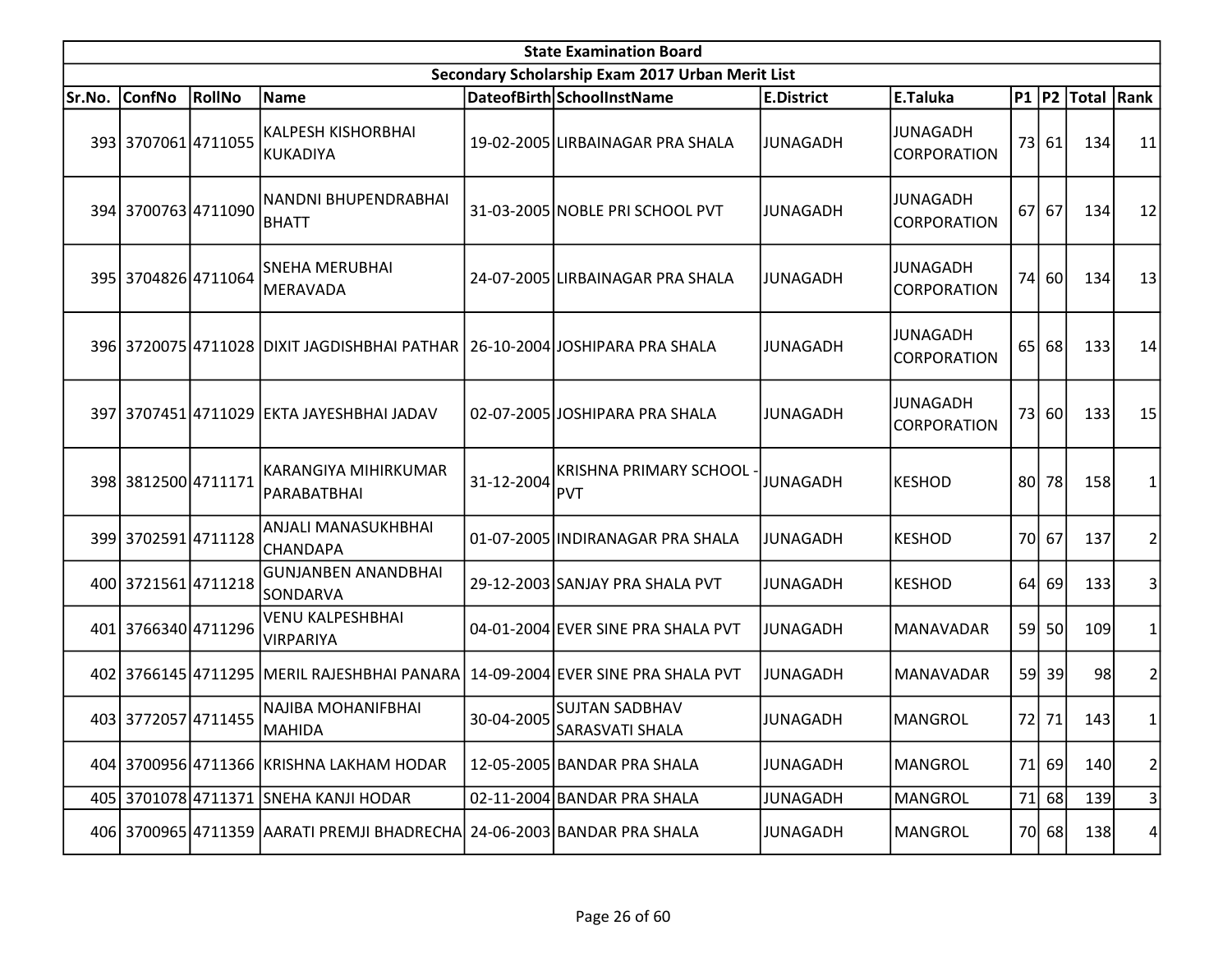|        | <b>State Examination Board</b> |        |                                                       |            |                                                  |                   |                   |     |       |                  |                |  |  |
|--------|--------------------------------|--------|-------------------------------------------------------|------------|--------------------------------------------------|-------------------|-------------------|-----|-------|------------------|----------------|--|--|
|        |                                |        |                                                       |            | Secondary Scholarship Exam 2017 Urban Merit List |                   |                   |     |       |                  |                |  |  |
| Sr.No. | <b>ConfNo</b>                  | RollNo | Name                                                  |            | DateofBirth SchoolInstName                       | <b>E.District</b> | E.Taluka          |     |       | P1 P2 Total Rank |                |  |  |
|        | 407 3703263 4711502            |        | DHRUVKUMAR<br>NATVARBHAI JOTANGIYA                    | 01-04-2005 | <b>VIVEKANAND PRA SHALA</b><br><b>PVT</b>        | JUNAGADH          | VANTHALI          |     | 48 44 | 92               | 1              |  |  |
|        | 408 3704523 4711523            |        | RAHUL RAJUBHAI<br>RANGAPARA                           |            | 11-07-2005 KUMAR SHALA PAY CEN                   | <b>JUNAGADH</b>   | <b>VISAVADAR</b>  | 52  | 40    | 92               | 1              |  |  |
|        |                                |        | 409 3771283 4711665 MEET AJAY PAREKH                  | 28-01-2005 | <b>SHILPA ANJALI</b><br><b>VIDYAMANDIR</b>       | <b>КАСНСНН</b>    | ANJAR             | 73  | 71    | 144              | 1              |  |  |
|        | 410 3772335 4711666            |        | <b>DHAVAL BHARAT</b><br>MALSATAR                      | 06-02-2005 | <b>SHREE SARASWATI</b><br><b>VIDHYAMANDIR</b>    | KACHCHH           | ANJAR             | 64  | 73    | 137              | $\overline{2}$ |  |  |
|        | 411 3768190 4711671            |        | NANDINI GAJENDRASINH<br>JHALA                         | 21-09-2004 | <b>SHREE SARASWATI</b><br><b>VIDHYAMANDIR</b>    | KACHCHH           | <b>ANJAR</b>      |     | 70 66 | 136              | 3              |  |  |
|        |                                |        | 412 3807793 4711668 JJANVI JAGDISHBHAI HADIYA         | 04-04-2005 | SHREE SARASWATI<br>VIDHYAMANDIR                  | KACHCHH           | <b>ANJAR</b>      | 65  | 67    | 132              | 4              |  |  |
|        | 413 3703308 4711692            |        | JEETKUMAR SUNILBHAI<br>PATEL                          | 21-10-2004 | SAMARPAN PRIMARY AND<br><b>SECONDARY SCHOOL</b>  | KACHCHH           | <b>BHACHAU</b>    | 62  | 60    | 122              | 1              |  |  |
|        | 414 3770444 4711798            |        | <b>HETVI NARESHKUMAR</b><br>PATEL                     | 04-08-2005 | <b>SHREE LEKHA H.SHAH</b><br><b>KANYA SHALA</b>  | KACHCHH           | <b>BHUJ</b>       | 90I | 76    | 166              | 1              |  |  |
|        | 415 3770470 4711794            |        | <b>DHRUVI HARESHBHAI</b><br><b>THACKER</b>            | 06-02-2005 | <b>SHREE LEKHA H.SHAH</b><br><b>KANYA SHALA</b>  | KACHCHH           | <b>BHUJ</b>       |     | 76 81 | 157              | 2              |  |  |
|        |                                |        | 416 3770426 4711806 RIDDHI JAYANTBHAI JETHI           | 17-09-2004 | <b>SHREE LEKHA H.SHAH</b><br><b>KANYA SHALA</b>  | KACHCHH           | <b>BHUJ</b>       | 78I | 77    | 155              | 3              |  |  |
|        |                                |        | 417 3770416 4711800 JJINAL ARUNBHAI THACKER           | 17-11-2004 | <b>SHREE LEKHA H.SHAH</b><br><b>KANYA SHALA</b>  | <b>КАСНСНН</b>    | <b>BHUJ</b>       | 83  | 72    | 155              | 4              |  |  |
|        | 418 3770463 4711809            |        | VANSHITA BHARATBHAI<br><b>TANNA</b>                   | 07-06-2005 | <b>SHREE LEKHA H.SHAH</b><br><b>KANYA SHALA</b>  | KACHCHH           | <b>BHUJ</b>       |     | 73 81 | 154              | 5              |  |  |
|        |                                |        | 419 3770449 4711799 IQRA ZAHIDHUSEN MUNSHI 28-12-2004 |            | <b>SHREE LEKHA H.SHAH</b><br><b>KANYA SHALA</b>  | KACHCHH           | <b>BHUJ</b>       |     | 78 73 | 151              | 6              |  |  |
|        | 420 3770435 4711803            |        | <b>KRUPALI HITESHBHAI</b><br><b>SONEJI</b>            | 09-09-2004 | <b>SHREE LEKHA H.SHAH</b><br><b>KANYA SHALA</b>  | КАСНСНН           | <b>BHUJ</b>       |     | 76 72 | 148              | $\overline{7}$ |  |  |
|        | 421 3721118 4711847            |        | HETAL NITESHBHAI<br>PARMAR                            |            | 10-09-2004 SARVODAY SO.PA.PRI.SHALA KACHCHH      |                   | <b>GANDHIDHAM</b> | 62  | 58    | 120              | 1              |  |  |
|        | 422 3721040 4711855            |        | PARVATI RAMESHBHAI<br>BAMALIYA                        |            | 17-06-2005 SARVODAY SO.PA.PRI.SHALA KACHCHH      |                   | <b>GANDHIDHAM</b> |     | 69 50 | 119              | 2              |  |  |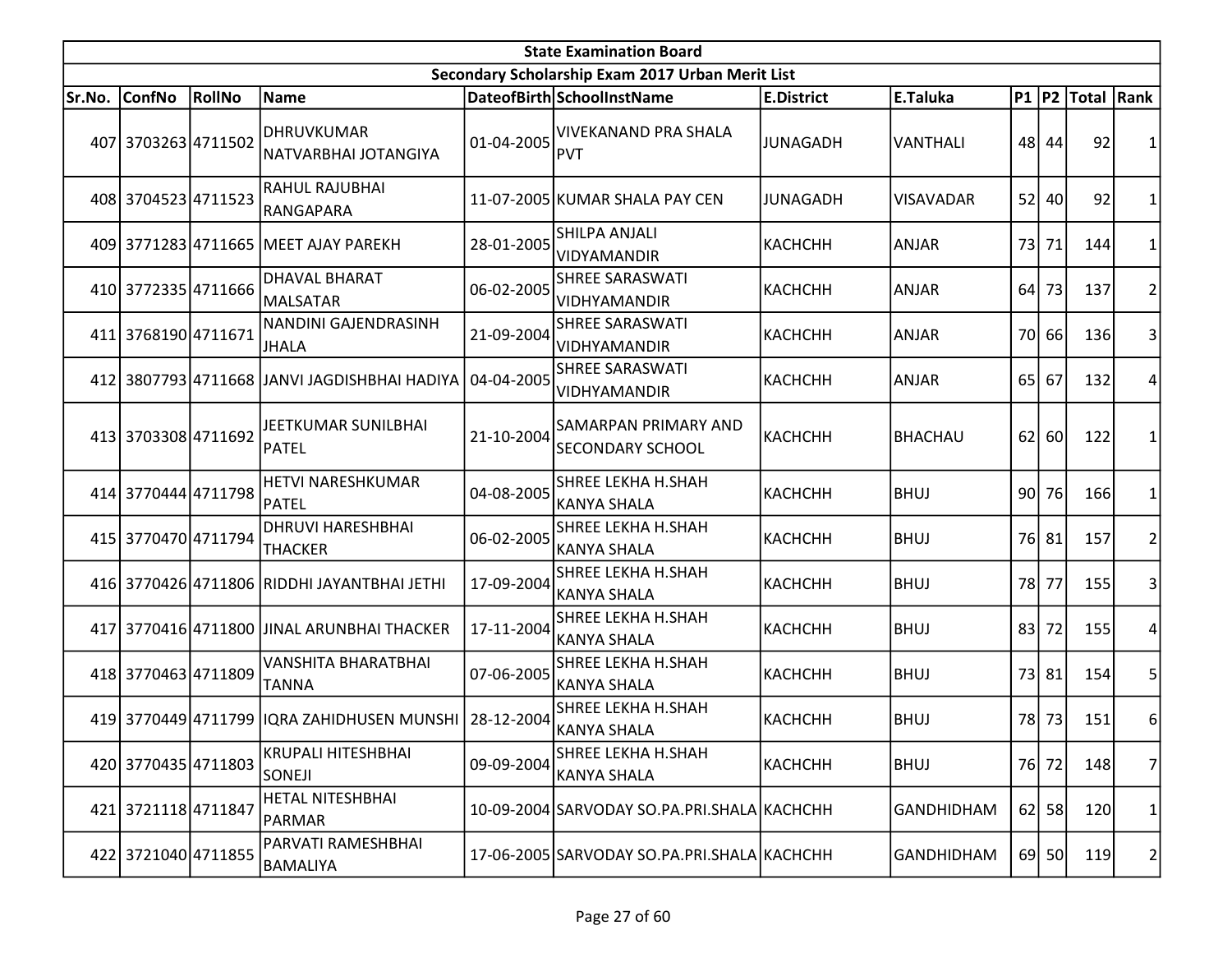| <b>State Examination Board</b> |                     |        |                                             |            |                                                                                         |                   |                   |     |           |                     |                |  |
|--------------------------------|---------------------|--------|---------------------------------------------|------------|-----------------------------------------------------------------------------------------|-------------------|-------------------|-----|-----------|---------------------|----------------|--|
|                                |                     |        |                                             |            | Secondary Scholarship Exam 2017 Urban Merit List                                        |                   |                   |     |           |                     |                |  |
| lSr.No.                        | <b>ConfNo</b>       | RollNo | Name                                        |            | DateofBirth SchoolInstName                                                              | <b>E.District</b> | E.Taluka          |     |           | P1  P2  Total  Rank |                |  |
|                                |                     |        | 423 3721070 4711859 RAJ DHANARAM ANKIYA     |            | 15-07-2003 SARVODAY SO.PA.PRI.SHALA KACHCHH                                             |                   | <b>GANDHIDHAM</b> |     | 58 49     | 107                 | 3              |  |
|                                | 424 3812902 4711868 |        | YOGESHVAR NARPATSINH<br>JADAV               |            | 28-07-2004 SARVODAY SO.PA.PRI.SHALA KACHCHH                                             |                   | <b>GANDHIDHAM</b> |     | 55 49     | 104                 | 4              |  |
|                                | 425 3766944 4711826 |        | <b>PAVAN RATILAL</b><br> MAHESHWARI         |            | 16-09-2004 ADIPUR BOYS PAN. PRI. SC.                                                    | <b>KACHCHH</b>    | <b>GANDHIDHAM</b> |     | 53 50     | 103                 | 5              |  |
|                                |                     |        | 426 3720990 4711848 ISHA TASALIM MALEK      |            | 01-04-2005 SARVODAY SO.PA.PRI.SHALA KACHCHH                                             |                   | <b>GANDHIDHAM</b> |     | 53 49     | 102                 | 6              |  |
|                                | 427 3721347 4711844 |        | <b>DINESH CHAMANBHAI</b><br>VAGELA          |            | 01-07-2003 SARVODAY SO.PA.PRI.SHALA KACHCHH                                             |                   | <b>GANDHIDHAM</b> | 51  | 49        | 100                 |                |  |
|                                | 428 3812437 4711838 |        | <b>KARAN GOVINDBHAI</b><br>DEVIPUJAK        | 27-02-2003 | KHODIYARNAGAR PRI.<br><b>SHALA</b>                                                      | <b>КАСНСНН</b>    | <b>GANDHIDHAM</b> |     | $52$ 46   | 98                  | 8              |  |
|                                |                     |        |                                             |            | 429 3812391 4711858 RAHUL RANJITBHAI THAKOR 10-10-2003 SARVODAY SO.PA.PRI.SHALA KACHCHH |                   | <b>GANDHIDHAM</b> |     | 56 42     | 98                  | 9              |  |
|                                |                     |        | 430 3721295 4711863 SOFIYA KASAM SAYECHA    |            | 10-05-2004 SARVODAY SO.PA.PRI.SHALA KACHCHH                                             |                   | <b>GANDHIDHAM</b> | 47  | 51        | 98                  | 10             |  |
|                                | 431 3772316 4711832 |        | <b>JOSHANA JETHABHAI</b><br>SOLANKI         |            | 21-10-2004 GANESHNAGAR PRI. SHALA                                                       | <b>KACHCHH</b>    | <b>GANDHIDHAM</b> |     | 49 49     | 98                  | 11             |  |
|                                | 432 3769385 4711955 |        | NISHTHA BHAVESHBHAI<br><b>KESHWANI</b>      | 27-04-2005 | KHIMAJI RAMDAS KANYA<br><b>PRIMARY SCHOOL</b>                                           | <b>КАСНСНН</b>    | <b>MANDVI</b>     |     | 85 69     | 154                 | 1              |  |
|                                |                     |        | 433 3768211 4711949 AVANI JAYANTILAL MOTA   | 24-08-2005 | KHIMAJI RAMDAS KANYA<br>PRIMARY SCHOOL                                                  | <b>KACHCHH</b>    | <b>MANDVI</b>     |     | 77 72     | 149                 | $\overline{2}$ |  |
|                                | 434 3805320 4712166 |        | <b>KIRAN PARBATBHAI</b><br><b>CHAUDHARI</b> |            | 08-09-2004 RAPAR PRIMARY SHALA-1                                                        | <b>KACHCHH</b>    | <b>RAPAR</b>      | 76I | 63        | 139                 |                |  |
|                                |                     |        | 435 3805232 4712169 SAMAY VELJIBHAI GOTHI   |            | 19-07-2005 RAPAR PRIMARY SHALA-1                                                        | <b>KACHCHH</b>    | <b>RAPAR</b>      | 66I | 58        | 124                 | 2              |  |
|                                | 436 3809429 4712352 |        | <b>VRUSHA JAGDISHBHAI</b><br>PATEL          | 06-09-2004 | <b>SHRI S.C.DANI PRIMAY</b><br><b>SCHOOL</b>                                            | KHEDA             | KAPADVANJ         |     | 84 79     | 163                 | 1              |  |
|                                |                     |        | 437 3769469 4712349 PRINCE DIPAKBHAI PATEL  | 15-09-2004 | SHRI S.C.DANI PRIMAY<br><b>SCHOOL</b>                                                   | <b>KHEDA</b>      | KAPADVANJ         |     | $85$   77 | 162                 | $\overline{2}$ |  |
|                                | 438 3705938 4712441 |        | RUSHANBANU<br><b>SULEMANBHAI SHEKH</b>      |            | 12-09-2004 KATHLAL KANYA SHALA                                                          | <b>KHEDA</b>      | <b>KATHLAL</b>    |     | 48 44     | 92                  | $\mathbf{1}$   |  |
|                                | 439 3706003 4712442 |        | SANIYABANU YUSUFMIYA<br><b>CHAUHAN</b>      |            | 29-08-2005 KATHLAL KANYA SHALA                                                          | <b>KHEDA</b>      | <b>KATHLAL</b>    |     | 48 44     | 92                  | 2              |  |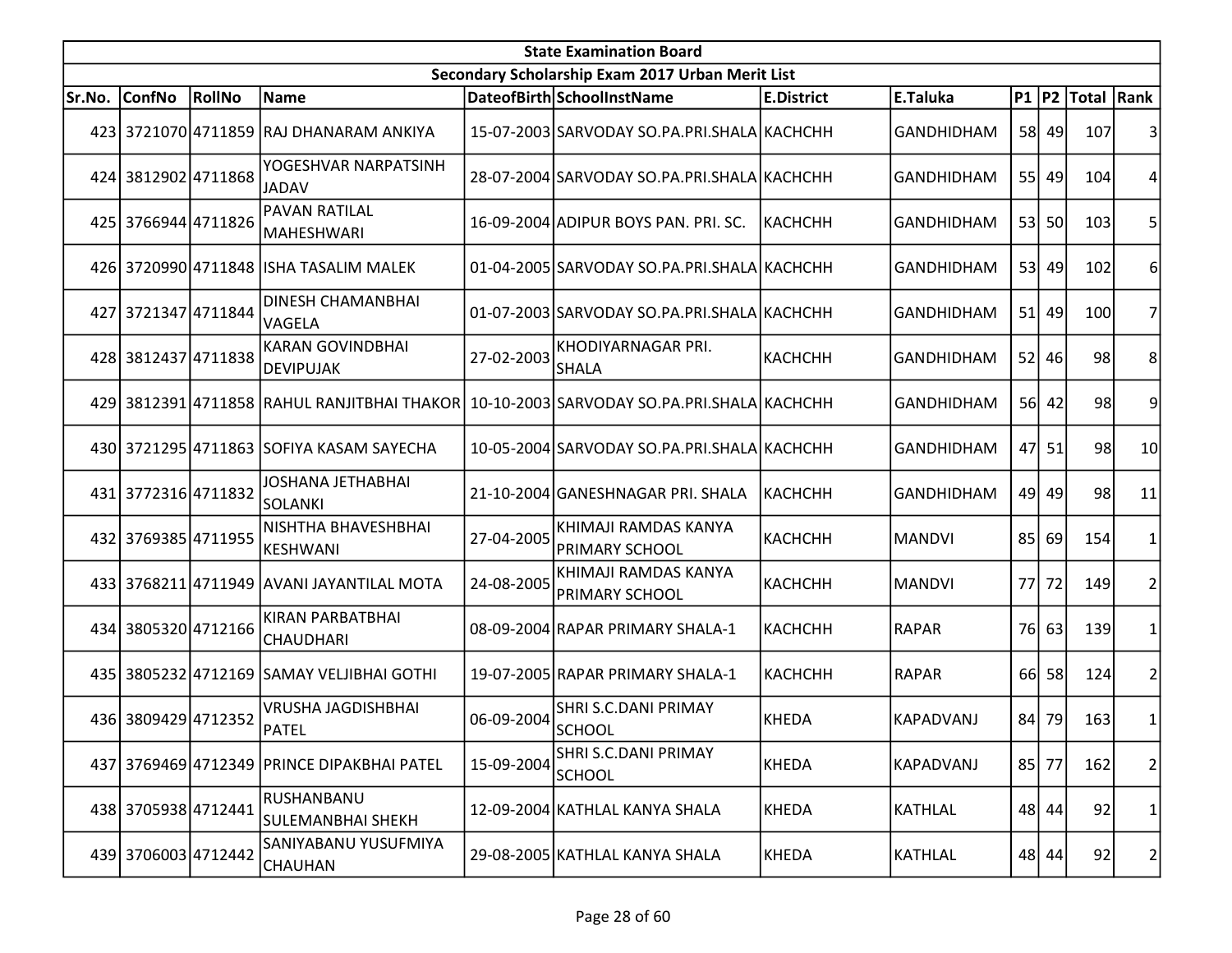|        | <b>State Examination Board</b> |        |                                                  |            |                                                  |                   |                |    |           |                  |                |  |  |
|--------|--------------------------------|--------|--------------------------------------------------|------------|--------------------------------------------------|-------------------|----------------|----|-----------|------------------|----------------|--|--|
|        |                                |        |                                                  |            | Secondary Scholarship Exam 2017 Urban Merit List |                   |                |    |           |                  |                |  |  |
| Sr.No. | <b>ConfNo</b>                  | RollNo | Name                                             |            | DateofBirth SchoolInstName                       | <b>E.District</b> | E.Taluka       |    |           | P1 P2 Total Rank |                |  |  |
|        | 440 3812543 4712514            |        | <b>MITESHKUMAR</b><br>SURESHBHAI RAVAL           | 12-07-2005 | <b>BRANCH KUMAR SHALA</b><br>KHEDA               | <b>KHEDA</b>      | KHEDA          |    | 60 80     | 140              | 1              |  |  |
|        | 441 3812546 4712515            |        | PARTHIV KIRITBHAI<br><b>MAHERIYA</b>             | 25-06-2004 | <b>BRANCH KUMAR SHALA</b><br><b>KHEDA</b>        | KHEDA             | KHEDA          | 52 | 79        | 131              | $\overline{2}$ |  |  |
|        | 442 3807885 4712840            |        | MISHWA JITENDRAKUMAR<br>PRAJAPATI                |            | 10-10-2004 R.C. MISSION SHALA                    | KHEDA             | MAHEMDAVAD     |    | 70 70     | 140              | 1              |  |  |
|        | 443 3705650 4712841            |        | PRIYANK HARSHADBHAI<br><b>KAPATEL</b>            |            | 09-08-2005 R.C. MISSION SHALA                    | <b>KHEDA</b>      | MAHEMDAVAD     |    | 73 55     | 128              | $\overline{2}$ |  |  |
|        | 444 3706570 4712952            |        | SIFABANU ALTAFHUSEN<br>MALEK                     |            | 12-08-2005 KANYA SHALA                           | <b>KHEDA</b>      | <b>MAHUDHA</b> |    | 39 53     | 92               | 1              |  |  |
|        | 445 3706610 4712951            |        | MUSKANBANU<br><b>SAUKATHUSEN MALEK</b>           |            | 08-11-2003 KANYA SHALA                           | <b>KHEDA</b>      | <b>MAHUDHA</b> |    | 40 51     | 91               | $\overline{2}$ |  |  |
|        | 446 3766638 4713182            |        | KARTIKKUMAR RAJESHBHAI<br>VAGHELA                |            | 02-08-2005 BHAGVANPURA P.S.                      | <b>KHEDA</b>      | <b>NADIAD</b>  |    | $52$ 82   | 134              | 1              |  |  |
|        | 447 3766571 4713181            |        | JAYDEEPSINH NATVARSINH<br>VAGHELA                |            | 04-10-2003 BHAGVANPURA P.S.                      | <b>KHEDA</b>      | <b>NADIAD</b>  |    | 50 81     | 131              | $\overline{2}$ |  |  |
|        | 448 3771774 4713183            |        | <b>KISHANKUMAR</b><br><b>GUNVANTBHAI VAGHELA</b> |            | 09-06-2005 BHAGVANPURA P.S.                      | <b>KHEDA</b>      | <b>NADIAD</b>  | 44 | 83        | 127              | 3              |  |  |
|        | 449 3771758 4713184            |        | MEHULKUMAR<br>MAHENDRABHAI VAGHELA               |            | 11-07-2005 BHAGVANPURA P.S.                      | <b>KHEDA</b>      | <b>NADIAD</b>  |    | $45$   81 | 126              | 4              |  |  |
|        | 450 3766681 4713180            |        | AKSHAYKUMAR<br>HIMMATSINH VAGHELA                |            | 04-11-2004 BHAGVANPURA P.S.                      | <b>KHEDA</b>      | <b>NADIAD</b>  |    | $43$ 81   | 124              | 5              |  |  |
|        | 451 3704991 4713277            |        | <b>VAISHALIBEN RAKESHBHAI</b><br>RATHVA          | 27-03-2004 | S.V.S.A.M.S. PRAYOGIK<br><b>SCHOOL</b>           | <b>KHEDA</b>      | <b>NADIAD</b>  | 54 | 60        | 114              | 6              |  |  |
|        | 452 3772643 4713250            |        | <b>MOIN SALIMBHAI</b><br>KURESHEE                |            | 31-10-2004 NAGAR PRI. SCHOOL NO.2                | KHEDA             | <b>NADIAD</b>  |    | 49 46     | 95               | 7              |  |  |
|        | 453 3772513 4713257            |        | TABASUM FIROJMIYA<br><b>MALEK</b>                |            | 13-04-2003 NAGAR PRI. SCHOOL NO.2                | KHEDA             | <b>NADIAD</b>  |    | 48 46     | 94               | 8              |  |  |
|        | 454 3772638 4713246            |        | MAHAMMADSAIL<br>LIYAKATHUSEN SHEKH               |            | 27-11-2004 NAGAR PRI. SCHOOL NO.2                | <b>KHEDA</b>      | <b>NADIAD</b>  |    | 48 43     | 91               | 9              |  |  |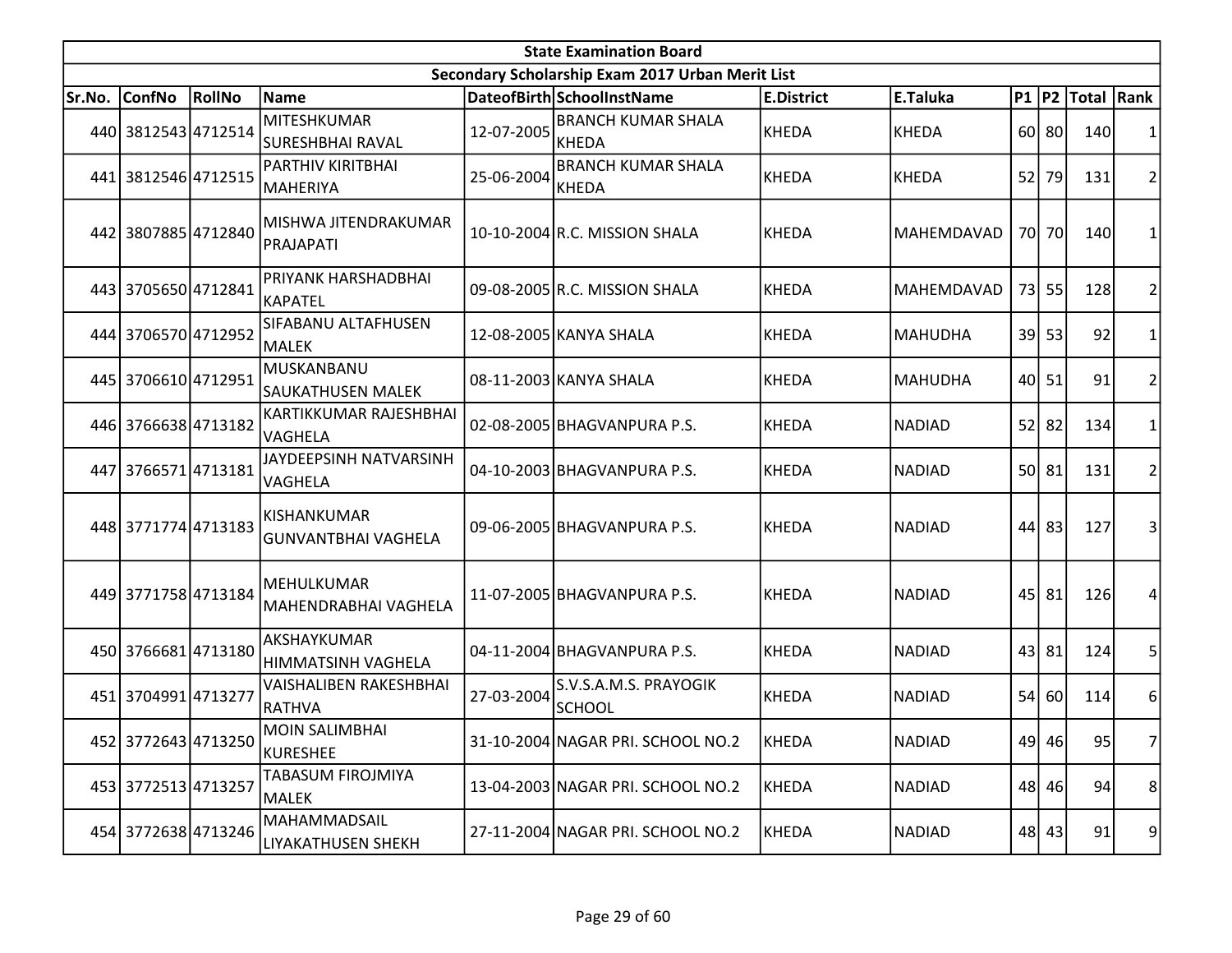|        | <b>State Examination Board</b> |        |                                             |            |                                                         |                   |                |                 |         |                     |                         |  |
|--------|--------------------------------|--------|---------------------------------------------|------------|---------------------------------------------------------|-------------------|----------------|-----------------|---------|---------------------|-------------------------|--|
|        |                                |        |                                             |            | Secondary Scholarship Exam 2017 Urban Merit List        |                   |                |                 |         |                     |                         |  |
| Sr.No. | <b>ConfNo</b>                  | RollNo | Name                                        |            | DateofBirth SchoolInstName                              | <b>E.District</b> | E.Taluka       |                 |         | P1  P2  Total  Rank |                         |  |
|        |                                |        | 455 3772929 4713738 MAYURI SATISHBHAI PATEL | 13-09-2004 | SHRI KADI NAG SAH BANK<br><b>PRISCH</b>                 | MAHESANA          | <b>KADI</b>    | 65 <sup> </sup> | 71      | 136                 | 1                       |  |
|        | 456 3812301 4713496            |        | HEMA DASHARATHBHAI<br>RAVAL                 | 14-12-2003 | <b>ADARSH GANDHI SMARAK</b><br><b>KANYA SCH</b>         | MAHESANA          | <b>KADI</b>    | 62              | 62      | 124                 | $\overline{2}$          |  |
|        | 457 3771648 4713735            |        | DIYABEN GHANSHYAMBHAI<br>PATEL              | 08-07-2004 | SHRI KADI NAG SAH BANK<br><b>PRISCH</b>                 | MAHESANA          | <b>KADI</b>    | 54              | 56      | 110                 | 3                       |  |
|        | 458 3766987 4713740            |        | <b>SRUSTI PRAKASHCHANDRA</b><br>PANCHOLI    | 20-11-2004 | SHRI VIDHYAMANDIR PRI<br><b>SCHOOL</b>                  | <b>MAHESANA</b>   | <b>KADI</b>    | 49              | 60      | 109                 | 4                       |  |
|        |                                |        | 459 3702412 4713899 VIRAJ BHARATBHAI DARJI  | 03-01-2004 | MUNICIPAL HIGH SCHOOL<br>KHERALU                        | <b>MAHESANA</b>   | <b>KHERALU</b> | 77              | 73      | 150                 | 1                       |  |
|        | 460 3704939 4713898            |        | <b>SMITKUMAR</b><br>MAHESHKUMAR DESAI       | 25-09-2004 | MUNICIPAL HIGH SCHOOL<br>KHERALU                        | MAHESANA          | <b>KHERALU</b> | 68              | 76      | 144                 | $\overline{2}$          |  |
|        |                                |        | 461 3708182 4714126 NISIT JAGJIVAN SOLANKI  | 20-09-2004 | <b>SARVJANIK PRIMARY</b><br><b>SCHOOL</b>               | MAHESANA          | <b>MEHSANA</b> | 79              | 71      | 150                 | 1                       |  |
|        | 462 3765332 4714119            |        | <b>UMANG HARSHADBHAI</b><br>PRAJAPATI       |            | 29-10-2004 SANJAY NAGER PRI SCH                         | MAHESANA          | <b>MEHSANA</b> | 72              | 78      | 150                 | $\overline{\mathbf{c}}$ |  |
|        | 463 3704983 4714025            |        | NAISHIL BHARATKUMAR<br>PATEL                |            | 19-09-2004 KAVERI DAY CARE SCHOOL                       | MAHESANA          | MEHSANA        |                 | 69 80   | 149                 | 3                       |  |
|        | 464 3734128 4714050            |        | MAHMADNOFIL<br><b>SHAFIMAHMAD MANSURI</b>   | 14-04-2005 | MEHSANA PRI KUMAR<br>SCHOOL-1                           | <b>MAHESANA</b>   | <b>MEHSANA</b> | 71              | 74      | 145                 | 4                       |  |
|        | 465 3767212 4714131            |        | <b>VIRALBEN GIRISHKUMAR</b><br>Irathod      | 24-12-2004 | <b>SIDDARTH PRIMARY</b><br><b>VIDHYALAYA Elemantary</b> | MAHESANA          | <b>MEHSANA</b> | 73              | 70      | 143                 | 5                       |  |
|        | 466 3744108 4714047            |        | <b>ASHOK RAMESHBHAI</b><br><b>CHAUHAN</b>   | 03-09-2001 | MEHSANA PRI KUMAR<br>SCHOOL-1                           | MAHESANA          | <b>MEHSANA</b> | 67              | 75      | 142                 | 6                       |  |
|        |                                |        | 467 3734012 4714058 TUFIL NURMAHMAD SIPAI   | 20-10-2003 | <b>MEHSANA PRI KUMAR</b><br>SCHOOL-1                    | MAHESANA          | <b>MEHSANA</b> | 68              | 73      | 141                 | 7                       |  |
|        | 468 3733255 4714059            |        | UTSAV PRAKASHBHAI<br>CHAUDHARY              | 05-06-2005 | MEHSANA PRI KUMAR<br>SCHOOL-1                           | MAHESANA          | <b>MEHSANA</b> |                 | $62$ 76 | 138                 | 8                       |  |
|        | 469 3765371 4714118            |        | NILESH BHARATBHAI<br>PRAJAPATI              |            | 12-07-2005 SANJAY NAGER PRI SCH                         | MAHESANA          | <b>MEHSANA</b> |                 | 63 74   | 137                 | 9                       |  |
|        | 470 3803499 4714535            |        | ARYAN JIGNESHKUMAR<br>PATEL                 | 30-09-2004 | REVABHAI VAKIL PRI.<br><b>SCHOOL</b>                    | MAHESANA          | <b>UNJHA</b>   |                 | 82 79   | 161                 | 1                       |  |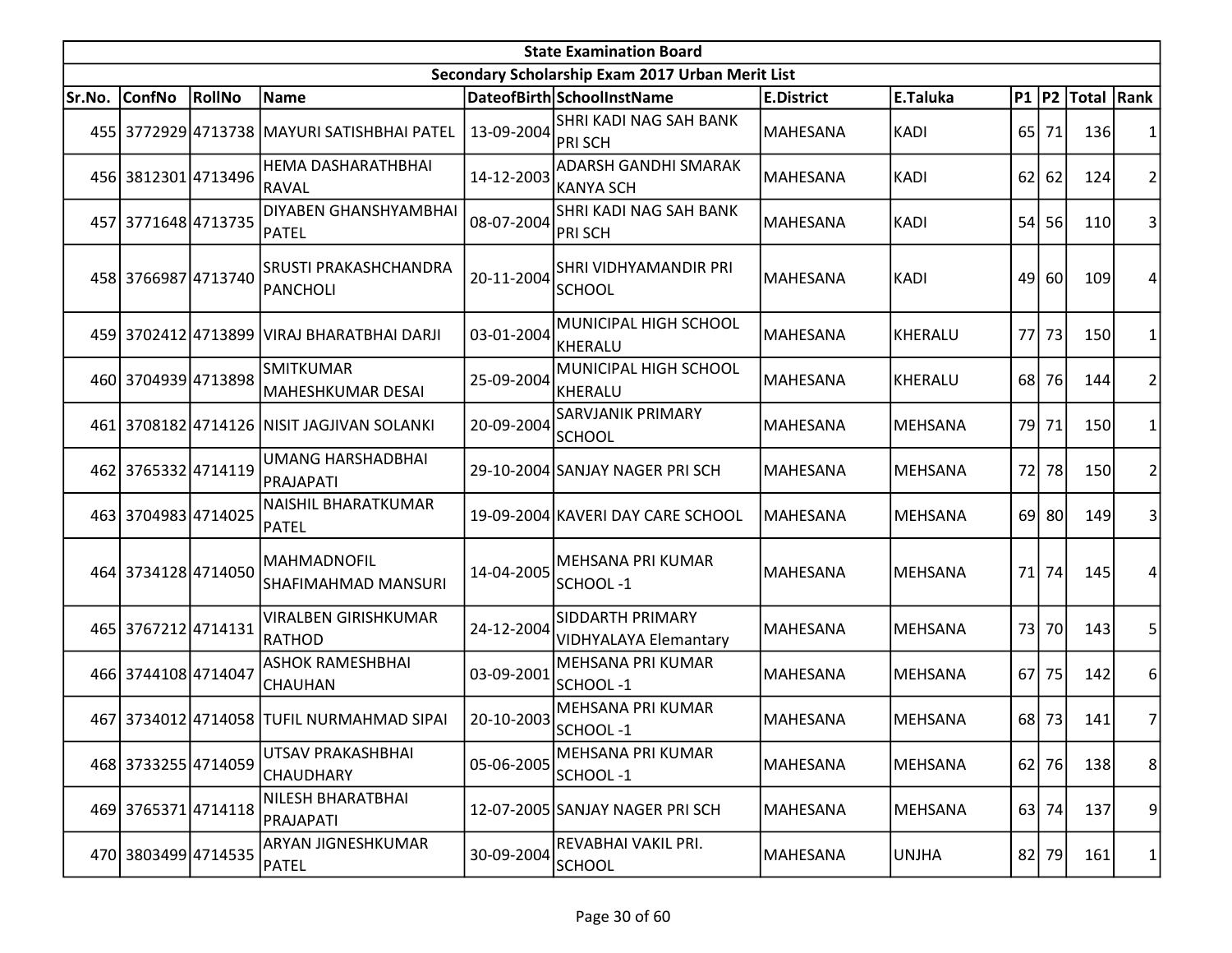|        | <b>State Examination Board</b> |        |                                                                            |            |                                                  |                   |                  |           |           |                  |                |  |  |
|--------|--------------------------------|--------|----------------------------------------------------------------------------|------------|--------------------------------------------------|-------------------|------------------|-----------|-----------|------------------|----------------|--|--|
|        |                                |        |                                                                            |            | Secondary Scholarship Exam 2017 Urban Merit List |                   |                  |           |           |                  |                |  |  |
| Sr.No. | <b>ConfNo</b>                  | RollNo | <b>Name</b>                                                                |            | DateofBirth SchoolInstName                       | <b>E.District</b> | E.Taluka         |           |           | P1 P2 Total Rank |                |  |  |
|        | 471 3772141 4714519            |        | URVA HARESHKUMAR<br>PATEL                                                  | 28-11-2004 | MUN. G.M.KANYA PRI<br><b>SCHOOL</b>              | MAHESANA          | <b>UNJHA</b>     |           | 79 78     | 157              |                |  |  |
|        | 472 3703940 4714822            |        | SHITAL SHAMBHUBHAI<br><b>RAVAL</b>                                         | 30-05-2005 | VADNAGAR PRI KANYA SCH -<br>2                    | <b>MAHESANA</b>   | VADNAGAR         |           | 57 43     | 100              |                |  |  |
|        |                                |        | 473 3773071 4715095 URVI ANILKUMAR BHAVSAR 04-10-2004 SARDAR PUBLIC SCHOOL |            |                                                  | <b>MAHESANA</b>   | <b>VIJAPUR</b>   | <b>71</b> | <b>66</b> | 137              |                |  |  |
|        |                                |        | 474 3810833 4715219 ANJALI GOPALBHAI JOSHI                                 |            | 15-02-2005 ADARSH VIDHYALAYA                     | <b>MAHESANA</b>   | <b>VISNAGAR</b>  | 74        | 77        | 151              |                |  |  |
|        | 475 3810902 4715223            |        | RAJ MANGALBHAI<br>PRAJAPATI                                                |            | 13-08-2005 ADARSH VIDHYALAYA                     | <b>MAHESANA</b>   | <b>VISNAGAR</b>  |           | 77 71     | 148              |                |  |  |
|        | 476 3702959 4715222            |        | PALAK NARENDRAKUMAR<br>PARMAR                                              |            | 23-04-2005 ADARSH VIDHYALAYA                     | <b>MAHESANA</b>   | <b>VISNAGAR</b>  |           | 70 77     | 147              | 3              |  |  |
| 477l   | 37049694715523                 |        | <b>KRISHNABEN</b><br>HITESHKUMAR MEHTA                                     | 05-10-2004 | J.V.DESAI HIGHER PRIMARY<br><b>SCHOOL</b>        | <b>MAHISAGAR</b>  | <b>BALASINOR</b> |           | 79 78     | 157              |                |  |  |
|        | 478 3704925 4715522            |        | <b>KAJALBEN</b><br>RAMESHCHANDRA BHOI                                      | 05-12-2004 | J.V.DESAI HIGHER PRIMARY<br><b>SCHOOL</b>        | <b>MAHISAGAR</b>  | <b>BALASINOR</b> |           | 70 76     | 146              | 2              |  |  |
|        |                                |        | 479 3767532 4715759 DIYA VIPULABHAI PATEL                                  |            | 26-10-2004 S.K. HIGH SCHOOL                      | <b>MAHISAGAR</b>  | LUNAWADA         |           | 77 80     | 157              |                |  |  |
|        |                                |        | 480 3811569 4715695 MIHIR MANOJBHAI PATEL                                  | 05-05-2005 | <b>BACHPAN SCHOOL</b><br>LUNAWADA                | <b>MAHISAGAR</b>  | LUNAWADA         |           | 76 80     | 156              | 2              |  |  |
|        | 481 3811199 4715724            |        | NANDINIBEN<br>ARVINDKUMAR PANCHAL                                          |            | 23-08-2004 KALRAV VIDHYAMANDIR                   | <b>MAHISAGAR</b>  | LUNAWADA         |           | 74 81     | 155              | 3              |  |  |
|        | 482 3767763 4715853            |        | AFIYABANU IQBALBHAI<br><b>KHARADI</b>                                      |            | 30-07-2005 TALUKA KANYA P. SHALA                 | <b>MAHISAGAR</b>  | SANTRAMPUR       | 73        | 66        | 139              | 1              |  |  |
|        |                                |        | 483 3768176 4715820 YASH BHAVESHBHAI PATEL                                 |            | 23-08-2005 GYANDEEP P.SHALA                      | MAHISAGAR         | SANTRAMPUR       |           | 65 74     | 139              | 2              |  |  |
|        | 484 3720037 4715940            |        | MANSHI BHANUPRASAD<br>MAHETA                                               | 18-05-2005 | <b>HALVAD PAY CENTER</b><br>SCHOOL - 4           | <b>MORBI</b>      | <b>HALVAD</b>    |           | 72 69     | 141              | 1              |  |  |
|        | 485 3709949 4715939            |        | KARTIK GHANSHYAMBHAI<br>KANZARIYA                                          | 22-01-2005 | <b>HALVAD PAY CENTER</b><br>SCHOOL - 4           | <b>MORBI</b>      | <b>HALVAD</b>    |           | 69 71     | 140              | $\overline{2}$ |  |  |
|        | 486 3734089 4716008            |        | KRUPALI RAJESHBHAI<br>KANZARIYA                                            |            | 06-10-2004 NIRMAL VIDHYALAYA                     | <b>MORBI</b>      | <b>MORBI</b>     |           | 80 76     | <b>156</b>       | 1              |  |  |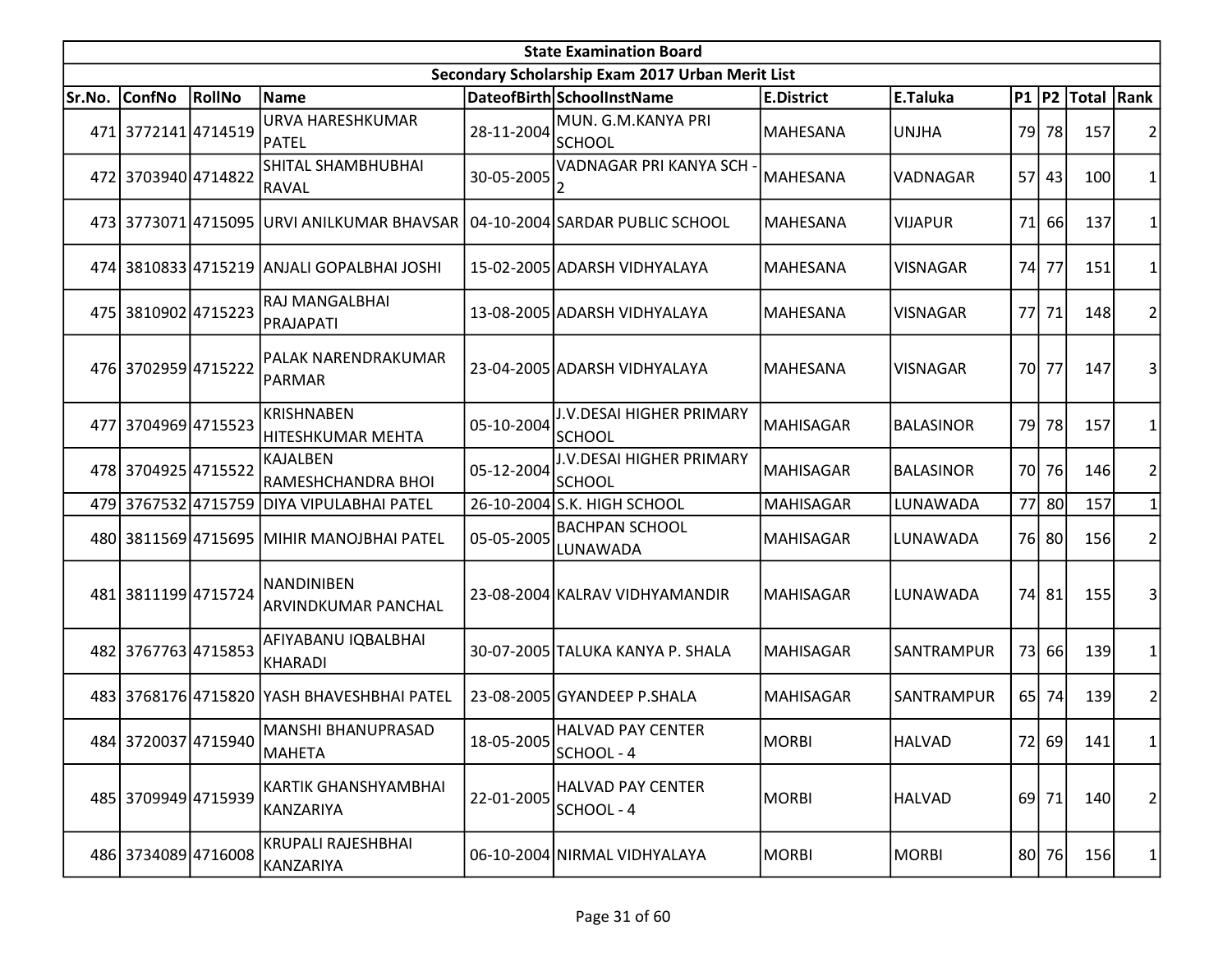|        | <b>State Examination Board</b><br>Secondary Scholarship Exam 2017 Urban Merit List |        |                                            |            |                                                 |                   |                 |                 |           |                  |                |  |  |
|--------|------------------------------------------------------------------------------------|--------|--------------------------------------------|------------|-------------------------------------------------|-------------------|-----------------|-----------------|-----------|------------------|----------------|--|--|
|        |                                                                                    |        |                                            |            |                                                 |                   |                 |                 |           |                  |                |  |  |
| Sr.No. | <b>ConfNo</b>                                                                      | RollNo | <b>Name</b>                                |            | DateofBirth SchoolInstName                      | <b>E.District</b> | E.Taluka        |                 |           | P1 P2 Total Rank |                |  |  |
|        | 487 3754157 4715987                                                                |        | <b>ARYAN RAJESHBHAI</b><br>GODHANI         |            | 14-02-2005 NIRMAL VIDHYALAYA                    | <b>MORBI</b>      | <b>MORBI</b>    |                 | 74 76     | 150              | $\overline{2}$ |  |  |
|        | 488 3754226 4716001                                                                |        | <b>JENISH DINESHBHAI</b><br>AMRUTIYA       |            | 07-03-2005 NIRMAL VIDHYALAYA                    | <b>MORBI</b>      | <b>MORBI</b>    |                 | 77 71     | 148              | 3              |  |  |
|        | 489 3733951 4716021                                                                |        | SANKET JAYESHBHAI<br>KALOLA                |            | 13-06-2004 NIRMAL VIDHYALAYA                    | <b>MORBI</b>      | <b>MORBI</b>    | 72              | 75        | 147              | 4              |  |  |
|        | 490 3733056 4716009                                                                |        | <b>MAHEK ASHOKBHAI</b><br><b>MANDANI</b>   |            | 01-01-2005 NIRMAL VIDHYALAYA                    | <b>MORBI</b>      | <b>MORBI</b>    | 75              | 72        | 147              | 5              |  |  |
|        | 491 3734123 4716018                                                                |        | RIYA HITESHKUMAR<br>AGHARA                 |            | 06-01-2005 NIRMAL VIDHYALAYA                    | <b>MORBI</b>      | <b>MORBI</b>    | 75I             | <b>70</b> | 145              | 6              |  |  |
|        | 492 3805237 4715973                                                                |        | RAJ KUMARBHAI<br><b>DEVIPOOJAK</b>         | 18-02-2004 | <b>GOKULNAGAR SCHOOL</b><br>MORBI               | <b>MORBI</b>      | <b>MORBI</b>    | 67              | 77        | 144              | 7              |  |  |
|        | 493 3734037 4716024                                                                |        | <b>SUMIT HARSHADBHAI</b><br>SANJA          |            | 11-10-2004 NIRMAL VIDHYALAYA                    | <b>MORBI</b>      | <b>MORBI</b>    | 71              | 73        | 144              | 8              |  |  |
|        | 494 3732812 4715989                                                                |        | <b>BHAVIN ARVINDBHAI</b><br>VIRAMGAMA      |            | 20-10-2004 NIRMAL VIDHYALAYA                    | <b>MORBI</b>      | <b>MORBI</b>    | 68 l            | 71        | 139              | 9              |  |  |
|        |                                                                                    |        | 495 3810838 4716151 KUNJ RAMESHBHAI JADAV  | 30-11-2004 | MATUSHREE C.K.SHAH<br>VIDHYALAY                 | <b>MORBI</b>      | <b>WANKANER</b> |                 | 77 71     | 148              | 1              |  |  |
|        | 496 3721585 4716154                                                                |        | PRIYANSHI NARENDRABHAI<br><b>KARIYA</b>    | 14-10-2004 | MATUSHREE C.K.SHAH<br><b>VIDHYALAY</b>          | <b>MORBI</b>      | <b>WANKANER</b> |                 | 70 63     | 133              | $\overline{2}$ |  |  |
|        |                                                                                    |        | 497 3804025 4716285 ABHAY PRAKASH PATEL    | 14-10-2003 | SHRI NAVDURGA PRIMARY<br><b>SCHOOL RAJPIPLA</b> | NARMADA           | <b>NANDOD</b>   | 69 <sup> </sup> | 77        | 146              | 1              |  |  |
|        | 498 3803497 4716287                                                                |        | <b>NEEL KAMLESHBHAI</b><br><b>KACHHIYA</b> | 21-06-2005 | <b>SHRI SWAMINARAYAN</b><br>VIDHAYALAY          | <b>NARMADA</b>    | <b>NANDOD</b>   | 65              | 71        | 136              | $\overline{2}$ |  |  |
|        | 499 3708187 4716432                                                                |        | <b>MAMATA BIRBALRAM</b><br>PRAJAPAT        | 03-03-2004 | <b>D A ITALIA CHIKHLI</b><br>KANYASHALA         | NAVSARI           | <b>CHIKHLI</b>  |                 | 64 64     | 128              | $\mathbf{1}$   |  |  |
|        |                                                                                    |        | 500 3707784 4716435 PRIYA VINODBHAI NAYKA  | 14-10-2004 | D A ITALIA CHIKHLI<br><b>KANYASHALA</b>         | NAVSARI           | <b>CHIKHLI</b>  |                 | $60$   58 | 118              | $\overline{2}$ |  |  |
|        |                                                                                    |        | 501 3811387 4717357 APURVA ANIL BAMBAL     | 23-12-2003 | ST. JOSEPH E. T. HIGH<br><b>SCHOOL</b>          | <b>NAVSARI</b>    | <b>GANDEVI</b>  |                 | 67 75     | 142              | 1              |  |  |
|        | 502 3701096 4717057                                                                |        | DARSHAN HARSHADKUMAR<br><b>PATEL</b>       |            | 05-11-2003 M.V.MISTRY PRI VIDYALAY              | <b>NAVSARI</b>    | <b>GANDEVI</b>  |                 | 67 71     | 138              | 2              |  |  |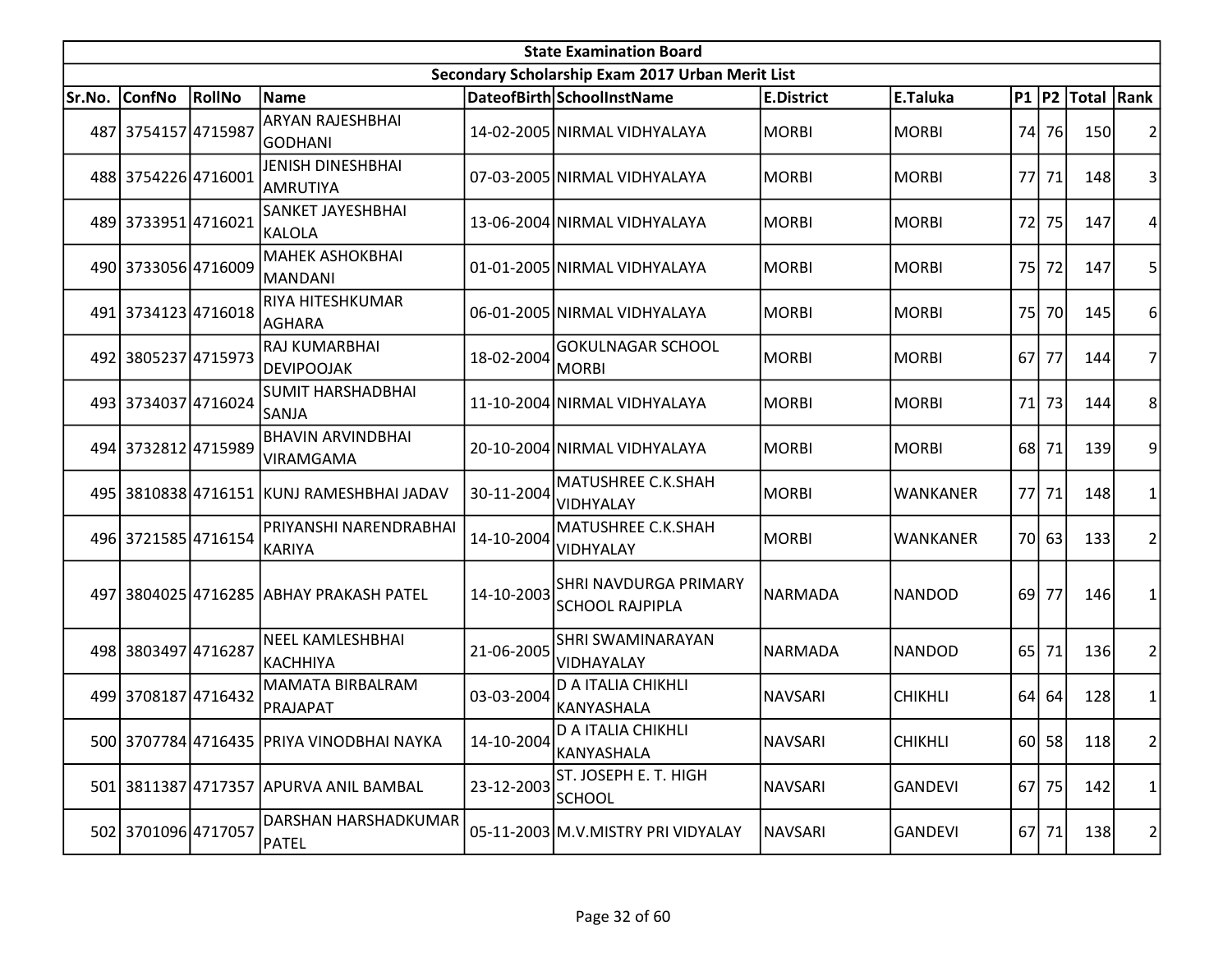| <b>State Examination Board</b> |                     |        |                                           |            |                                                  |                     |                 |     |           |                     |                |  |
|--------------------------------|---------------------|--------|-------------------------------------------|------------|--------------------------------------------------|---------------------|-----------------|-----|-----------|---------------------|----------------|--|
|                                |                     |        |                                           |            | Secondary Scholarship Exam 2017 Urban Merit List |                     |                 |     |           |                     |                |  |
| Sr.No.                         | <b>ConfNo</b>       | RollNo | <b>Name</b>                               |            | DateofBirth SchoolInstName                       | <b>E.District</b>   | E.Taluka        |     |           | P1  P2  Total  Rank |                |  |
|                                | 503 3808353 4717697 |        | <b>RUDRA ASHOKBHAI</b><br> PITHAVA        | 22-05-2005 | SHREE C.L.PARIKH PRIMARY<br><b>SCHOOL</b>        | <b>NAVSARI</b>      | <b>JALALPOR</b> |     | 82 80     | 162                 |                |  |
|                                | 504 3769000 4717597 |        | <b>NISARG PRANUBHAI</b><br>TANDEL         | 13-11-2004 | PRIMARY SCHOOL KRUSHI<br><b>CAMPUS</b>           | <b>NAVSARI</b>      | <b>JALALPOR</b> |     | 72 76     | 148                 | 2              |  |
|                                | 505 3700718 4718172 |        | RAKSHIT YOGESHBHAI<br>DHIMMAR             |            | 07-04-2004 SETT R.J.J HIGH SCHOOL                | <b>NAVSARI</b>      | <b>NAVSARI</b>  | 84  | 82        | 166                 |                |  |
|                                | 506 3700647 4718179 |        | <b>VIRAL SURESHCHANDRA</b><br>PATEL       |            | 19-05-2004 SETT R.J.J HIGH SCHOOL                | <b>NAVSARI</b>      | <b>NAVSARI</b>  |     | 77 81     | <b>158</b>          | 2              |  |
|                                | 507 3700377 4718170 |        | PARIN CHETANKUMAR<br><b>PATEL</b>         |            | 26-09-2003 SETT R.J.J HIGH SCHOOL                | <b>NAVSARI</b>      | <b>NAVSARI</b>  |     | 76 80     | 156                 | 3              |  |
|                                | 508 3700779 4718158 |        | HITANSHEE HARISHBHAI<br>IPATEL            |            | 16-11-2003 SETT R.J.J HIGH SCHOOL                | <b>NAVSARI</b>      | <b>NAVSARI</b>  | 75  | 78        | 153                 |                |  |
|                                | 509 3700803 4718173 |        | RISHI HARESHKUMAR<br> MISTRY              |            | 31-05-2004 SETT R.J.J HIGH SCHOOL                | NAVSARI             | <b>NAVSARI</b>  | 79I | 72        | 151                 | 5              |  |
|                                | 510 3754212 4718914 |        | <b>FURKAN MUSTAKBHAI</b><br>KURESHI       | 20-11-2004 | NOOTAN GUJ.<br><b>MISHRASHALA</b>                | <b>PANCH MAHALS</b> | <b>GODHRA</b>   |     | 63 86     | 149                 | 1              |  |
|                                | 511 3733694 4718915 |        | <b>SHANA ABDULHAKIM</b><br>MISTRY         | 18-05-2005 | NOOTAN GUJ.<br>MISHRASHALA                       | <b>PANCH MAHALS</b> | GODHRA          |     | $61$   85 | 146                 | $\overline{2}$ |  |
|                                | 512 3770708 4718890 |        | KAMAKSHI MANISHBHAI<br>PARMAR             |            | 06-10-2004 NALANDA PRIMARY SCHOOL PANCH MAHALS   |                     | <b>GODHRA</b>   |     | 70 75     | 145                 | 3              |  |
|                                | 513 3768313 4718886 |        | <b>DEEP HITENDRAKUMAR</b><br>PATEL        |            | 06-08-2004 NALANDA PRIMARY SCHOOL PANCH MAHALS   |                     | <b>GODHRA</b>   |     | 69 74     | 143                 | 4              |  |
|                                |                     |        | 514 3769236 4718889 ISHA VINODBHAI KANSAR |            | 29-10-2004 NALANDA PRIMARY SCHOOL PANCH MAHALS   |                     | <b>GODHRA</b>   |     | 70 73     | 143                 | 5              |  |
|                                | 515 3803706 4718994 |        | AKSHAT HITENDRABHAI<br><b>PATEL</b>       |            | 02-01-2004 KALRAV GUJ. MED. SHALA                | <b>PANCH MAHALS</b> | <b>HALOL</b>    |     | 79 71     | 150                 | $\mathbf{1}$   |  |
|                                | 516 3803665 4719012 |        | KRISHABEN ALPESHKUMAR<br><b>JOSHI</b>     |            | 02-11-2004 KALRAV GUJ. MED. SHALA                | <b>PANCH MAHALS</b> | HALOL           |     | 77 73     | 150                 | 2              |  |
|                                | 517 3803770 4719018 |        | PRINCY RAJESHBHAI<br>MACHHI               |            | 29-05-2004 KALRAV GUJ. MED. SHALA                | <b>PANCH MAHALS</b> | <b>HALOL</b>    |     | 73 71     | 144                 | $\vert$ 3      |  |
|                                | 518 3810351 4719269 |        | RUDRA RAMESHBHAI<br>MARAVADI              | 29-03-2005 | M. G. S. HIGH SCHOOL<br>KALOL                    | <b>PANCH MAHALS</b> | <b>KALOL</b>    |     | 75 76     | 151                 | $\mathbf{1}$   |  |
|                                |                     |        | 519 3810387 4719268 KUNJ HITESHBHAI SHAH  | 13-05-2005 | M. G. S. HIGH SCHOOL<br>KALOL                    | <b>PANCH MAHALS</b> | <b>KALOL</b>    |     | 72 77     | 149                 | 2              |  |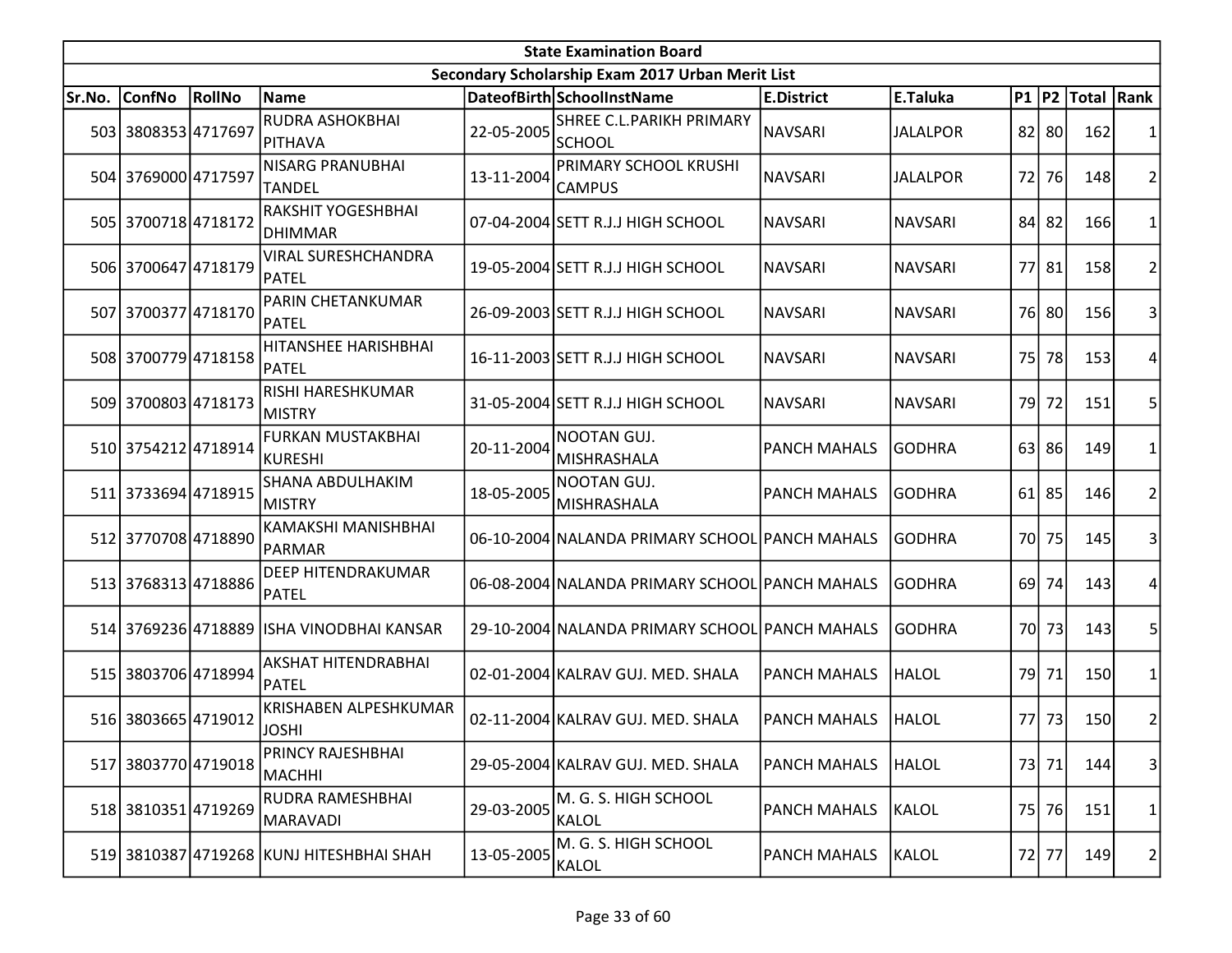|        | <b>State Examination Board</b> |        |                                                       |            |                                                          |                     |                  |      |       |                     |                |  |
|--------|--------------------------------|--------|-------------------------------------------------------|------------|----------------------------------------------------------|---------------------|------------------|------|-------|---------------------|----------------|--|
|        |                                |        |                                                       |            | Secondary Scholarship Exam 2017 Urban Merit List         |                     |                  |      |       |                     |                |  |
| Sr.No. | <b>ConfNo</b>                  | RollNo | Name                                                  |            | DateofBirth SchoolInstName                               | <b>E.District</b>   | E.Taluka         |      |       | P1  P2  Total  Rank |                |  |
|        | 520 3809999 4719557            |        | <b>FAIZALKHAN</b><br>MAHEBUBKHAN PATHAN               |            | 21-08-2005 R.S. PRAJAPATI SALA                           | <b>PANCH MAHALS</b> | <b>SHAHERA</b>   |      | 38 41 | 79                  |                |  |
|        | 521 3706395 4719745            |        | YASH JAYESHBHAI<br>PRAJAPATI                          |            | 25-05-2005 N.S.PATEL PRI.SCHOOL                          | PATAN               | CHANASMA         | 80I  | 75    | 155                 | 1              |  |
|        | 522 3732816 4719740            |        | NAISARGI HARSHADKUMAR<br>PATEL                        |            | 05-02-2005 N.S.PATEL PRI.SCHOOL                          | <b>PATAN</b>        | CHANASMA         | 73   | 67    | 140                 | $\overline{2}$ |  |
|        |                                |        | 523 3703069 4719933 HARDI VIJAYKUMAR PATEL            | 18-07-2004 | SHETH B M PRIMARY<br>SCHOOL - 2                          | <b>PATAN</b>        | <b>PATAN</b>     |      | 80 81 | 161                 | 1              |  |
|        |                                |        | 524 3768487 4719959 SHREYA HARESHBHAI PATEL           | 11-02-2005 | <b>SHETH B M PRIMARY</b><br>SCHOOL - 2                   | <b>PATAN</b>        | <b>PATAN</b>     |      | 77 80 | 157                 | $\overline{2}$ |  |
|        | 525 3702955 4719942            |        | <b>JHANVI SHAILESHKUMAR</b><br>PRAJAPATI              | 24-09-2004 | <b>SHETH B M PRIMARY</b><br>SCHOOL - 2                   | <b>PATAN</b>        | <b>PATAN</b>     | 79   | 74    | 153                 | 3              |  |
|        | 526 3767548 4719923            |        | <b>AESHA ALPESHKUMAR</b><br>PATEL                     | 01-10-2004 | <b>SHETH B M PRIMARY</b><br>lschool - 2                  | <b>PATAN</b>        | <b>PATAN</b>     | 75I  | 77    | 152                 | 4              |  |
|        | 527 3808134 4719943            |        | <b>JINAL SAVARAMBHAI</b><br><b>SUTHAR</b>             | 24-09-2004 | <b>SHETH B M PRIMARY</b><br>SCHOOL - 2                   | <b>PATAN</b>        | <b>PATAN</b>     |      | 78 73 | 151                 | 5              |  |
|        |                                |        | 528 3703536 4719901 RIYA KIRANKUMAR JANSARI           | 27-12-2005 | <b>LITTLE STAR PRIMARY</b><br><b>SCHOOL</b>              | <b>PATAN</b>        | <b>PATAN</b>     | 74I  | 77    | 151                 | 6              |  |
|        | 529 3769487 4719848            |        | PARSHVA DINESHKUMAR<br><b>PATEL</b>                   | 13-10-2004 | ARVIND JIVABHAI PRI<br><b>SCHOOL</b>                     | <b>PATAN</b>        | <b>PATAN</b>     | 71   | 79    | 150                 | 7              |  |
|        | 530 3769671 4720015            |        | <b>FARHAT RAFIKBHAI</b><br><b>GHANCHI</b>             | 27-09-2004 | <b>SHETH SHRI K.I.MORAKHIYA</b><br><b>PRIMARY SCHOOL</b> | PATAN               | <b>RADHANPUR</b> |      | 70 68 | 138                 | 1              |  |
|        | 531 3808066 4720013            |        | SAHILKUMAR DINESHBHAI<br>RAVAL                        |            | 23-05-2005 NALANDA PRIMARY SCHOOL PATAN                  |                     | <b>RADHANPUR</b> | 59 l | 42    | 101                 | $\overline{2}$ |  |
|        | 532 3701379 4720247            |        | KHUSHIBEN ALKESHKUMAR<br><b>MODI</b>                  |            | 15-12-2004 MODERN PRI.SCHOOL                             | <b>PATAN</b>        | <b>SIDDHPUR</b>  | 63   | 73    | 136                 | $\mathbf{1}$   |  |
|        | 533 3770026 4720221            |        | ROHAN HITESHBHAI<br>MAKWANA                           |            | 12-08-2005 GYANDIP PRATHMIK SHALA                        | <b>PATAN</b>        | <b>SIDDHPUR</b>  |      | 64 66 | 130                 | 2              |  |
|        |                                |        | 534 3701368 4720342 SAVAN PARBATBHAI BHATU            |            | 31-08-2004 KARMAYOG PRA. SHALA                           | PORBANDAR           | <b>KUTIYANA</b>  |      | 68 59 | 127                 | 1              |  |
|        |                                |        | 535 3703009 4720409 ROHIT BHIMABHAI DANGAR 25-07-2005 |            | <b>PARISHRAM PRIMARY</b><br>SCHOOL (PVT)                 | PORBANDAR           | KUTIYANA         |      | 39 36 | 75                  | 2              |  |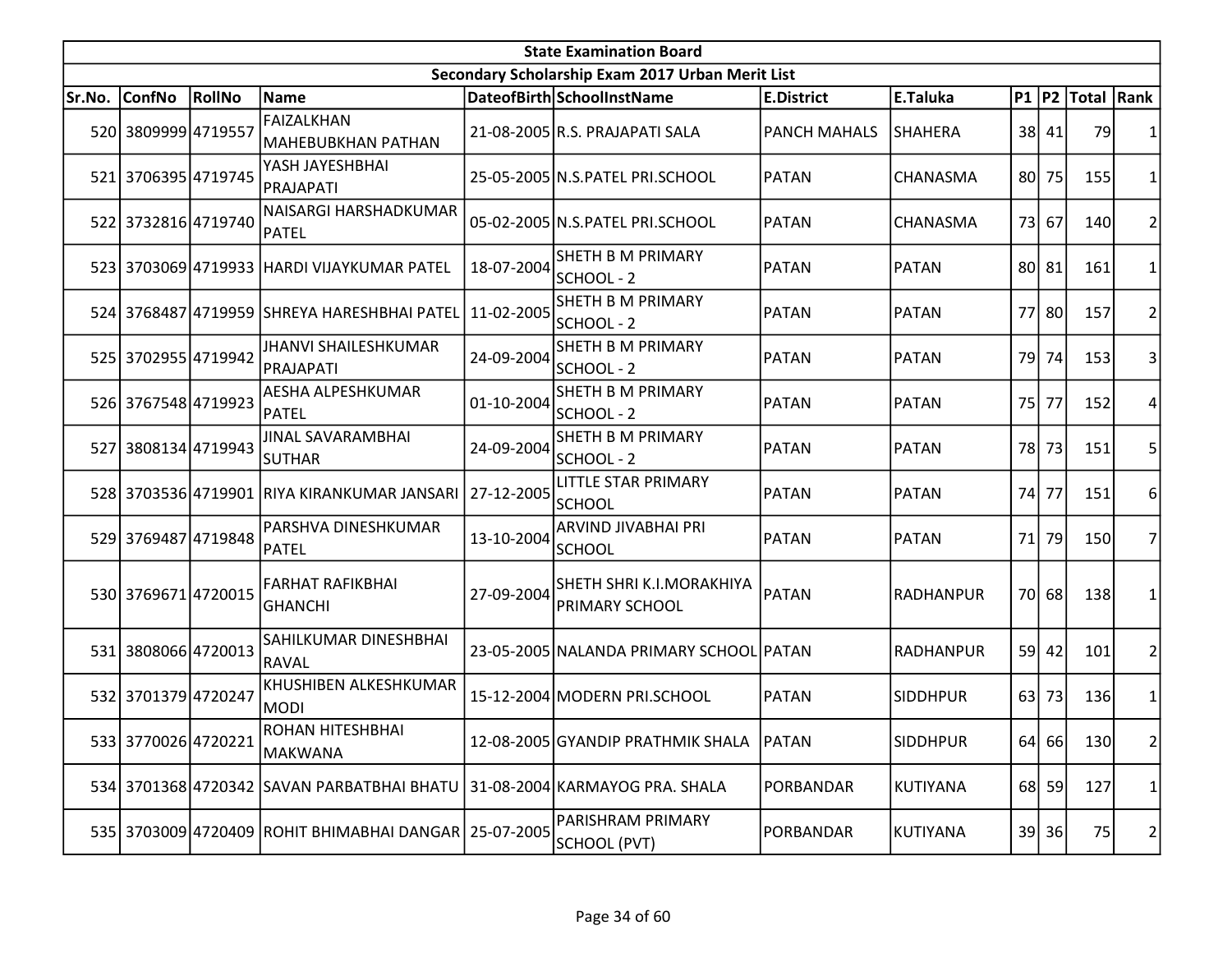|        | <b>State Examination Board</b> |                 |                                                                            |            |                                                  |                   |                  |      |         |                     |                |  |  |
|--------|--------------------------------|-----------------|----------------------------------------------------------------------------|------------|--------------------------------------------------|-------------------|------------------|------|---------|---------------------|----------------|--|--|
|        |                                |                 |                                                                            |            | Secondary Scholarship Exam 2017 Urban Merit List |                   |                  |      |         |                     |                |  |  |
| Sr.No. | <b>ConfNo</b>                  | RollNo          | Name                                                                       |            | DateofBirth SchoolInstName                       | <b>E.District</b> | E.Taluka         |      |         | P1  P2  Total  Rank |                |  |  |
|        |                                |                 | 536 3766158 4720448 JJANKI PRAVINBHAI AAGATH                               |            | 05-01-2005 BOKHIRA KANYA SHALA                   | PORBANDAR         | PORBANDAR        |      | 69 58   | 127                 |                |  |  |
|        | 537 3765905 4720454            |                 | PUJA PRAKASHBHAI<br><b>BHOGESARA</b>                                       |            | 08-12-2004 BOKHIRA KANYA SHALA                   | PORBANDAR         | PORBANDAR        |      | 64 50   | 114                 | 2              |  |  |
| 538    |                                | 3702999 4720562 | MIHIR NILESH KANABAR                                                       |            | 07-09-2002 TALPAD KANYA SHALA                    | PORBANDAR         | <b>PORBANDAR</b> |      | 54 57   | 111                 |                |  |  |
|        |                                |                 | 539 3766332 4720461 VARSHA RAMBHAI PARMAR                                  |            | 18-02-2005 BOKHIRA KANYA SHALA                   | PORBANDAR         | PORBANDAR        |      | $63$ 43 | 106                 |                |  |  |
|        |                                |                 | 540 3765884 4720446 DILIP BHIMABHAI ODEDARA 25-11-2004 BOKHIRA KANYA SHALA |            |                                                  | PORBANDAR         | PORBANDAR        |      | 52 52   | 104                 | 5              |  |  |
|        | 541 3766302 4720444            |                 | AMIT GANESHPRASAD<br>KUSHVAHA                                              |            | 05-03-2005 BOKHIRA KANYA SHALA                   | PORBANDAR         | PORBANDAR        |      | 56 47   | 103                 | 6              |  |  |
|        | 542 3766012 4720457            |                 | <b>SAGAR RAJESHBHAI</b><br><b>SIDHDHAPURA</b>                              |            | 06-07-2004 BOKHIRA KANYA SHALA                   | PORBANDAR         | PORBANDAR        | 51   | 42      | 93                  | 7              |  |  |
|        | 543 3700350 4720571            |                 | NANDANI PRADIPGIRI<br>MEGHANATHI                                           |            | 07-01-2005 KANYA PAY CEN SHALA                   | PORBANDAR         | RANAVAV          | 82   | 74      | 156                 |                |  |  |
|        | 544 3733452 4720566            |                 | <b>AVANTIKA ASHOKBHAI</b><br>BHUVA                                         |            | 14-02-2005 KANYA PAY CEN SHALA                   | PORBANDAR         | RANAVAV          | 77 I | 74      | 151                 | 2              |  |  |
|        | 545 3702501 4720647            |                 | PRIYANSHI NAROTAMBHAI<br><b>THUMAR</b>                                     |            | 14-10-2004 UNIQUE PRIMARY SCHOOL                 | <b>RAJKOT</b>     | <b>DHORAJI</b>   | 81   | 80      | 161                 |                |  |  |
|        | 546 3702539 4720623            |                 | <b>DARSHIT RAJESHBHAI</b><br>HIRAPARA                                      |            | 14-05-2004 UNIQUE PRIMARY SCHOOL                 | <b>RAJKOT</b>     | <b>DHORAJI</b>   | 75   | 75      | <b>150</b>          |                |  |  |
|        | 547 3702486 4720630            |                 | <b>FATEMA VAHIDBHAI</b><br>NOORANI                                         |            | 18-08-2004 UNIQUE PRIMARY SCHOOL                 | <b>RAJKOT</b>     | <b>DHORAJI</b>   |      | 77 72   | 149                 | 3              |  |  |
|        |                                |                 | 548 3702503 4720649 RAVI SAGABHAI GOJIYA                                   |            | 15-05-2005 UNIQUE PRIMARY SCHOOL                 | <b>RAJKOT</b>     | <b>DHORAJI</b>   | 73   | 76      | <u>149</u>          | 4              |  |  |
|        | 549 3700180 4720753            |                 | HIMANSHU RUSHIKESH<br><b>DAVE</b>                                          | 21-03-2005 | TANNA NAVYUG PRI.<br><b>SCHOOL</b>               | <b>RAJKOT</b>     | <b>GONDAL</b>    |      | 72 56   | 128                 | 1              |  |  |
|        | 550 3720153 4720736            |                 | <b>SMIT GAURANGBHAI</b><br><b>TRIVEDI</b>                                  |            | 09-02-2005 SHREE AURO PRI. SCHOOL                | RAJKOT            | <b>GONDAL</b>    |      | 68 59   | 127                 | 2              |  |  |
|        | 551 3733193 4720724            |                 | NILAM RAMESHBHAI<br>BHASKAR                                                |            | 09-09-2004 MONGHIBA KA. SHALA NO.3 RAJKOT        |                   | <b>GONDAL</b>    |      | 67 54   | 121                 | $\overline{3}$ |  |  |
|        | 552 3733632 4720723            |                 | NEHA DINESHBHAI<br><b>CHENAVA</b>                                          |            | 10-03-2005 MONGHIBA KA. SHALA NO.3 RAJKOT        |                   | <b>GONDAL</b>    |      | 65 55   | 120                 | 4              |  |  |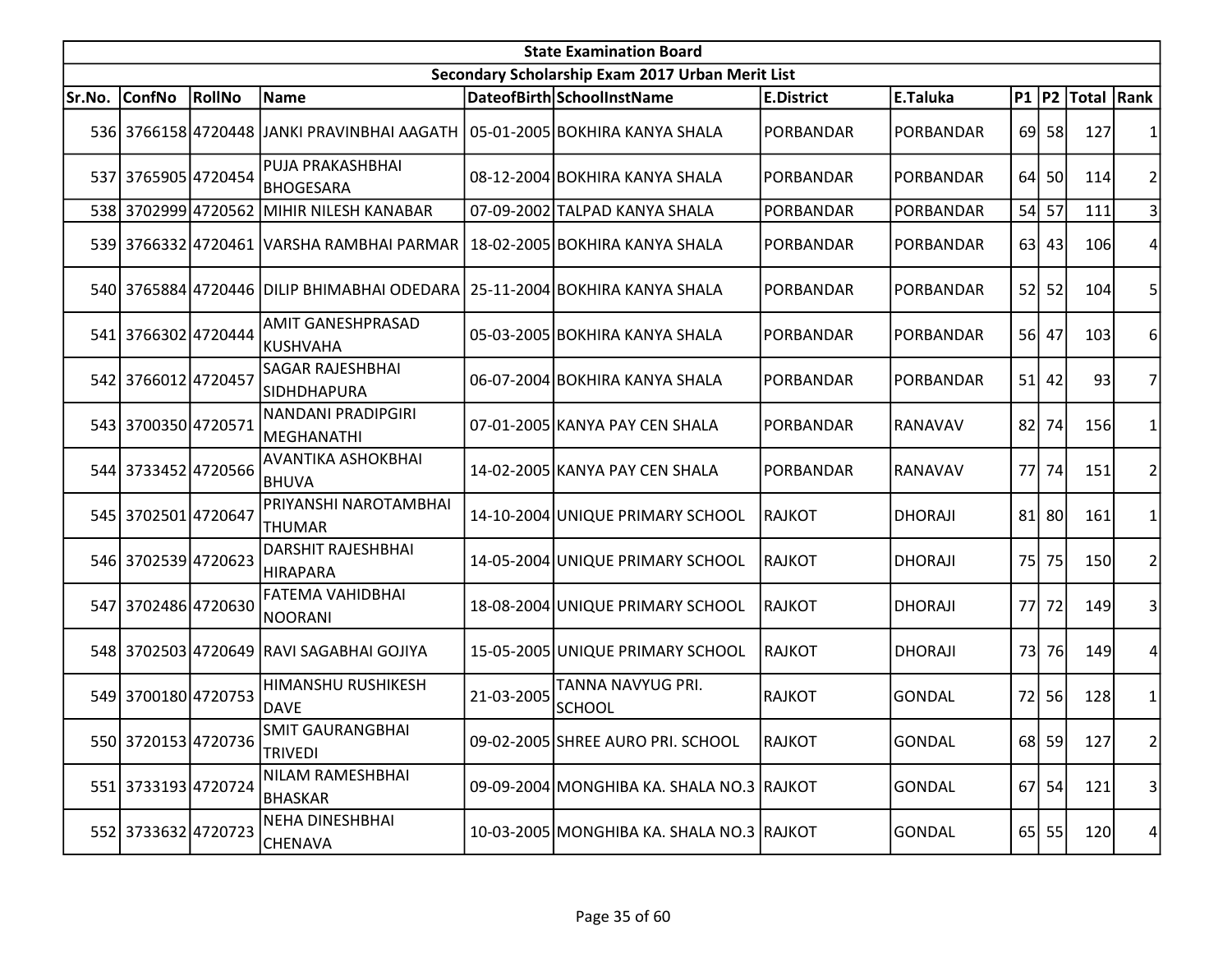|        | <b>State Examination Board</b> |        |                                             |            |                                                  |                                     |                                     |      |           |                     |                |  |  |
|--------|--------------------------------|--------|---------------------------------------------|------------|--------------------------------------------------|-------------------------------------|-------------------------------------|------|-----------|---------------------|----------------|--|--|
|        |                                |        |                                             |            | Secondary Scholarship Exam 2017 Urban Merit List |                                     |                                     |      |           |                     |                |  |  |
| Sr.No. | <b>ConfNo</b>                  | RollNo | Name                                        |            | DateofBirth SchoolInstName                       | <b>E.District</b>                   | E.Taluka                            |      |           | P1  P2  Total  Rank |                |  |  |
|        |                                |        | 553 3809914 4720820 KRUNAL SOMPURI GOSAI    | 23-01-2005 | <b>SANDIPANI SANSKAR</b><br>VIDHYALAY            | <b>RAJKOT</b>                       | <b>JASDAN</b>                       | 49   | 57        | 106                 | 1              |  |  |
|        | 554 3764776 4720819            |        | <b>AYUSHI CHANDUBHAI</b><br>RADADIYA        | 03-06-2005 | <b>SANDIPANI SANSKAR</b><br>VIDHYALAY            | RAJKOT                              | <b>JASDAN</b>                       |      | 47 45     | 92                  | $\overline{2}$ |  |  |
|        |                                |        | 555 3769819 4721505 NEEL ATULBHAI JANI      | 14-11-2004 | LATE SHREE S.G. DHOLAKIYA RAJKOT<br>PR. SCHOOL   | <b>CORPORATION</b>                  | RAJKOT<br><b>CORPORATION</b>        |      | 73 75     | 148                 | $\mathbf{1}$   |  |  |
|        |                                |        | 556 3769876 4721514 YASH JAYESHBHAI KACHA   | 27-04-2005 | LATE SHREE S.G. DHOLAKIYA RAJKOT<br>PR. SCHOOL   | <b>CORPORATION</b>                  | RAJKOT<br><b>CORPORATION</b>        |      | 73 69     | 142                 | $\overline{2}$ |  |  |
|        | 557 3769900 4721493            |        | <b>ABHI SATISHBHAI</b><br>SANANDIYA         | 02-05-2005 | LATE SHREE S.G. DHOLAKIYA RAJKOT<br>IPR. SCHOOL  | ICORPORATION                        | RAJKOT<br><b>CORPORATION</b>        |      | 73 69     | 142                 | 3              |  |  |
|        | 558 3769796 4721507            |        | POOJA JITENDRABHAI<br>LIMBASIYA             | 05-12-2004 | LATE SHREE S.G. DHOLAKIYA RAJKOT<br>PR. SCHOOL   | <b>CORPORATION</b>                  | RAJKOT<br><b>CORPORATION</b>        | 66 I | 73        | 139                 | 4              |  |  |
|        |                                |        | 559 3769836 4721513 VIBHUTI YATINBHAI BHATT | 27-08-2005 | LATE SHREE S.G. DHOLAKIYA RAJKOT<br>PR. SCHOOL   | <b>CORPORATION</b>                  | RAJKOT<br><b>CORPORATION</b>        |      | 72 63     | 135                 | 5              |  |  |
|        | 560 3769695 4721523            |        | <b>PRACHI MUKESHBHAI</b><br><b>VEKARIYA</b> |            | 03-01-2005 SARVODAY SCHOOL                       | <b>RAJKOT</b><br><b>CORPORATION</b> | RAJKOT<br><b>CORPORATION</b>        | 69   | 65        | 134                 | 6              |  |  |
|        | 561 3769926 4721500            |        | HITARTHI PRAVINBHAI<br>DANGAR               | 26-01-2005 | LATE SHREE S.G. DHOLAKIYA RAJKOT<br>PR. SCHOOL   | CORPORATION                         | <b>RAJKOT</b><br><b>CORPORATION</b> |      | $60$   72 | 132                 | $\overline{7}$ |  |  |
|        |                                |        | 562 3769827 4721494 DHRUVI DILIPBHAI TOLIYA | 06-03-2005 | LATE SHREE S.G. DHOLAKIYA RAJKOT<br>PR. SCHOOL   | <b>CORPORATION</b>                  | RAJKOT<br>CORPORATION               |      | 66 65     | 131                 | 8 <sup>1</sup> |  |  |
|        | 563 3769931 4721510            |        | <b>UDAY RAJNIKANT</b><br><b>GARODHARA</b>   | 17-06-2004 | LATE SHREE S.G. DHOLAKIYA RAJKOT<br>PR. SCHOOL   | <b>CORPORATION</b>                  | RAJKOT<br><b>CORPORATION</b>        |      | 62 68     | 130                 | $\overline{9}$ |  |  |
|        |                                |        | 564 3769865 4721503 KEVAL VIMALBHAI TANK    | 29-11-2004 | LATE SHREE S.G. DHOLAKIYA  RAJKOT<br>PR. SCHOOL  | <b>CORPORATION</b>                  | <b>RAJKOT</b><br><b>CORPORATION</b> |      | 65 65     | 130                 | 10             |  |  |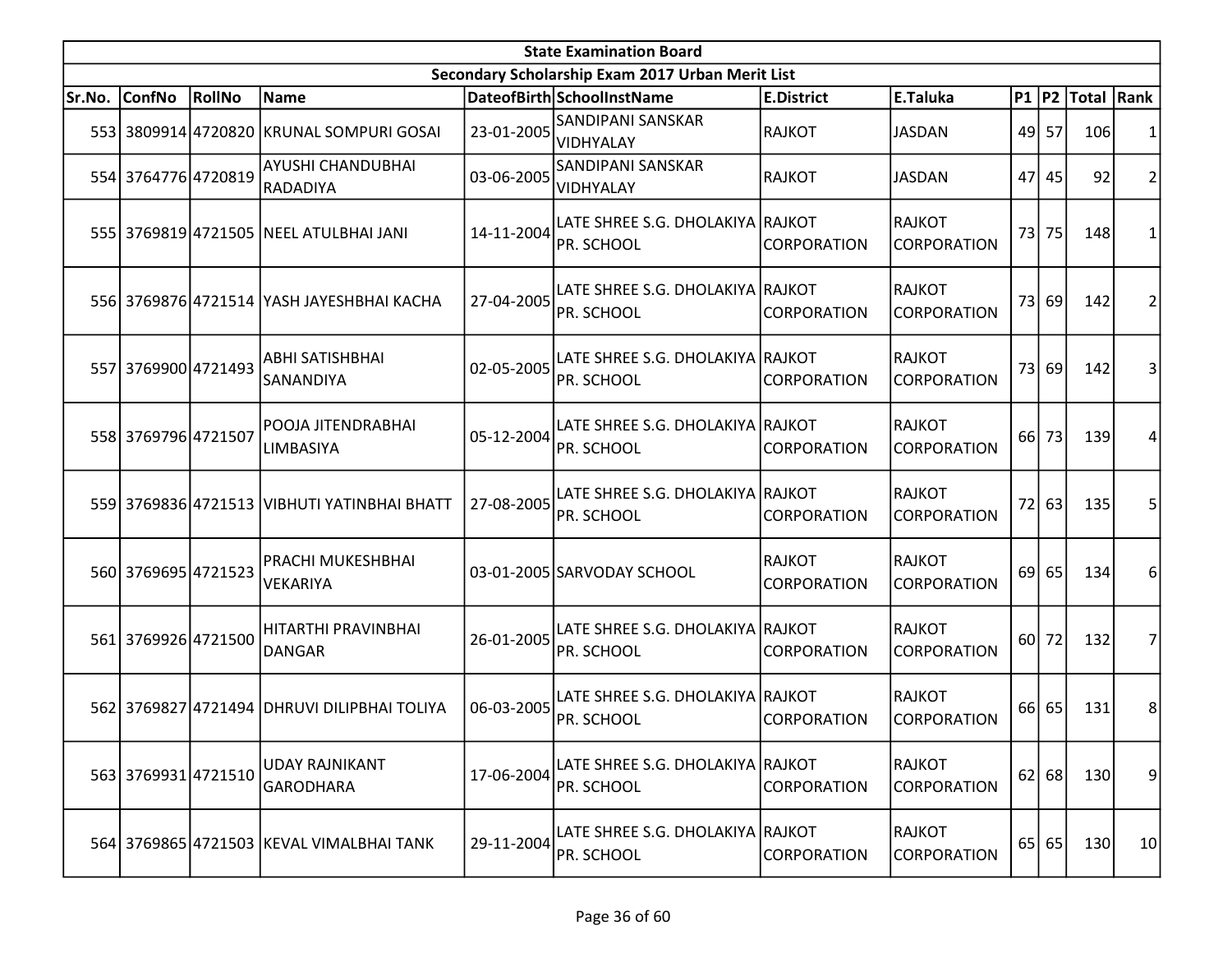|        | <b>State Examination Board</b><br>Secondary Scholarship Exam 2017 Urban Merit List |        |                                              |            |                                                |                                     |                                     |                 |           |                        |    |  |  |
|--------|------------------------------------------------------------------------------------|--------|----------------------------------------------|------------|------------------------------------------------|-------------------------------------|-------------------------------------|-----------------|-----------|------------------------|----|--|--|
|        |                                                                                    |        |                                              |            |                                                |                                     |                                     |                 |           |                        |    |  |  |
| Sr.No. | ConfNo                                                                             | RollNo | Name                                         |            | DateofBirth SchoolInstName                     | <b>E.District</b>                   | E.Taluka                            |                 |           | P1   P2   Total   Rank |    |  |  |
|        | 565 3769686 4721522                                                                |        | <b>MOULIK CHETANBHAI</b><br>VALAMBHIYA       |            | 27-01-2005 SARVODAY SCHOOL                     | RAJKOT<br><b>CORPORATION</b>        | <b>RAJKOT</b><br><b>CORPORATION</b> |                 | 69 60     | 129                    | 11 |  |  |
|        | 566 3769842 4721496                                                                |        | <b>DHVANI RAJESHBHAI</b><br><b>UPADHYAY</b>  | 26-05-2005 | LATE SHREE S.G. DHOLAKIYA RAJKOT<br>PR. SCHOOL | CORPORATION                         | <b>RAJKOT</b><br><b>CORPORATION</b> | 69              | 60        | 129                    | 12 |  |  |
|        | 567 3707315 4721515                                                                |        | <b>DEV JAYSUKHBHAI</b><br><b>BHALODIYA</b>   |            | 06-08-2004 MODI SCHOOL (GUJ.MED.)              | RAJKOT<br><b>CORPORATION</b>        | <b>RAJKOT</b><br><b>CORPORATION</b> |                 | 68 58     | 126                    | 13 |  |  |
|        |                                                                                    |        | 568 3769830 4721511 VANRAJ HAMIRBHAI SABAD   | 20-10-2005 | LATE SHREE S.G. DHOLAKIYA RAJKOT<br>PR. SCHOOL | <b>CORPORATION</b>                  | <b>RAJKOT</b><br><b>CORPORATION</b> | 62              | 60        | 122                    | 14 |  |  |
|        |                                                                                    |        | 569 3703504 4721517 MAHIR BABUBHAI JUNEJA    |            | 13-10-2004 SANSAKAR PRI. SCHOOL                | <b>RAJKOT</b><br><b>CORPORATION</b> | <b>RAJKOT</b><br><b>CORPORATION</b> |                 | 63 57     | 120                    | 15 |  |  |
|        | 570 3809953 4721535                                                                |        | PRIYAL KAMLESHBHAI<br>SOMANI                 | 30-08-2004 | <b>SHREE SHUBHAM</b><br>VIDHYALAYA             | RAJKOT<br><b>CORPORATION</b>        | <b>RAJKOT</b><br><b>CORPORATION</b> | 65 <sup> </sup> | 52        | 117                    | 16 |  |  |
|        | 571 3769848 4721495                                                                |        | <b>DHRUVISHA DIGNESHPURI</b><br><b>GOSAI</b> | 10-01-2005 | LATE SHREE S.G. DHOLAKIYA RAJKOT<br>PR. SCHOOL | CORPORATION                         | <b>RAJKOT</b><br><b>CORPORATION</b> |                 | 60 57     | 117                    | 17 |  |  |
|        |                                                                                    |        | 572 3770706 4721502 JJATIN VINODBHAI HARVANI | 27-08-2004 | LATE SHREE S.G. DHOLAKIYA RAJKOT<br>PR. SCHOOL | <b>CORPORATION</b>                  | <b>RAJKOT</b><br><b>CORPORATION</b> |                 | $61$ 51   | 112                    | 18 |  |  |
|        | 573 3769811 4721497                                                                |        | <b>DIPALI BHARATBHAI</b><br>CHUDASAMA        | 28-09-2004 | LATE SHREE S.G. DHOLAKIYA RAJKOT<br>PR. SCHOOL | <b>CORPORATION</b>                  | <b>RAJKOT</b><br><b>CORPORATION</b> |                 | $54$ 58   | 112                    | 19 |  |  |
|        | 574 3769921 4721501                                                                |        | JANVI NIRAVBHAI<br>ZINZUVADIYA               | 17-11-2004 | LATE SHREE S.G. DHOLAKIYA RAJKOT<br>PR. SCHOOL | <b>CORPORATION</b>                  | <b>RAJKOT</b><br><b>CORPORATION</b> |                 | $61$   49 | 110                    | 20 |  |  |
|        | 575 3769890 4721506                                                                |        | PARAG SHARADBHAI<br><b>FICHADIYA</b>         | 03-12-2004 | LATE SHREE S.G. DHOLAKIYA RAJKOT<br>PR. SCHOOL | <b>CORPORATION</b>                  | <b>RAJKOT</b><br><b>CORPORATION</b> |                 | 55 55     | 110                    | 21 |  |  |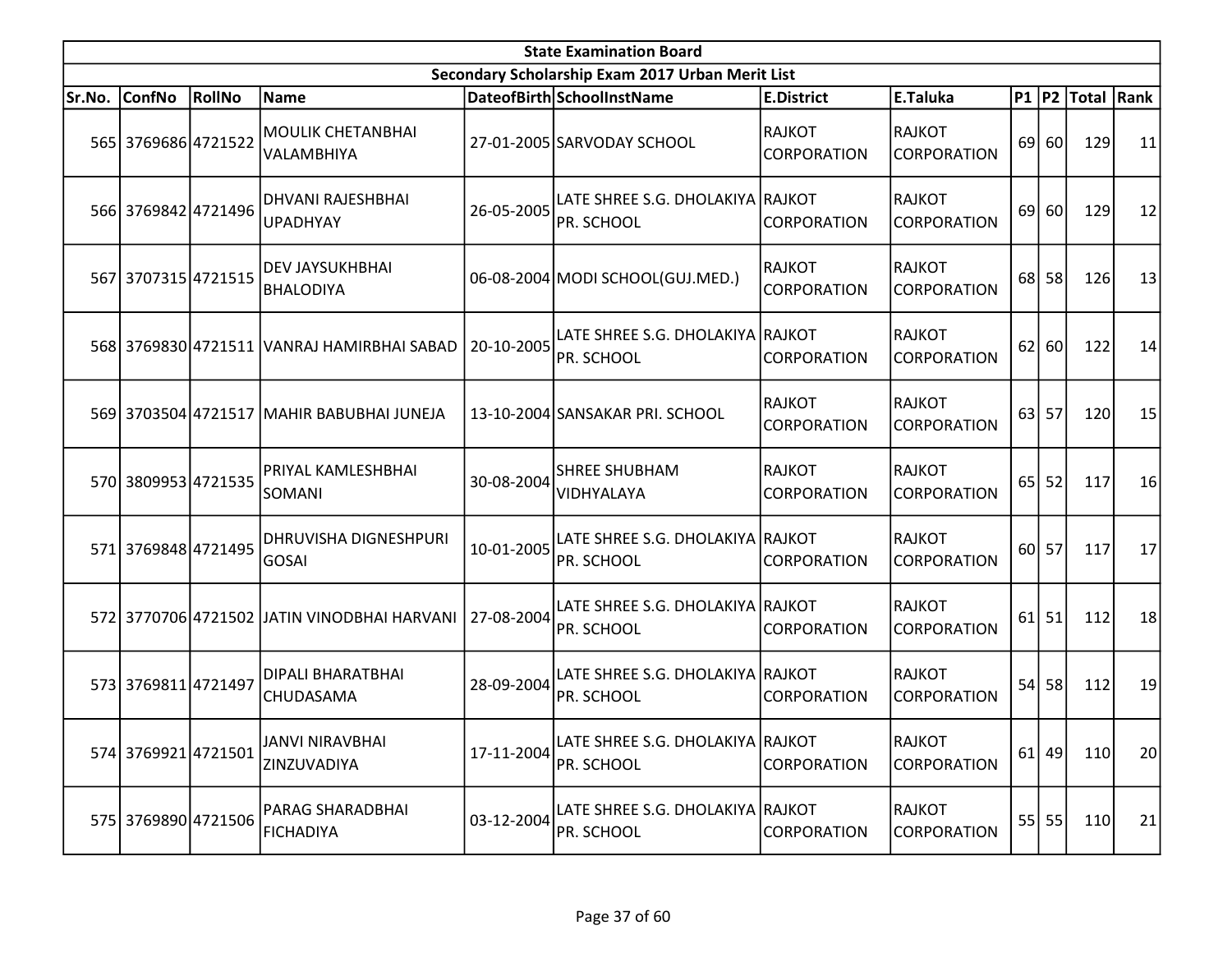|        | <b>State Examination Board</b> |        |                                                                              |            |                                                  |                              |                                     |           |           |                        |    |  |  |
|--------|--------------------------------|--------|------------------------------------------------------------------------------|------------|--------------------------------------------------|------------------------------|-------------------------------------|-----------|-----------|------------------------|----|--|--|
|        |                                |        |                                                                              |            | Secondary Scholarship Exam 2017 Urban Merit List |                              |                                     |           |           |                        |    |  |  |
| Sr.No. | ConfNo                         | RollNo | Name                                                                         |            | DateofBirth SchoolInstName                       | <b>E.District</b>            | E.Taluka                            |           |           | P1   P2   Total   Rank |    |  |  |
|        | 576 3769713 4721525            |        | <b>SMIT HASMUKHBHAI</b><br>RACHHADIYA                                        |            | 25-01-2004 SARVODAY SCHOOL                       | RAJKOT<br><b>CORPORATION</b> | <b>RAJKOT</b><br><b>CORPORATION</b> |           | $59$ 49   | 108                    | 22 |  |  |
|        | 577 3720949 4721533            |        | SAPNA HANSARAJBHAI<br>PASARIYA                                               |            | 08-07-2004 SCHOOL NO.66                          | RAJKOT<br><b>CORPORATION</b> | <b>RAJKOT</b><br><b>CORPORATION</b> | 62        | 45        | 107                    | 23 |  |  |
|        |                                |        | 578 3769894 4721504 KRISH YOGESHBHAI DAVDA                                   | 07-09-2004 | LATE SHREE S.G. DHOLAKIYA RAJKOT<br>PR. SCHOOL   | <b>CORPORATION</b>           | <b>RAJKOT</b><br>CORPORATION        |           | $61$   43 | 104                    | 24 |  |  |
|        | 579 3769789 4721499            |        | <b>HEMANG RAJESHBHAI</b><br><b>CHHATBAR</b>                                  | 20-06-2004 | LATE SHREE S.G. DHOLAKIYA RAJKOT<br>PR. SCHOOL   | <b>CORPORATION</b>           | <b>RAJKOT</b><br><b>CORPORATION</b> |           | 48 55     | 103                    | 25 |  |  |
|        | 580 3721095 4721534            |        | SEJAL LALJIBHAI<br>KUMARKHANIYA                                              |            | 09-03-2005 SCHOOL NO.66                          | RAJKOT<br><b>CORPORATION</b> | <b>RAJKOT</b><br><b>CORPORATION</b> | <b>56</b> | 46        | 102                    | 26 |  |  |
|        | 581 3721345 4721530            |        | <b>ANITA CHHAGANBHAI</b><br><b>DHARAJIYA</b>                                 |            | 14-02-2005 SCHOOL NO.66                          | RAJKOT<br><b>CORPORATION</b> | <b>RAJKOT</b><br><b>CORPORATION</b> |           | 53 46     | 99                     | 27 |  |  |
|        | 582 3706982 4721518            |        | <b>SHRUTI CHANDRESHBHAI</b><br><b>JOBANPUTRA</b>                             |            | 27-09-2004 SARDAMANI VIDYAMANDIR                 | <b>RAJKOT</b><br>CORPORATION | <b>RAJKOT</b><br><b>CORPORATION</b> |           | $55$ 43   | 98                     | 28 |  |  |
|        | 583 3769689 4721524            |        | <b>PREM KISHORBHAI</b><br><b>RUPAPARA</b>                                    |            | 15-06-2005 SARVODAY SCHOOL                       | RAJKOT<br><b>CORPORATION</b> | <b>RAJKOT</b><br><b>CORPORATION</b> |           | 57 40     | 97                     | 29 |  |  |
|        | 584 3721081 4721532            |        | MANAV JAGADISHBHAI<br><b>MAKWANA</b>                                         |            | 03-11-2004 SCHOOL NO.66                          | RAJKOT<br><b>CORPORATION</b> | <b>RAJKOT</b><br><b>CORPORATION</b> |           | $51$ 45   | 96                     | 30 |  |  |
|        |                                |        | 585 3707173 4721492 LUCKY VIMALBHAI RATHOD   28-07-2005 GNANGANGA VIDHAYALAY |            |                                                  | RAJKOT<br><b>CORPORATION</b> | <b>RAJKOT</b><br><b>CORPORATION</b> |           | $46$ 45   | 91                     | 31 |  |  |
|        | 586 3703188 4721536            |        | AAKIL NURMAMAD<br><b>MAKWANA</b>                                             |            | 04-12-2004 TAPOVAN SCHOOL                        | RAJKOT<br><b>CORPORATION</b> | <b>RAJKOT</b><br>CORPORATION        |           | $42$   38 | 80 <sup>1</sup>        | 32 |  |  |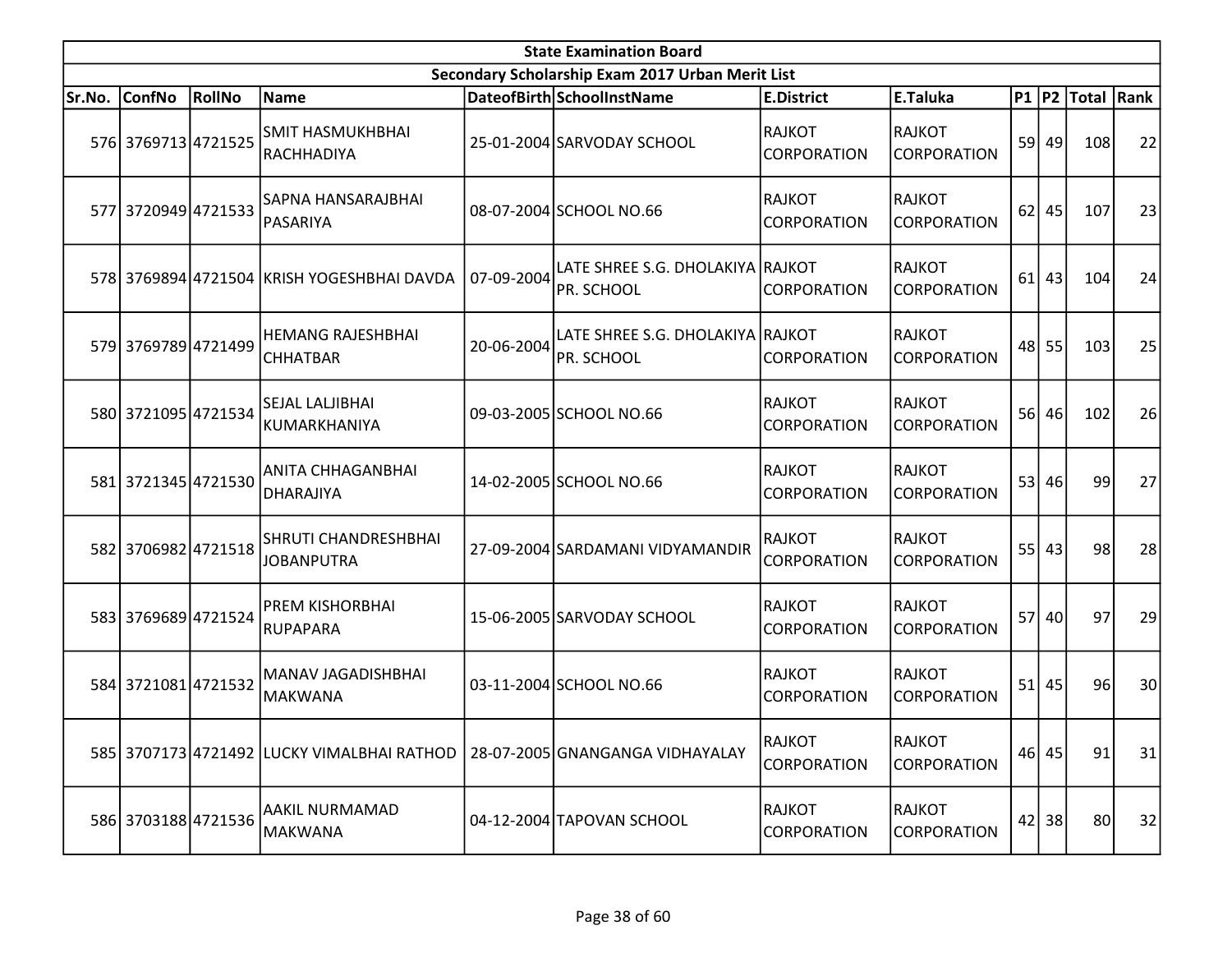|        | <b>State Examination Board</b> |               |                                             |            |                                                            |                     |                                     |    |                 |                     |    |  |  |
|--------|--------------------------------|---------------|---------------------------------------------|------------|------------------------------------------------------------|---------------------|-------------------------------------|----|-----------------|---------------------|----|--|--|
|        |                                |               |                                             |            | Secondary Scholarship Exam 2017 Urban Merit List           |                     |                                     |    |                 |                     |    |  |  |
| Sr.No. | <b>ConfNo</b>                  | <b>RollNo</b> | Name                                        |            | DateofBirth SchoolInstName                                 | <b>E.District</b>   | E.Taluka                            |    |                 | P1  P2  Total  Rank |    |  |  |
|        |                                |               | 587 3770751 4721509 SHIVAM JASMINBHAI JOSHI | 09-03-2005 | LATE SHREE S.G. DHOLAKIYA RAJKOT<br>PR. SCHOOL             | <b>CORPORATION</b>  | <b>RAJKOT</b><br><b>CORPORATION</b> |    | 40 37           | 77                  | 33 |  |  |
|        | 588 3707318 4721473            |               | NAWAZ DILAVARBHAI<br><b>SAMA</b>            | 11-07-2003 | SHREE VALLABH VIDHYALAY<br><b>UPLETA</b>                   | <b>RAJKOT</b>       | <b>UPLETA</b>                       | 63 | 75              | 138                 |    |  |  |
|        | 589 3720218 4721474            |               | <b>NIHAR ASHOKBHAI</b><br>PADMANI           | 28-07-2004 | SHREE VALLABH VIDHYALAY<br><b>UPLETA</b>                   | <b>RAJKOT</b>       | <b>UPLETA</b>                       |    | 57 69           | 126                 | 2  |  |  |
|        | 590 3703811 4721456            |               | MITESH PRAFULBHAI<br>SINGRAKHIYA            | 29-06-2005 | <b>KUMAR TALUKA SCHOOL</b><br><b>BHAYAVADAR</b>            | <b>RAJKOT</b>       | <b>UPLETA</b>                       | 64 | 58              | 122                 | 3  |  |  |
|        | 591 3768565 4721709            |               | AYUSHKUMAR KIRANBHAI<br>PRAJAPATI           |            | <b>JAINACHARY</b><br>03-06-2005 ANANDGHANSURI<br>VIDYALAYA | <b>SABAR KANTHA</b> | HIMMATNAGAR                         |    | 78 69           | 147                 |    |  |  |
|        | 592 3703969 4721710            |               | DHAIRY ASHVINBHAI<br>PRAJAPATI              |            | <b>JAINACHARY</b><br>26-08-2004 ANANDGHANSURI<br>VIDYALAYA | <b>SABAR KANTHA</b> | HIMMATNAGAR                         |    | -75 <b> </b> 69 | 144                 | 2  |  |  |
|        | 593 3706320 4721725            |               | PRIYANSH MEHULBHAI<br><b>MODI</b>           |            | <b>JAINACHARY</b><br>14-10-2004 ANANDGHANSURI<br>VIDYALAYA | <b>SABAR KANTHA</b> | <b>HIMMATNAGAR</b>                  |    | 68 75           | 143                 | 3  |  |  |
|        | 594 3805159 4721721            |               | MAHARSH NAYANKUMAR<br>MISTRY                |            | <b>JAINACHARY</b><br>30-04-2004 ANANDGHANSURI<br>VIDYALAYA | <b>SABAR KANTHA</b> | HIMMATNAGAR                         |    | 69 71           | 140                 | 4  |  |  |
|        |                                |               | 595 3812807 4722149 RUDRA DINESHBHAI PATEL  |            | 17-09-2004 K M PATEL VIDHYAMANDIR                          | SABAR KANTHA        | <b>IDAR</b>                         |    | 70 76           | 146                 |    |  |  |
|        |                                |               | 596 3812784 4722147 MIHIR BABUBHAI SOLANKI  |            | 12-10-2004 K M PATEL VIDHYAMANDIR                          | <b>SABAR KANTHA</b> | <b>IDAR</b>                         | 63 | 62              | 125                 | 2  |  |  |
|        |                                |               | 597 3806571 4722344 HET GIRISHBHAI PATEL    |            | 20-06-2004 K.T. HIGH SCH                                   | <b>SABAR KANTHA</b> | KHEDBRAHMA                          |    | 75 78           | 153                 |    |  |  |
|        | 598 3764630 4722351            |               | HINABAHEN BABUBHAI<br>PANDOR                |            | 25-12-2004 KHEDBRHMA - 1 SCH                               | SABAR KANTHA        | KHEDBRAHMA                          |    | $64$ 54         | 118                 | 2  |  |  |
|        | 599 3807821 4722574            |               | RUSHI BHAVESHKUMAR<br><b>MODI</b>           |            | 19-09-2004 P & R HIGH PRI VIBHAG                           | SABAR KANTHA        | <b>PRANTIJ</b>                      |    | 68 61           | 129                 | 1  |  |  |
|        |                                |               | 600 3805308 4722579 YOGINI PINAKINBHAI SHAH |            | 15-08-2005 P & R HIGH PRI VIBHAG                           | <b>SABAR KANTHA</b> | <b>PRANTIJ</b>                      |    | $61$ 51         | 112                 | 2  |  |  |
|        | 601 3705143 4722896            |               | AMAN MITULKUMAR<br>PRAJAPATI                |            | 28-10-2004 SHREE C.D. PATEL HIGH SCH                       | <b>SABAR KANTHA</b> | <b>TALOD</b>                        |    | 76 71           | 147                 | 1  |  |  |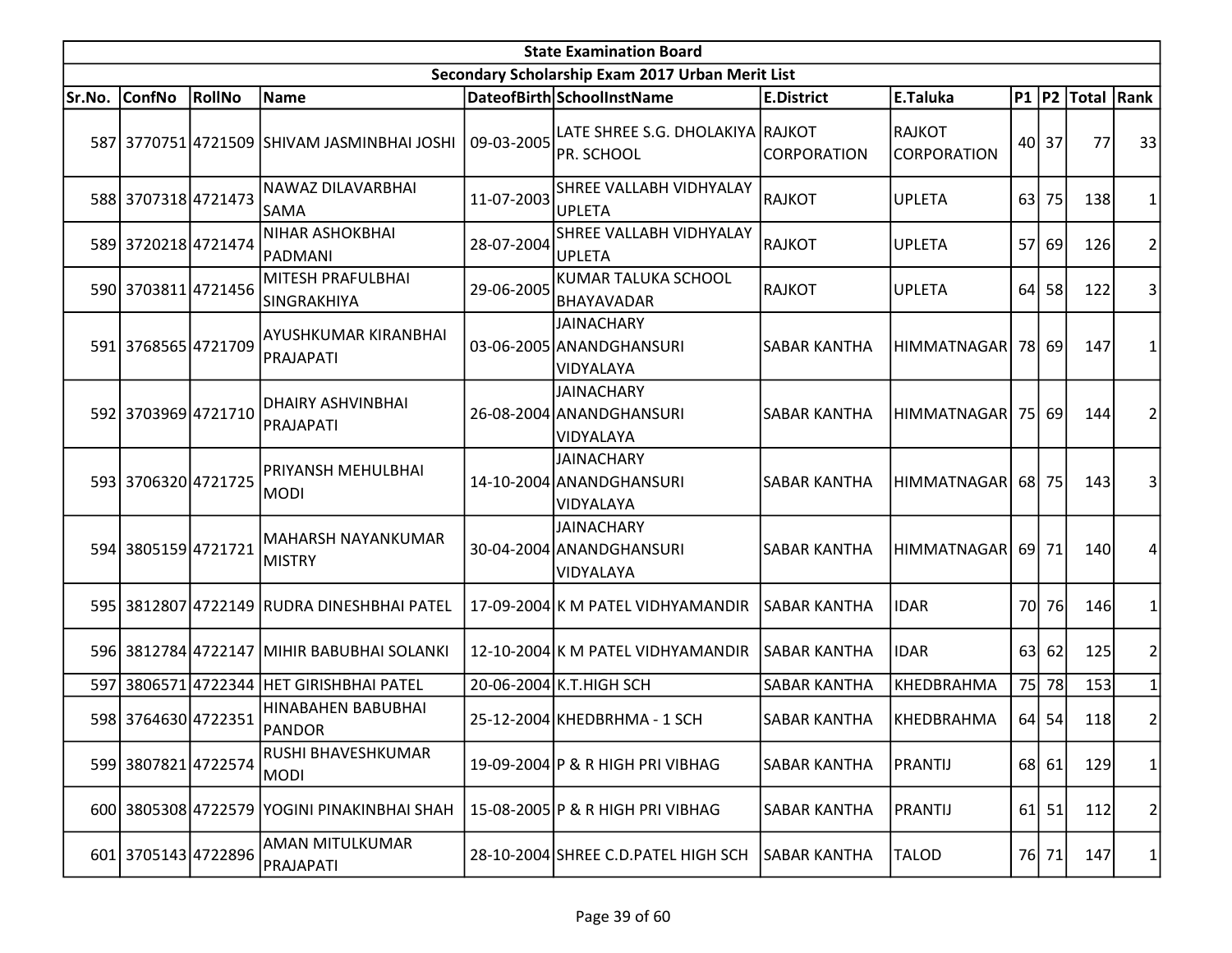|        | <b>State Examination Board</b> |        |                                                         |            |                                                  |                                    |                     |           |           |                     |                |  |
|--------|--------------------------------|--------|---------------------------------------------------------|------------|--------------------------------------------------|------------------------------------|---------------------|-----------|-----------|---------------------|----------------|--|
|        |                                |        |                                                         |            | Secondary Scholarship Exam 2017 Urban Merit List |                                    |                     |           |           |                     |                |  |
| Sr.No. | <b>ConfNo</b>                  | RollNo | <b>Name</b>                                             |            | DateofBirth SchoolInstName                       | <b>E.District</b>                  | E.Taluka            |           |           | P1  P2  Total  Rank |                |  |
|        | 602 3812508 4722874            |        | JAYSHREEBEN KANVARSINH<br><b>ZALA</b>                   |            | 01-05-2005 POYDA SCH                             | <b>SABAR KANTHA</b>                | <b>TALOD</b>        | 71        | 52        | 123                 |                |  |
|        | 603 3812879 4723060            |        | HUMERABANU JAHIRBHAI<br><b>GHANCHI</b>                  |            | 22-11-2004 VADALI - 2 SCH                        | <b>SABAR KANTHA</b>                | <b>VADALI</b>       | 71        | <b>50</b> | 121                 | 1              |  |
|        | 604 3812828 4723059            |        | DHARTI JAYANTIBHAI<br>PRAJAPATI                         |            | 25-05-2005 VADALI - 2 SCH                        | <b>SABAR KANTHA</b>                | <b>VADALI</b>       | <b>67</b> | 51        | 118                 | $\overline{2}$ |  |
|        |                                |        | 605 3773303 4723225 HARSH PRITESHBHAI JADAV             | 16-05-2005 | <b>SARASWATI SHISHU</b><br><b>MANDIR</b>         | <b>SURAT</b>                       | <b>BARDOLI</b>      |           | 79 81     | 160                 | 1              |  |
|        |                                |        | 606 3804106 4723236 VASAV PIYUSHBHAI PATEL              | 07-09-2004 | <b>SARASWATI SHISHU</b><br><b>MANDIR</b>         | <b>SURAT</b>                       | <b>BARDOLI</b>      | 80 l      | 78        | 158                 | $\overline{2}$ |  |
|        |                                |        | 607 3811086 4723566 ARYA SUNIL CHAUDHARI                | 12-07-2004 | THE MANDVI ENGLISH MED<br><b>HIGH SCHOOL</b>     | <b>SURAT</b>                       | <b>MANDAVI</b>      |           | 49 35     | 84                  | 1              |  |
|        | 608 3812930 4723727            |        | <b>VISHAL MUKESHBHAI</b><br>ISARVAIYA                   | 26-11-2004 | <b>KADODARA PRIMARY</b><br><b>SCHOOL</b>         | <b>SURAT</b>                       | PALASANA            | 45        | 38        | 83                  | 1              |  |
|        |                                |        | 609 3705647 4724713 DIVY DINESHBHAI PATEL               |            | 26-10-2004 P B DESAI PRIMARY SCHOOL              | <b>SURAT</b><br>CORPORATION        | <b>SURAT CORPO.</b> |           | 83 85     | 168                 | 1              |  |
|        | 610 3804105 4723803            |        | UTSAV RAMESHBHAI<br>KANANI                              |            | 06-09-2004 ARCHNA VIDHYA BHAVAN                  | <b>SURAT</b><br><b>CORPORATION</b> | <b>SURAT CORPO.</b> |           | 85 80     | 165                 | $\overline{2}$ |  |
|        |                                |        | 611 3720184 4724699 RANI RAJESHKUMAR PATEL              | 12-04-2004 | <b>NEW MODEL GUJARATI</b><br>PRIMARY SCHOOL      | <b>SURAT</b><br><b>CORPORATION</b> | <b>SURAT CORPO.</b> |           | $81$   82 | 163                 | 3              |  |
|        | 612 3707916 4724722            |        | KHUSHI CHANDRESHBHAI<br><b>SURTI</b>                    |            | 06-06-2004 P B DESAI PRIMARY SCHOOL              | <b>SURAT</b><br><b>CORPORATION</b> | <b>SURAT CORPO.</b> |           | 79 82     | 161                 | 4              |  |
|        |                                |        | 613 3770124 4723809 RAJDEEP KANTIBHAI SAVANI 15-10-2004 |            | ASHADEEP VIDHYALAY - GUJ<br><b>MED</b>           | <b>SURAT</b><br><b>CORPORATION</b> | <b>SURAT CORPO.</b> |           | 85 76     | 161                 | 5              |  |
|        | 614 3721188 4724973            |        | <b>MOHMEDAMAN</b><br>SHABBIRHUSHAIN SHAIKH              |            | 07-12-2004 SIR J J MISHRA SHALA                  | <b>SURAT</b><br><b>CORPORATION</b> | <b>SURAT CORPO.</b> |           | 79 81     | 160                 | 6              |  |
|        | 615 3721566 4724916            |        | DEV KIRITKUMAR<br>SADISATSOWALA                         | 20-12-2004 | <b>SHATH SREE T H</b><br>BACHKANIWALA            | <b>SURAT</b><br><b>CORPORATION</b> | SURAT CORPO.        |           | 80 80     | 160                 | 7              |  |
|        |                                |        | 616 3707929 4724707 AYUSH KISHORBHAI PATEL              |            | 08-08-2004 P B DESAI PRIMARY SCHOOL              | <b>SURAT</b><br><b>CORPORATION</b> | <b>SURAT CORPO.</b> |           | 80 79     | 159                 | 8              |  |
|        | 617 3720705 4724963            |        | SHANKHESHKUMAR<br> MUKESHBHAI AMBALIYA                  | 05-04-2005 | SHREE SWAMINARAYAN<br><b>GURUKUL VIDHYALAY</b>   | <b>SURAT</b><br><b>CORPORATION</b> | <b>SURAT CORPO.</b> |           | 77 80     | 157                 | 9              |  |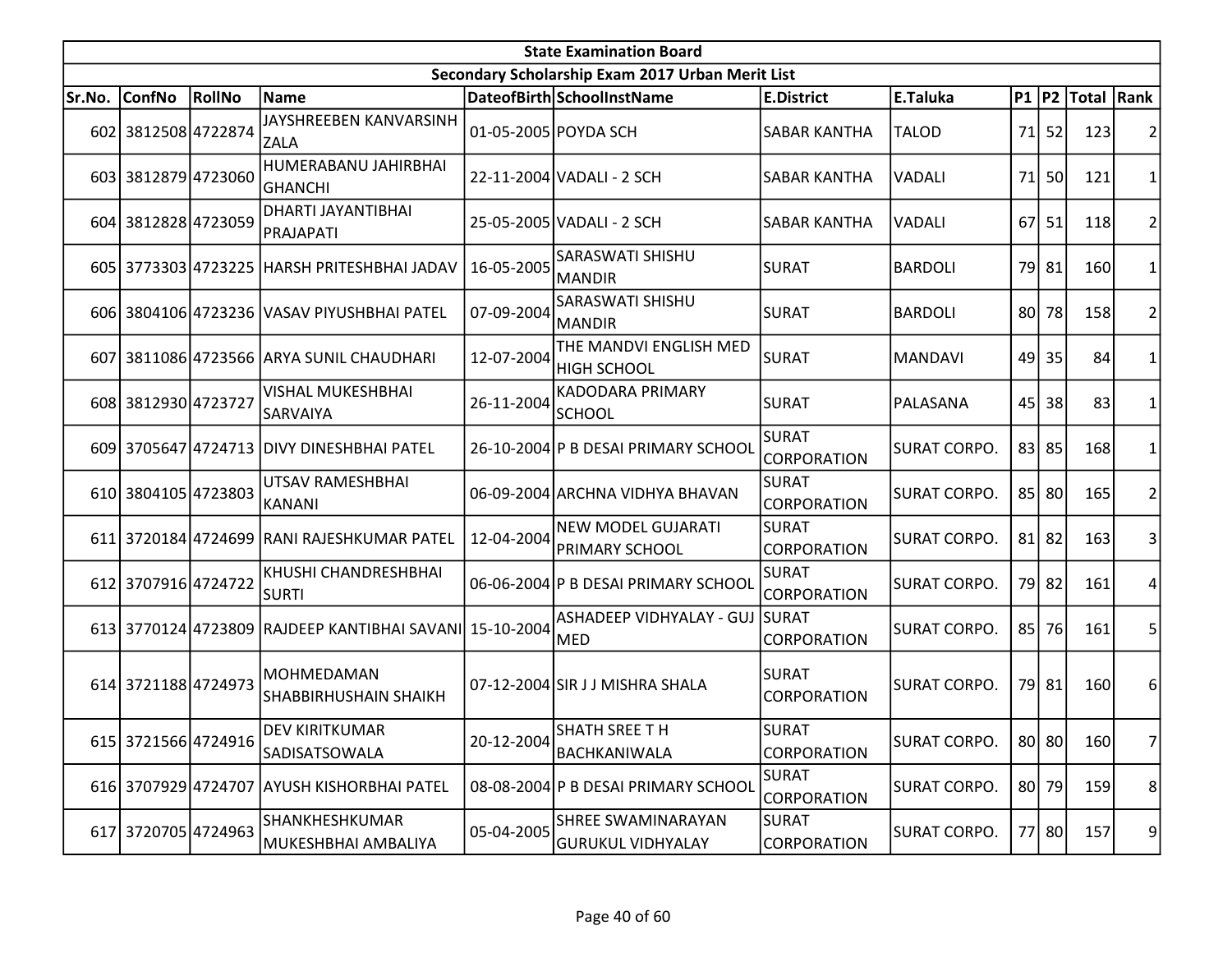|        |                     |        |                                             |            | <b>State Examination Board</b>                                                   |                                    |                     |       |                        |    |
|--------|---------------------|--------|---------------------------------------------|------------|----------------------------------------------------------------------------------|------------------------------------|---------------------|-------|------------------------|----|
|        |                     |        |                                             |            | Secondary Scholarship Exam 2017 Urban Merit List                                 |                                    |                     |       |                        |    |
| Sr.No. | <b>ConfNo</b>       | RollNo | <b>Name</b>                                 |            | DateofBirth SchoolInstName                                                       | E.District                         | E.Taluka            |       | P1   P2   Total   Rank |    |
|        |                     |        | 618 3765802 4724818 SWASTIK KIRITBHAI PATEL | 30-08-2004 | RAMKRUSHNA<br>VIDHYABHAVAN                                                       | SURAT<br>CORPORATION               | <b>SURAT CORPO.</b> | 77 79 | 156                    | 10 |
|        | 619 3733702 4724803 |        | NAMRA PRAKASHBHAI<br>MONAPARA               | 20-09-2004 | RAMKRUSHNA<br>VIDHYABHAVAN                                                       | <b>SURAT</b><br><b>CORPORATION</b> | <b>SURAT CORPO.</b> | 79 77 | 156                    | 11 |
|        | 620 3807804 4725048 |        | <b>CHINTAN YAGNESHKUMAR</b><br><b>LAD</b>   | 12-03-2005 | SREE L H BOGHRA SCHOOL<br><b>GUJARATI</b>                                        | SURAT<br><b>CORPORATION</b>        | <b>SURAT CORPO.</b> | 79 77 | 156                    | 12 |
|        | 621 3720017 4724950 |        | <b>DHARM MUKESHBHAI</b><br><b> СННЕТА</b>   | 27-04-2005 | <b>SHREE SWAMINARAYAN</b><br><b>GURUKUL VIDHYALAY</b>                            | SURAT<br><b>CORPORATION</b>        | <b>SURAT CORPO.</b> | 77 79 | 156                    | 13 |
|        |                     |        | 622 3808029 4725050 DEV DIVYESHBHAI VYAS    | 18-04-2004 | SREE L H BOGHRA SCHOOL<br><b>GUJARATI</b>                                        | <b>SURAT</b><br><b>CORPORATION</b> | SURAT CORPO.        | 79 76 | 155                    | 14 |
|        |                     |        | 623 3707750 4724720 KENIL DEVANGBHAI SHAH   |            | 26-04-2004 P B DESAI PRIMARY SCHOOL                                              | <b>SURAT</b><br>CORPORATION        | <b>SURAT CORPO.</b> | 75 79 | 154                    | 15 |
|        | 624 3706277 4725027 |        | RAJKUMAR JAYESHBHAI<br>RANA                 |            | <b>SMT KESARBEN</b><br>01-06-2004 PUNAMCHAND GANDHI PRI<br><b>SCH</b>            | <b>SURAT</b><br><b>CORPORATION</b> | SURAT CORPO.        | 75 79 | 154                    | 16 |
|        | 625 3732829 4725005 |        | <b>ANKIT NARENDRABHAI</b><br>PAWAR          |            | <b>SMT KESARBEN</b><br>28-10-2004 PUNAMCHAND GANDHI PRI<br><b>SCH</b>            | <b>SURAT</b><br>CORPORATION        | <b>SURAT CORPO.</b> | 74 80 | 154                    | 17 |
|        |                     |        | 626 3721100 4724253 PARESH DEVABHAI VASAN   | 01-03-2005 | <b>NAGAR PRIMARY SCHOOL</b><br>NO - 122                                          | SURAT<br><b>CORPORATION</b>        | SURAT CORPO.        | 80 74 | 154                    | 18 |
|        |                     |        | 627 3732844 4725008 HETVI VIGNESHBHAI PATEL |            | <b>SMT KESARBEN</b><br>16-05-2005 PUNAMCHAND GANDHI PRI<br><b>SCH</b>            | <b>SURAT</b><br><b>CORPORATION</b> | SURAT CORPO.        | 79 75 | 154                    | 19 |
|        | 628 3702997 4724734 |        | RUTVI BHARGESHKUMAR<br><b>BHATT</b>         |            | 11-03-2004 P B DESAI PRIMARY SCHOOL                                              | <b>SURAT</b><br>CORPORATION        | <b>SURAT CORPO.</b> | 86 67 | 153                    | 20 |
|        | 629 3810229 4724994 |        | ISHREYAKUMARI<br>RAJESHBHAI PATEL           |            | <b>SMT D R RANA</b><br>03-08-2004 VIDHYASANKUL - DINDAYAL<br><b>SMRUTI TRUST</b> | SURAT<br><b>CORPORATION</b>        | <b>SURAT CORPO.</b> | 78 75 | 153                    | 21 |
|        | 630 3700550 4724711 |        | DEVANSHI NARENDRABHAI<br><b>PATEL</b>       |            | 29-09-2004 P B DESAI PRIMARY SCHOOL                                              | <b>SURAT</b><br><b>CORPORATION</b> | <b>SURAT CORPO.</b> | 75 78 | 153                    | 22 |
|        |                     |        | 631 3705633 4724719 KENIL ARUNBHAI SARANG   |            | 30-11-2004 P B DESAI PRIMARY SCHOOL                                              | <b>SURAT</b><br><b>CORPORATION</b> | <b>SURAT CORPO.</b> | 78 75 | 153                    | 23 |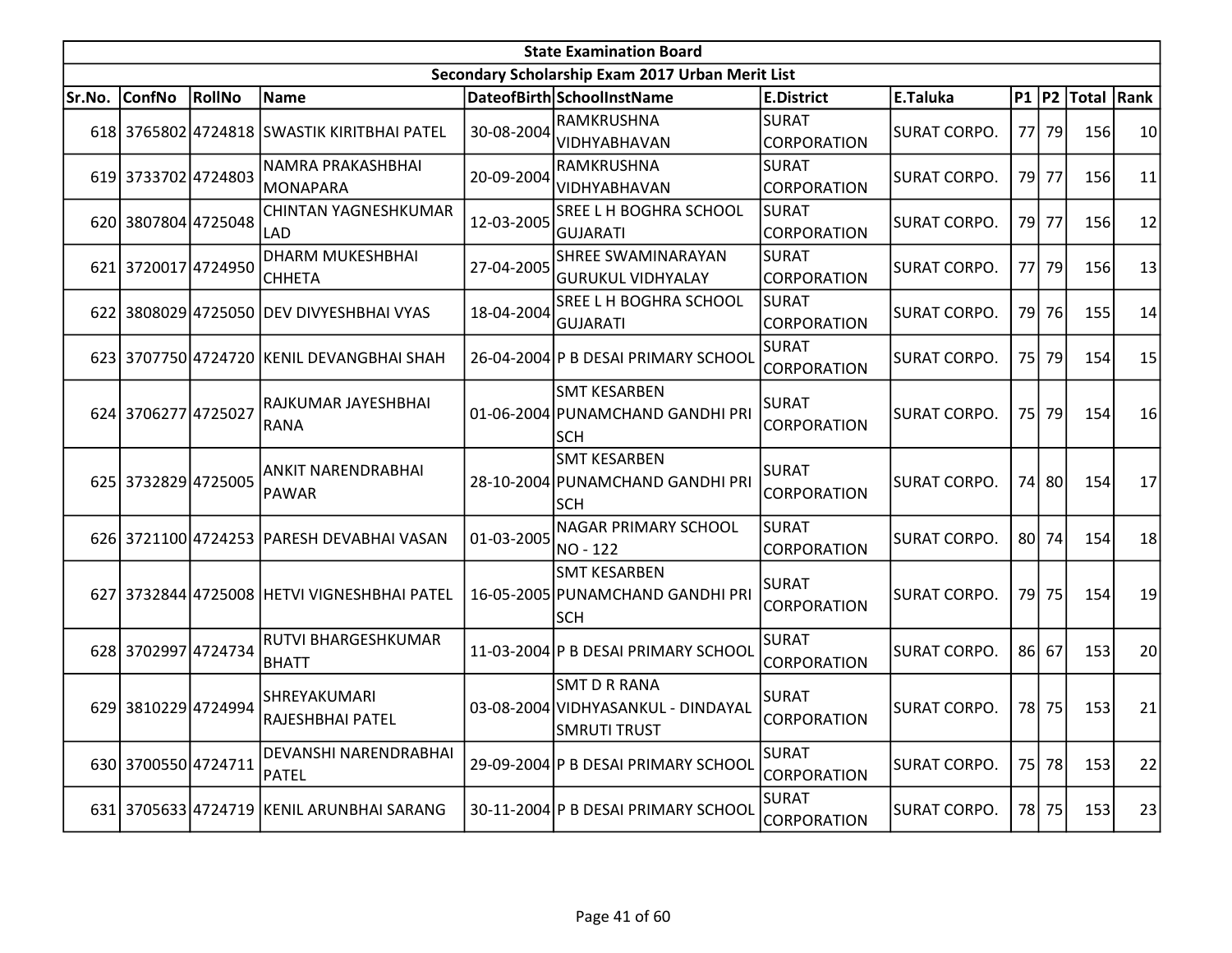|        |                     |               |                                              |            | <b>State Examination Board</b>                                                   |                                    |                     |           |           |            |                 |
|--------|---------------------|---------------|----------------------------------------------|------------|----------------------------------------------------------------------------------|------------------------------------|---------------------|-----------|-----------|------------|-----------------|
|        |                     |               |                                              |            | Secondary Scholarship Exam 2017 Urban Merit List                                 |                                    |                     |           |           |            |                 |
| Sr.No. | <b>ConfNo</b>       | <b>RollNo</b> | Name                                         |            | DateofBirth SchoolInstName                                                       | <b>E.District</b>                  | E.Taluka            |           | $P1$  P2  | Total Rank |                 |
|        | 632 3732269 4725031 |               | <b>SUCHI CHETANKUMAR</b><br><b>GOSAI</b>     |            | <b>SMT KESARBEN</b><br>17-12-2004 PUNAMCHAND GANDHI PRI<br><b>SCH</b>            | <b>SURAT</b><br><b>CORPORATION</b> | SURAT CORPO.        |           | 73 80     | 153        | 24              |
|        | 633 3732733 4725035 |               | <b>VRUSHTI DAXESHKUMAR</b><br><b>MEHTA</b>   |            | <b>SMT KESARBEN</b><br>16-02-2005 PUNAMCHAND GANDHI PRI<br><b>SCH</b>            | <b>SURAT</b><br>CORPORATION        | SURAT CORPO.        | 81        | 72        | 153        | 25              |
|        | 634 3720026 4724958 |               | JENIL BHARATBHAI<br><b>DOBARIYA</b>          | 22-07-2005 | SHREE SWAMINARAYAN<br><b>GURUKUL VIDHYALAY</b>                                   | <b>SURAT</b><br>CORPORATION        | SURAT CORPO.        | 77        | <b>76</b> | 153        | 26              |
|        |                     |               | 635 3766250 4724813 RIDHAM NILESHBHAI PATEL  | 12-08-2005 | RAMKRUSHNA<br>VIDHYABHAVAN                                                       | <b>SURAT</b><br>CORPORATION        | <b>SURAT CORPO.</b> |           | 76 77     | 153        | 27              |
|        |                     |               | 636 3769850 4724690 KRISHI SATISHBHAI PATEL  | 02-02-2004 | <b>NEW MODEL GUJARATI</b><br><b>PRIMARY SCHOOL</b>                               | <b>SURAT</b><br>CORPORATION        | SURAT CORPO.        |           | 75 77     | 152        | 28              |
|        |                     |               | 637 3810187 4724993 PARTH KALPESHBHAI PATEL  |            | <b>SMT D R RANA</b><br>02-01-2005 VIDHYASANKUL - DINDAYAL<br><b>SMRUTI TRUST</b> | <b>SURAT</b><br><b>CORPORATION</b> | <b>SURAT CORPO.</b> | 79 l      | 73        | 152        | 29              |
|        | 638 3700070 4724696 |               | PRACHI RAJESHBHAI<br><b>JARIWALA</b>         | 10-02-2004 | <b>NEW MODEL GUJARATI</b><br>PRIMARY SCHOOL                                      | <b>SURAT</b><br>CORPORATION        | <b>SURAT CORPO.</b> | <b>75</b> | 76        | 151        | 30 <sup>1</sup> |
|        | 639 3765943 4724825 |               | VRAJ ALPESHBHAI<br>GUMASANA                  | 30-10-2004 | RAMKRUSHNA<br>VIDHYABHAVAN                                                       | <b>SURAT</b><br>CORPORATION        | <b>SURAT CORPO.</b> |           | 70 81     | 151        | 31              |
|        | 640 3770826 4723793 |               | <b>DENISHA RANCHHODBHAI</b><br><b>PARMAR</b> |            | 21-02-2005 ARCHNA VIDHYA BHAVAN                                                  | ISURAT<br>CORPORATION              | SURAT CORPO.        |           | 76 75     | 151        | 32              |
|        | 641 3765746 4724790 |               | <b>DRASHTI PRAKASHBHAI</b><br><b>DESAI</b>   | 28-06-2005 | RAMKRUSHNA<br>VIDHYABHAVAN                                                       | <b>SURAT</b><br><b>CORPORATION</b> | <b>SURAT CORPO.</b> |           | 80 71     | 151        | 33              |
|        |                     |               | 642 3770754 4724695 NIKIBEN MANILAL PATEL    | 13-03-2004 | <b>NEW MODEL GUJARATI</b><br>PRIMARY SCHOOL                                      | <b>SURAT</b><br><b>CORPORATION</b> | <b>SURAT CORPO.</b> | 74        | 76        | 150        | 34              |
|        |                     |               | 643 3805487 4724421 KARTIK SANJAY KHARATE    | 24-03-2004 | NAGAR PRIMARY SCHOOL<br>NO-211                                                   | <b>SURAT</b><br>CORPORATION        | <b>SURAT CORPO.</b> |           | $67$   83 | 150        | 35              |
|        |                     |               | 644 3766694 4724689 KRENA JAGDISHBHAI PATEL  | 18-06-2004 | <b>NEW MODEL GUJARATI</b><br>PRIMARY SCHOOL                                      | <b>SURAT</b><br><b>CORPORATION</b> | SURAT CORPO.        |           | 75 75     | <b>150</b> | 36              |
|        | 645 3732339 4725004 |               | AKHATKUMAR<br>HEMANTBHAI DALWALA             |            | <b>SMT KESARBEN</b><br>03-09-2004 PUNAMCHAND GANDHI PRI<br><b>SCH</b>            | <b>SURAT</b><br>CORPORATION        | SURAT CORPO.        |           | 79 71     | <b>150</b> | 37              |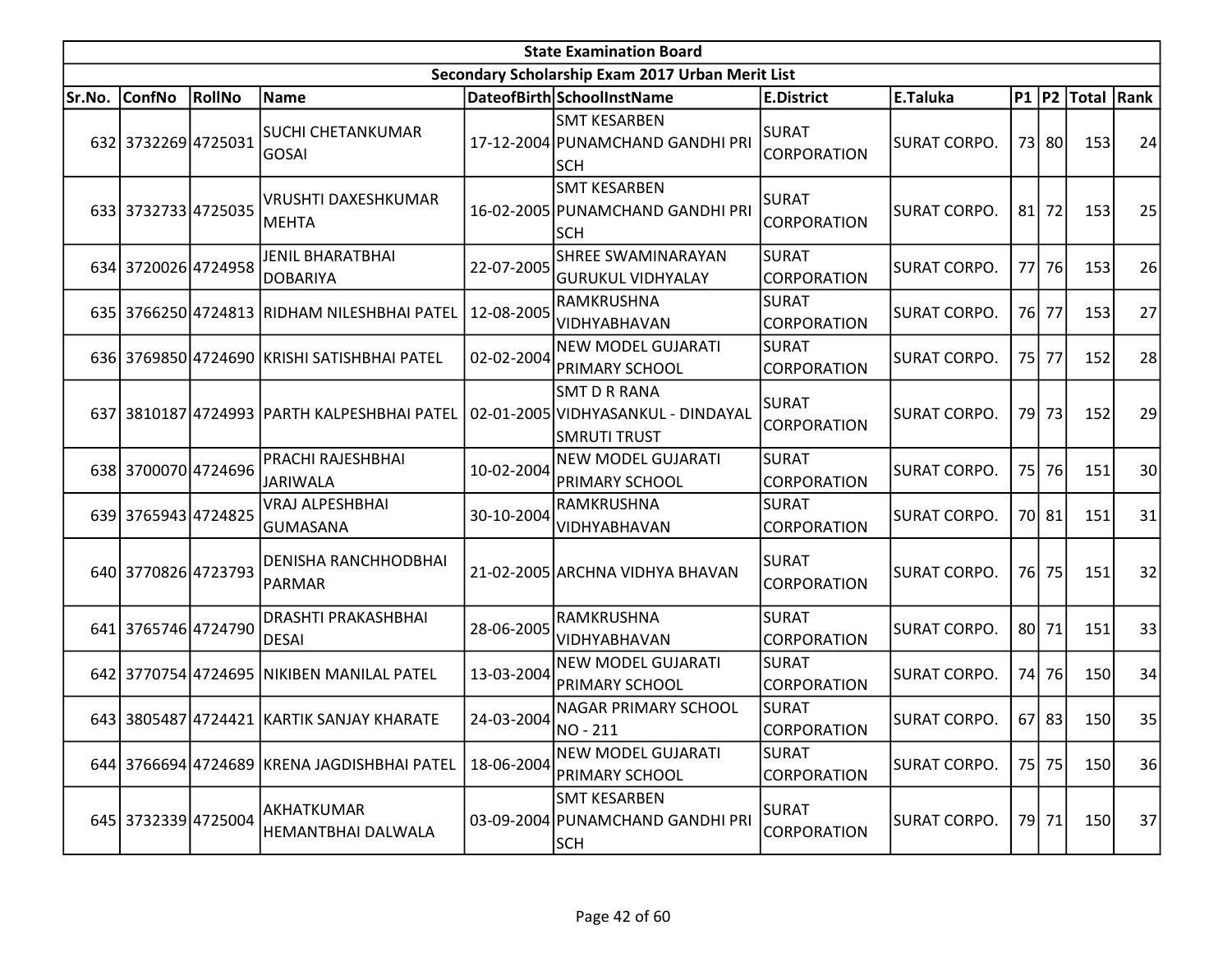|        |                     |               |                                                        |            | <b>State Examination Board</b>                                        |                                    |                     |    |         |                        |    |
|--------|---------------------|---------------|--------------------------------------------------------|------------|-----------------------------------------------------------------------|------------------------------------|---------------------|----|---------|------------------------|----|
|        |                     |               |                                                        |            | Secondary Scholarship Exam 2017 Urban Merit List                      |                                    |                     |    |         |                        |    |
| Sr.No. | <b>ConfNo</b>       | <b>RollNo</b> | <b>Name</b>                                            |            | DateofBirth SchoolInstName                                            | E.District                         | E.Taluka            |    |         | P1   P2   Total   Rank |    |
|        | 646 3721269 4724935 |               | MEET NARESHKUMAR<br><b>GHEECHATU</b>                   | 11-10-2004 | <b>SHATH SREE TH</b><br>BACHKANIWALA                                  | SURAT<br>CORPORATION               | <b>SURAT CORPO.</b> |    | 78 72   | 150                    | 38 |
|        |                     |               | 647 3765228 4724258 SANJAY PRAVINBHAI GOHIL            | 23-10-2004 | <b>NAGAR PRIMARY SCHOOL</b><br>NO - 122                               | SURAT<br>CORPORATION               | SURAT CORPO.        |    | 70 80   | 150                    | 39 |
|        |                     |               | 648 3803547 4725011 JAL CHIRAGKUMAR SHAH               |            | <b>SMT KESARBEN</b><br>18-11-2004 PUNAMCHAND GANDHI PRI<br><b>SCH</b> | <b>SURAT</b><br><b>CORPORATION</b> | <b>SURAT CORPO.</b> |    | 83 67   | 150                    | 40 |
|        | 649 3766122 4724786 |               | DHRUVAL JENTIBHAI<br><b>ZINJALA</b>                    | 06-03-2005 | RAMKRUSHNA<br>VIDHYABHAVAN                                            | <b>SURAT</b><br><b>CORPORATION</b> | SURAT CORPO.        |    | $81$ 69 | 150                    | 41 |
|        | 650 3770688 4724697 |               | PRIYANSHU RAJNIKANT<br>PATEL                           | 21-11-2003 | NEW MODEL GUJARATI<br>PRIMARY SCHOOL                                  | SURAT<br><b>CORPORATION</b>        | <b>SURAT CORPO.</b> |    | 75 74   | 149                    | 42 |
|        | 651 3807833 4725053 |               | <b>KRISH TEJASKUMAR</b><br><b>GANDHI</b>               | 08-09-2004 | SREE L H BOGHRA SCHOOL<br><b>GUJARATI</b>                             | <b>SURAT</b><br><b>CORPORATION</b> | <b>SURAT CORPO.</b> |    | 75 74   | 149                    | 43 |
|        | 652 3807937 4725051 |               | DHRUMI LAVJIBHAI<br><b>CHAUDHARI</b>                   | 12-12-2004 | SREE L H BOGHRA SCHOOL<br><b>GUJARATI</b>                             | SURAT<br>CORPORATION               | <b>SURAT CORPO.</b> |    | 76 72   | 148                    | 44 |
|        |                     |               | 653 3807961 4725057 NIKITA DILIPBHAI SHAH              | 07-01-2005 | <b>SREE L H BOGHRA SCHOOL</b><br><b>GUJARATI</b>                      | SURAT<br><b>CORPORATION</b>        | SURAT CORPO.        |    | 78 70   | 148                    | 45 |
|        |                     |               | 654 3720021 4724954 HARSH CHETANBHAI VIRANI 22-02-2005 |            | SHREE SWAMINARAYAN<br><b>GURUKUL VIDHYALAY</b>                        | <b>SURAT</b><br><b>CORPORATION</b> | <b>SURAT CORPO.</b> |    | $80$ 68 | 148                    | 46 |
|        | 655 3719996 4724964 |               | SHUBHAM MUKESHBHAI<br><b>ITALIYA</b>                   | 05-04-2005 | SHREE SWAMINARAYAN<br><b>GURUKUL VIDHYALAY</b>                        | <b>SURAT</b><br><b>CORPORATION</b> | SURAT CORPO.        |    | 74 74   | 148                    | 47 |
|        |                     |               | 656 3806101 4724908 VANDAN JAYESHBHAI PATEL 05-01-2004 |            | SHARDANIKETAN PRIMARY<br><b>SCHOOL</b>                                | <b>SURAT</b><br>CORPORATION        | SURAT CORPO.        |    | 71 76   | 147                    | 48 |
|        | 657 3700523 4724694 |               | <b>NENCY SHAILESHBHAI</b><br><b>PATEL</b>              | 10-04-2004 | <b>NEW MODEL GUJARATI</b><br>PRIMARY SCHOOL                           | SURAT<br><b>CORPORATION</b>        | SURAT CORPO.        | 77 | 70      | 147                    | 49 |
|        | 658 3708927 4724770 |               | SHUKAN AMRISHBHAI<br><b>SHETH</b>                      | 15-04-2004 | <b>PRESIDENCY GUJ MED</b><br><b>SCHOOL</b>                            | <b>SURAT</b><br><b>CORPORATION</b> | <b>SURAT CORPO.</b> |    | 72 75   | 147                    | 50 |
|        | 659 3805026 4724700 |               | RUTU VISHNUKUMAR<br>PATEL                              | 22-08-2004 | <b>NEW MODEL GUJARATI</b><br><b>PRIMARY SCHOOL</b>                    | <b>SURAT</b><br><b>CORPORATION</b> | SURAT CORPO.        |    | 78 69   | 147                    | 51 |
|        | 660 3705661 4724716 |               | HARRY KALPESHKUMAR<br><b>MEHTA</b>                     |            | 10-09-2004 P B DESAI PRIMARY SCHOOL                                   | <b>SURAT</b><br><b>CORPORATION</b> | SURAT CORPO.        |    | 73 74   | 147                    | 52 |
|        | 661 3734051 4724819 |               | VAIBHAV RAMESHBHAI<br>VALIYA                           | 01-11-2004 | RAMKRUSHNA<br>VIDHYABHAVAN                                            | SURAT<br><b>CORPORATION</b>        | <b>SURAT CORPO.</b> |    | 72 75   | 147                    | 53 |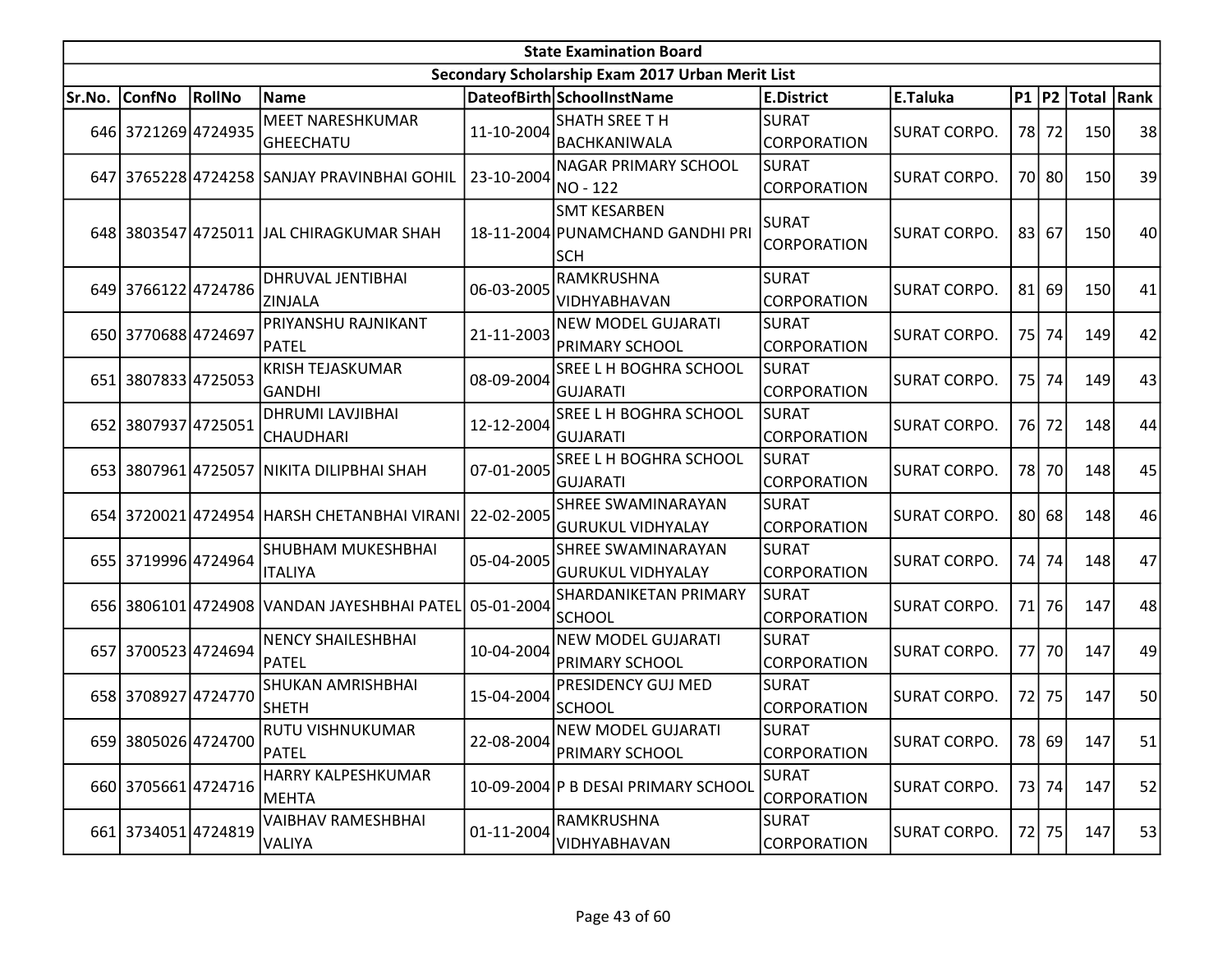|        | <b>State Examination Board</b><br>Secondary Scholarship Exam 2017 Urban Merit List |        |                                                 |            |                                                                                  |                                    |                     |    |       |                        |    |  |  |  |
|--------|------------------------------------------------------------------------------------|--------|-------------------------------------------------|------------|----------------------------------------------------------------------------------|------------------------------------|---------------------|----|-------|------------------------|----|--|--|--|
|        |                                                                                    |        |                                                 |            |                                                                                  |                                    |                     |    |       |                        |    |  |  |  |
| Sr.No. | <b>ConfNo</b>                                                                      | RollNo | Name                                            |            | DateofBirth SchoolInstName                                                       | <b>E.District</b>                  | E.Taluka            |    |       | P1   P2   Total   Rank |    |  |  |  |
|        | 662 3705590 4724737                                                                |        | SALONIBEN MANISHBHAI<br><b>SUTHAR</b>           |            | 13-01-2005 P B DESAI PRIMARY SCHOOL                                              | SURAT<br><b>CORPORATION</b>        | <b>SURAT CORPO.</b> |    | 74 73 | 147                    | 54 |  |  |  |
|        | 663 3720031 4724967                                                                |        | UTKARSH RAJNISHBHAI<br>LAKHANI                  | 16-03-2005 | SHREE SWAMINARAYAN<br><b>GURUKUL VIDHYALAY</b>                                   | SURAT<br>CORPORATION               | SURAT CORPO.        |    | 78 69 | 147                    | 55 |  |  |  |
|        |                                                                                    |        | 664 3766534 4725036 ZEEL HITESHKUMAR PATEL      |            | <b>SMT KESARBEN</b><br>04-08-2004 PUNAMCHAND GANDHI PRI<br><b>SCH</b>            | <b>SURAT</b><br>CORPORATION        | SURAT CORPO.        |    | 75 71 | 146                    | 56 |  |  |  |
|        |                                                                                    |        | 665 3768733 4723816 VRAJ KISHORBHAI KANANI      | 05-09-2004 | <b>GURUKUL VIDHYAPITH</b><br><b>KUMAR VIDHYALAY</b>                              | SURAT<br>CORPORATION               | <b>SURAT CORPO.</b> |    | 71 75 | 146                    | 57 |  |  |  |
|        | 666 3707874 4724736                                                                |        | SALONI MANOJBHAI<br><b>MISTRY</b>               |            | 26-09-2004 P B DESAI PRIMARY SCHOOL                                              | <b>SURAT</b><br>CORPORATION        | <b>SURAT CORPO.</b> |    | 75 71 | 146                    | 58 |  |  |  |
|        | 667 3733672 4724801                                                                |        | <b>MANAN MAHESHBHAI</b><br><b>TRIVEDI</b>       | 06-11-2004 | RAMKRUSHNA<br>VIDHYABHAVAN                                                       | <b>SURAT</b><br>CORPORATION        | <b>SURAT CORPO.</b> | 77 | 69    | 146                    | 59 |  |  |  |
|        | 668 3720697 4724960                                                                |        | <b>MANNAT CHANDUBHAI</b><br>MANGUKIYA           | 08-11-2004 | SHREE SWAMINARAYAN<br><b>GURUKUL VIDHYALAY</b>                                   | <b>SURAT</b><br><b>CORPORATION</b> | <b>SURAT CORPO.</b> |    | 77 69 | 146                    | 60 |  |  |  |
|        | 669 3720422 4723810                                                                |        | YASH HARERESHBHAI<br>MANIYA                     | 11-12-2004 | <b>ASPIRE PUBLIC SCHOOL -</b><br><b>GUJ MED - SEC SCH</b>                        | SURAT<br><b>CORPORATION</b>        | SURAT CORPO.        |    | 72 74 | 146                    | 61 |  |  |  |
|        |                                                                                    |        | 670 3700563 4724200 ATMIY SANJAYBHAI PATEL      | 18-01-2005 | NAGAR PRIMARY SCHOOL<br>NO - 113                                                 | <b>SURAT</b><br><b>CORPORATION</b> | <b>SURAT CORPO.</b> |    | 69 77 | 146                    | 62 |  |  |  |
|        | 671 3807079 4724706                                                                |        | VISHWA SUERESHBHAI<br><b>PATEL</b>              | 28-02-2004 | <b>NEW MODEL GUJARATI</b><br>PRIMARY SCHOOL                                      | SURAT<br>CORPORATION               | SURAT CORPO.        |    | 75 70 | 145                    | 63 |  |  |  |
|        | 672 3806042 4724883                                                                |        | ARMY NARENDRAKUMAR<br><b>PATEL</b>              | 11-07-2004 | <b>SHARDANIKETAN PRIMARY</b><br><b>SCHOOL</b>                                    | ISURAT<br><b>CORPORATION</b>       | <b>SURAT CORPO.</b> |    | 73 72 | 145                    | 64 |  |  |  |
|        | 673 3810164 4724983                                                                |        | <b>DHARMRAJSHING</b><br><b>VIKRAMSINH GOHIL</b> |            | <b>SMT D R RANA</b><br>26-08-2004 VIDHYASANKUL - DINDAYAL<br><b>SMRUTI TRUST</b> | <b>SURAT</b><br>CORPORATION        | <b>SURAT CORPO.</b> |    | 72 73 | 145                    | 65 |  |  |  |
|        | 674 3810884 4723931                                                                |        | AVAN HARSHADBHAI<br>AJUDIYA                     | 22-12-2004 | <b>MATRUBHUMI</b><br>VIDHYABHAVAN                                                | SURAT<br><b>CORPORATION</b>        | <b>SURAT CORPO.</b> |    | 74 71 | 145                    | 66 |  |  |  |
|        | 675 3810185 4724992                                                                |        | OM BIPINCHANDRA<br><b>SOLANKI</b>               |            | <b>SMT D R RANA</b><br>13-03-2005 VIDHYASANKUL - DINDAYAL<br><b>SMRUTI TRUST</b> | <b>SURAT</b><br>CORPORATION        | SURAT CORPO.        |    | 71 74 | 145                    | 67 |  |  |  |
|        | 676 3809994 4723792                                                                |        | <b>BHARGAV MAHESHBHAI</b><br><b>DAVE</b>        |            | 29-10-2003 ARCHNA VIDHYA BHAVAN                                                  | <b>SURAT</b><br><b>CORPORATION</b> | SURAT CORPO.        |    | 76 68 | 144                    | 68 |  |  |  |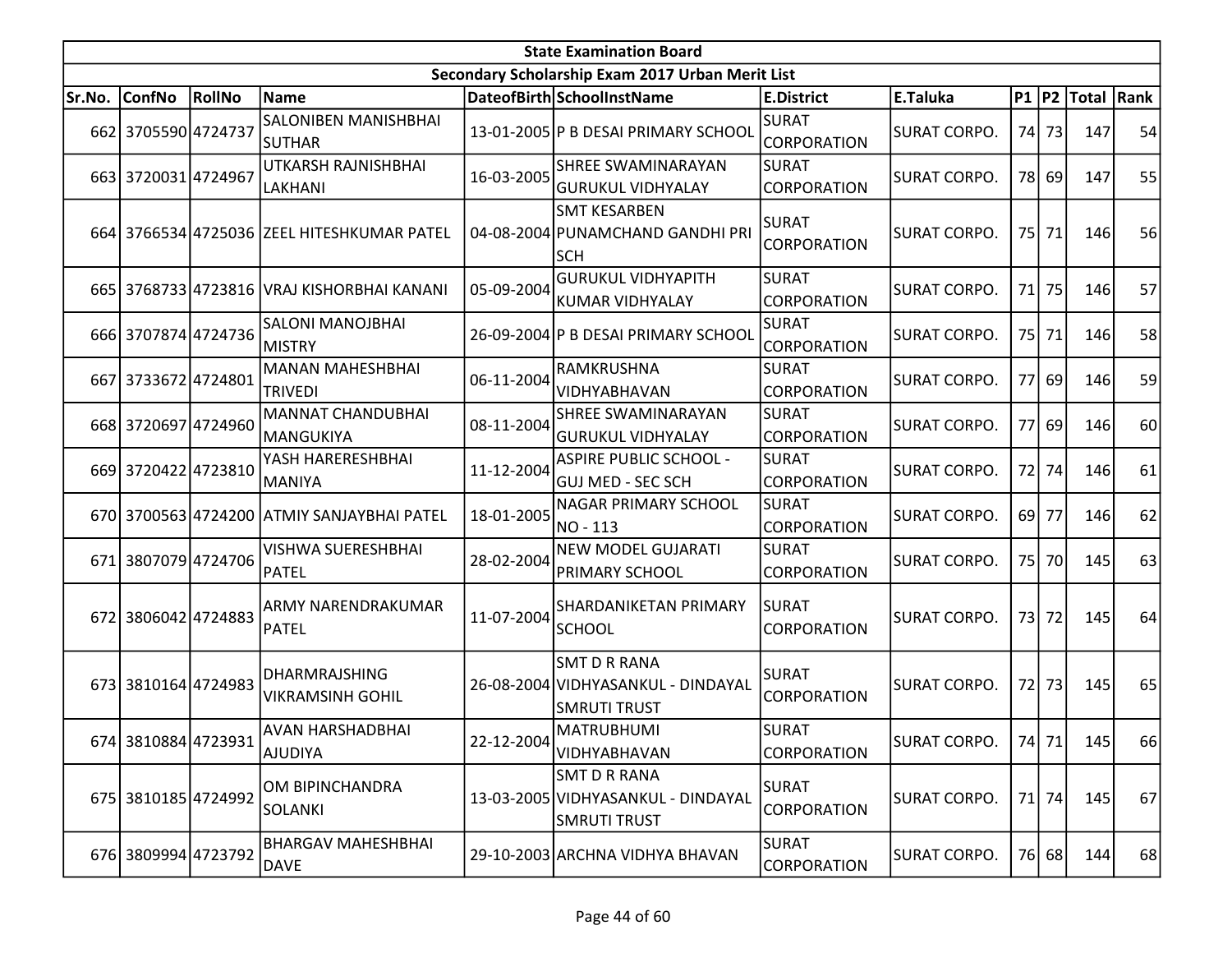|        |                     |                 |                                                                             |            | <b>State Examination Board</b>                                        |                                    |                     |       |                        |    |
|--------|---------------------|-----------------|-----------------------------------------------------------------------------|------------|-----------------------------------------------------------------------|------------------------------------|---------------------|-------|------------------------|----|
|        |                     |                 |                                                                             |            | Secondary Scholarship Exam 2017 Urban Merit List                      |                                    |                     |       |                        |    |
| Sr.No. | <b>ConfNo</b>       | <b>RollNo</b>   | <b>Name</b>                                                                 |            | DateofBirth SchoolInstName                                            | <b>E.District</b>                  | E.Taluka            |       | P1   P2   Total   Rank |    |
|        | 677 3720494 4724704 |                 | SHIVANGI VISHNUBHAI<br><b>PATEL</b>                                         | 25-01-2004 | <b>NEW MODEL GUJARATI</b><br>PRIMARY SCHOOL                           | <b>SURAT</b><br><b>CORPORATION</b> | <b>SURAT CORPO.</b> | 70 74 | 144                    | 69 |
|        | 678 3721008 4724349 |                 | HEMAN JASHAVANTBHAI<br><b>CHAUHAN</b>                                       | 18-07-2004 | NAGAR PRIMARY SCHOOL<br>NO - 177                                      | <b>SURAT</b><br><b>CORPORATION</b> | <b>SURAT CORPO.</b> | 68 76 | 144                    | 70 |
|        | 679 3734015 4724785 |                 | <b>DEVANSH CHIRAGBHAI</b><br> MAKWANA                                       | 01-09-2004 | RAMKRUSHNA<br><b>VIDHYABHAVAN</b>                                     | SURAT<br>CORPORATION               | <b>SURAT CORPO.</b> | 74 70 | 144                    | 71 |
|        |                     |                 | 680 3732814 4725014 MANAN PRANAYBHAI JOSHI 19-05-2005 PUNAMCHAND GANDHI PRI |            | <b>SMT KESARBEN</b><br><b>SCH</b>                                     | SURAT<br><b>CORPORATION</b>        | SURAT CORPO.        | 68 76 | 144                    | 72 |
|        |                     |                 | 681 3733784 4725085 RAJ BHARATBHAI GANGANI                                  | 21-05-2005 | <b>SUNCITY VIDHYALAY</b><br><b>VARACCHA ROAD</b>                      | <b>SURAT</b><br><b>CORPORATION</b> | SURAT CORPO.        | 68 76 | 144                    | 73 |
|        |                     |                 | 682 3721647 4724773 ZEEL AMITBHAI PATEL                                     | 27-01-2004 | <b>PRESIDENCY GUJ MED</b><br><b>SCHOOL</b>                            | <b>SURAT</b><br><b>CORPORATION</b> | <b>SURAT CORPO.</b> | 69 74 | 143                    | 74 |
|        |                     |                 | 683 3809835 4723790 ABHAY SANJAYBHAI JAVIYA                                 |            | 04-09-2004 ARCHNA VIDHYA BHAVAN                                       | <b>SURAT</b><br><b>CORPORATION</b> | <b>SURAT CORPO.</b> | 73 70 | 143                    | 75 |
|        |                     |                 | 684 3804498 4724878 RIDDHI ANAND PATEL                                      | 18-09-2004 | <b>SHARDA YATAN GUJARATI</b><br>SCHOOL                                | SURAT<br><b>CORPORATION</b>        | <b>SURAT CORPO.</b> | 78 64 | 142                    | 76 |
| 685    |                     | 3811015 4723926 | AKSHITA ASHOKBHAI<br>KALSARIYA                                              | 01-10-2004 | <b>MATRUBHUMI</b><br>VIDHYABHAVAN                                     | <b>SURAT</b><br><b>CORPORATION</b> | <b>SURAT CORPO.</b> | 70 72 | 142                    | 77 |
|        |                     |                 | 686 3807985 4725058 PRAPTI AMITSING SOLANKI                                 | 10-11-2004 | SREE L H BOGHRA SCHOOL<br><b>GUJARATI</b>                             | SURAT<br><b>CORPORATION</b>        | SURAT CORPO.        | 71 71 | 142                    | 78 |
|        | 687 3732703 4725003 |                 | AAYUSHI JAYESHBHAI<br><b>HADIYA</b>                                         |            | <b>SMT KESARBEN</b><br>24-11-2004 PUNAMCHAND GANDHI PRI<br><b>SCH</b> | <b>SURAT</b><br>CORPORATION        | <b>SURAT CORPO.</b> | 73 69 | 142                    | 79 |
|        | 688 3707302 4723807 |                 | MITALI NARESHKUMAR<br><b>MEHTA</b>                                          |            | 27-01-2005 ARPAN VIDHYA SANKUL                                        | SURAT<br><b>CORPORATION</b>        | <b>SURAT CORPO.</b> | 71 71 | 142                    | 80 |
|        |                     |                 | 689 3732430 4725016 MEET NITINKUMAR OZA                                     |            | <b>SMT KESARBEN</b><br>28-01-2005 PUNAMCHAND GANDHI PRI<br><b>SCH</b> | <b>SURAT</b><br>CORPORATION        | <b>SURAT CORPO.</b> | 71 71 | 142                    | 81 |
|        |                     |                 | 690 3810975 4723925 AESHA JIGNESHBHAI PATEL                                 | 05-06-2005 | <b>MATRUBHUMI</b><br><b>VIDHYABHAVAN</b>                              | <b>SURAT</b><br>CORPORATION        | <b>SURAT CORPO.</b> | 70 72 | 142                    | 82 |
|        |                     |                 | 691 3809829 4724685 KASHISH PRAVINBHAI PATEL 17-06-2004                     |            | NEW MODEL GUJARATI<br>PRIMARY SCHOOL                                  | <b>SURAT</b><br><b>CORPORATION</b> | <b>SURAT CORPO.</b> | 72 69 | 141                    | 83 |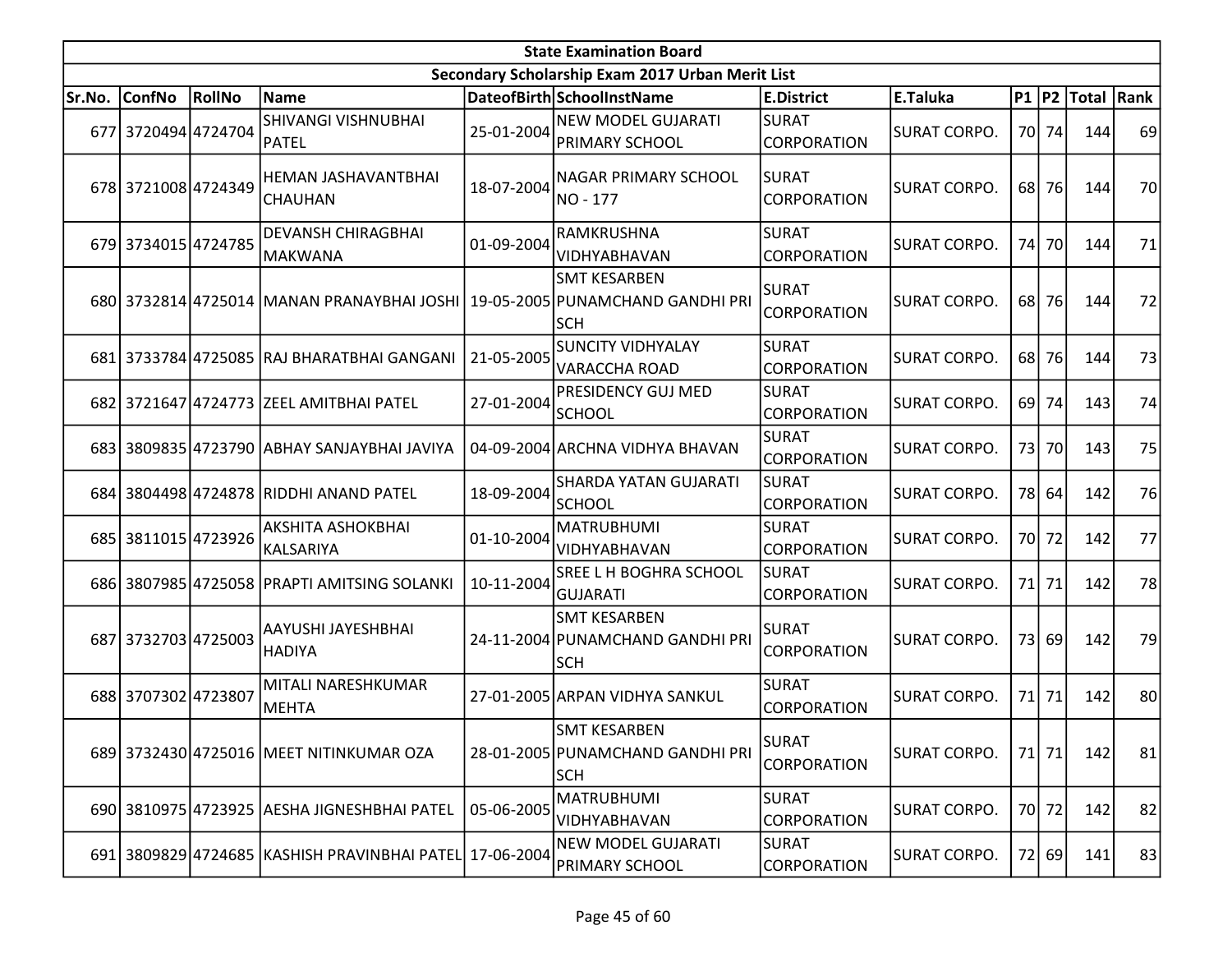|        | <b>State Examination Board</b> |        |                                                         |            |                                                                        |                                    |                     |    |         |                  |                 |  |  |
|--------|--------------------------------|--------|---------------------------------------------------------|------------|------------------------------------------------------------------------|------------------------------------|---------------------|----|---------|------------------|-----------------|--|--|
|        |                                |        |                                                         |            | Secondary Scholarship Exam 2017 Urban Merit List                       |                                    |                     |    |         |                  |                 |  |  |
| Sr.No. | <b>ConfNo</b>                  | RollNo | Name                                                    |            | DateofBirth SchoolInstName                                             | <b>E.District</b>                  | E.Taluka            |    |         | P1 P2 Total Rank |                 |  |  |
|        | 692 3810878 4723979            |        | ROHAN DIVYESHKUMAR<br>KEDARIYA                          | 19-09-2004 | <b>MATRUBHUMI</b><br><b>VIDHYABHAVAN</b>                               | SURAT<br><b>CORPORATION</b>        | <b>SURAT CORPO.</b> |    | 72 69   | 141              | 84              |  |  |
|        |                                |        | 693 3720751 4724965 TIRTH ASHISHBHAI RUPANI             | 15-10-2004 | <b>SHREE SWAMINARAYAN</b><br><b>GURUKUL VIDHYALAY</b>                  | SURAT<br>CORPORATION               | <b>SURAT CORPO.</b> |    | 75 66   | 141              | 85              |  |  |
|        |                                |        | 694 3804015 4723806 YASH ILESHHBHAI AJUDIYA             |            | 18-10-2004 ARCHNA VIDHYA BHAVAN                                        | SURAT<br><b>CORPORATION</b>        | <b>SURAT CORPO.</b> | 79 | 62      | 141              | 86              |  |  |
|        | 695 3701933 4724401            |        | <b>SHREYA KISHORBHAI</b><br><b>DHAVLE</b>               | 24-10-2004 | <b>NAGAR PRIMARY SCHOOL</b><br><b>NO-207</b>                           | <b>SURAT</b><br><b>CORPORATION</b> | <b>SURAT CORPO.</b> |    | 69 72   | 141              | 87              |  |  |
|        |                                |        | 696 3805887 4724898 KRUPALI ALPESHBHAI PATEL 27-12-2004 |            | SHARDANIKETAN PRIMARY<br><b>SCHOOL</b>                                 | <b>SURAT</b><br><b>CORPORATION</b> | <b>SURAT CORPO.</b> |    | 68 73   | 141              | 88              |  |  |
|        | 697 3807952 4725055            |        | <b>KRUSHNA SANJAYKUMAR</b><br><b>GHEEWALA</b>           | 24-01-2005 | <b>SREE L H BOGHRA SCHOOL</b><br><b>GUJARATI</b>                       | SURAT<br><b>CORPORATION</b>        | <b>SURAT CORPO.</b> |    | 71 70   | 141              | 89              |  |  |
|        |                                |        | 698 3721277 4724934 MAN DIPESHKUMAR PATEL               | 21-07-2004 | <b>SHATH SREE TH</b><br><b>BACHKANIWALA</b>                            | <b>SURAT</b><br><b>CORPORATION</b> | <b>SURAT CORPO.</b> |    | 69 71   | 140              | 90 <sub>0</sub> |  |  |
|        | 699 3810447 4724776            |        | PARTH RAJENDRAKUMAR<br><b>PATEL</b>                     |            | R S M PUNAWALA<br>16-09-2004 SARVAJANIK EXPERIMENTAL<br>PRIMARY SCHOOL | <b>SURAT</b><br><b>CORPORATION</b> | <b>SURAT CORPO.</b> |    | 73 67   | 140              | 91              |  |  |
|        | 700 3805896 4724911            |        | YASHVI RAJENDRABHAI<br><b>PATEL</b>                     | 17-10-2004 | SHARDANIKETAN PRIMARY<br><b>SCHOOL</b>                                 | SURAT<br><b>CORPORATION</b>        | <b>SURAT CORPO.</b> |    | 70 70   | 140              | 92              |  |  |
|        | 701 3770859 4724007            |        | <b>ARATI RAGHAVBHAI</b><br>KALSARIYA                    | 28-10-2004 | <b>NAGAR PRIMARY SCHOOL</b><br>NO - 008 (NEW)                          | SURAT<br><b>CORPORATION</b>        | <b>SURAT CORPO.</b> |    | 74 66   | 140              | 93              |  |  |
|        | 702 3720708 4724971            |        | YOGESHKUMAR<br><b>BHAVABHAI CHAUDHARI</b>               | 21-02-2005 | <b>SHREE SWAMINARAYAN</b><br><b>GURUKUL VIDHYALAY</b>                  | SURAT<br><b>CORPORATION</b>        | <b>SURAT CORPO.</b> |    | 68 72   | 140              | 94              |  |  |
|        | 703 3732254 4725012            |        | <b>KEVIL MANISHKUMAR</b><br><b>GANDHI</b>               |            | <b>SMT KESARBEN</b><br>10-06-2005 PUNAMCHAND GANDHI PRI<br><b>SCH</b>  | SURAT<br><b>CORPORATION</b>        | <b>SURAT CORPO.</b> |    | 73 67   | 140              | 95              |  |  |
|        | 704 3705739 4724739            |        | SHIVANGI YATINBHAI<br><b>GAJJAR</b>                     |            | 02-12-2003 P B DESAI PRIMARY SCHOOL                                    | <b>SURAT</b><br>CORPORATION        | <b>SURAT CORPO.</b> |    | 71 68   | 139              | 96              |  |  |
|        |                                |        | 705 3770916 4724705 SHREYA SEDHABHAI PATEL              | 19-03-2004 | <b>NEW MODEL GUJARATI</b><br><b>PRIMARY SCHOOL</b>                     | <b>SURAT</b><br>CORPORATION        | <b>SURAT CORPO.</b> |    | $67$ 72 | 139              | 97              |  |  |
|        | 706 3805616 4724906            |        | PRIYANSHU KAMLESHBHAI<br>PATEL                          | 26-06-2004 | SHARDANIKETAN PRIMARY<br><b>SCHOOL</b>                                 | SURAT<br><b>CORPORATION</b>        | <b>SURAT CORPO.</b> |    | 65 74   | 139              | 98              |  |  |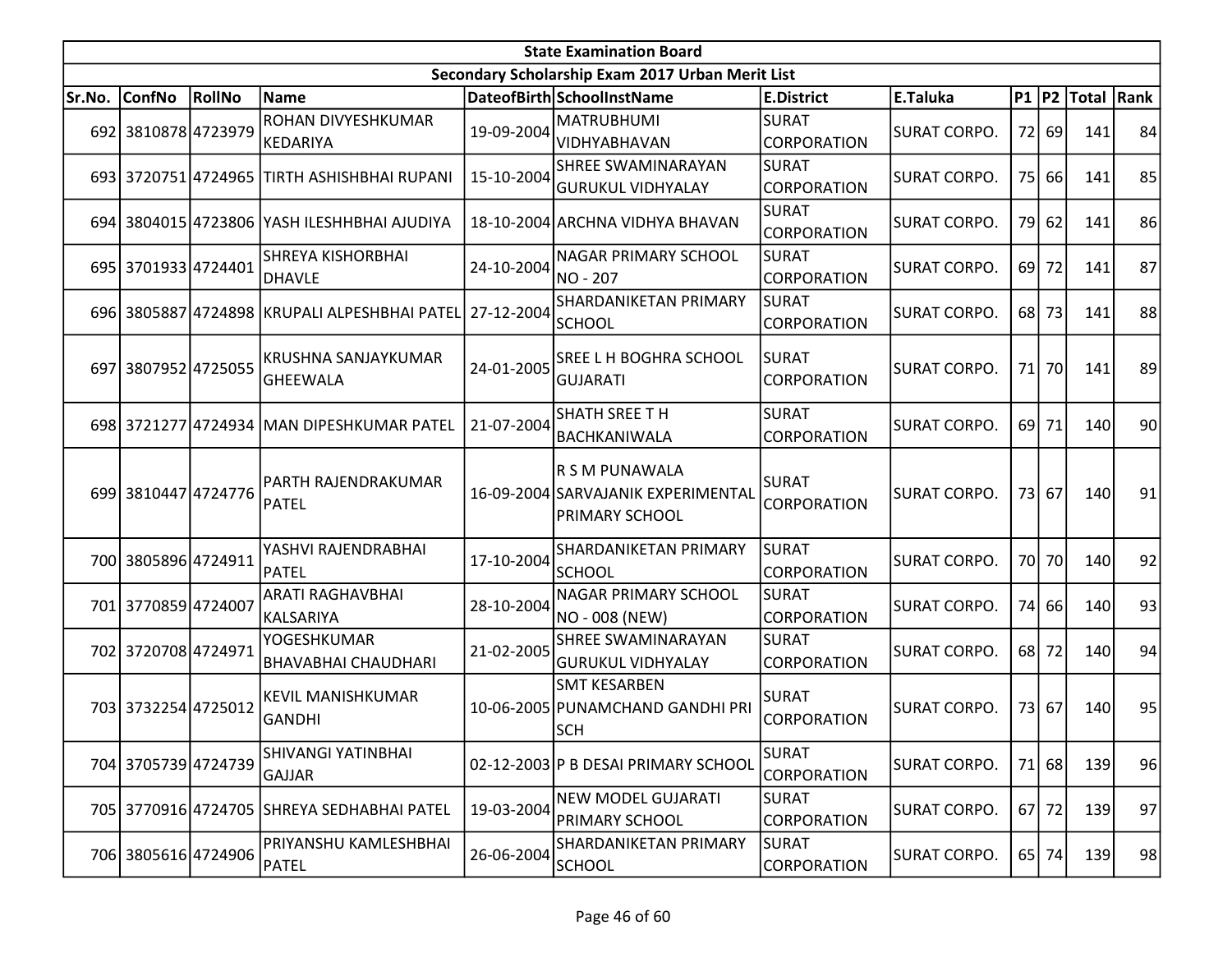|        |                     |               |                                                       |            | <b>State Examination Board</b>                                                             |                                    |                     |           |       |            |     |
|--------|---------------------|---------------|-------------------------------------------------------|------------|--------------------------------------------------------------------------------------------|------------------------------------|---------------------|-----------|-------|------------|-----|
|        |                     |               |                                                       |            | Secondary Scholarship Exam 2017 Urban Merit List                                           |                                    |                     |           |       |            |     |
| Sr.No. | <b>ConfNo</b>       | <b>RollNo</b> | <b>Name</b>                                           |            | DateofBirth SchoolInstName                                                                 | E.District                         | <b>E.Taluka</b>     | $P1$  P2  |       | Total Rank |     |
|        |                     |               | 707 3721191 4724767 PREXA ALPESH PATEL                | 19-08-2004 | PRESIDENCY GUJ MED<br><b>SCHOOL</b>                                                        | SURAT<br><b>CORPORATION</b>        | <b>SURAT CORPO.</b> | 69 l      | 70I   | 139        | 99  |
|        |                     |               | 708 3733881 4724782 AYUSH ASHOKBHAI RAMANI 02-09-2004 |            | RAMKRUSHNA<br><b>VIDHYABHAVAN</b>                                                          | <b>SURAT</b><br><b>CORPORATION</b> | SURAT CORPO.        |           | 76 63 | 139        | 100 |
|        |                     |               | 709 3764600 4724795 JJINAL JAYESHBHAI PATEL           | 26-10-2004 | RAMKRUSHNA<br>VIDHYABHAVAN                                                                 | <b>SURAT</b><br><b>CORPORATION</b> | <b>SURAT CORPO.</b> | 69        | 70    | 139        | 101 |
|        |                     |               | 710 3708577 4724526 GAYATRI HIRALAL PATIL             | 25-12-2004 | <b>NAGAR PRIMARY SCHOOL</b><br>NO - 236                                                    | SURAT<br><b>CORPORATION</b>        | ISURAT CORPO.       | 71        | 68    | 139        | 102 |
|        | 711 3766097 4724784 |               | <b>DENCY MAHENDRABHAI</b><br><b>CHIKANI</b>           | 18-04-2005 | RAMKRUSHNA<br>VIDHYABHAVAN                                                                 | <b>SURAT</b><br>CORPORATION        | <b>SURAT CORPO.</b> | 78        | 61    | 139        | 103 |
|        | 712 3720001 4724953 |               | <b>GAURAV</b><br><b>GHANASHYAMBHAI</b><br>MANGUKIYA   | 03-05-2005 | SHREE SWAMINARAYAN<br><b>GURUKUL VIDHYALAY</b>                                             | <b>SURAT</b><br>CORPORATION        | ISURAT CORPO.       | 71        | 68    | 139        | 104 |
|        | 713 3810888 4723937 |               | DEV JAGDISHBHAI DAVRA                                 | 29-06-2005 | <b>MATRUBHUMI</b><br>VIDHYABHAVAN                                                          | SURAT<br><b>CORPORATION</b>        | <b>SURAT CORPO.</b> | 75        | 64    | 139        | 105 |
|        | 714 3707798 4725002 |               | <b>SARTHAK RAJESHKUMAR</b><br><b>BHANSUTIA</b>        |            | <b>SMT K C SHAH AND SMT H H</b><br>21-08-2005 N SHAH JEEVAN BHARATI<br>PRAVRUTTI VIDHYALAY | SURAT<br>CORPORATION               | <b>SURAT CORPO.</b> | 73        | 66    | 139        | 106 |
|        |                     |               | 715 3770734 4724683 JJANVI MANISHBHAI PATEL           | 24-09-2004 | <b>NEW MODEL GUJARATI</b><br><b>PRIMARY SCHOOL</b>                                         | SURAT<br><b>CORPORATION</b>        | <b>SURAT CORPO.</b> | <b>66</b> | 72    | 138        | 107 |
|        | 716 3808076 4725061 |               | VISHWA DHIRAJBHAI<br><b>PARMAR</b>                    | 02-10-2004 | SREE L H BOGHRA SCHOOL<br><b>GUJARATI</b>                                                  | SURAT<br><b>CORPORATION</b>        | <b>SURAT CORPO.</b> | 72        | 66    | 138        | 108 |
|        |                     |               | 717 3769114 4725090 ZEEL JAYESHKUMAR RANA             |            | 25-10-2004 SUNGRACE GUJ SCHOOL                                                             | SURAT<br><b>CORPORATION</b>        | <b>SURAT CORPO.</b> | 63        | 75    | 138        | 109 |
|        | 718 3721216 4724974 |               | MOHMEDAMMAR<br>ALTAFHUSEN VAJIRWALA                   |            | 29-10-2004 SIR J J MISHRA SHALA                                                            | SURAT<br>CORPORATION               | ISURAT CORPO.       | 66        | 72    | 138        | 110 |
|        | 719 3702750 4724143 |               | DISHA PRAVINBHAI<br>VAGHANI                           | 25-11-2004 | <b>NAGAR PRIMARY SCHOOL</b><br>NO - 090                                                    | <b>SURAT</b><br><b>CORPORATION</b> | SURAT CORPO.        | 72        | 66    | 138        | 111 |
|        | 720 3732751 4725015 |               | <b>MEET CHANDRAKANT</b><br>PATEL                      |            | <b>SMT KESARBEN</b><br>01-01-2005 PUNAMCHAND GANDHI PRI<br> SCH                            | <b>SURAT</b><br>CORPORATION        | SURAT CORPO.        |           | 70 68 | <b>138</b> | 112 |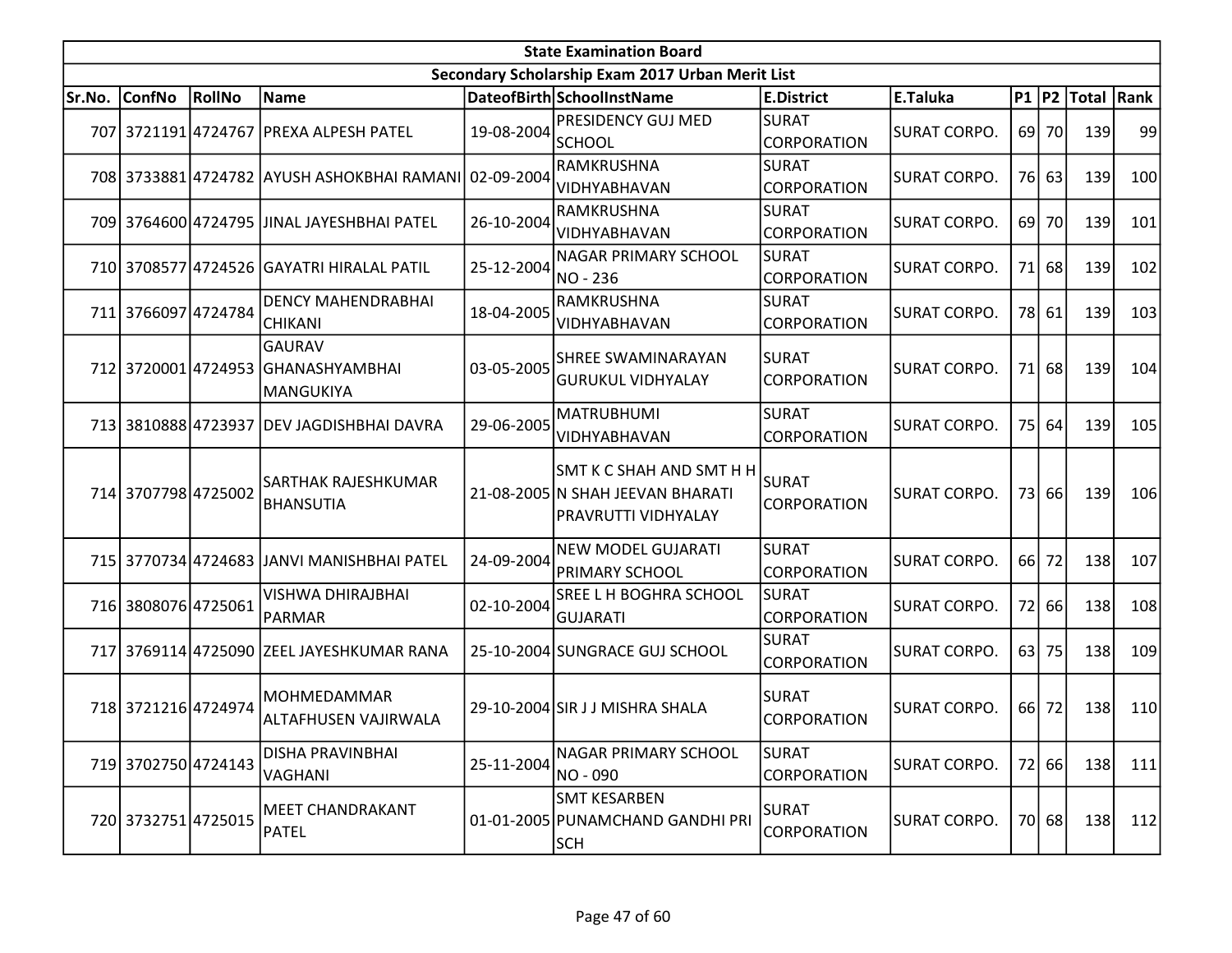|        | <b>State Examination Board</b><br>Secondary Scholarship Exam 2017 Urban Merit List |               |                                            |            |                                                       |                                    |                     |    |         |                  |     |  |  |  |
|--------|------------------------------------------------------------------------------------|---------------|--------------------------------------------|------------|-------------------------------------------------------|------------------------------------|---------------------|----|---------|------------------|-----|--|--|--|
|        |                                                                                    |               |                                            |            |                                                       |                                    |                     |    |         |                  |     |  |  |  |
| Sr.No. | <b>ConfNo</b>                                                                      | <b>RollNo</b> | Name                                       |            | DateofBirth SchoolInstName                            | <b>E.District</b>                  | E.Taluka            |    |         | P1 P2 Total Rank |     |  |  |  |
|        | 721 3703417 4723867                                                                |               | PRINCE MANGABHAI<br> KALSARIYA             | 31-01-2005 | L P SAVANI VIDHYA NIKETAN SURAT<br>- PRI SCH          | <b>CORPORATION</b>                 | <b>SURAT CORPO.</b> |    | 67 71   | 138              | 113 |  |  |  |
|        |                                                                                    |               | 722 3768966 4723883 ZEEL NILESHBHAI TEJANI | 12-02-2005 | L P SAVANI VIDHYA NIKETAN SURAT<br><b>PRISCH</b>      | CORPORATION                        | SURAT CORPO.        | 71 | 67      | 138              | 114 |  |  |  |
|        | 723 3810861 4723982                                                                |               | SAHIL CHANDRESHKUMAR<br><b>SOJITRA</b>     | 05-04-2005 | <b>MATRUBHUMI</b><br>VIDHYABHAVAN                     | <b>SURAT</b><br><b>CORPORATION</b> | SURAT CORPO.        |    | 66 72   | 138              | 115 |  |  |  |
|        |                                                                                    |               | 724 3805989 4724899 MANN YOGESHBHAI PATEL  | 12-07-2005 | SHARDANIKETAN PRIMARY<br><b>SCHOOL</b>                | <b>SURAT</b><br><b>CORPORATION</b> | <b>SURAT CORPO.</b> |    | 67 71   | 138              | 116 |  |  |  |
|        |                                                                                    |               | 725 3805953 4724702 SHARMI VIPULBHAI PATEL | 31-08-2004 | <b>NEW MODEL GUJARATI</b><br>PRIMARY SCHOOL           | <b>SURAT</b><br><b>CORPORATION</b> | SURAT CORPO.        | 70 | 67      | 137              | 117 |  |  |  |
|        | 726 3720736 4724969                                                                |               | <b>VAIBHAV RAJESHBHAI</b><br><b>GAJERA</b> | 05-09-2004 | SHREE SWAMINARAYAN<br><b>GURUKUL VIDHYALAY</b>        | <b>SURAT</b><br>CORPORATION        | <b>SURAT CORPO.</b> | 72 | 65      | 137              | 118 |  |  |  |
|        |                                                                                    |               | 727 3703460 4723826 AKASH KALUBHAI BELDIYA | 29-10-2004 | L P SAVANI VIDHYA NIKETAN<br>- PRI SCH                | <b>SURAT</b><br><b>CORPORATION</b> | SURAT CORPO.        | 68 | 69      | 137              | 119 |  |  |  |
|        | 728 3765890 4724807                                                                |               | PAVAN JITENDRABHAI<br><b>JIYANI</b>        | 23-04-2005 | RAMKRUSHNA<br>VIDHYABHAVAN                            | <b>SURAT</b><br><b>CORPORATION</b> | SURAT CORPO.        |    | 70 67   | 137              | 120 |  |  |  |
|        |                                                                                    |               | 729 3765243 4724256 PARTH RAVAJIBHAI KAVAD | 13-07-2005 | NAGAR PRIMARY SCHOOL<br>NO - 122                      | <b>SURAT</b><br><b>CORPORATION</b> | SURAT CORPO.        | 69 | 68      | 137              | 121 |  |  |  |
|        | 730 3720746 4724677                                                                |               | AYUSHKUMAR VISHNUBHAI<br>PATEL             | 01-01-2004 | <b>NEW MODEL GUJARATI</b><br>PRIMARY SCHOOL           | <b>SURAT</b><br>CORPORATION        | <b>SURAT CORPO.</b> | 73 | 63      | 136              | 122 |  |  |  |
|        | 731 3734111 4724806                                                                |               | NIRMAL<br>DHARMENDRABHAI PATEL             | 14-02-2004 | RAMKRUSHNA<br>VIDHYABHAVAN                            | <b>SURAT</b><br>CORPORATION        | SURAT CORPO.        | 71 | 65      | 136              | 123 |  |  |  |
|        |                                                                                    |               | 732 3701373 4724678 DENISH DILIPBHAI PATEL | 14-08-2004 | <b>NEW MODEL GUJARATI</b><br>PRIMARY SCHOOL           | <b>SURAT</b><br><b>CORPORATION</b> | <b>SURAT CORPO.</b> | 73 | 63      | 136              | 124 |  |  |  |
|        | 733 3720745 4724957                                                                |               | JAYKUMAR HARESHBHAI<br>MERULIYA            | 29-09-2004 | <b>SHREE SWAMINARAYAN</b><br><b>GURUKUL VIDHYALAY</b> | <b>SURAT</b><br><b>CORPORATION</b> | SURAT CORPO.        | 71 | 65      | 136              | 125 |  |  |  |
|        | 734 3803580 4724405                                                                |               | AMAR SHREEKRUSHNA<br><b>KAVARE</b>         | 01-10-2004 | NAGAR PRIMARY SCHOOL<br>NO - 211                      | <b>SURAT</b><br>CORPORATION        | SURAT CORPO.        |    | $62$ 74 | 136              | 126 |  |  |  |
|        | 735 3720035 4724952                                                                |               | DHRUVIL ASHVINBHAI<br> MANGUKIYA           | 02-04-2005 | SHREE SWAMINARAYAN<br><b>GURUKUL VIDHYALAY</b>        | <b>SURAT</b><br>CORPORATION        | SURAT CORPO.        | 72 | 64      | 136              | 127 |  |  |  |
|        | 736 3768408 4723802                                                                |               | TANAY MUKESHBHAI<br>KANANI                 |            | 23-04-2005 ARCHNA VIDHYA BHAVAN                       | <b>SURAT</b><br><b>CORPORATION</b> | <b>SURAT CORPO.</b> |    | 64 72   | 136              | 128 |  |  |  |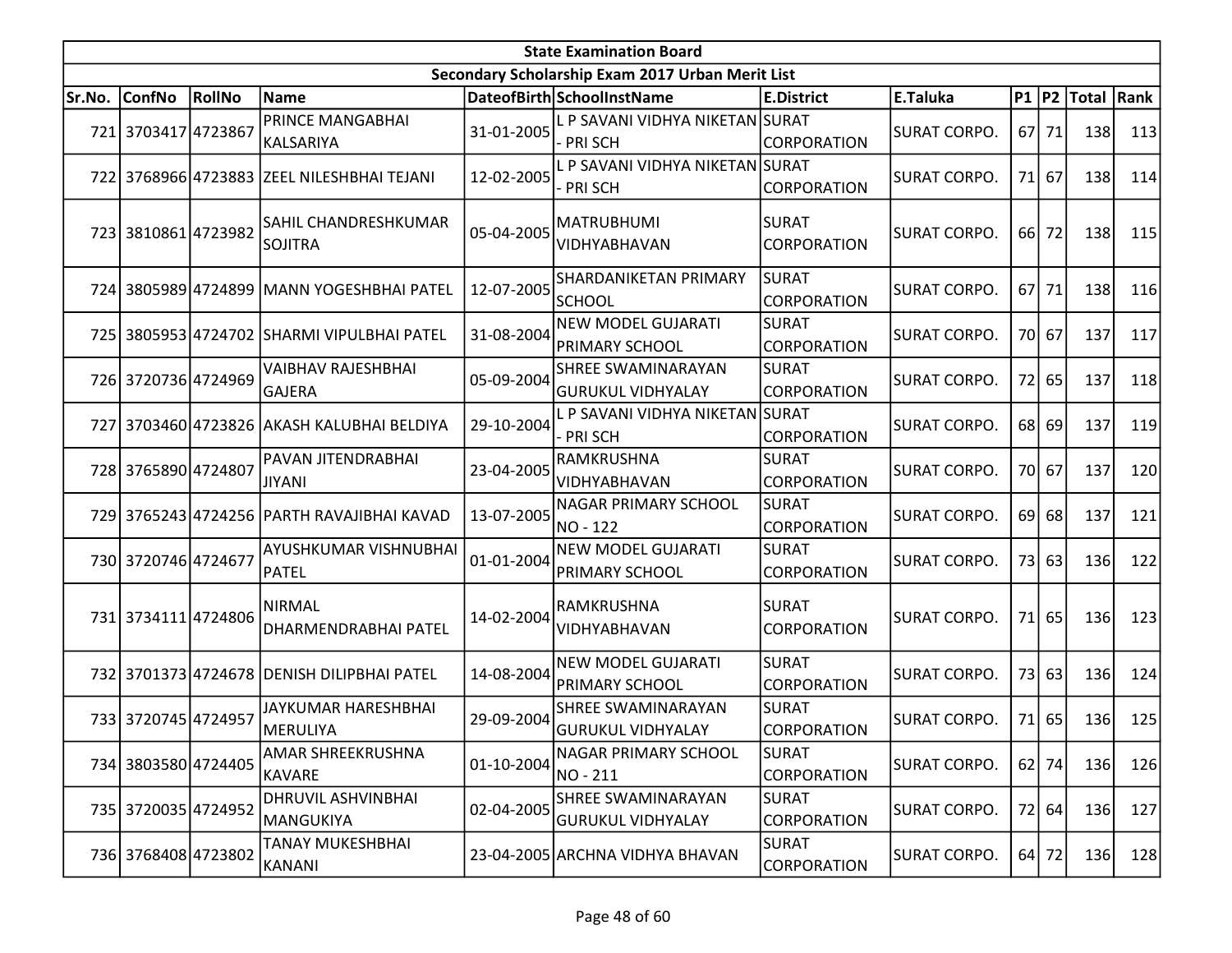|        |                     |               |                                               |            | <b>State Examination Board</b>                                                   |                                    |                     |    |         |                        |     |
|--------|---------------------|---------------|-----------------------------------------------|------------|----------------------------------------------------------------------------------|------------------------------------|---------------------|----|---------|------------------------|-----|
|        |                     |               |                                               |            | Secondary Scholarship Exam 2017 Urban Merit List                                 |                                    |                     |    |         |                        |     |
| Sr.No. | <b>ConfNo</b>       | <b>RollNo</b> | Name                                          |            | DateofBirth SchoolInstName                                                       | <b>E.District</b>                  | E.Taluka            |    |         | P1   P2   Total   Rank |     |
|        | 737 3810224 4724987 |               | KAKSHAKUMARI<br>UTTAMBHAI PATEL               |            | <b>SMT D R RANA</b><br>11-12-2003 VIDHYASANKUL - DINDAYAL<br><b>SMRUTI TRUST</b> | <b>SURAT</b><br>CORPORATION        | <b>SURAT CORPO.</b> | 63 | 72      | 135                    | 129 |
|        | 738 3768115 4723915 |               | POOJAL HIMANSHU<br><b>GAIKWAD</b>             |            | <b>LOURDES</b><br>01-05-2004 CONVENTPRIMARY SCHOOL<br><b>GUJARATI</b>            | <b>SURAT</b><br>CORPORATION        | <b>SURAT CORPO.</b> | 66 | 69      | 135                    | 130 |
|        | 739 3700544 4724204 |               | DHAVAL ARAVINDBHAI<br><b>VYAS</b>             | 07-05-2004 | <b>NAGAR PRIMARY SCHOOL</b><br>NO - 113                                          | <b>SURAT</b><br><b>CORPORATION</b> | <b>SURAT CORPO.</b> | 68 | 67      | 135                    | 131 |
|        |                     |               | 740 3721285 4724915 BIJAL RAMESHBHAI RANA     | 06-09-2004 | SHATH SREE TH<br><b>BACHKANIWALA</b>                                             | <b>SURAT</b><br>CORPORATION        | <b>SURAT CORPO.</b> | 68 | 67      | 135                    | 132 |
|        |                     |               | 741 3806136 4724901 MIHIR JAYESHBHAI PATEL    | 23-04-2002 | SHARDANIKETAN PRIMARY<br><b>SCHOOL</b>                                           | <b>SURAT</b><br><b>CORPORATION</b> | <b>SURAT CORPO.</b> | 67 | 67      | 134                    | 133 |
|        | 742 3804291 4724880 |               | SHREYAKUMARI ASHISH<br>PATEL                  | 20-02-2004 | <b>SHARDA YATAN GUJARATI</b><br><b>SCHOOL</b>                                    | <b>SURAT</b><br><b>CORPORATION</b> | <b>SURAT CORPO.</b> | 67 | 67      | 134                    | 134 |
|        |                     |               | 743   3807918 4725054 KRISHI NITINBHAI GANDHI | 12-04-2004 | SREE L H BOGHRA SCHOOL<br><b>GUJARATI</b>                                        | <b>SURAT</b><br>CORPORATION        | <b>SURAT CORPO.</b> | 74 | 60      | 134                    | 135 |
|        | 744 3721248 4724928 |               | <b>JAY MUKESHBHAI</b><br>RANGOONWALA          | 05-07-2004 | <b>SHATH SREE TH</b><br>BACHKANIWALA                                             | <b>SURAT</b><br>CORPORATION        | SURAT CORPO.        | 67 | 67      | 134                    | 136 |
|        | 745 3807740 4725052 |               | <b>HEMIL SHAILESHBHAI</b><br>RATHOD           | 19-07-2004 | SREE L H BOGHRA SCHOOL<br><b>GUJARATI</b>                                        | <b>SURAT</b><br><b>CORPORATION</b> | <b>SURAT CORPO.</b> | 70 | 64      | 134                    | 137 |
|        | 746 3806158 4724905 |               | PREKSHA MAHENDRABHAI<br>PATEL                 | 23-07-2004 | SHARDANIKETAN PRIMARY<br><b>SCHOOL</b>                                           | <b>SURAT</b><br><b>CORPORATION</b> | <b>SURAT CORPO.</b> | 64 | 70      | 134                    | 138 |
|        |                     |               | 747 3720728 4724681 HETVI BHARATBHAI PATEL    | 14-08-2004 | <b>NEW MODEL GUJARATI</b><br><b>PRIMARY SCHOOL</b>                               | <b>SURAT</b><br><b>CORPORATION</b> | SURAT CORPO.        | 66 | 68      | 134                    | 139 |
|        | 748 3804479 4724684 |               | KARINA VISHNUBAHAI<br>PATEL                   | 06-10-2004 | <b>NEW MODEL GUJARATI</b><br><b>PRIMARY SCHOOL</b>                               | <b>SURAT</b><br><b>CORPORATION</b> | <b>SURAT CORPO.</b> | 64 | 70      | 134                    | 140 |
|        |                     |               | 749 3733954 4724233 PURVI RAMESHBHAI VIRAS    | 12-10-2004 | NAGAR PRIMARY SCHOOL<br>NO - 115                                                 | <b>SURAT</b><br>CORPORATION        | <b>SURAT CORPO.</b> |    | $69$ 65 | 134                    | 141 |
|        | 750 3811458 4723900 |               | SAHIL PARESHBHAI<br>PADAMANI                  |            | LITTLE FLOWER HIGH SCH -<br>08-01-2005 GUJ MED - BHAVNATH EDU<br><b>TRUST</b>    | <b>SURAT</b><br><b>CORPORATION</b> | SURAT CORPO.        |    | 72 62   | 134                    | 142 |
|        |                     |               | 751 3733738 4724820 VANSH FULESHBHAI PATEL    | 11-05-2005 | <b>RAMKRUSHNA</b><br>VIDHYABHAVAN                                                | <b>SURAT</b><br><b>CORPORATION</b> | SURAT CORPO.        |    | $63$ 71 | 134                    | 143 |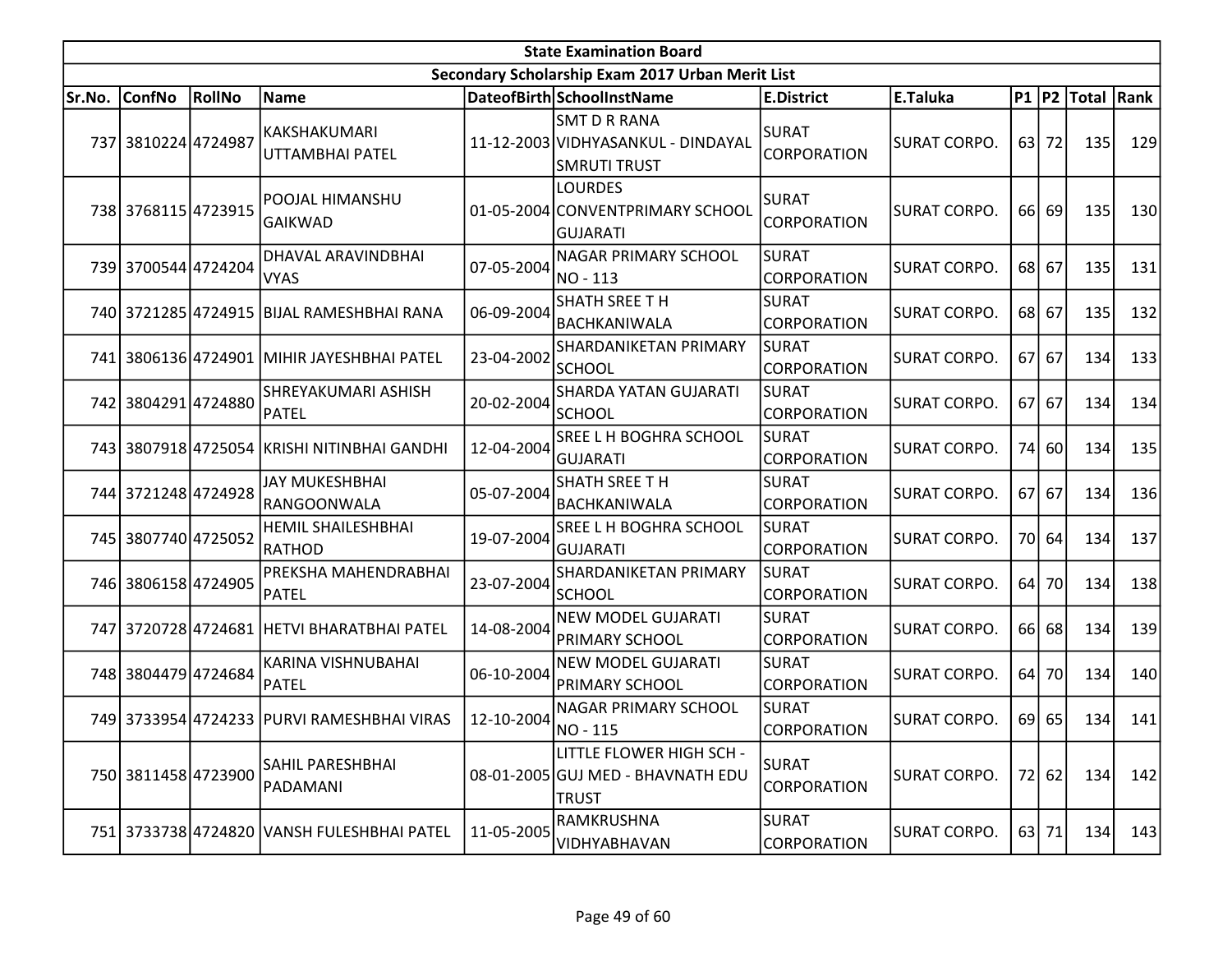|        |                     |        |                                                           |            | <b>State Examination Board</b>                                                   |                                    |                     |    |         |                        |     |
|--------|---------------------|--------|-----------------------------------------------------------|------------|----------------------------------------------------------------------------------|------------------------------------|---------------------|----|---------|------------------------|-----|
|        |                     |        |                                                           |            | Secondary Scholarship Exam 2017 Urban Merit List                                 |                                    |                     |    |         |                        |     |
| Sr.No. | <b>ConfNo</b>       | RollNo | Name                                                      |            | DateofBirth SchoolInstName                                                       | <b>E.District</b>                  | E.Taluka            |    |         | P1   P2   Total   Rank |     |
|        | 752 3768744 4723812 |        | <b>DAKSH KAMLESHBHAI</b><br>PATEL                         | 29-06-2005 | <b>GURUKUL VIDHYAPITH</b><br> KUMAR VIDHYALAY                                    | SURAT<br><b>CORPORATION</b>        | <b>SURAT CORPO.</b> |    | 68 66   | 134                    | 144 |
|        |                     |        | 753 3770744 4724682 JJANVI DINESHKUMAR PATEL 05-10-2003   |            | <b>NEW MODEL GUJARATI</b><br>PRIMARY SCHOOL                                      | SURAT<br>CORPORATION               | <b>SURAT CORPO.</b> |    | 66 67   | 133                    | 145 |
|        | 754 3770721 4724676 |        | ARYANKUMAR DILIPBHAI<br>PATEL                             | 02-01-2004 | <b>NEW MODEL GUJARATI</b><br><b>PRIMARY SCHOOL</b>                               | <b>SURAT</b><br><b>CORPORATION</b> | <b>SURAT CORPO.</b> |    | 70 63   | 133                    | 146 |
|        | 755 3808214 4724670 |        | <b>SNEHABEN SURESHBHAI</b><br><b>RATHOD</b>               | 01-03-2004 | <b>NAVSRJAN PRIMARY</b><br><b>SCHOOL MAGDALLA</b>                                | <b>SURAT</b><br><b>CORPORATION</b> | <b>SURAT CORPO.</b> | 69 | 64      | 133                    | 147 |
|        | 756 3811018 4723963 |        | <b>MAYURI MAHESHBHAI</b><br><b>VIRANI</b>                 | 19-07-2004 | <b>MATRUBHUMI</b><br>VIDHYABHAVAN                                                | <b>SURAT</b><br><b>CORPORATION</b> | <b>SURAT CORPO.</b> |    | 72 61   | 133                    | 148 |
|        | 757 3804290 4724755 |        | RISHI HIMANSHU<br>MEVAWALA                                | 15-10-2004 | PRESIDENCY ENG MED<br><b>SCHOOL</b>                                              | <b>SURAT</b><br><b>CORPORATION</b> | <b>SURAT CORPO.</b> |    | $62$ 71 | 133                    | 149 |
|        |                     |        | 758 3720698 4724959 JENIL DINESHBHAI DHOLA                | 18-11-2004 | SHREE SWAMINARAYAN<br>GURUKUL VIDHYALAY                                          | SURAT<br>CORPORATION               | <b>SURAT CORPO.</b> |    | $71$ 62 | 133                    | 150 |
|        | 759 3768152 4723914 |        | NISHTHA MAYURKUMAR<br><b>MATHAWALA</b>                    |            | <b>LOURDES</b><br>10-12-2004 CONVENTPRIMARY SCHOOL<br><b>GUJARATI</b>            | <b>SURAT</b><br><b>CORPORATION</b> | <b>SURAT CORPO.</b> |    | 70 63   | 133                    | 151 |
|        |                     |        | 760 3764464 4724783 AYUSHI KANJIBHAI KOTDIYA   23-12-2004 |            | RAMKRUSHNA<br>VIDHYABHAVAN                                                       | <b>SURAT</b><br><b>CORPORATION</b> | <b>SURAT CORPO.</b> |    | 73 60   | 133                    | 152 |
|        | 761 3721408 4724255 |        | PARTH MOHANBHAI<br><b>PARMAR</b>                          | 04-01-2005 | NAGAR PRIMARY SCHOOL<br>NO - 122                                                 | SURAT<br><b>CORPORATION</b>        | <b>SURAT CORPO.</b> |    | $71$ 62 | 133                    | 153 |
|        |                     |        | 762 3810182 4724990 KRISHN HETALBHAI PATEL                |            | <b>SMT D R RANA</b><br>18-03-2005 VIDHYASANKUL - DINDAYAL<br><b>SMRUTI TRUST</b> | <b>SURAT</b><br><b>CORPORATION</b> | <b>SURAT CORPO.</b> |    | 66 67   | 133                    | 154 |
|        | 763 3708476 4724131 |        | <b>EKTA BHAVESHBHAI</b><br>LALAIYA                        | 02-07-2005 | NAGAR PRIMARY SCHOOL<br>NO - 087                                                 | SURAT<br><b>CORPORATION</b>        | <b>SURAT CORPO.</b> |    | 66 67   | 133                    | 155 |
|        |                     |        | 764 3765732 4724781 ASTHA PRAVINBHAI LUKHI                | 06-08-2005 | RAMKRUSHNA<br>VIDHYABHAVAN                                                       | <b>SURAT</b><br>CORPORATION        | <b>SURAT CORPO.</b> |    | $64$ 69 | 133                    | 156 |
|        | 765 3769992 4724701 |        | SANIYA GHANSHAMBHAI<br><b>PATEL</b>                       | 12-05-2004 | <b>NEW MODEL GUJARATI</b><br><b>PRIMARY SCHOOL</b>                               | <b>SURAT</b><br>CORPORATION        | <b>SURAT CORPO.</b> |    | 69 63   | 132                    | 157 |
|        | 766 3701568 4724717 |        | <b>HARSHIV RAJUBHAI PATEL</b>                             |            | 24-05-2004 P B DESAI PRIMARY SCHOOL                                              | <b>SURAT</b><br><b>CORPORATION</b> | <b>SURAT CORPO.</b> |    | 72 60   | 132                    | 158 |
|        | 767 3803717 4724872 |        | <b>GARVKUMAR</b><br>JITENDRABHAI PATEL                    | 10-06-2004 | SHARDA YATAN GUJARATI<br><b>SCHOOL</b>                                           | SURAT<br><b>CORPORATION</b>        | <b>SURAT CORPO.</b> |    | 70 62   | 132                    | 159 |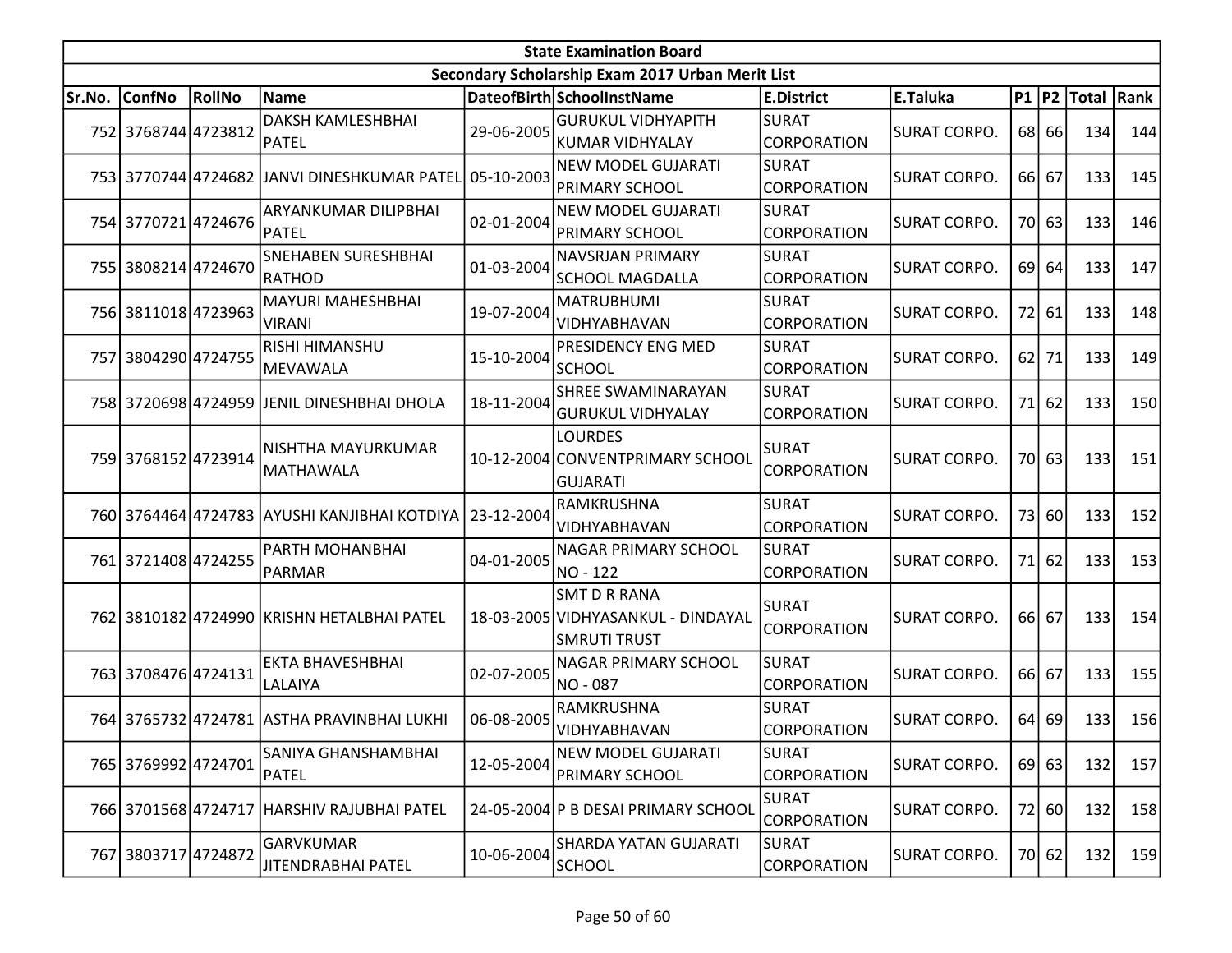|        | <b>State Examination Board</b> |        |                                                         |            |                                                                                  |                                    |                     |      |           |                        |                |  |
|--------|--------------------------------|--------|---------------------------------------------------------|------------|----------------------------------------------------------------------------------|------------------------------------|---------------------|------|-----------|------------------------|----------------|--|
|        |                                |        |                                                         |            | Secondary Scholarship Exam 2017 Urban Merit List                                 |                                    |                     |      |           |                        |                |  |
| Sr.No. | <b>ConfNo</b>                  | RollNo | Name                                                    |            | DateofBirth SchoolInstName                                                       | <b>E.District</b>                  | E.Taluka            |      |           | P1   P2   Total   Rank |                |  |
|        | 768 3807768 4725060            |        | <b>VANSH SANJAYBHAI</b><br><b>JARIWALA</b>              | 14-07-2004 | <b>SREE L H BOGHRA SCHOOL</b><br><b>GUJARATI</b>                                 | <b>SURAT</b><br><b>CORPORATION</b> | <b>SURAT CORPO.</b> |      | $65$   67 | 132                    | 160            |  |
|        | 769 3721259 4724912            |        | <b>ANSH BHARAT</b><br>RANGOONWALA                       | 06-08-2004 | <b>SHATH SREE TH</b><br>BACHKANIWALA                                             | <b>SURAT</b><br>CORPORATION        | SURAT CORPO.        |      | $67$ 65   | 132                    | 161            |  |
|        |                                |        | 770 3810885 4724686 KAVIN MUKESHBHAI PATEL              | 12-08-2004 | <b>NEW MODEL GUJARATI</b><br>PRIMARY SCHOOL                                      | <b>SURAT</b><br><b>CORPORATION</b> | <b>SURAT CORPO.</b> | 68 l | 64        | 132                    | 162            |  |
| 771l   | 3769447 4724424                |        | <b>MAHESH GUNAWANTRAO</b><br><b>ZALTE</b>               | 13-09-2004 | <b>NAGAR PRIMARY SCHOOL</b><br>NO-211                                            | <b>SURAT</b><br><b>CORPORATION</b> | <b>SURAT CORPO.</b> | 58 l | 74        | 132                    | 163            |  |
|        | 772 3803578 4725009            |        | HITEN MANISHBHAI<br><b>MARATHE</b>                      |            | <b>SMT KESARBEN</b><br>01-12-2004 PUNAMCHAND GANDHI PRI<br><b>SCH</b>            | <b>SURAT</b><br>CORPORATION        | <b>SURAT CORPO.</b> | 70   | 62        | 132                    | 164            |  |
|        | 773 3700555 4724207            |        | HITESH AMBABHAI<br>PRAJAPATI                            | 25-01-2005 | <b>NAGAR PRIMARY SCHOOL</b><br>NO - 113                                          | <b>SURAT</b><br><b>CORPORATION</b> | <b>SURAT CORPO.</b> | 62   | 70        | 132                    | 165            |  |
|        | 774 3765723 4724816            |        | SNEHA RAJESHBHAI<br>SOMAIYA                             | 06-04-2005 | RAMKRUSHNA<br>VIDHYABHAVAN                                                       | <b>SURAT</b><br><b>CORPORATION</b> | <b>SURAT CORPO.</b> | 71   | 61        | 132                    | 166            |  |
|        | 775 3764449 4724794            |        | ISHA DHIRUBHAI<br><b>DHAMELIYA</b>                      | 24-08-2005 | <b>RAMKRUSHNA</b><br>VIDHYABHAVAN                                                | <b>SURAT</b><br><b>CORPORATION</b> | <b>SURAT CORPO.</b> |      | 73 59     | 132                    | 167            |  |
|        | 776 3704992 4723838            |        | DIVYESH KAMLESHBHAI<br>GANGERA                          | 22-11-2004 | L P SAVANI VIDHYA NIKETAN SURAT<br>- PRI SCH                                     | <b>CORPORATION</b>                 | <b>SURAT CORPO.</b> |      | 66 65     | 131                    | 168            |  |
|        | 777 3810235 4724996            |        | VAIDEHI RAKESHKUMAR<br><b>CHAUHAN</b>                   |            | <b>SMT D R RANA</b><br>09-05-2005 VIDHYASANKUL - DINDAYAL<br><b>SMRUTI TRUST</b> | <b>SURAT</b><br>CORPORATION        | <b>SURAT CORPO.</b> |      | $67$ 64   | 131                    | 169            |  |
|        | 778 3721174 4724972            |        | JAY PRAKASHCHANDRA<br>RATHOD                            |            | 24-06-2005 SIR J J MISHRA SHALA                                                  | <b>SURAT</b><br>CORPORATION        | <b>SURAT CORPO.</b> | 64   | 67        | 131                    | 170            |  |
|        |                                |        | 779 3706159 4724555 ZEEL HITESHBHAI MANANI              | 19-08-2005 | NAGAR PRIMARY SCHOOL<br>NO - 250                                                 | <b>SURAT</b><br><b>CORPORATION</b> | <b>SURAT CORPO.</b> | 68 l | 63        | 131                    | 171            |  |
|        | 780 3806119 4724897            |        | <b>KRISHNA MANOJBHAI</b><br><b>PATEL</b>                | 21-11-2003 | <b>SHARDANIKETAN PRIMARY</b><br>SCHOOL                                           | <b>SURAT</b><br><b>CORPORATION</b> | SURAT CORPO.        |      | $65$   65 | 130                    | 172            |  |
|        |                                |        | 781 3810339 4725110 RAJ MUKESHBHAI GALCHAR   18-10-2004 |            | CHOTILA PRIMARY SCHOOL - SURENDRANAGA<br>3                                       | R                                  | <b>CHOTILA</b>      |      | $52$ 45   | 97                     | $\mathbf{1}$   |  |
|        | 782 3811169 4725111            |        | ROHITBHAI BACHUBHAI<br><b>BATHVAR</b>                   | 01-12-2004 | CHOTILA PRIMARY SCHOOL -<br>3                                                    | SURENDRANAGA<br>R                  | <b>CHOTILA</b>      |      | $41$ 41   | 82                     | $\overline{2}$ |  |
|        |                                |        | 783 3771160 4725143 ARYAN SIRAJUDIN SAIYAD              | 30-12-2004 | DHRANGADHRA PAY<br><b>CENTER SHALA-4</b>                                         | SURENDRANAGA<br>R                  | DHRANGADHRA         |      | $61$   42 | 103                    | 1              |  |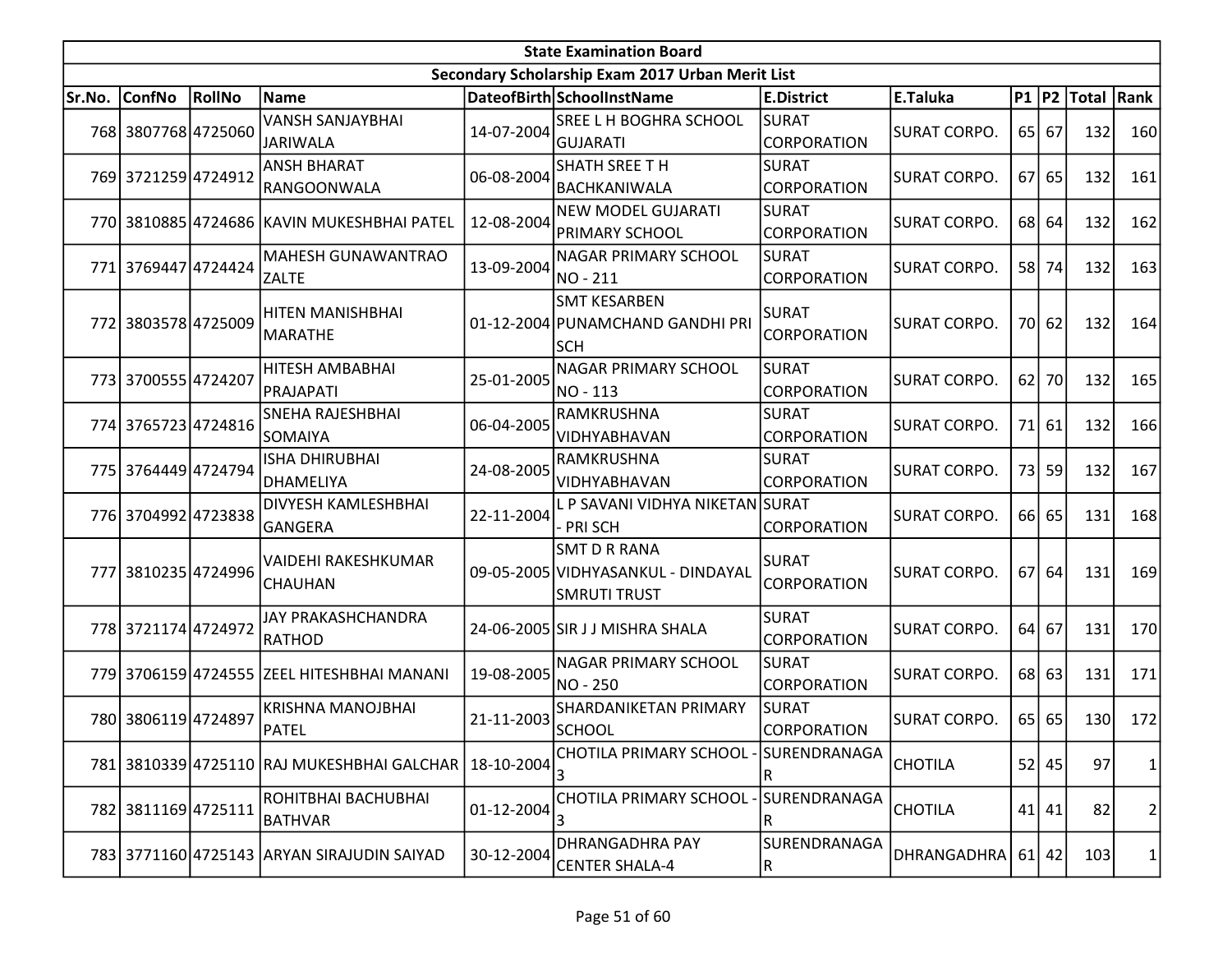|        |                     |        |                                                                              |            | <b>State Examination Board</b>                        |                              |                    |           |         |                        |                |
|--------|---------------------|--------|------------------------------------------------------------------------------|------------|-------------------------------------------------------|------------------------------|--------------------|-----------|---------|------------------------|----------------|
|        |                     |        |                                                                              |            | Secondary Scholarship Exam 2017 Urban Merit List      |                              |                    |           |         |                        |                |
| Sr.No. | <b>ConfNo</b>       | RollNo | <b>Name</b>                                                                  |            | DateofBirth SchoolInstName                            | <b>E.District</b>            | E.Taluka           |           |         | P1   P2   Total   Rank |                |
|        |                     |        | 784 3771084 4725142 AFRIDI DAUDBHAI BHATTI                                   | 12-12-2004 | <b>DHRANGADHRA PAY</b><br><b>CENTER SHALA-4</b>       | SURENDRANAGA<br>${\sf R}$    | <b>DHRANGADHRA</b> |           | $59$ 39 | 98                     | $\overline{2}$ |
|        |                     |        | 785 3771211 4725149 TANISHA AMITBHAI MIRA                                    | 28-08-2005 | <b>DHRANGADHRA PAY</b><br><b>CENTER SHALA-4</b>       | SURENDRANAGA<br>R            | DHRANGADHRA        |           | $44$ 43 | 87                     | 3              |
|        | 786 3707032 4725140 |        | <b>MAYABEN NAVGHANBHAI</b><br>MUNDHVA                                        | 23-03-2005 | <b>DHRANGADHRA PAY</b><br><b>CENTER SHALA-2</b>       | SURENDRANAGA<br>$\mathsf{R}$ | <b>DHRANGADHRA</b> |           | $44$ 36 | 80                     | 4              |
|        | 787 3702382 4725242 |        | RONITBHAI JITESHBHAI<br>CHAUHAN                                              | 14-10-2004 | <b>SARSWATI PRIMARY</b><br>VIDDHYAMANDIR              | SURENDRANAGA<br>$\mathsf R$  | <b>LIMBDI</b>      | 62        | 60      | 122                    | 1              |
|        |                     |        | 788 3809939 4725354 RONAK DILIPBHAI PARMAR                                   |            | 14-07-2005 SCHOOL OF DEVOTION                         | SURENDRANAGA<br>R            | PATDI - DASADA     |           | 54 49   | 103                    | $\mathbf{1}$   |
|        | 789 3765060 4725355 |        | PARTH KAUSHIKBHAI<br>VALANAND                                                | 26-02-2005 | ULTRA VISION PRIMARY<br>lschool                       | SURENDRANAGA<br>R            | PATDI - DASADA     |           | 50 49   | 99                     | $\overline{2}$ |
|        |                     |        | 790 3706545 4725404 ANJALI DINESHBHAI SINGAL                                 | 25-11-2004 | <b>THANGADH PRIMARY</b><br>SCHOOL - 9                 | SURENDRANAGA<br>R            | THANGADH           |           | 68 69   | 137                    | 1              |
|        | 791 3754254 4725411 |        | RAVIRAJ JAGDISHBHAI<br>PARMAR                                                | 22-08-2004 | <b>THANGADH PRIMARY</b><br>SCHOOL - 9                 | SURENDRANAGA<br>R            | <b>THANGADH</b>    |           | 65 55   | 120                    | $\overline{2}$ |
|        |                     |        | 792 3704996 4725466 UMANG ARVINDBHAI PATEL 03-10-2004 SHREE MASUM VIDHYALAYA |            |                                                       | SURENDRANAGA<br>R            | <b>WADHVAN</b>     |           | 84 86   | 170                    | $\mathbf{1}$   |
|        | 793 3768073 4725476 |        | <b>SWADEEPSINH KALYANSINH</b><br>PADHIYAR                                    | 30-08-2004 | <b>SHREE SWAMI NARAYAN</b><br><b>PRATHMIK SHALA</b>   | SURENDRANAGA<br>R            | <b>WADHVAN</b>     | 83        | 79      | 162                    | $\overline{2}$ |
|        |                     |        | 794 3766804 4725474 PRIYA ANILKUMAR PATEL                                    | 16-09-2004 | <b>SHREE SWAMI NARAYAN</b><br>PRATHMIK SHALA          | SURENDRANAGA<br>$\mathsf{R}$ | <b>WADHVAN</b>     | 74I       | 76      | 150                    | 3              |
|        | 795 3702901 4725506 |        | KULDEEP SURESHKUMAR<br><b>DHIYAD</b>                                         | 02-11-2004 | <b>SHRI SARDAR PATEL</b><br><b>PRIMARY SCHOOL</b>     | SURENDRANAGA<br>$\mathsf{R}$ | <b>WADHVAN</b>     | 74        | 76      | 150                    | 4              |
|        | 796 3703941 4725463 |        | HRUTURAJ ASHOKKUMAR<br>PARMAR                                                | 28-03-2005 | <b>SHRE SARDAR PATEL</b><br>PRATHMIK SHALA(GUJ MED) R | SURENDRANAGA                 | <b>WADHVAN</b>     | 74        | 75      | 149                    | 5              |
|        | 797 3704668 4725462 |        | KAUSHAL MAHENDRABHAI<br><b>SONI</b>                                          |            | 03-08-2005 SANSKAR TIRTH SCHOOL                       | SURENDRANAGA<br>R            | <b>WADHVAN</b>     | <b>73</b> | 76      | 149                    | 6              |
|        |                     |        | 798 3702908 4725490 DEV NILESHBHAI JOTANIYA                                  | 29-09-2004 | <b>SHRI SARDAR PATEL</b><br>PRIMARY SCHOOL            | SURENDRANAGA<br>${\sf R}$    | WADHVAN            |           | 79 69   | 148                    | $\overline{7}$ |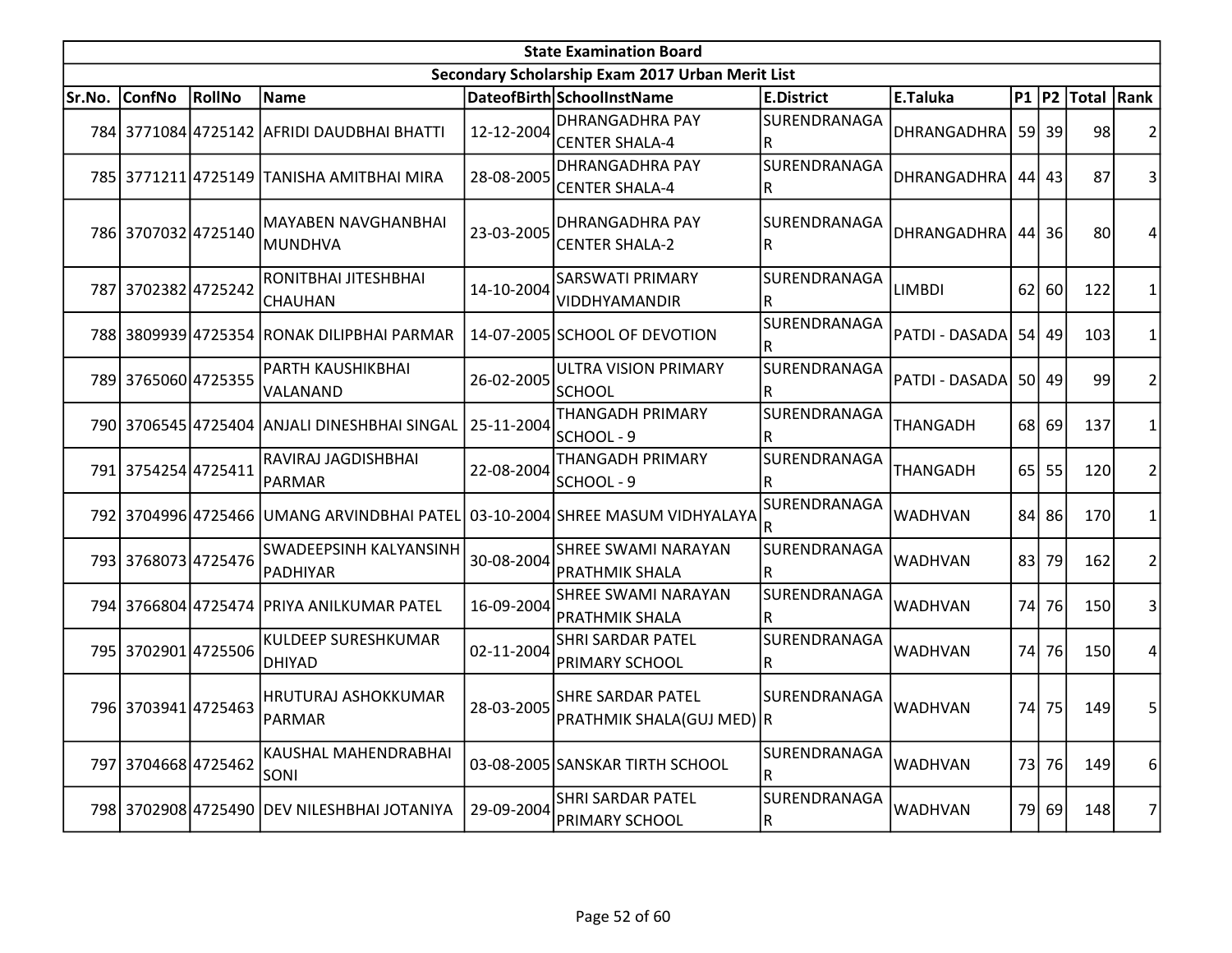|        |                     |        |                                             |            | <b>State Examination Board</b>                      |                                |                                |                 |             |                  |                |
|--------|---------------------|--------|---------------------------------------------|------------|-----------------------------------------------------|--------------------------------|--------------------------------|-----------------|-------------|------------------|----------------|
|        |                     |        |                                             |            | Secondary Scholarship Exam 2017 Urban Merit List    |                                |                                |                 |             |                  |                |
| Sr.No. | <b>ConfNo</b>       | RollNo | <b>Name</b>                                 |            | DateofBirth SchoolInstName                          | <b>E.District</b>              | E.Taluka                       |                 |             | P1 P2 Total Rank |                |
|        | 799 3703957 4725464 |        | <b>SMIT DHARMENDRABHAI</b><br><b>KAILA</b>  | 26-09-2004 | SHRE SARDAR PATEL<br>PRATHMIK SHALA(GUJ MED) R      | SURENDRANAGA                   | <b>WADHVAN</b>                 | 74              | 73          | 147              | 8              |
|        |                     |        | 800 3702940 4725511 RAHIL RAKESHBHAI PATHAK | 14-08-2005 | <b>SHRI SARDAR PATEL</b><br><b>PRIMARY SCHOOL</b>   | SURENDRANAGA<br>$\mathsf{R}$   | <b>WADHVAN</b>                 | 72              | 73          | 145              | 9              |
|        | 801 3702782 4725482 |        | AAYUSHI MAYURKUMAR<br><b>SHAH</b>           | 08-08-2004 | <b>SHRI SARDAR PATEL</b><br><b>PRIMARY SCHOOL</b>   | SURENDRANAGA<br>${\sf R}$      | <b>WADHVAN</b>                 | 68 l            | 76          | 144              | 10             |
|        | 802 3764752 4725471 |        | DIVYARAJSINH<br>KHUMANSINH SINDHAV          | 13-02-2005 | <b>SHREE SWAMI NARAYAN</b><br><b>PRATHMIK SHALA</b> | SURENDRANAGA<br>$\mathsf R$    | <b>WADHVAN</b>                 |                 | 76 67       | 143              | 11             |
|        | 803 3809009 4725624 |        | <b>MAYUR YOGESHBHAI</b><br>DHODIYA          | 10-11-2004 | AADARSH KUMARSHALA<br><b>PRIMARY SCHOOL</b>         | <b>TAPI</b>                    | SONGADH                        |                 | 70 70       | 140              | $\mathbf{1}$   |
|        | 804 3809038 4725629 |        | UJEF SALIM SHEKH                            | 21-12-2004 | <b>AADARSH KUMARSHALA</b><br>PRIMARY SCHOOL         | <b>TAPI</b>                    | SONGADH                        | 66 I            | 73          | 139              | 2              |
|        | 805 3810450 4725934 |        | <b>MEHA DHARMESHKUMAR</b><br>PATEL          | 08-11-2004 | K.M. GANDHI PRIMARY<br><b>SCHOOL</b>                | <b>TAPI</b>                    | <b>VYARA</b>                   | 77I             | 65          | 142              | 1              |
|        | 806 3706196 4726096 |        | MALVIKABEN NARESHBHAI<br>PARMAR             |            | 06-11-2004 BAPOD PRI.SCH.                           | VADODARA                       | VADODARA                       | 63 <sup>1</sup> | 57          | 120              | $\mathbf{1}$   |
|        | 807 3721476 4726097 |        | RAJENDRA RAMESHBHAI<br>RATHVA               |            | 29-07-2000 BAPOD PRI.SCH.                           | VADODARA                       | VADODARA                       | 51              | 44          | 95               | $\overline{c}$ |
|        |                     |        | 808 3768333 4726783 HARDI JIMESHBHAI SHAH   |            | 04-11-2004 UTKARSH VIDYALAYA                        | VADODARA<br><b>CORPORATION</b> | VADODARA<br>CORPORATION        |                 | 87 87       | 174              | $\mathbf{1}$   |
|        |                     |        | 809 3768552 4726281 SHLOKA MILAN PANDYA     |            | 22-02-2004 ALEMBIC VIDHYALAYA                       | VADODARA<br>CORPORATION        | VADODARA<br>CORPORATION        |                 | $85$   $81$ | 166              | $\overline{2}$ |
|        |                     |        | 810 3806826 4726637 KHANJAN MITESH PARIKH   | 27-08-2004 | SARDAR VALLABHABHAI<br>VIDYALAYA                    | VADODARA<br>CORPORATION        | VADODARA<br>CORPORATION        |                 | $82$   84   | 166              | 3              |
|        | 811 3807300 4726634 |        | JINAL VIRENDRABHAI<br>PARMAR                | 29-05-2005 | SARDAR VALLABHABHAI<br>VIDYALAYA                    | VADODARA<br>CORPORATION        | VADODARA<br><b>CORPORATION</b> |                 | 79 82       | 161              | 4              |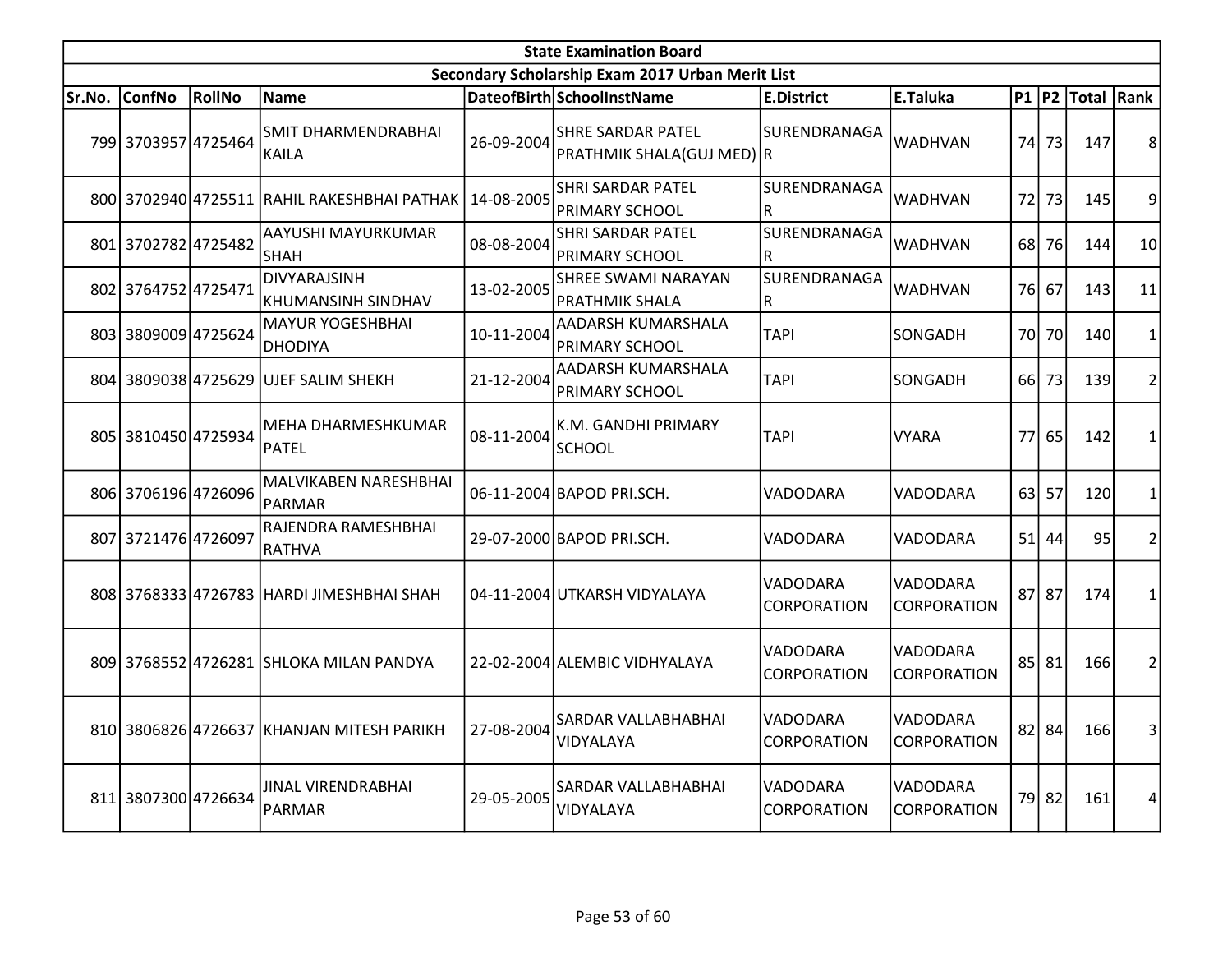|        | <b>State Examination Board</b> |        |                                                     |            |                                                  |                                |                                       |    |         |                        |    |  |  |
|--------|--------------------------------|--------|-----------------------------------------------------|------------|--------------------------------------------------|--------------------------------|---------------------------------------|----|---------|------------------------|----|--|--|
|        |                                |        |                                                     |            | Secondary Scholarship Exam 2017 Urban Merit List |                                |                                       |    |         |                        |    |  |  |
| Sr.No. | <b>ConfNo</b>                  | RollNo | Name                                                |            | DateofBirth SchoolInstName                       | <b>E.District</b>              | E.Taluka                              |    |         | P1   P2   Total   Rank |    |  |  |
|        | 812 3708441 4726696            |        | <b>KAPIL SHAILESHKUMAR</b><br><b>BHATT</b>          | 09-09-2004 | <b>SHREE NARAYAN VIDYALAY</b><br>(GUI)           | VADODARA<br><b>CORPORATION</b> | VADODARA<br><b>CORPORATION</b>        |    | $81$ 79 | 160                    | 5  |  |  |
|        |                                |        | 813 3771152 4726786 KHANT MANISHBHAI PATEL          |            | 13-04-2004 UTKARSH VIDYALAYA                     | VADODARA<br><b>CORPORATION</b> | VADODARA<br><b>CORPORATION</b>        | 82 | 77      | 159                    | 6  |  |  |
|        | 814 3809920 4726664            |        | <b>DHRUVKUMAR</b><br><b>MAHENDRABHAI PATEL</b>      |            | 22-06-2005 SARWA MANGAL SCHOOL                   | VADODARA<br><b>CORPORATION</b> | VADODARA<br><b>CORPORATION</b>        |    | 80 75   | 155                    | 7  |  |  |
|        |                                |        | 815 3812046 4726301 HET DIPAKKUMAR PANDYA           |            | 08-10-2004 AMBE VIDYALAYA (GUJ)                  | VADODARA<br>CORPORATION        | <b>VADODARA</b><br><b>CORPORATION</b> |    | 78 76   | 154                    | 8  |  |  |
|        |                                |        | 816 3806898 4726630 JAIMIN DIPAKBHAI RATHOD         | 05-07-2004 | <b>SARDAR VALLABHABHAI</b><br>VIDYALAYA          | VADODARA<br><b>CORPORATION</b> | <b>VADODARA</b><br><b>CORPORATION</b> |    | 75 77   | 152                    | 9  |  |  |
| 817    | 38043884726803                 |        | <b>HELLY MINESHKUMAR</b><br><b>MAKWANA</b>          | 30-12-2004 | VIDYUT BOARD VIDYALAY<br>(GUI)                   | VADODARA<br><b>CORPORATION</b> | <b>VADODARA</b><br><b>CORPORATION</b> | 75 | 76      | 151                    | 10 |  |  |
|        | 818 3766472 4726264            |        | <b>HARSHRAJSINH</b><br><b>BHUPENDRASINH KOTHIYA</b> |            | 09-01-2004 ALEMBIC VIDHYALAYA                    | VADODARA<br><b>CORPORATION</b> | VADODARA<br>CORPORATION               |    | 76 73   | 149                    | 11 |  |  |
|        |                                |        | 819 3768598 4726275 PRIYA BHARATBHAI PAGI           |            | 15-09-2004 ALEMBIC VIDHYALAYA                    | VADODARA<br>CORPORATION        | <b>VADODARA</b><br><b>CORPORATION</b> |    | 82 66   | 148                    | 12 |  |  |
|        | 820 3721036 4726276            |        | PRIYABEN JAYANTILAL<br><b>PATEL</b>                 |            | 02-09-2003 ALEMBIC VIDHYALAYA                    | VADODARA<br><b>CORPORATION</b> | VADODARA<br><b>CORPORATION</b>        |    | 81 66   | 147                    | 13 |  |  |
|        |                                |        | 821 3720834 4726289 VARINI TARAK JOSHOPURA          |            | 25-09-2003 ALEMBIC VIDHYALAYA                    | VADODARA<br>CORPORATION        | VADODARA<br><b>CORPORATION</b>        |    | 77 70   | 147                    | 14 |  |  |
|        | 822 3806863 4726647            |        | NANDKUMAR RAKESHBHAI<br><b>PATEL</b>                | 05-06-2004 | SARDAR VALLABHABHAI<br>VIDYALAYA                 | VADODARA<br>CORPORATION        | VADODARA<br><b>CORPORATION</b>        |    | 77 70   | 147                    | 15 |  |  |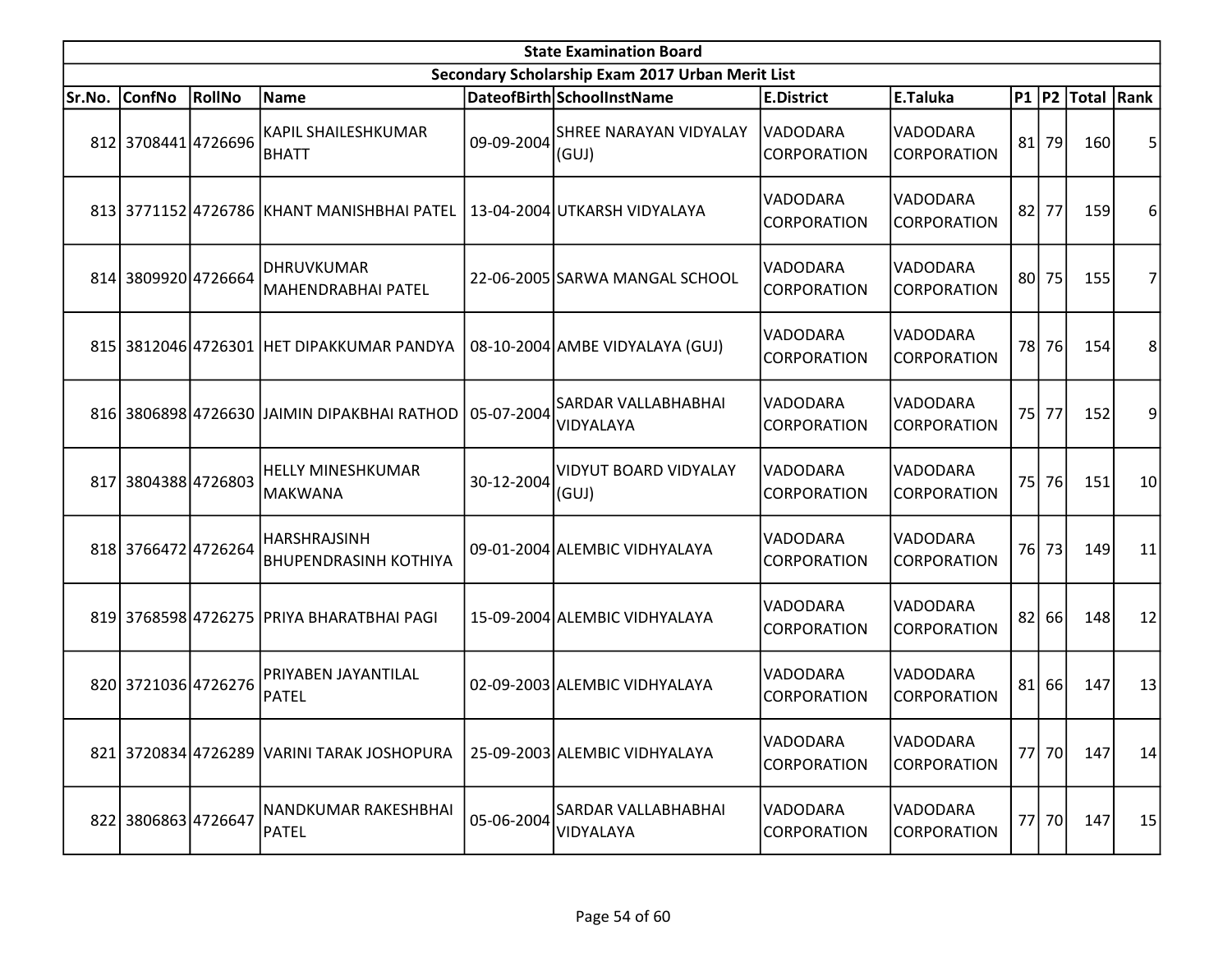|        | <b>State Examination Board</b><br>Secondary Scholarship Exam 2017 Urban Merit List |               |                                                                          |            |                                         |                                       |                                |  |       |                        |    |  |
|--------|------------------------------------------------------------------------------------|---------------|--------------------------------------------------------------------------|------------|-----------------------------------------|---------------------------------------|--------------------------------|--|-------|------------------------|----|--|
|        |                                                                                    |               |                                                                          |            |                                         |                                       |                                |  |       |                        |    |  |
| Sr.No. | ConfNo                                                                             | <b>RollNo</b> | Name                                                                     |            | DateofBirth SchoolInstName              | <b>E.District</b>                     | E.Taluka                       |  |       | P1   P2   Total   Rank |    |  |
|        | 823 3805335 4726808                                                                |               | NEHA KAMLESHBHBAI<br>PARMAR                                              | 19-09-2004 | <b>VIDYUT BOARD VIDYALAY</b><br>(GUI)   | VADODARA<br><b>CORPORATION</b>        | VADODARA<br><b>CORPORATION</b> |  | 75 72 | 147                    | 16 |  |
|        | 824 3807002 4726648                                                                |               | <b>NEHA MAHESHKUMAR</b><br>PARMAR                                        | 18-10-2004 | SARDAR VALLABHABHAI<br>VIDYALAYA        | <b>VADODARA</b><br><b>CORPORATION</b> | VADODARA<br><b>CORPORATION</b> |  | 73 74 | 147                    | 17 |  |
|        |                                                                                    |               | 825 3805485 4726784 HETVI KAMLESHBHAI PATEL 23-09-2003 UTKARSH VIDYALAYA |            |                                         | VADODARA<br><b>CORPORATION</b>        | VADODARA<br><b>CORPORATION</b> |  | 70 75 | 145                    | 18 |  |
|        | 826 3721327 4726342                                                                |               | NEEMA HARESHKUMAR<br>RANA                                                | 23-08-2004 | <b>BARODA HIGH SCHOOL</b><br>(GUI.)     | VADODARA<br><b>CORPORATION</b>        | VADODARA<br>CORPORATION        |  | 78 67 | 145                    | 19 |  |
|        | 827 3805453 4726697                                                                |               | <b>KETUL MAHENDRABHAI</b><br><b>PATEL</b>                                | 14-04-2005 | SHREE NARAYAN VIDYALAY<br>(GUI)         | <b>VADODARA</b><br>CORPORATION        | VADODARA<br><b>CORPORATION</b> |  | 71 74 | 145                    | 20 |  |
|        | 828 3707223 4726305                                                                |               | <b>LEENA KISHORBHAI</b><br><b>SARVAIYA</b>                               |            | 04-06-2005 AMBE VIDYALAYA (GUJ)         | <b>VADODARA</b><br><b>CORPORATION</b> | <b>VADODARA</b><br>CORPORATION |  | 71 74 | 145                    | 21 |  |
|        |                                                                                    |               | 829 3804360 4726804 HIRAL ROHITBHAI KHANT                                | 05-08-2005 | <b>VIDYUT BOARD VIDYALAY</b><br>(GUI)   | VADODARA<br>CORPORATION               | VADODARA<br>CORPORATION        |  | 73 72 | 145                    | 22 |  |
|        | 830 3732387 4726691                                                                |               | <b>HONEY JITENDRABHAI</b><br><b>CHAUHAN</b>                              | 05-02-2004 | SHREE NARAYAN VIDYALAY<br>(GUI)         | <b>VADODARA</b><br>CORPORATION        | VADODARA<br>CORPORATION        |  | 73 70 | 143                    | 23 |  |
|        |                                                                                    |               | 831 3702904 4726300 DEV RITESHKUMAR PATEL                                |            | 08-07-2004 AMBE VIDYALAYA (GUJ)         | VADODARA<br><b>CORPORATION</b>        | VADODARA<br><b>CORPORATION</b> |  | 78 65 | 143                    | 24 |  |
|        |                                                                                    |               | 832 3809777 4726612 ABHI MAHESHBHAI GOR                                  | 01-10-2004 | <b>SARDAR VALLABHABHAI</b><br>VIDYALAYA | VADODARA<br>CORPORATION               | VADODARA<br><b>CORPORATION</b> |  | 73 69 | 142                    | 25 |  |
|        | 833 3810869 4726304                                                                |               | KAMALSINH BHARATSINH<br><b>CHAUHAN</b>                                   |            | 06-10-2004 AMBE VIDYALAYA (GUJ)         | VADODARA<br><b>CORPORATION</b>        | VADODARA<br>CORPORATION        |  | 71 71 | 142                    | 26 |  |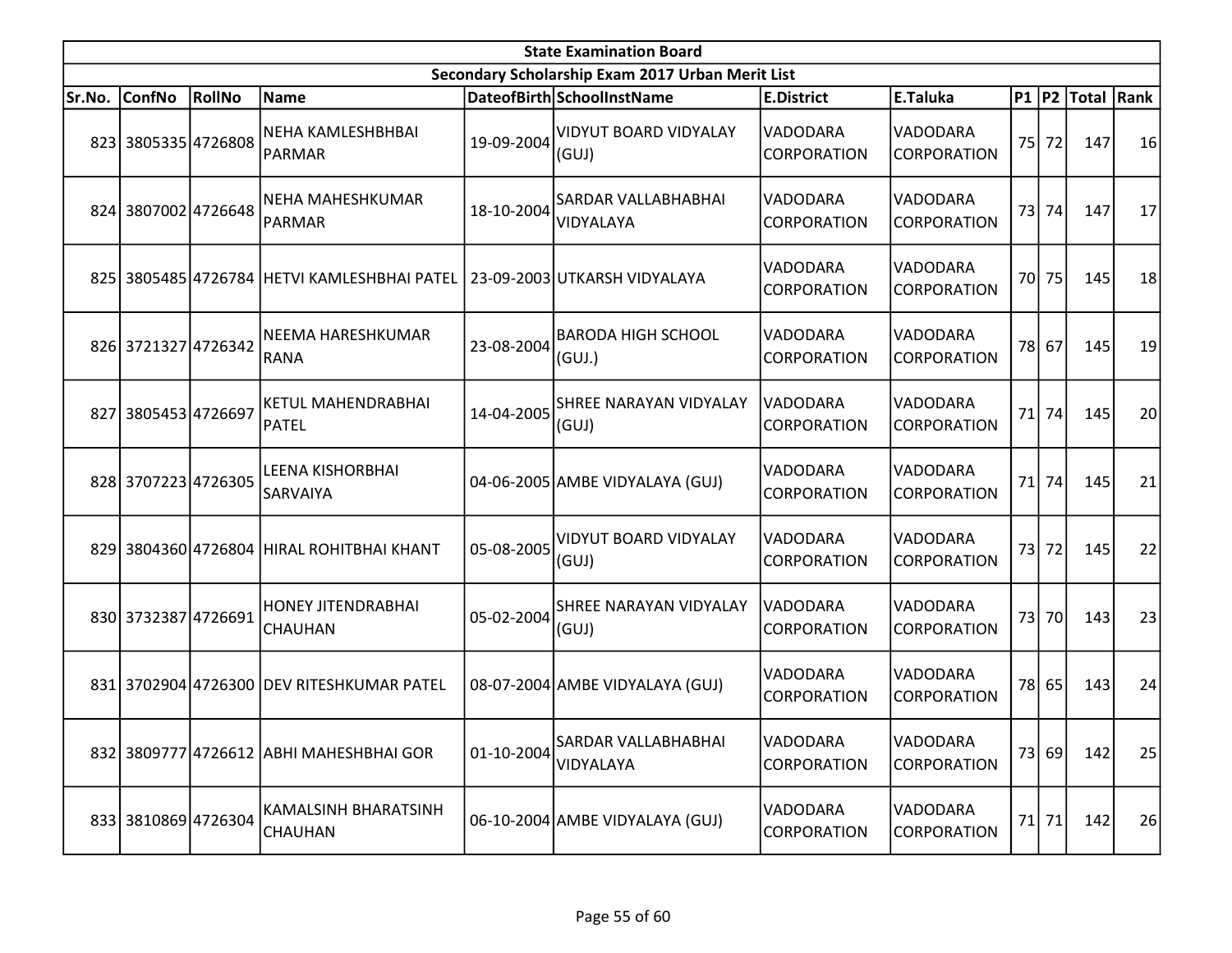|        | <b>State Examination Board</b><br>Secondary Scholarship Exam 2017 Urban Merit List |               |                                             |            |                                   |                                |                                |      |         |                  |    |  |
|--------|------------------------------------------------------------------------------------|---------------|---------------------------------------------|------------|-----------------------------------|--------------------------------|--------------------------------|------|---------|------------------|----|--|
|        |                                                                                    |               |                                             |            |                                   |                                |                                |      |         |                  |    |  |
| Sr.No. | <b>ConfNo</b>                                                                      | <b>RollNo</b> | <b>Name</b>                                 |            | DateofBirth SchoolInstName        | <b>E.District</b>              | E.Taluka                       |      |         | P1 P2 Total Rank |    |  |
|        | 834 3807286 4726643                                                                |               | <b>KRISHNA SHANKARBHAI</b><br>PARMAR        | 02-11-2004 | SARDAR VALLABHABHAI<br>VIDYALAYA  | VADODARA<br>CORPORATION        | VADODARA<br>CORPORATION        |      | 71 71   | 142              | 27 |  |
|        | 835 3808845 4726255                                                                |               | DARSHIL JITENDRAKUMAR<br>PRAJAPATI          |            | 11-06-2004 ALEMBIC VIDHYALAYA     | VADODARA<br>CORPORATION        | VADODARA<br>CORPORATION        | 71   | 70      | 141              | 28 |  |
|        | 836 3806959 4726297                                                                |               | AASTHA JAYESHKUMAR<br>PRAJAPATI             |            | 15-03-2005 AMBE VIDYALAYA (GUJ)   | VADODARA<br>CORPORATION        | VADODARA<br>CORPORATION        |      | 72 69   | 141              | 29 |  |
|        | 837 3770487 4726601                                                                |               | SNEHAL SURESHBHAI<br><b>KARODIYA</b>        |            | 08-09-2003 N.P. VADI SCHOOL NO-37 | VADODARA<br>CORPORATION        | VADODARA<br>CORPORATION        | 66 I | 74      | 140              | 30 |  |
|        | 838 3807024 4726657                                                                |               | <b>VISHWA KALPESHBHAI</b><br>PATEL          | 28-11-2004 | SARDAR VALLABHABHAI<br>VIDYALAYA  | VADODARA<br>CORPORATION        | VADODARA<br>CORPORATION        |      | $71$ 69 | 140              | 31 |  |
|        |                                                                                    |               | 839 3811332 4726306 MALVI DILIPSINHJI GOHIL |            | 27-05-2004 AMBE VIDYALAYA (GUJ)   | VADODARA<br>CORPORATION        | VADODARA<br><b>CORPORATION</b> |      | 75 64   | 139              | 32 |  |
|        | 840 3768584 4726278                                                                |               | RIDDHIBEN MITESHBHAI<br><b>MISTRY</b>       |            | 15-10-2004 ALEMBIC VIDHYALAYA     | VADODARA<br>CORPORATION        | VADODARA<br>CORPORATION        |      | 72 67   | 139              | 33 |  |
|        |                                                                                    |               | 841 3765415 4726310 SUJAL JAYESHBHAI RANA   |            | 15-05-2005 AMBE VIDYALAYA (GUJ)   | VADODARA<br>CORPORATION        | VADODARA<br>CORPORATION        | 72   | 67      | 139              | 34 |  |
|        | 842 3807042 4726642                                                                |               | KRISHA SANJAYKUMAR<br><b>CHAUHAN</b>        | 27-07-2003 | SARDAR VALLABHABHAI<br>VIDYALAYA  | VADODARA<br>CORPORATION        | VADODARA<br>CORPORATION        |      | 73 65   | 138              | 35 |  |
|        |                                                                                    |               | 843 3708538 4726699 KHUSHI NAYAN SHAH       | 09-02-2005 | SHREE NARAYAN VIDYALAY<br>(GUI)   | <b>VADODARA</b><br>CORPORATION | VADODARA<br>CORPORATION        |      | $71$ 67 | 138              | 36 |  |
|        |                                                                                    |               | 844 3805446 4726788 ZEEL URVISHKUMAR PATEL  |            | 15-05-2004 UTKARSH VIDYALAYA      | VADODARA<br>CORPORATION        | VADODARA<br>CORPORATION        |      | 68 69   | 137              | 37 |  |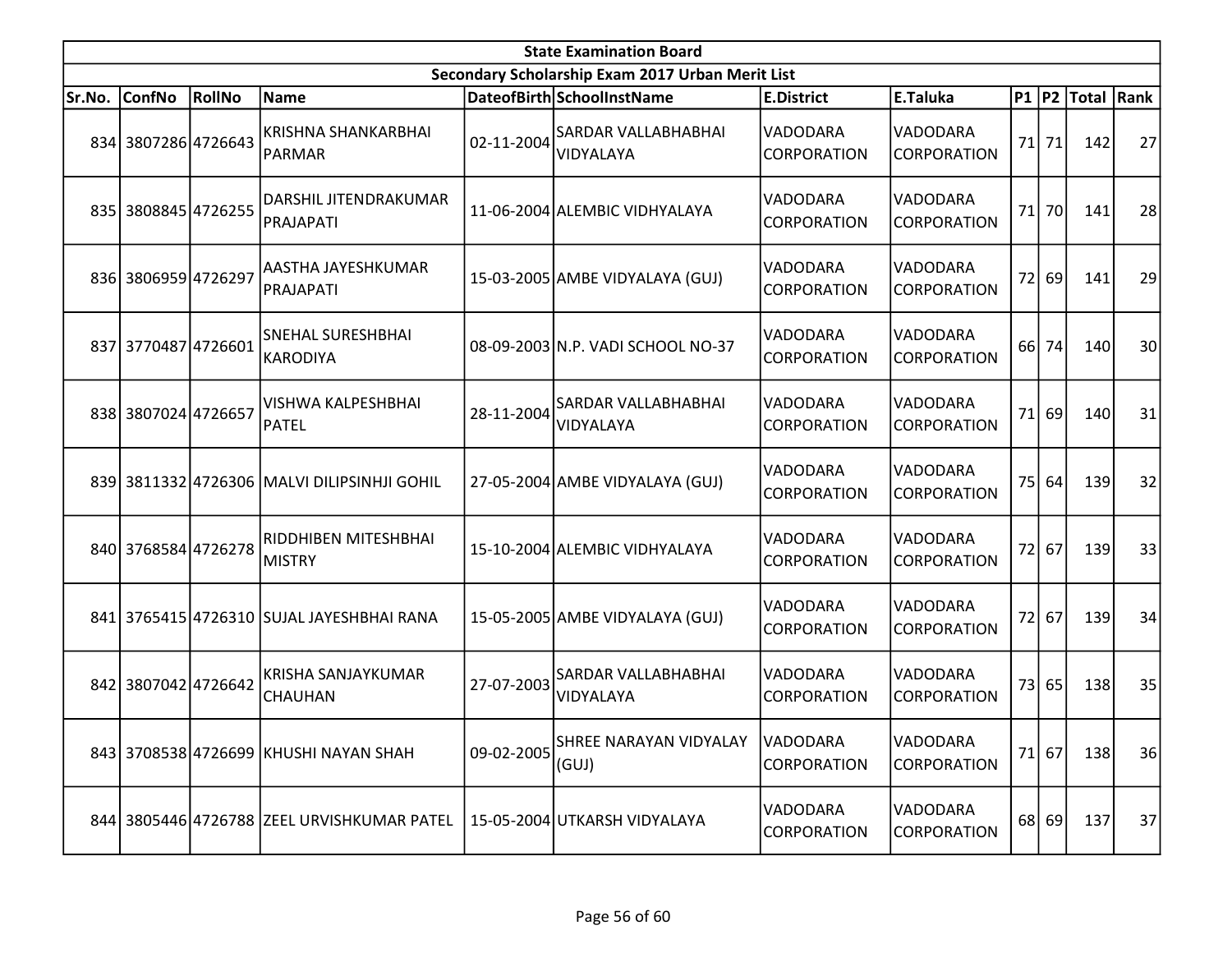|        | <b>State Examination Board</b> |               |                                                                           |            |                                                  |                                |                                       |    |         |                        |    |  |
|--------|--------------------------------|---------------|---------------------------------------------------------------------------|------------|--------------------------------------------------|--------------------------------|---------------------------------------|----|---------|------------------------|----|--|
|        |                                |               |                                                                           |            | Secondary Scholarship Exam 2017 Urban Merit List |                                |                                       |    |         |                        |    |  |
| Sr.No. | <b>ConfNo</b>                  | <b>RollNo</b> | Name                                                                      |            | DateofBirth SchoolInstName                       | <b>E.District</b>              | E.Taluka                              |    |         | P1   P2   Total   Rank |    |  |
|        | 845 3772227 4726787            |               | <b>KRISHNA NILESHKUMAR</b><br><b>SHAH</b>                                 |            | 22-05-2004 UTKARSH VIDYALAYA                     | VADODARA<br>CORPORATION        | VADODARA<br><b>CORPORATION</b>        | 72 | 65      | 137                    | 38 |  |
|        | 846 3807273 4726620            |               | <b>DHRUVI KAMLESH</b><br><b>CHAUHAN</b>                                   | 15-11-2004 | SARDAR VALLABHABHAI<br>VIDYALAYA                 | VADODARA<br><b>CORPORATION</b> | VADODARA<br><b>CORPORATION</b>        | 69 | 68      | 137                    | 39 |  |
|        | 847 3805708 4726767            |               | SANDHYA KISHORBHAI<br><b>RANA</b>                                         | 14-01-2005 | <b>SHREE VIDHYAMANDIR</b><br>VIDHYYALAYA (GUJ)   | VADODARA<br><b>CORPORATION</b> | VADODARA<br><b>CORPORATION</b>        | 68 | 69      | 137                    | 40 |  |
|        |                                |               | 848 3803624 4726751 MEET ASHOK VANZARA                                    | 18-08-2004 | SHREE VALLABH VIDHYA<br><b>MANDIR</b>            | VADODARA<br><b>CORPORATION</b> | <b>VADODARA</b><br><b>CORPORATION</b> | 69 | 67      | 136                    | 41 |  |
|        |                                |               | 849 3708406 4726708 MUKTI VIJAYBHAI PATEL                                 | 18-08-2004 | SHREE NARAYAN VIDYALAY<br>(GUI)                  | VADODARA<br><b>CORPORATION</b> | VADODARA<br><b>CORPORATION</b>        | 67 | 69      | 136                    | 42 |  |
|        | 850 3704839 4726781            |               | <b>DHARA SURESHBHAI</b><br><b>MAKWANA</b>                                 |            | 06-03-2005 URMI SCHOOL (GUJ)                     | VADODARA<br>CORPORATION        | VADODARA<br><b>CORPORATION</b>        | 68 | 68      | 136                    | 43 |  |
|        |                                |               | 851 3732082 4726733 VIVEK SANJAYBHAI PARMAR 01-02-2004                    |            | SHREE NARAYAN VIDYALAY<br>(GUI)                  | VADODARA<br><b>CORPORATION</b> | VADODARA<br>CORPORATION               | 71 | 64      | 135                    | 44 |  |
|        | 852 3805011 4726415            |               | <b>KESHA SHAILESHKUMAR</b><br><b>SHAH</b>                                 | 06-10-2004 | <b>MAHARANI HIGH SCHOOL</b><br><b>FOR GIRLS</b>  | VADODARA<br>CORPORATION        | VADODARA<br>CORPORATION               | 69 | 66      | 135                    | 45 |  |
|        | 853 3812349 4726613            |               | AERIMAKUMARI BRIJESH<br><b>VASAVA</b>                                     | 21-12-2004 | SARDAR VALLABHABHAI<br>VIDYALAYA                 | VADODARA<br>CORPORATION        | VADODARA<br><b>CORPORATION</b>        |    | $67$ 68 | 135                    | 46 |  |
|        |                                |               | 854 3811599 4726789 AJAY DINESHBHAI MACHHI                                | 01-07-2005 | VIDHYA MANDIR VIDHYALAY VADODARA<br>(GUJ)        | CORPORATION                    | VADODARA<br>CORPORATION               |    | 68 67   | 135                    | 47 |  |
|        |                                |               | 855 3766517 4726266 JAY BHUPENDRABHAI PATEL 04-10-2003 ALEMBIC VIDHYALAYA |            |                                                  | VADODARA<br><b>CORPORATION</b> | VADODARA<br>CORPORATION               |    | 72 62   | 134                    | 48 |  |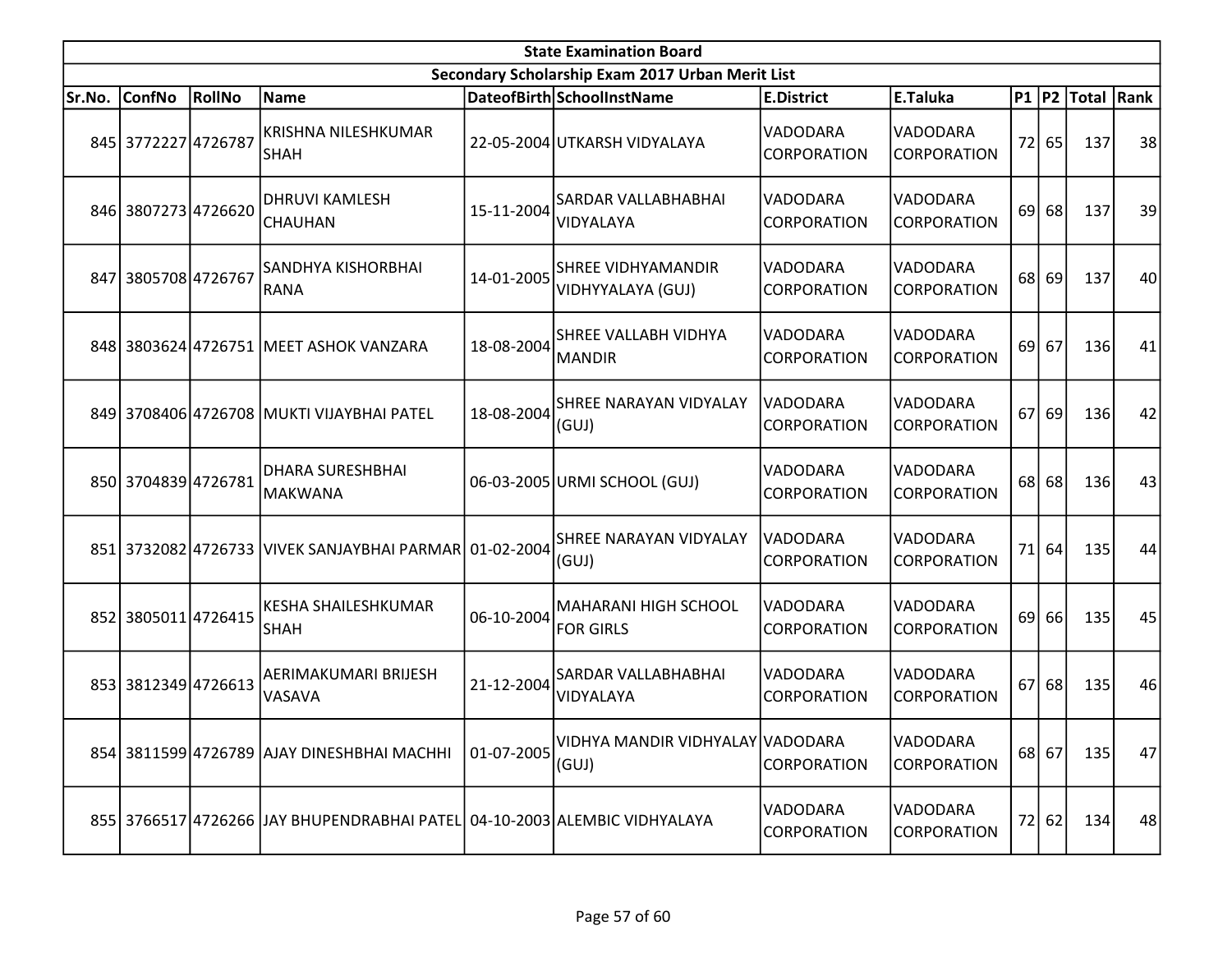|        | <b>State Examination Board</b><br>Secondary Scholarship Exam 2017 Urban Merit List |               |                                                                        |            |                                                 |                                       |                                |    |         |                        |    |  |  |
|--------|------------------------------------------------------------------------------------|---------------|------------------------------------------------------------------------|------------|-------------------------------------------------|---------------------------------------|--------------------------------|----|---------|------------------------|----|--|--|
|        |                                                                                    |               |                                                                        |            |                                                 |                                       |                                |    |         |                        |    |  |  |
| Sr.No. | <b>ConfNo</b>                                                                      | <b>RollNo</b> | Name                                                                   |            | DateofBirth SchoolInstName                      | <b>E.District</b>                     | E.Taluka                       |    |         | P1   P2   Total   Rank |    |  |  |
|        |                                                                                    |               | <b>HINALBEN</b><br>856 3720211 4726312 NARENDRAKUMAR<br><b>MAKWANA</b> | 04-03-2004 | <b>AUXILIUM CONVENT GUJ</b><br><b>ME SCH</b>    | VADODARA<br><b>CORPORATION</b>        | VADODARA<br><b>CORPORATION</b> |    | 66 68   | 134                    | 49 |  |  |
|        | 857 3708592 4726732                                                                |               | VIRALBHAI KANUBHAI<br>ROHIT                                            | 26-03-2004 | <b>SHREE NARAYAN VIDYALAY</b><br>(GUJ)          | <b>VADODARA</b><br><b>CORPORATION</b> | VADODARA<br><b>CORPORATION</b> | 66 | 68      | 134                    | 50 |  |  |
|        | 858 3806847 4726621                                                                |               | <b>DIPESH JITENDRABHAI</b><br>PRAJAPATI                                | 04-08-2004 | SARDAR VALLABHABHAI<br>VIDYALAYA                | <b>VADODARA</b><br><b>CORPORATION</b> | VADODARA<br><b>CORPORATION</b> |    | 70 64   | 134                    | 51 |  |  |
|        |                                                                                    |               | 859 3809781 4726640 KOMAL ISHVARBHAI RAJVI                             | 09-09-2004 | SARDAR VALLABHABHAI<br>VIDYALAYA                | <b>VADODARA</b><br><b>CORPORATION</b> | VADODARA<br>CORPORATION        |    | 70 64   | 134                    | 52 |  |  |
|        | 860 3706257 4726413                                                                |               | AZBABANU HASMATALI<br><b>SHAIKH</b>                                    | 25-11-2004 | <b>MAHARANI HIGH SCHOOL</b><br><b>FOR GIRLS</b> | VADODARA<br><b>CORPORATION</b>        | VADODARA<br><b>CORPORATION</b> |    | 70 64   | 134                    | 53 |  |  |
|        | 861 3770534 4726602                                                                |               | <b>SONAL SANJAYBHAI</b><br>RATHVA                                      |            | 18-08-2005 N.P. VADI SCHOOL NO-37               | <b>VADODARA</b><br><b>CORPORATION</b> | VADODARA<br><b>CORPORATION</b> | 67 | 67      | 134                    | 54 |  |  |
|        | 862 3766282 4726273                                                                |               | <b>NEEL JAYESHKUMAR</b><br>PANCHAL                                     |            | 25-11-2003 ALEMBIC VIDHYALAYA                   | VADODARA<br><b>CORPORATION</b>        | VADODARA<br>CORPORATION        | 67 | 66      | 133                    | 55 |  |  |
|        | 863 3720874 4726270                                                                |               | KHUSHI ROHITKUMAR<br><b>PATEL</b>                                      |            | 10-05-2004 ALEMBIC VIDHYALAYA                   | VADODARA<br>CORPORATION               | VADODARA<br>CORPORATION        |    | 73 60   | 133                    | 56 |  |  |
|        | 864 3720858 4726263                                                                |               | DIYABEN DAXESHBHAI<br>PATEL                                            |            | 06-11-2004 ALEMBIC VIDHYALAYA                   | VADODARA<br><b>CORPORATION</b>        | VADODARA<br><b>CORPORATION</b> |    | 66 67   | 133                    | 57 |  |  |
|        |                                                                                    |               | 865 3809772 4726618 DEV CHETAN MISTRY                                  | 08-04-2005 | <b>SARDAR VALLABHABHAI</b><br>VIDYALAYA         | VADODARA<br><b>CORPORATION</b>        | VADODARA<br>CORPORATION        |    | $64$ 69 | 133                    | 58 |  |  |
|        | 866 3807266 4726658                                                                |               | VISHWA SUNILBHAI<br><b>MACHHI</b>                                      | 21-05-2004 | SARDAR VALLABHABHAI<br>VIDYALAYA                | VADODARA<br><b>CORPORATION</b>        | VADODARA<br>CORPORATION        |    | 72 60   | 132                    | 59 |  |  |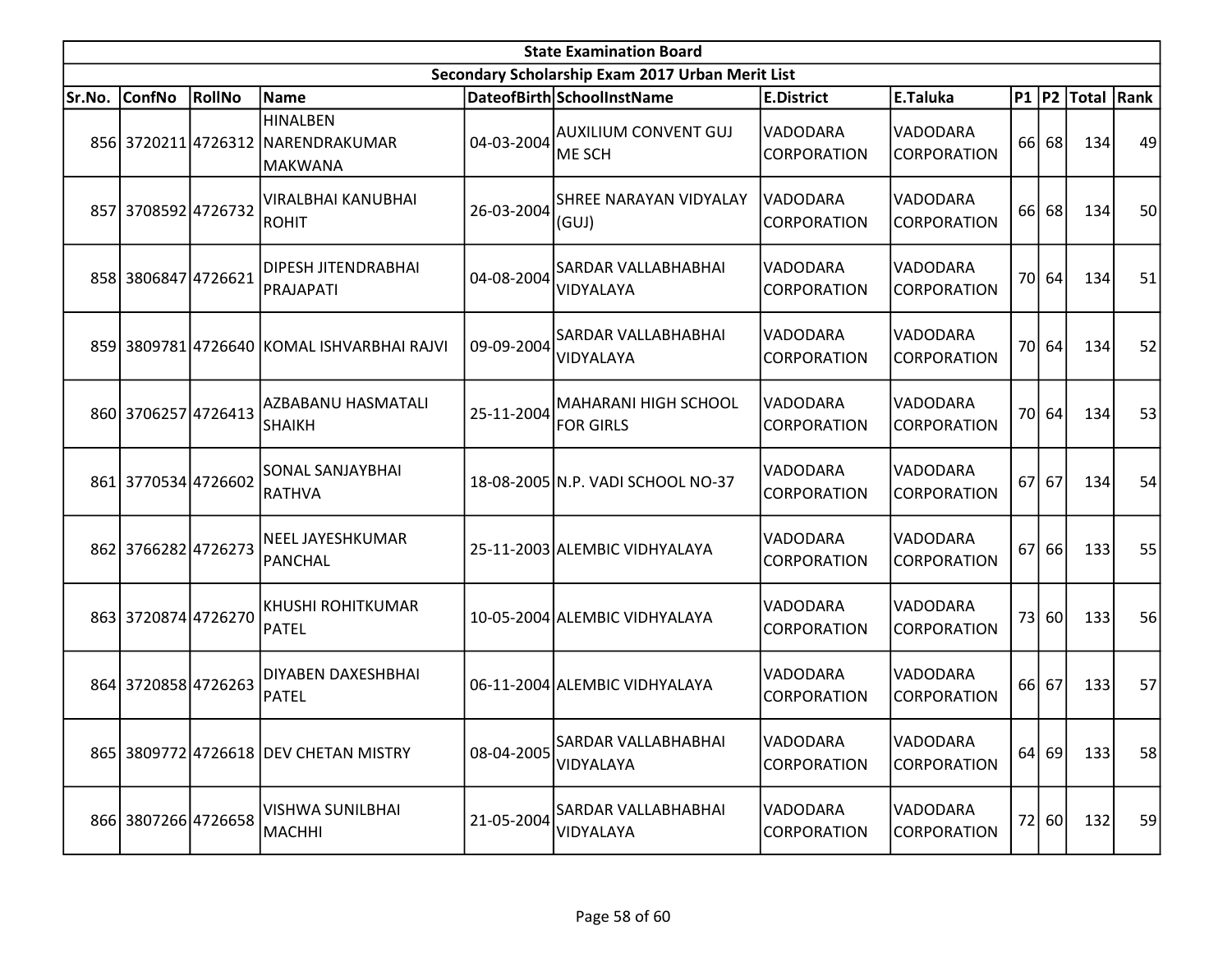| <b>State Examination Board</b> |                     |        |                                                                |            |                                                      |                                |                                |    |         |                  |    |
|--------------------------------|---------------------|--------|----------------------------------------------------------------|------------|------------------------------------------------------|--------------------------------|--------------------------------|----|---------|------------------|----|
|                                |                     |        |                                                                |            | Secondary Scholarship Exam 2017 Urban Merit List     |                                |                                |    |         |                  |    |
| Sr.No.                         | <b>ConfNo</b>       | RollNo | Name                                                           |            | DateofBirth SchoolInstName                           | <b>E.District</b>              | E.Taluka                       |    |         | P1 P2 Total Rank |    |
|                                |                     |        | 867   3707530 4726734   VRAJ BHPENDRABHAI PATEL 08-12-2003     |            | <b>SHREE NARAYAN VIDYALAY</b><br>(GUI)               | VADODARA<br><b>CORPORATION</b> | VADODARA<br><b>CORPORATION</b> | 68 | 63      | 131              | 60 |
|                                | 868 3721962 4726676 |        | <b>BHAVESH ISHWARBHAI</b><br><b>KHATRI</b>                     | 05-06-2004 | <b>SHREE NARAYAN VIDYALAY</b><br>(GUJ)               | VADODARA<br>CORPORATION        | VADODARA<br><b>CORPORATION</b> | 72 | 59      | 131              | 61 |
|                                | 869 3804630 4726814 |        | <b>MOHAMADASIF</b><br>KHURASHIDBHAI ANSARI                     |            | 11-10-2004 WADIWALA SCHOOL GUJ                       | VADODARA<br><b>CORPORATION</b> | VADODARA<br>CORPORATION        | 63 | 68      | 131              | 62 |
|                                | 870 3732242 4726704 |        | MANAV NATVARBHAI<br><b>PARMAR</b>                              | 18-05-2005 | <b>SHREE NARAYAN VIDYALAY</b><br>(GUJ)               | VADODARA<br>CORPORATION        | VADODARA<br><b>CORPORATION</b> |    | 66 65   | 131              | 63 |
|                                | 871 3721402 4726715 |        | PRINCEKUMAR BHAVSINGH<br><b>RATHWA</b>                         | 24-07-2004 | <b>SHREE NARAYAN VIDYALAY</b><br>(GUI)               | VADODARA<br>CORPORATION        | VADODARA<br>CORPORATION        | 67 | 63      | 130              | 64 |
|                                | 872 3809650 4726817 |        | KRUPA LATEMUKESHBHAI<br>VALAND                                 | 20-06-2004 | <b>ZENITH PRATHMIK REGD</b><br>SHALA (GUJ)           | VADODARA<br>CORPORATION        | VADODARA<br><b>CORPORATION</b> |    | 70 59   | 129              | 65 |
|                                |                     |        | <b>AAYUSHI</b><br>873 3806957 4726611 BHUPENDRAKUMAR<br>PARMAR | 04-09-2004 | <b>SARDAR VALLABHABHAI</b><br>VIDYALAYA              | <b>VADODARA</b><br>CORPORATION | VADODARA<br>CORPORATION        | 67 | 62      | 129              | 66 |
|                                | 874 3809747 4726615 |        | <b>ASTHA VIRENDRA</b><br>PRAJAPATI                             | 30-09-2004 | SARDAR VALLABHABHAI<br>VIDYALAYA                     | VADODARA<br>CORPORATION        | VADODARA<br>CORPORATION        |    | $61$ 68 | 129              | 67 |
|                                |                     |        | 875 3705057 4726773 SUNIL SHANTILAL PARMAR                     | 23-10-2004 | <b>SWAMI SHREE KRISHNANDJI</b><br><b>VIDHYAVIHAR</b> | <b>VADODARA</b><br>CORPORATION | VADODARA<br><b>CORPORATION</b> | 63 | 66      | 129              | 68 |
|                                | 876 3803767 4726549 |        | ANJALI AJITBHAI<br><b>MANDAVKAR</b>                            |            | 27-10-2004 N.P. VADI SCHOOL N0-32                    | VADODARA<br>CORPORATION        | VADODARA<br><b>CORPORATION</b> |    | 67 62   | 129              | 69 |
|                                | 877 3702429 4726992 |        | PAYALKUMARI VIKASBHAI<br>PATEL                                 |            | 30-01-2005 OZARPADA PRA. SHALA                       | VALSAD                         | <b>DHARAMPUR</b>               |    | 57 57   | 114              | 1  |
|                                | 878 3702421 4726989 |        | HEMANGINI JITENDRABHAI<br>PATEL                                |            | 22-02-2005 OZARPADA PRA. SHALA                       | VALSAD                         | <b>DHARAMPUR</b>               |    | 53 61   | 114              | 2  |